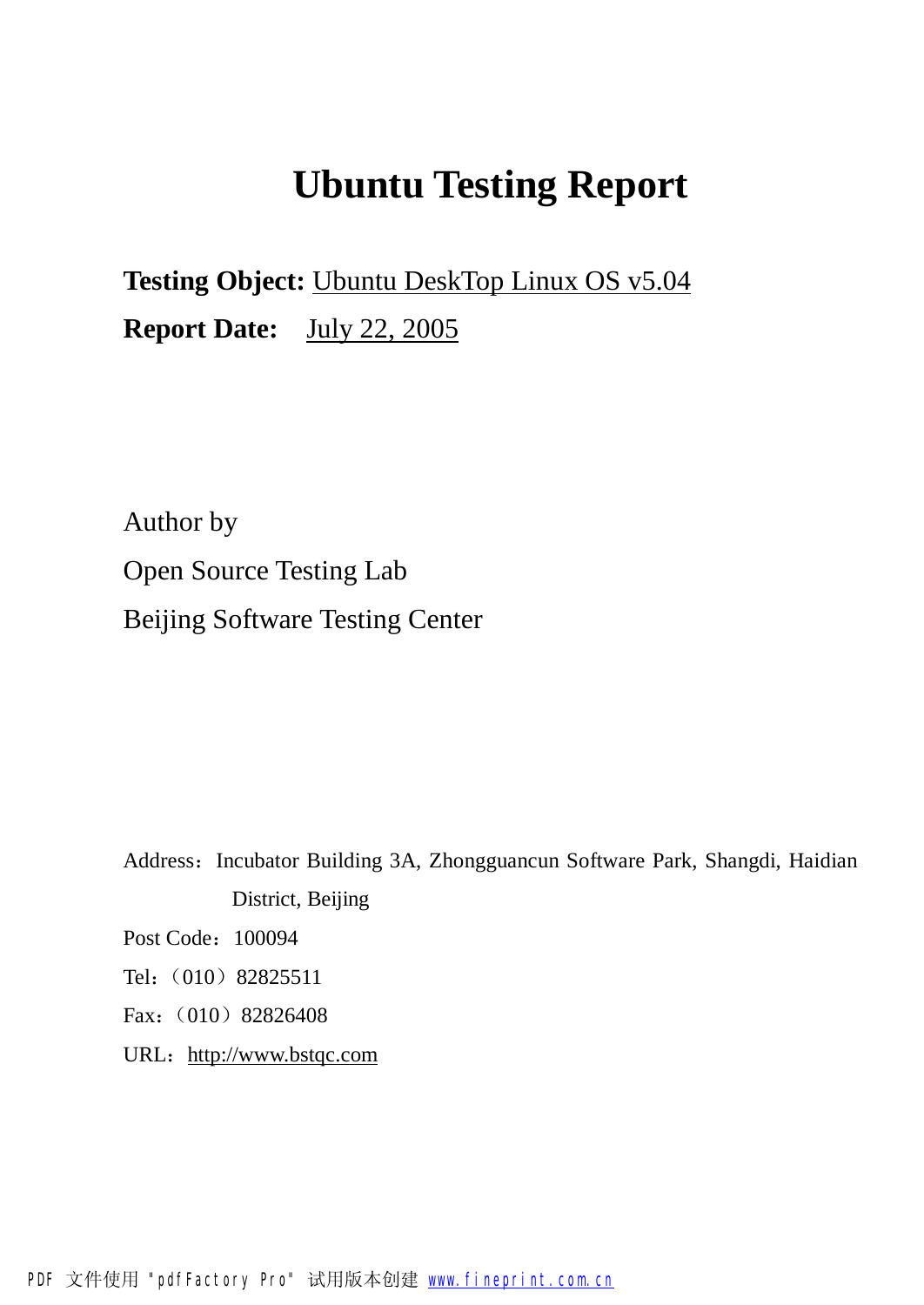**Page 1 Total 106**

#### **Ubuntu DeskTop Linux OS**

#### **Testing Result**

Ubuntu Desktop Linux V5.04 was tested by Open Source Testing Lab of Beijing Software Quality Testing Center during during July 11th to 22nd. The test followed the national standard "GB/T 16260-1996, Information Technology, Software Products Assessment, Quality Characteristics and Usage Guideline" and "GB/T 17544-1998, Information Technology, Software Package, Quality Requirements and Testing". The testing covered user documentation, functionality, reliability, usability, portability, maintainability, performance, Chinese characteristics. The testing result is summerized as below.

1. User documentation: The user manuals provides detailed information which is correct, complete and consistent with the software. It is easy to browse and understand.

- 2. Functionality
- 1) Installation: The tested system implements the functions of installing from CD and from hard disk. It provides friendly easy-to-use GUI interface. However, the whole installation process is not perfect.
- 2) Startup and logout: The system implements the functions of startup and logout correctly.
- 3) Control Panel: The system implements the following configuration functions: Networking, CD Database Server, Theme, Sessions, Desktop Background, Font, File Management, Keyboard, Keyboard Shortcut, Mebu& Toolbars, Mouse, Multimedia Systems Selector, Network Proxy, PalmOS Devices, Preferred Applications, Remote Desktop, Removable Drives and Media, Screen Resolution, Windows, etc. It also implements Device Manager, Login Screen Setup, Printing, Shared folders, Synaptic Package Manager, Time and Date, Update Manager, User and Group, System Monitor, etc.
- 4) Main interface: Ubuntu adopts GNOME Desktop, which has easy-setting enviroment, strong usability and powerful functionality. Compared with other Linux of Chinese versions, Ubunt's interface is more clear and user-friendly.The system implements the functions of setting Startup menu, using Desktop and setting Panel.
- 5) Resource Manager: The system implements the functions of file operations, editing, background and icon management, viewing, jumping to other places, edit bookmarks, browse help, it also basically implements the function of setting preferences.

(Next Page)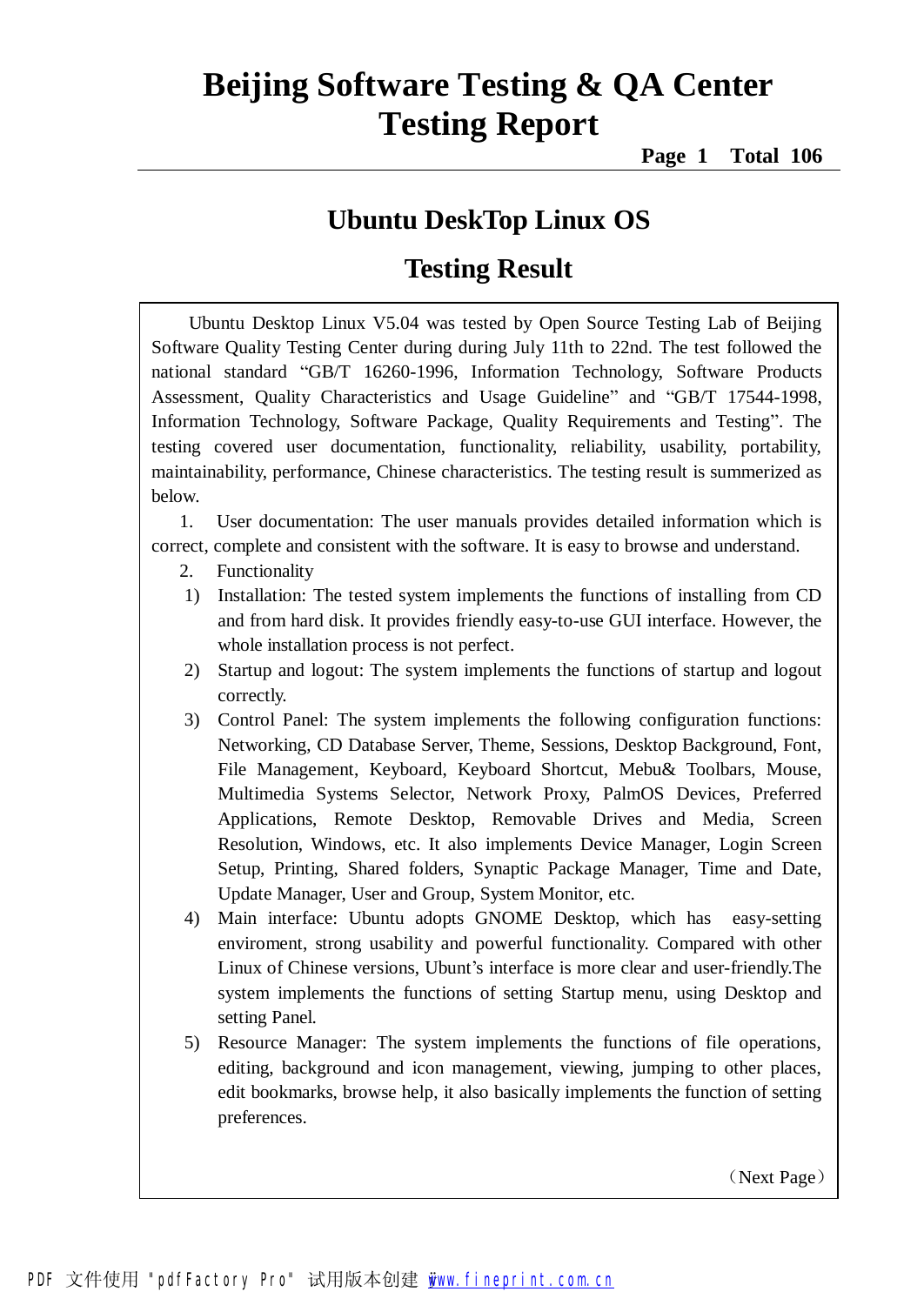(Following last page)

- 6) Network Neighboughs:Ubuntu can access shared files and devices in Liunx and Windows machines, but Windows machine can not access the shared resources in UbentuLinux. The system implements Telnet, Ping, Access/Read/Write, neighbough listing, network mapping, and device sharing, it also basically implements network configuration during installation, SMB function, system access, computer searching, network printing and access different file systems.
- 7) The frequently-used commands: The system implements the following frequently used commands: user management, network management, backup/compression, rpm package management and process management. It basicaaly implements file/folder operation commands.
- 8) Applications: The pre-installed software in the system consist of all kinds of desktop applications and can be used for the frequetly used desktop tasks.
- Ø Internet: The systems implements the functions of chattting and downloading. The system basically implements Evolution email and browser functions.
- Ø OA: The system implements OpenOffice Predentation 、 OpenOffice Spreadsheet、OpenOffice Word Processor、OpenOffice Style, and OpenOffice Drawing (basically).
- Ø Graphics:The system implements GIMP Image Editor, PostScript Viewer, Image Viewer, it basically implements gThumb Image Viewer.
- Ø Sound and Video: The system implmentsTotem Movie Player, CD Ripper, and Volume Control, it also basically implements CD Player, Sound Recorder, and Music Player.
- Ø Systems tools: The system implements New Login, Network tools, , Terminal, and Configuration Editor.
- Ø Accessories: The system implements Dictionary, Character Map, Caculator, it also basically implements Text Editor and Archive Manager.
- 9) Applicatioon software integration: The system implements clipper borad, the integration between applications and system fonts, application startup correctly, it also basically implements the integration between application and print management, and integration among applications.

(Next Page)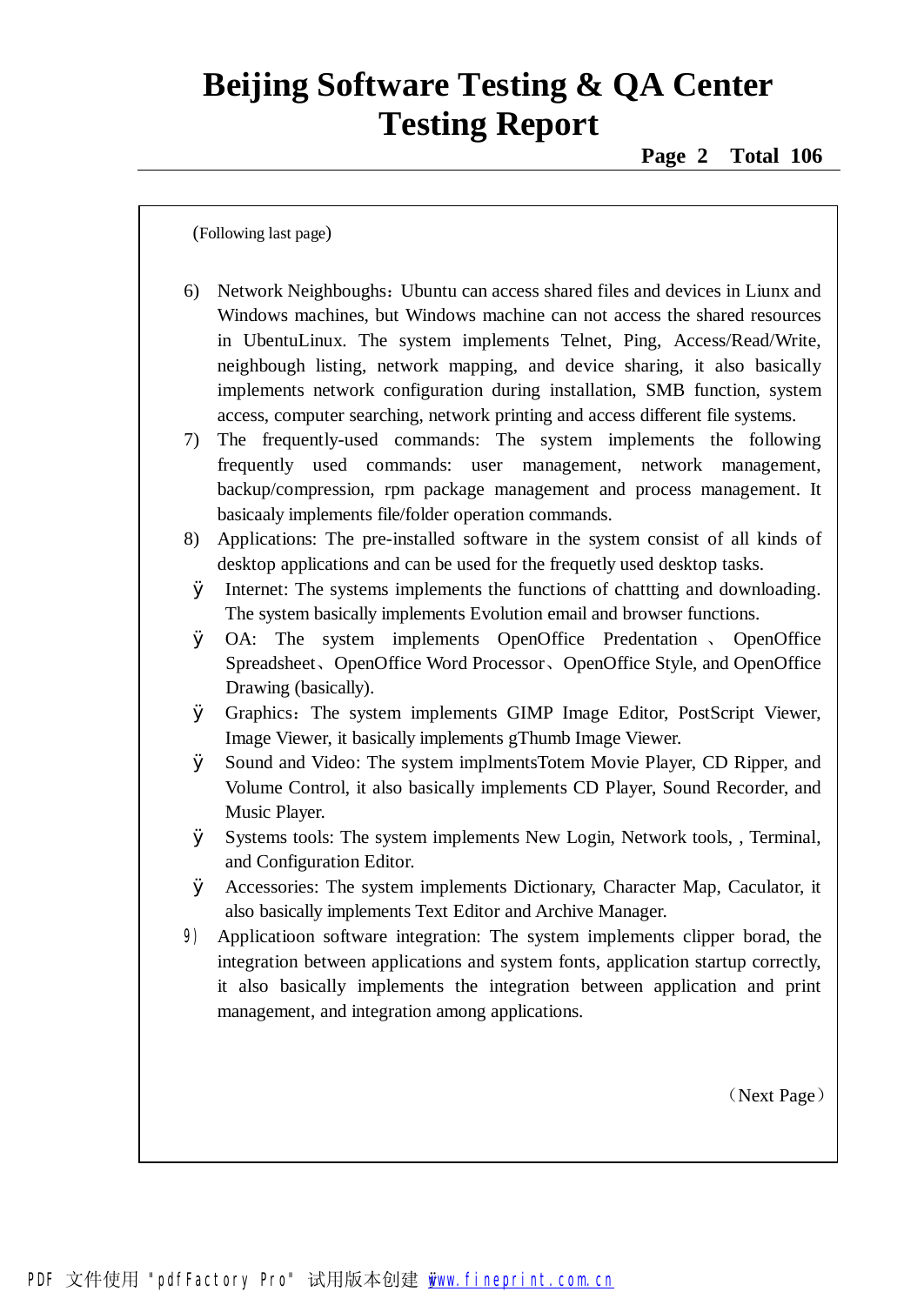(Following last page)

3. Reliability: During the testing process, the system runs smoothly. It has certain fault-tolerance and recovering ability. The system provides indication infromation for invalid inputs. It ahs data backup mechanism. The system is fairly secure. The defaul setting does not permit to log in as root user, to avoid system damage by accidental operations. User verification is required for critical system setting.

4. Usability: It is easy to browse and understand information in the system. The system basically support the operations of mouse and keyboard, and is fairly easy to use. There is one flaw in the system that there is no confirmation indication for critical edit operations.

5. Maintainability: The system can estimate the runtime errors, defects, and the corresponding reasons, and provide analysis indictions. The system provides convenient methods to change the configuration files. Plug-in interfaces are available in the system. Development environment can be installed in the system.

6. Portability: The system supports many kinds of digital cameras, printers, and USB flash disks from different vendors. Compared with other Linux systems, the plugging-recognizing speed is faster. Refer to Table 6 in the Report for the detailed result.

7. Performance: Refer to Table 7 in the test report for the results of system timing,resource and network performance.

8. Chinese charactastics: The system can display Chinese characters basically correctly. However, the system is not localized completely, there are still some English mixed with Chinese in some user interfaces. The system supports Character Set GB 2312, GB 13000.1 partially and does not support GB18030.

#### **NOTE: Particular testing result see test content**

Please see the defect report if the testing result is Pass or Fail

**2005-07-22**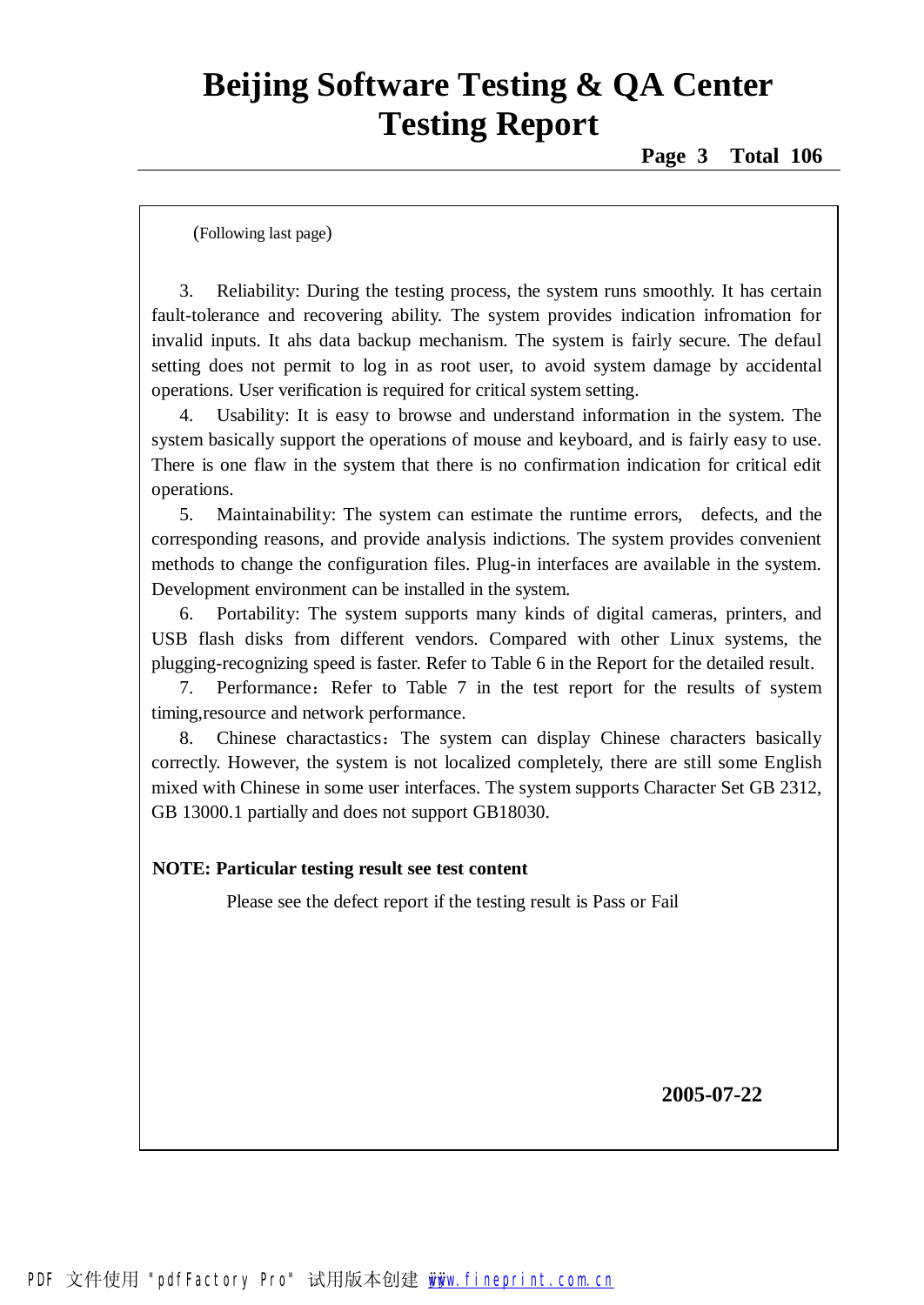**Page 4 Total 106**

#### **Testing Environment Configuration:**

#### **Virus Scan**:

No virus is detected after scanning sample "Ubuntu Linux 5.04" using Rui-Xing Anti-Virus software(17.30.40).

#### **Software Environment**:

| <b>Operating System</b><br><b>Terminal</b> |                   | <b>Relative Applications</b> |  |
|--------------------------------------------|-------------------|------------------------------|--|
| Client                                     | Ubuntu Linux 5.04 | Mozilla Firefox 1.0.4        |  |

#### **Hardware Environment**:

| <b>Terminal</b> | <b>Laptop Type</b> | <b>PC</b> number | <b>Configuration</b>         |
|-----------------|--------------------|------------------|------------------------------|
| <b>Client</b>   | HP EVO D321        | <b>PC-N0190</b>  | P4 1.8G/512M/40G             |
|                 | <b>HP D330</b>     | <b>PC-N0245</b>  | P4 2.66G/512M/40G            |
|                 | <b>IBM 9CC</b>     | PC-N0146         | P <sub>4</sub> 2.4G/512M/80G |
|                 | <b>IBM 9CC</b>     | <b>PC-N0144</b>  | P <sub>4</sub> 2.4G/512/80G  |
|                 | HP Compaq d330 uT  | PC-N0243         | P4 2.66G/512M/40G            |

#### **Network Environment**:

| <b>Network Category</b> | <b>Bandwidth</b> | Equipment                    | <b>Quantity</b> |
|-------------------------|------------------|------------------------------|-----------------|
| <b>Ethernet</b>         | 100M             | CISCO CATALYST 3500 Switch   |                 |
| Modem                   | 56K              | Lanxi Xingyue V.92 56K MODEM |                 |

#### **Technical Documentation**:

《Ubuntu Linux 5.04 Online Help》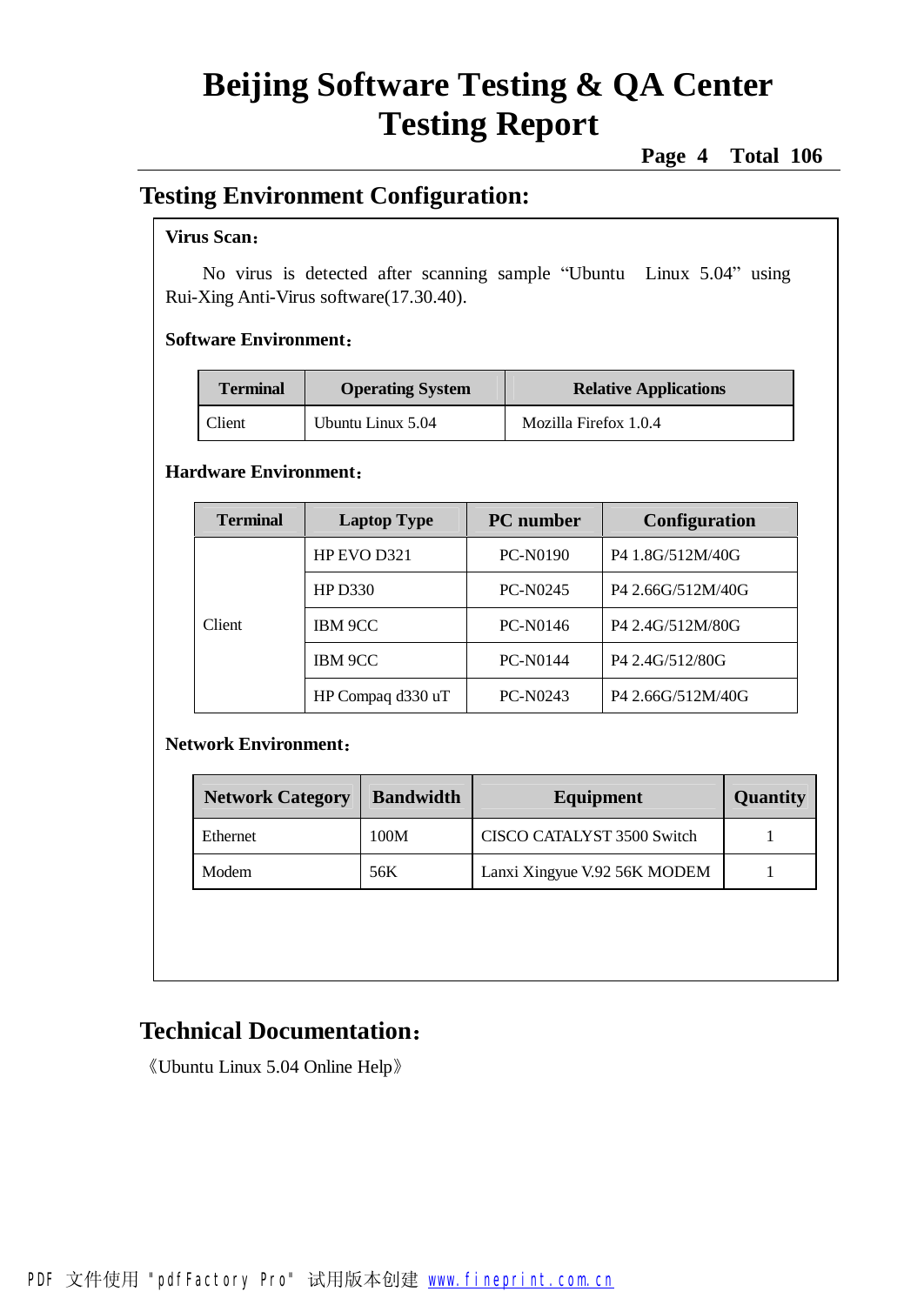**Page 5 Total 106**

#### **Testing Content**

#### **1. User Document**

| <b>Table1 User Document</b>     |                                                                                                                  | Page 1 | <b>Total 1</b> |
|---------------------------------|------------------------------------------------------------------------------------------------------------------|--------|----------------|
| Requirement                     | <b>Testing Procedure Description</b>                                                                             |        |                |
|                                 | Information needed during software using                                                                         |        | Pass           |
|                                 | All function explained in product description                                                                    |        | Pass           |
| Integrality                     | Description of all function which users can call                                                                 |        | Pass           |
|                                 | All boundary values given in product description                                                                 | Pass   |                |
|                                 | Information needed in software installing                                                                        | Pass   |                |
| Validity                        | All information in document is correct, and there is not different<br>meanings and error                         | Pass   |                |
| Consistency                     | The document itself, between the documents or between the document<br>and the product description are consistent | Pass   |                |
| Convenient for<br>understanding | The user document is easy to understand for usual users                                                          | Pass   |                |
| Convenient for                  | The user document is easy to browse                                                                              |        | Pass           |
| browsing                        | There is catalog or index in user document                                                                       | Pass   |                |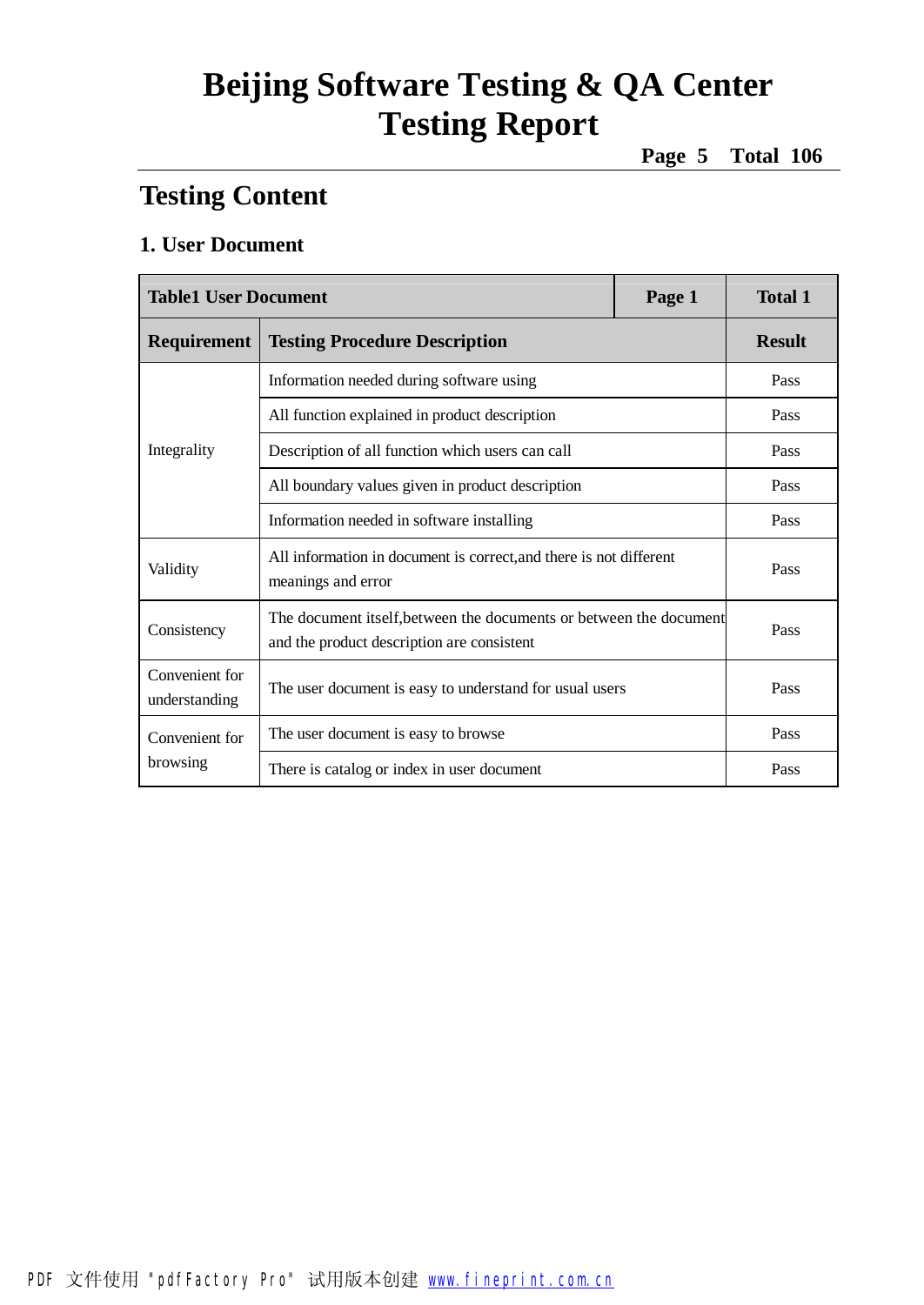**Page 6 Total 106**

#### **2. Function**

|            | <b>Table 2.1 Install</b>  |                                               | Page 1 | <b>Total 3</b> |
|------------|---------------------------|-----------------------------------------------|--------|----------------|
|            | Requirement               | <b>Testing Procedure Description</b>          |        | <b>Result</b>  |
|            | Starting up from          | Starting up from CD                           |        | Pass           |
|            | CD                        | Choosing the install mode                     |        | Pass           |
|            |                           | Choosing language                             |        | Pass           |
|            |                           | Choosing the location                         |        | Pass           |
|            |                           | Choosing the keyboard layer                   |        | Pass           |
|            | Installing<br>preparation | Loading additional Components                 |        | Pass           |
|            |                           | Configuring network                           |        | Pass           |
|            |                           | Setting host name                             |        | Pass           |
|            |                           | Detecting CD and all other hardware           |        | Pass           |
|            |                           | Dispalying Original Partition                 |        | Fail           |
| Installing |                           | Creating a New Partition                      |        | Pass           |
| from CD    |                           | <b>Guide Partition</b>                        |        | Pass           |
|            |                           | View Surface/Hda/Sector                       |        | Pass           |
|            | <b>Partitioning Disk</b>  | <b>Edit Partition</b>                         |        | Pass           |
|            |                           | Copy Data from another partition              |        | Pass           |
|            |                           | Delete the partition                          |        | Pass           |
|            |                           | <b>Undo Changes to Partitions</b>             |        | Pass           |
|            |                           | Finish Partitioning and Write Changes to Disk |        | Pass           |
|            |                           | Istalling base system                         |        | Pass           |
|            |                           | Choosing kernel                               |        | Pass           |
|            | <b>Installing System</b>  | Copying remain package to disk                |        | Pass           |
|            |                           | Configuring time zone                         |        | Pass           |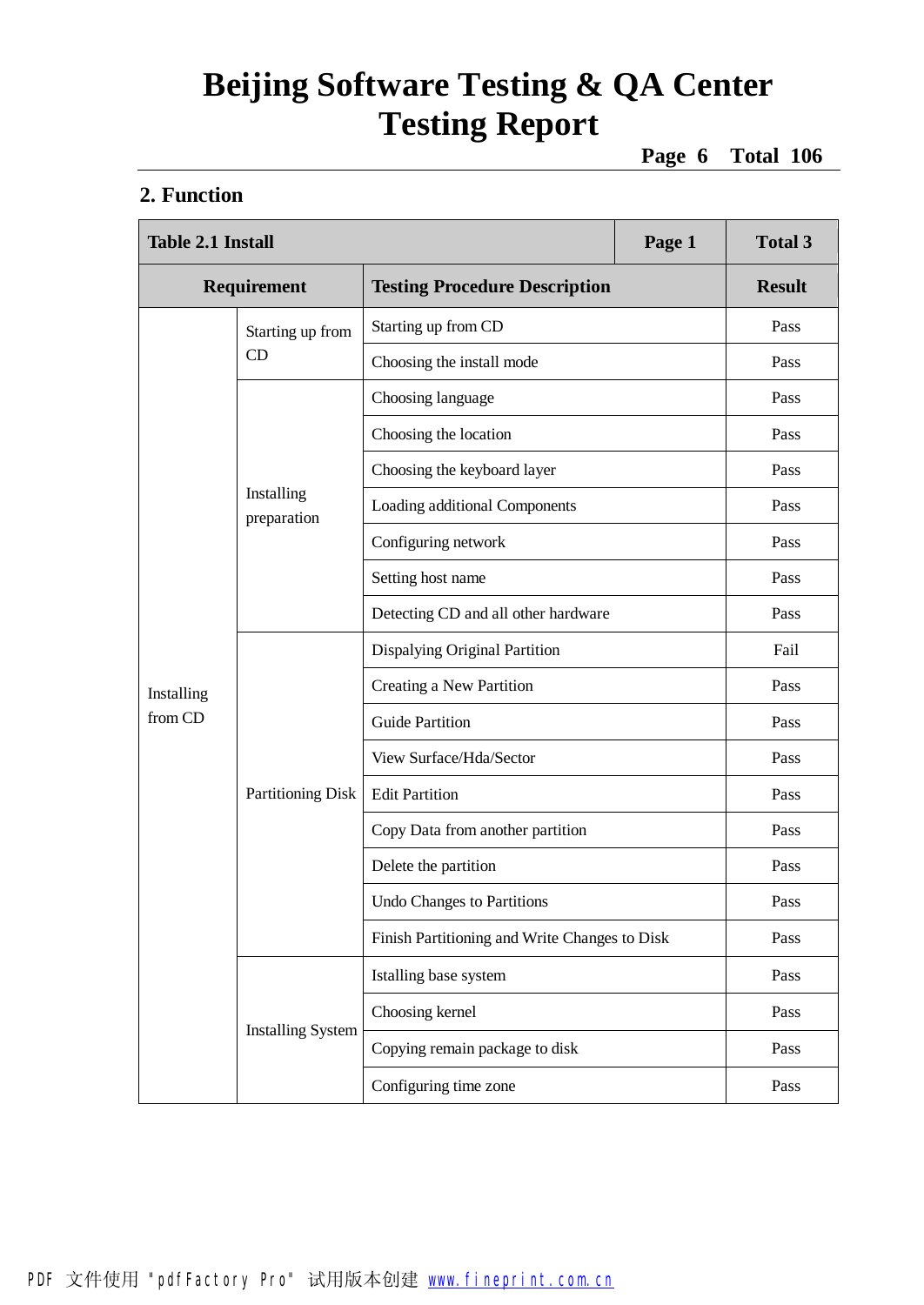**Page 7 Total 106**

| <b>Table 2.1 Install</b> |                               | Page 2                                 | <b>Total 3</b> |               |
|--------------------------|-------------------------------|----------------------------------------|----------------|---------------|
|                          | <b>Requirement</b>            | <b>Testing Procedure Description</b>   |                | <b>Result</b> |
|                          |                               | Set up user and password               |                | Fail          |
|                          | <b>Installing System</b>      | Configuring Apt                        |                | Pass          |
|                          |                               | Installing grub to mbr                 |                | Pass          |
|                          |                               | Installing grub to others              |                | Fail          |
| Installing<br>from CD    |                               | Installing grub to floppy              |                | Pass          |
|                          | Installing<br>Loading Program | Installing lilo to mbr                 |                | Fail          |
|                          |                               | Installing lilo to others              |                | Fail          |
|                          |                               | Installing lilo to floppy              |                | Fail          |
|                          |                               | Skiping                                |                | Pass          |
|                          | Setting boot<br>parameter     | Power on and step into grub            |                | Pass          |
|                          |                               | Setting boot parameter                 |                | Pass          |
|                          |                               | Choosing language                      |                | Pass          |
|                          |                               | Choosing the location                  |                | Pass          |
|                          |                               | Choosing the keyboard layer            |                | Pass          |
|                          | Installing<br>preparation     | Loading additional Components          |                | Pass          |
| Installing               |                               | Configuring network                    |                | Pass          |
| from hard<br>disk        |                               | Setting host name                      |                | Pass          |
|                          |                               | Detecting disks and all other hardware |                | Pass          |
|                          |                               | Dispalying Original Partition          |                | Fail          |
|                          |                               | Creating a New Partition               |                | Pass          |
|                          | <b>Partitioning Disk</b>      | <b>Guide Partition</b>                 |                | Pass          |
|                          |                               | View Surface/Hda/Sector                |                | Pass          |
|                          |                               | <b>Edit Partition</b>                  |                | Pass          |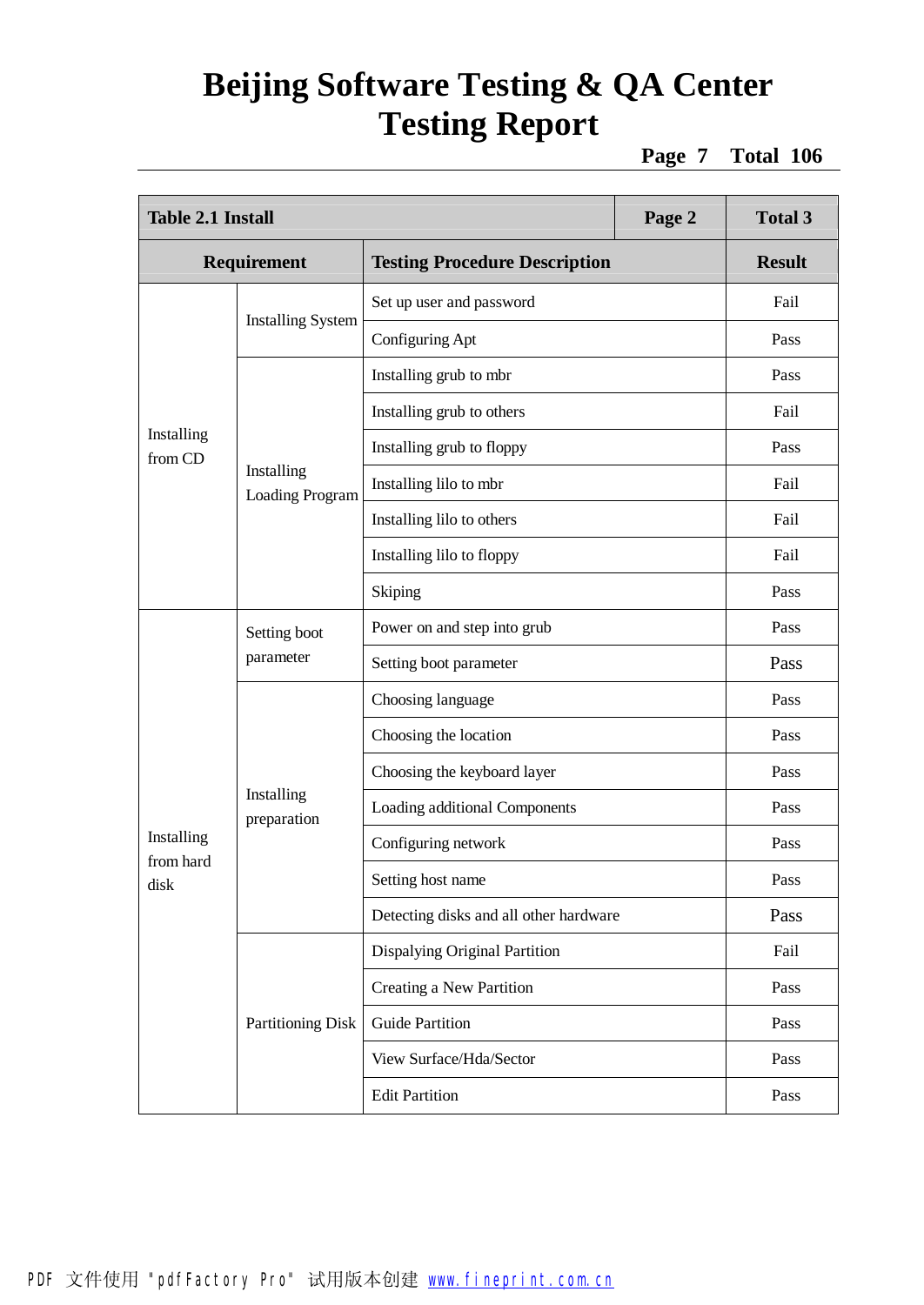**Page 8 Total 106**

| <b>Table 2.1 Install</b> |                                      | Page 3                                        | <b>Total 3</b> |               |
|--------------------------|--------------------------------------|-----------------------------------------------|----------------|---------------|
| Requirement              |                                      | <b>Testing Procedure Description</b>          |                | <b>Result</b> |
|                          |                                      | Copy Data from another partition              |                | Pass          |
|                          |                                      | Delete the partition                          |                | Pass          |
|                          | <b>Partitioning Disk</b>             | <b>Undo Changes to Partitions</b>             |                | Pass          |
|                          |                                      | Finish Partitioning and Write Changes to Disk |                | Pass          |
|                          |                                      | Istalling base system                         |                | Pass          |
|                          | <b>Installing System</b>             | Choosing kernel                               |                | Pass          |
|                          |                                      | Copying remain package to disk                |                | Pass          |
| Installing               |                                      | Configuring time zone                         |                | Pass          |
| from hard                |                                      | Set up user and password                      |                | Fail          |
| disk                     |                                      | Configuring Apt                               |                | Pass          |
|                          |                                      | Installing grub to mbr                        |                | Pass          |
|                          |                                      | Installing grub to others                     |                | Fail          |
|                          |                                      | Installing grub to floppy                     |                | Pass          |
|                          | Installing<br><b>Loading Program</b> | Installing lilo to mbr                        |                | Fail          |
|                          |                                      | Installing lilo to others                     |                | Fail          |
|                          |                                      | Installing lilo to floppy                     |                | Fail          |
|                          |                                      | Skiping                                       |                | Pass          |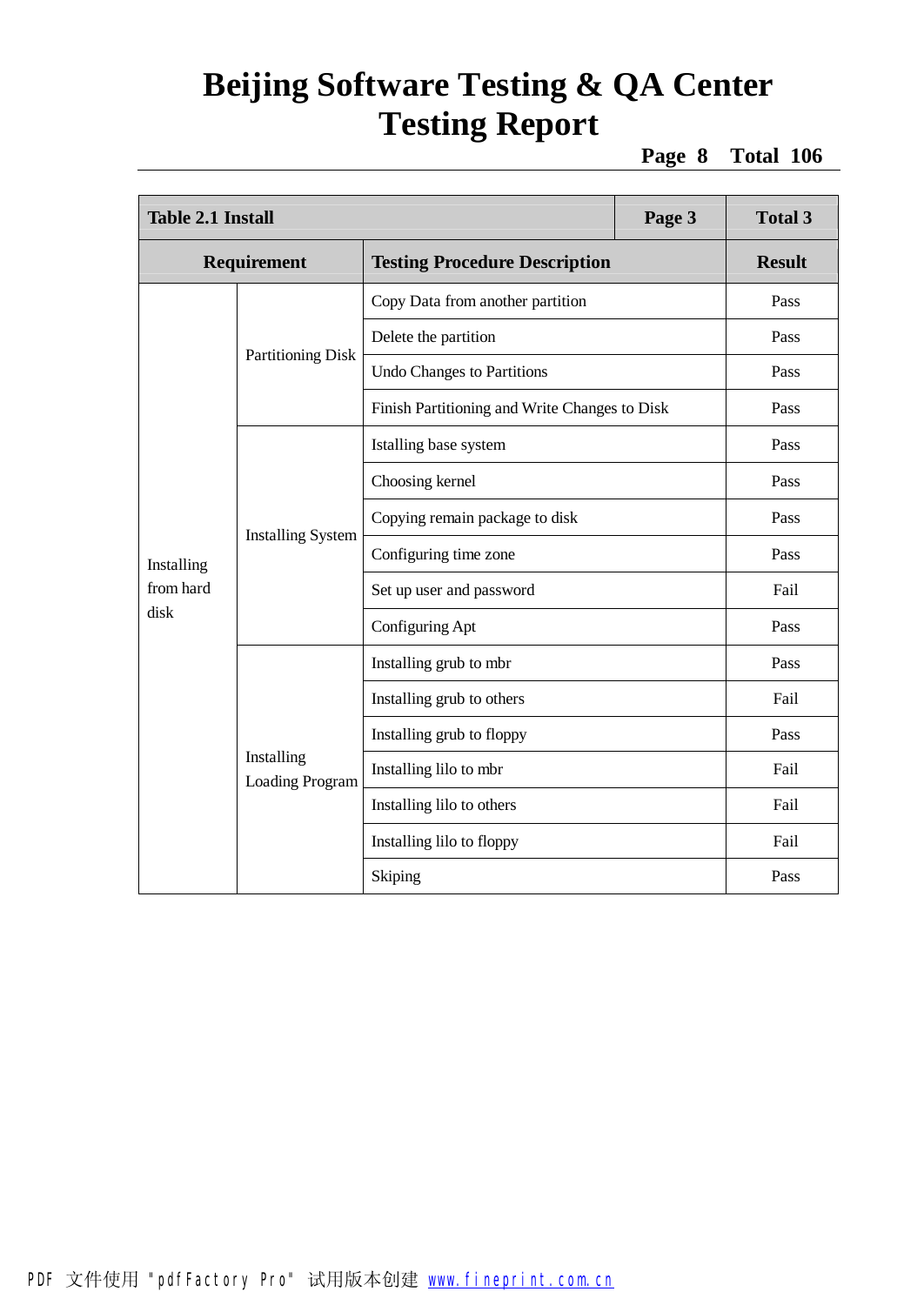**Page 9 Total 106**

|          | Table 2.2 Start Up & Shutdown<br>Page 1 |                                      |  | <b>Total 1</b> |
|----------|-----------------------------------------|--------------------------------------|--|----------------|
|          | Requirement                             | <b>Testing Procedure Description</b> |  | <b>Result</b>  |
|          |                                         | Selecting Start Up Mode              |  | Pass           |
|          | Selecting OS                            | Auto Start with Default Mode         |  | Pass           |
|          |                                         | Edit OS entry                        |  | Pass           |
|          |                                         | Modifying Kernel Parameter           |  | Pass           |
| Start Up |                                         | Login Page View                      |  | Pass           |
|          |                                         | <b>Input User Name</b>               |  | Pass           |
|          | Login                                   | <b>Input Password</b>                |  | Pass           |
|          |                                         | Login                                |  | Pass           |
|          |                                         | Choosing Language                    |  | Pass           |
|          |                                         | Choosing Session                     |  | Pass           |
|          |                                         | Restart                              |  | Pass           |
|          |                                         | Shutdown                             |  | Pass           |
|          |                                         | Desktop View                         |  | Pass           |
|          | <b>Finish Start</b><br>Up               | Hardware Support                     |  | Pass           |
|          |                                         | Software Support                     |  | Pass           |
|          |                                         | <b>Saving Current Setting</b>        |  | Pass           |
|          |                                         | Logout                               |  | Pass           |
| Shutdown |                                         | Shutdown                             |  | Pass           |
|          |                                         | Restart                              |  | Pass           |
|          |                                         | Hibernate                            |  | Pass           |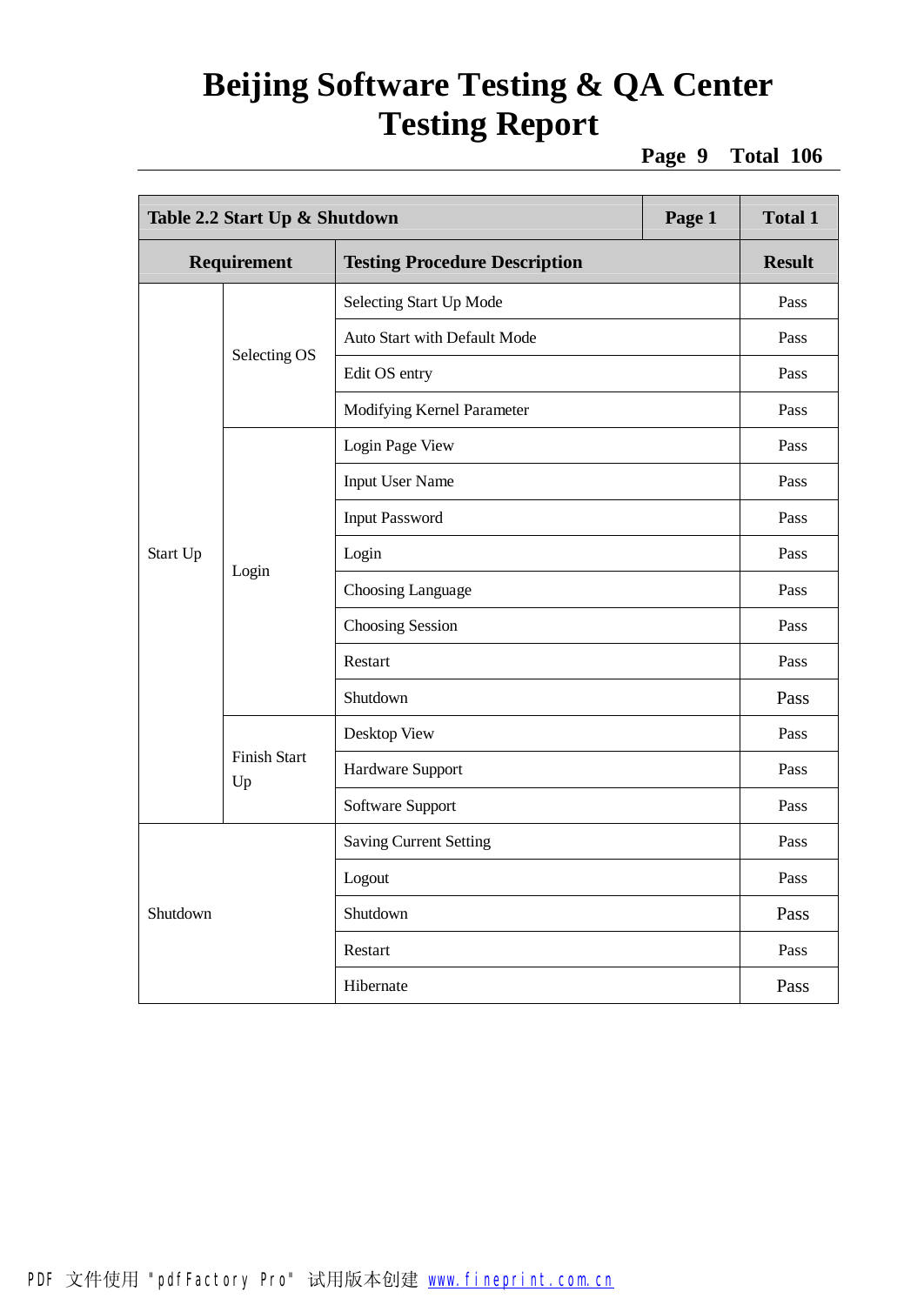**Page 10 Total 106**

|                     | <b>Table 2.3 Control Panel</b> |                                                  | Page1 | <b>Total 15</b> |
|---------------------|--------------------------------|--------------------------------------------------|-------|-----------------|
| Requirement         |                                | <b>Testing Procedure Description</b>             |       | <b>Result</b>   |
|                     |                                | Typing printer name                              |       | Pass            |
|                     |                                | Typing description                               |       | Pass            |
|                     | <b>Adding New</b><br>Printer   | Choosing manufacture                             |       | Pass            |
|                     |                                | Choosing printer model                           |       | Pass            |
|                     |                                | Printing test page                               |       | Pass            |
|                     |                                | Set as default                                   |       | Fail            |
|                     |                                | Pausing printer                                  |       | Pass            |
|                     | <b>Printer Status</b>          | Resuming printer                                 |       | Pass            |
|                     |                                | Removing printer                                 |       | Pass            |
|                     |                                | Properties                                       |       | Pass            |
| Printing            |                                | Pausing jobs                                     |       | Pass            |
|                     |                                | Resuming jobs                                    |       | Pass            |
|                     |                                | Canceling jobs                                   |       | Pass            |
|                     |                                | Local printing                                   |       | Pass            |
|                     |                                | Network printing                                 |       | Pass            |
|                     |                                | Share printer of Windows 2000 Professional (sp4) |       | Pass            |
|                     | Printing                       | Share printer of Windows 2003                    |       | Fail            |
|                     |                                | Share printer of Windows XP Professional         |       | Pass            |
|                     |                                | Share printer of Red Hat 8.0                     |       | Pass            |
|                     |                                | Share printer of Red Hat 9.0                     |       | Pass            |
|                     |                                | Creating location                                |       | Pass            |
| Network<br>settings | Location                       | Deleting current location                        |       | Pass            |
|                     |                                | Choosing location                                |       | Pass            |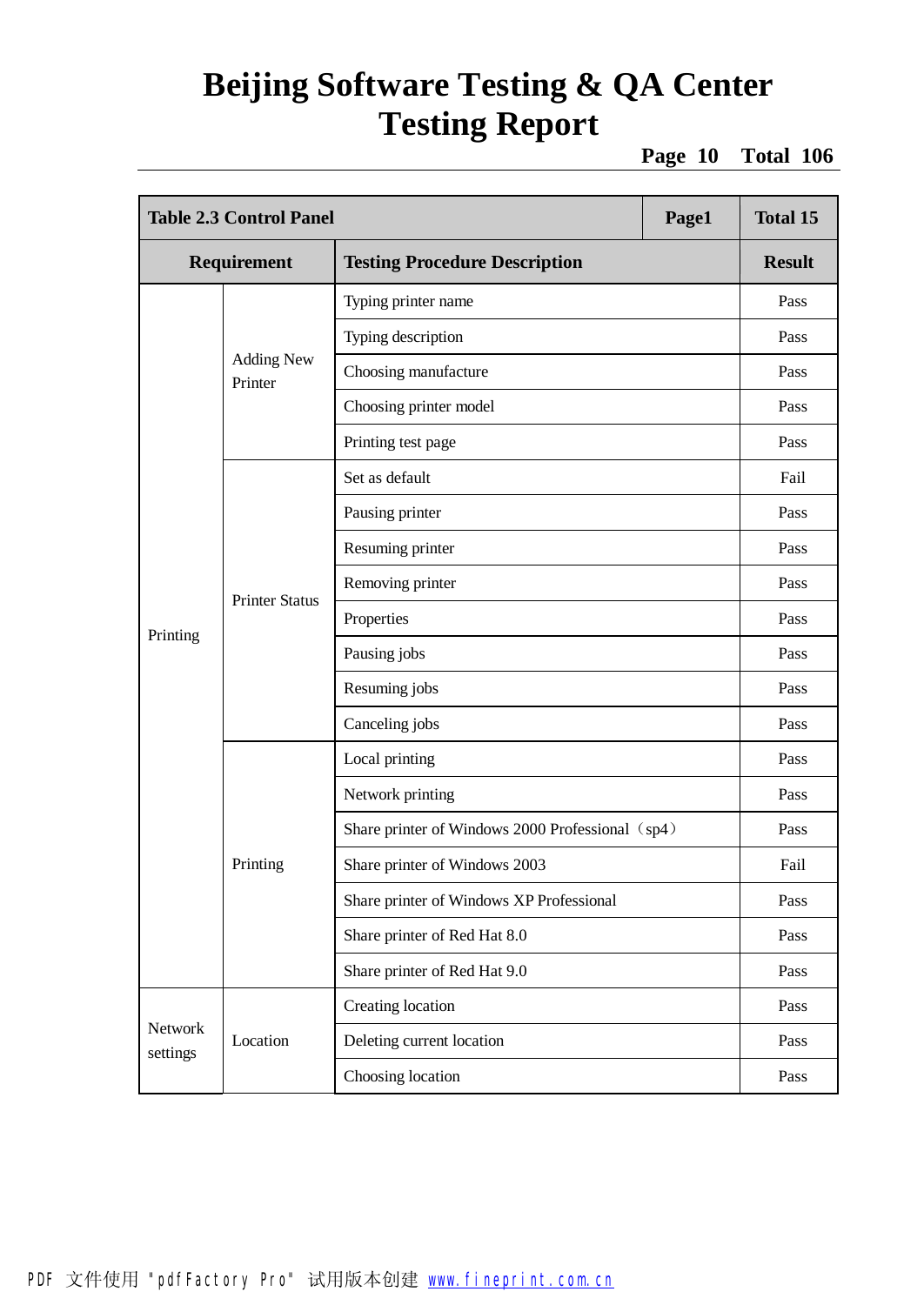**Page 11 Total 106**

|                     | <b>Table 2.3 Control Panel</b> |                                                  | Page2 | <b>Total 15</b> |
|---------------------|--------------------------------|--------------------------------------------------|-------|-----------------|
|                     | Requirement                    | <b>Testing Procedure Description</b>             |       | <b>Result</b>   |
|                     |                                | Browsing connection links                        |       | Pass            |
|                     |                                | Edit properties                                  |       | Pass            |
|                     | Connections                    | Activating network card                          |       | Pass            |
|                     |                                | Deactivating network card                        |       | Pass            |
|                     |                                | Choosing default gateway device                  |       | Pass            |
|                     |                                | Setting hostname                                 |       | Pass            |
|                     | General                        | Setting domain name                              |       | Pass            |
| Network<br>settings | <b>DNS</b>                     | Adding DNS servers                               |       | Pass            |
|                     |                                | Deleting DNS servers                             |       | Pass            |
|                     |                                | Adding search domain                             |       | Pass            |
|                     |                                | Deleting search domain                           |       | Pass            |
|                     | Hosts                          | Browsing hosts list                              |       | Pass            |
|                     |                                | Adding host alias                                |       | Pass            |
|                     |                                | Edit host properties                             |       | Pass            |
|                     |                                | Deleting host                                    |       | Pass            |
|                     |                                | Choosing device                                  |       | Pass            |
|                     | General                        | Typing ISP data                                  |       | Pass            |
|                     |                                | Typing account data                              |       | Pass            |
| Modem               |                                | Choosing modem port                              |       | Pass            |
| setting             | Modem                          | Choosing dial type                               |       | Pass            |
|                     |                                | Choosing volume                                  |       | Pass            |
|                     |                                | Setting modem as default route to internet       |       | Pass            |
|                     | Option                         | Retry if the connection breaks or fails to start |       | Pass            |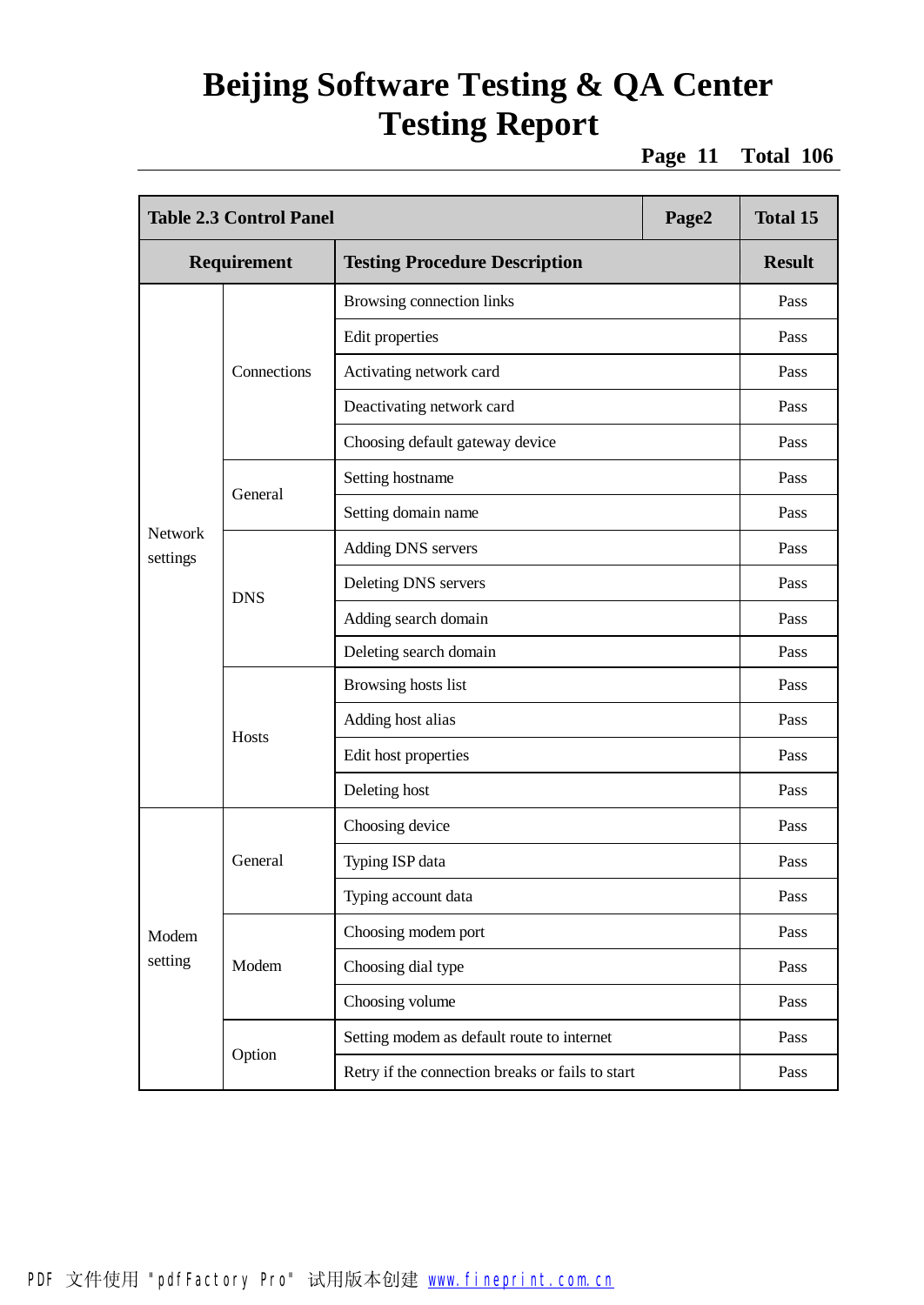**Page 12 Total 106**

|                                | <b>Table 2.3 Control Panel</b><br>Page3 |                                               |      | <b>Total 15</b> |
|--------------------------------|-----------------------------------------|-----------------------------------------------|------|-----------------|
| Requirement                    |                                         | <b>Testing Procedure Description</b>          |      | <b>Result</b>   |
|                                |                                         | Setting login information                     |      | Pass            |
| <b>CD Database Server</b>      |                                         | Setting server                                |      | Pass            |
|                                |                                         | Configuring CD Database Server                |      | Pass            |
|                                |                                         | Choosing theme                                |      | Pass            |
|                                |                                         | Installing theme                              |      | Pass            |
| Theme setting                  |                                         | Browsing theme list                           |      | Pass            |
|                                |                                         | Saving theme                                  |      | Pass            |
|                                |                                         | Reverting                                     |      | Pass            |
|                                | Session<br>options                      | Show splash screen on login                   |      | Pass            |
|                                |                                         | Ask on logout                                 |      | Pass            |
|                                |                                         | Automatically save changes to session         |      | Pass            |
|                                |                                         | Adding session                                |      | Pass            |
|                                |                                         | Editing session                               |      | Pass            |
|                                |                                         | Deleting session                              |      | Pass            |
| Session<br>setting             |                                         | Setting currently running programs order      |      | Pass            |
|                                | Current                                 | Setting currently running programs style      |      | Pass            |
|                                | options                                 | Removing currently running programs           |      | Pass            |
|                                |                                         | Applying currently running programs           |      | Pass            |
|                                |                                         | Adding additional startup programs            |      | Pass            |
|                                | Startup<br>programs                     | Editing additional startup programs           |      | Pass            |
|                                | Deleting additional startup programs    |                                               | Pass |                 |
| Removable                      |                                         | Setting removable storage                     |      | Pass            |
| Storage<br>drives and<br>Media |                                         | Setting perform action on discs when inserted |      | Pass            |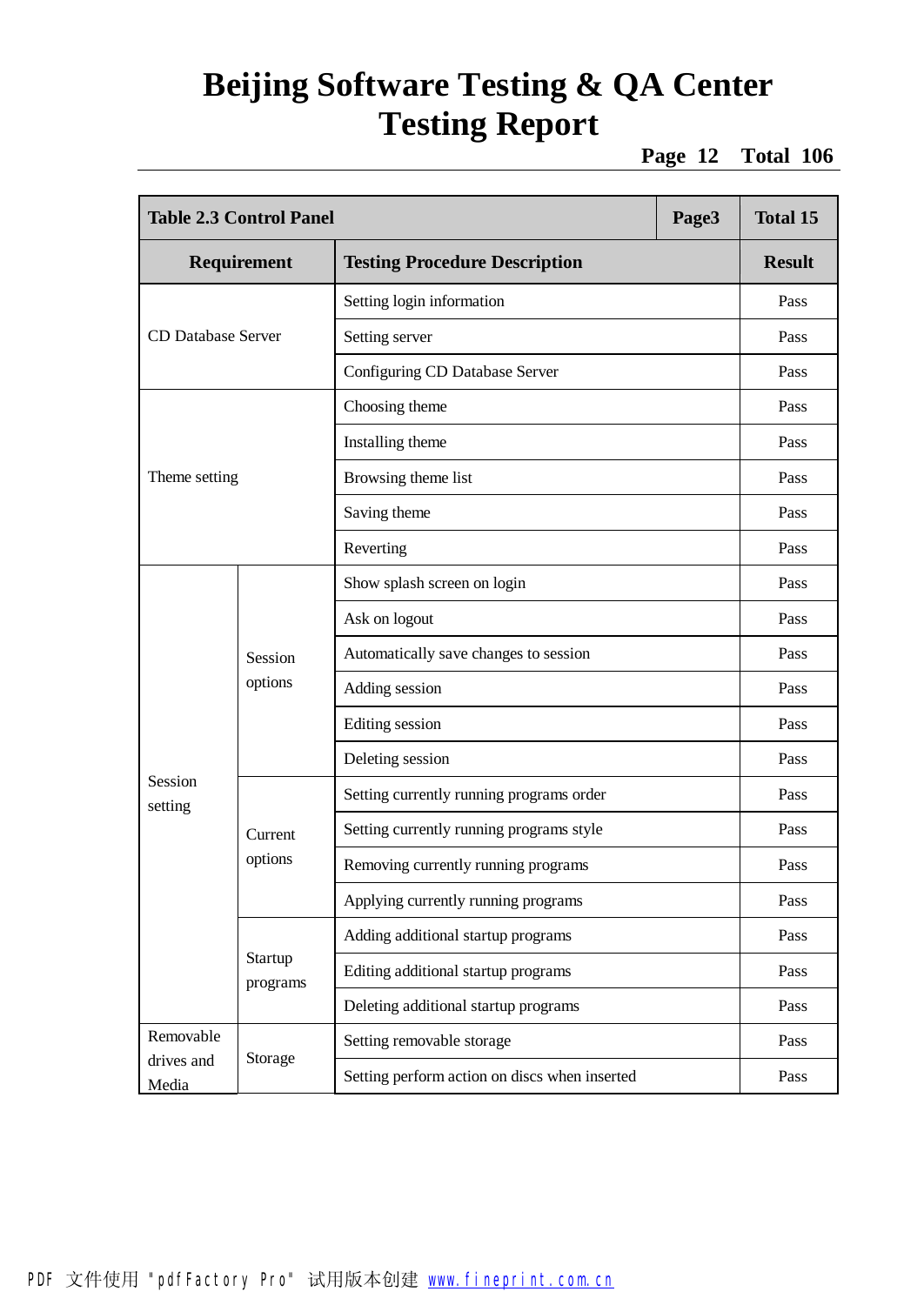**Page 13 Total 106**

|                     | <b>Table 2.3 Control Panel</b><br>Page4 |                                                   |  | <b>Total 15</b> |
|---------------------|-----------------------------------------|---------------------------------------------------|--|-----------------|
|                     | Requirement                             | <b>Testing Procedure Description</b>              |  | <b>Result</b>   |
| Removable           |                                         | Setting play audio CD discs when inserted         |  | Pass            |
| drives and          | Multimedia                              | Setting play video DVD disks when inserted        |  | Pass            |
| Media               |                                         | Setting import digital photographs when connected |  | Pass            |
|                     |                                         | Setting default sink                              |  | Pass            |
|                     | Audio                                   | Testing sink pipeline                             |  | Pass            |
|                     |                                         | Setting default source                            |  | Pass            |
| Multimedia          |                                         | Testing source pipeline                           |  | Pass            |
| systems<br>selector | Video                                   | Setting default sink                              |  | Pass            |
|                     |                                         | Testing sink pipeline                             |  | Pass            |
|                     |                                         | Setting default source                            |  | Pass            |
|                     |                                         | Testing source pipeline                           |  | Pass            |
|                     | <b>Views</b>                            | Setting default view                              |  | Pass            |
|                     |                                         | Setting default icon view                         |  | Pass            |
|                     |                                         | Setting default list view                         |  | Pass            |
|                     |                                         | Setting default tree view                         |  | Pass            |
|                     |                                         | Setting behavior                                  |  | Fail            |
| File                | <b>Behavior</b>                         | Setting executable text files                     |  | Fail            |
| management          |                                         | Setting trash                                     |  | Pass            |
|                     |                                         | Setting icon captions                             |  | Pass            |
|                     | Display                                 | Setting date                                      |  | Pass            |
|                     |                                         | Browsing list columns information                 |  | Pass            |
|                     | List columns                            | Move up                                           |  | Pass            |
|                     |                                         | Move down                                         |  | Pass            |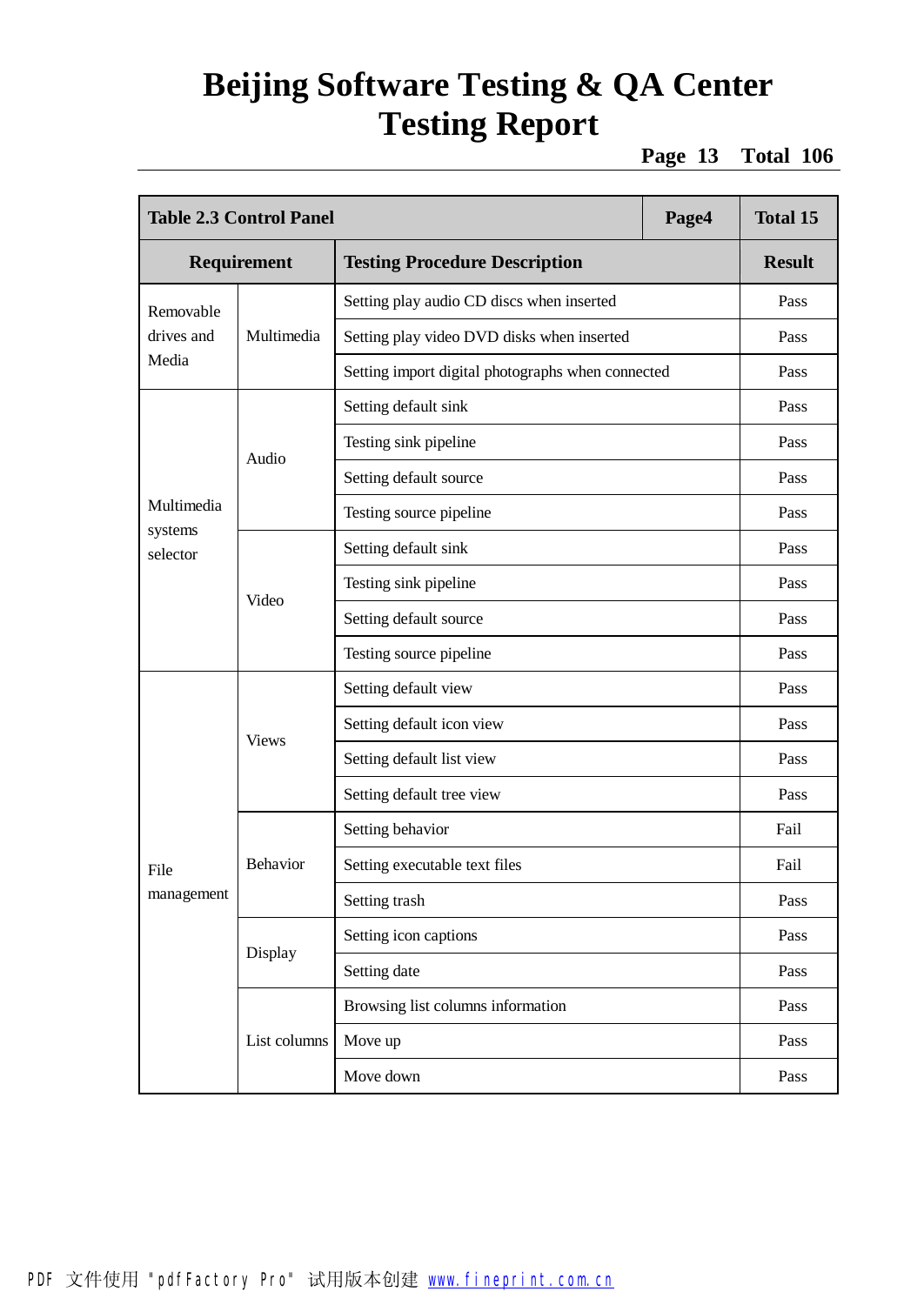**Page 14 Total 106**

| <b>Table 2.3 Control Panel</b><br>Page5 |              |                                        | <b>Total 15</b> |               |
|-----------------------------------------|--------------|----------------------------------------|-----------------|---------------|
| <b>Requirement</b>                      |              | <b>Testing Procedure Description</b>   |                 | <b>Result</b> |
|                                         |              | Show                                   |                 | Pass          |
|                                         | List columns | Hide                                   |                 | Pass          |
|                                         |              | Use default                            |                 | Pass          |
| File<br>management                      |              | Setting text files                     |                 | Pass          |
|                                         |              | Setting other previewable files        |                 | Pass          |
|                                         | Preview      | Setting preview sound files            |                 | Pass          |
|                                         |              | Setting count number of items          |                 | Pass          |
|                                         |              | Show battery status                    |                 | Pass          |
|                                         |              | Show power connection status           |                 | Pass          |
| Battery charge monitor                  |              | Show time/percentage remaining         |                 | Pass          |
|                                         |              | Warn when battery charge is low        |                 | Pass          |
|                                         |              | Warn when battery is fully re-charged  |                 | Pass          |
|                                         |              | Browsing desktop wallpaper information |                 | Pass          |
|                                         | Desktop      | Setting style                          |                 | Pass          |
| Desktop                                 | wallpaper    | Adding wallpaper                       |                 | Pass          |
| background                              |              | Removing wallpaper                     |                 | Pass          |
|                                         | Desktop      | Setting color style                    |                 | Pass          |
|                                         | colors       | Setting colors                         |                 | Pass          |
|                                         |              | Setting repeat keys                    |                 | Pass          |
|                                         | Keyboard     | Setting cursor blinking                |                 | Pass          |
| Keyboard                                |              | Type to test settings                  |                 | Pass          |
|                                         |              | Choosing keyboard model                |                 | Pass          |
|                                         | Layouts      | Adding layouts                         |                 | Pass          |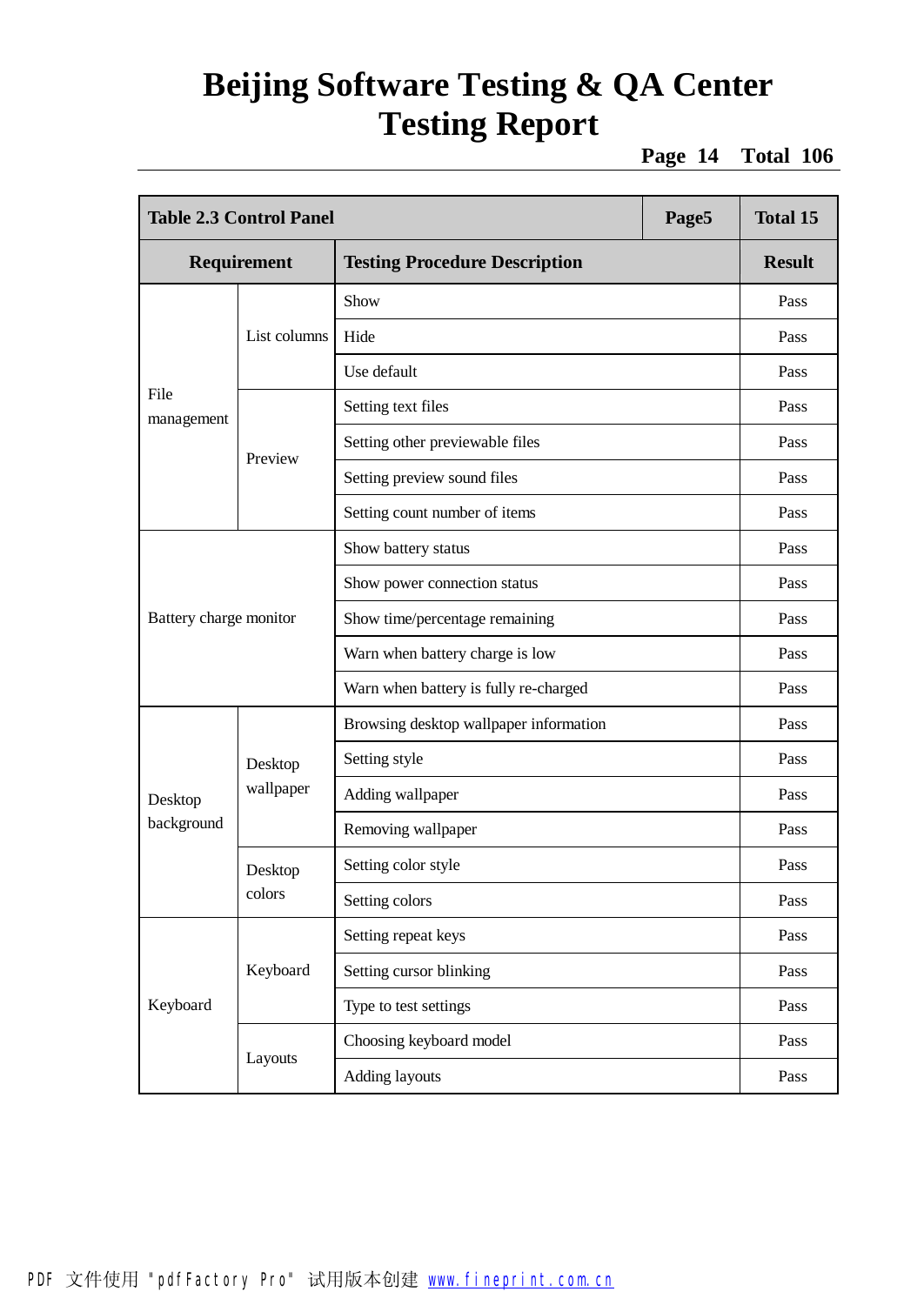**Page 15 Total 106**

|                    | <b>Table 2.3 Control Panel</b><br>Page6 |                                                    |  | <b>Total 15</b> |
|--------------------|-----------------------------------------|----------------------------------------------------|--|-----------------|
| Requirement        |                                         | <b>Testing Procedure Description</b>               |  | <b>Result</b>   |
|                    |                                         | Removing layouts                                   |  | Pass            |
|                    | Layouts                                 | Move up layout                                     |  | Pass            |
|                    |                                         | Move down layout                                   |  | Pass            |
|                    |                                         | Setting Alt/Win key behavior                       |  | Pass            |
|                    |                                         | Setting CapsLock key behavior                      |  | Pass            |
|                    |                                         | <b>Setting Compose</b>                             |  | Pass            |
|                    |                                         | Setting Control key position                       |  | Pass            |
|                    | Layout option                           | Setting group Shift/Lock behavior                  |  | Pass            |
|                    |                                         | Setting miscellaneous compatibility options        |  | Pass            |
|                    |                                         | Setting third level choosers                       |  | Pass            |
| Keyboard           |                                         | Setting use keyboard LED to show alternative group |  | Pass            |
|                    | Typing break                            | Setting lock screen to enforce typing break        |  | Pass            |
|                    |                                         | Allow postponing of breaks                         |  | Pass            |
|                    |                                         | Setting features                                   |  | Pass            |
|                    |                                         | Enable sticky keys                                 |  | Pass            |
|                    |                                         | Enable repeat keys                                 |  | Pass            |
|                    | Accessibility                           | Enable slow keys                                   |  | Pass            |
|                    |                                         | Enable bounce keys                                 |  | Pass            |
|                    |                                         | Enable toggle keys                                 |  | Pass            |
|                    |                                         | Enable mouse keys                                  |  | Pass            |
|                    |                                         | Browsing keyboard shortcut information             |  | Pass            |
| Keyboard shortcuts |                                         | Editing shortcut key                               |  | Pass            |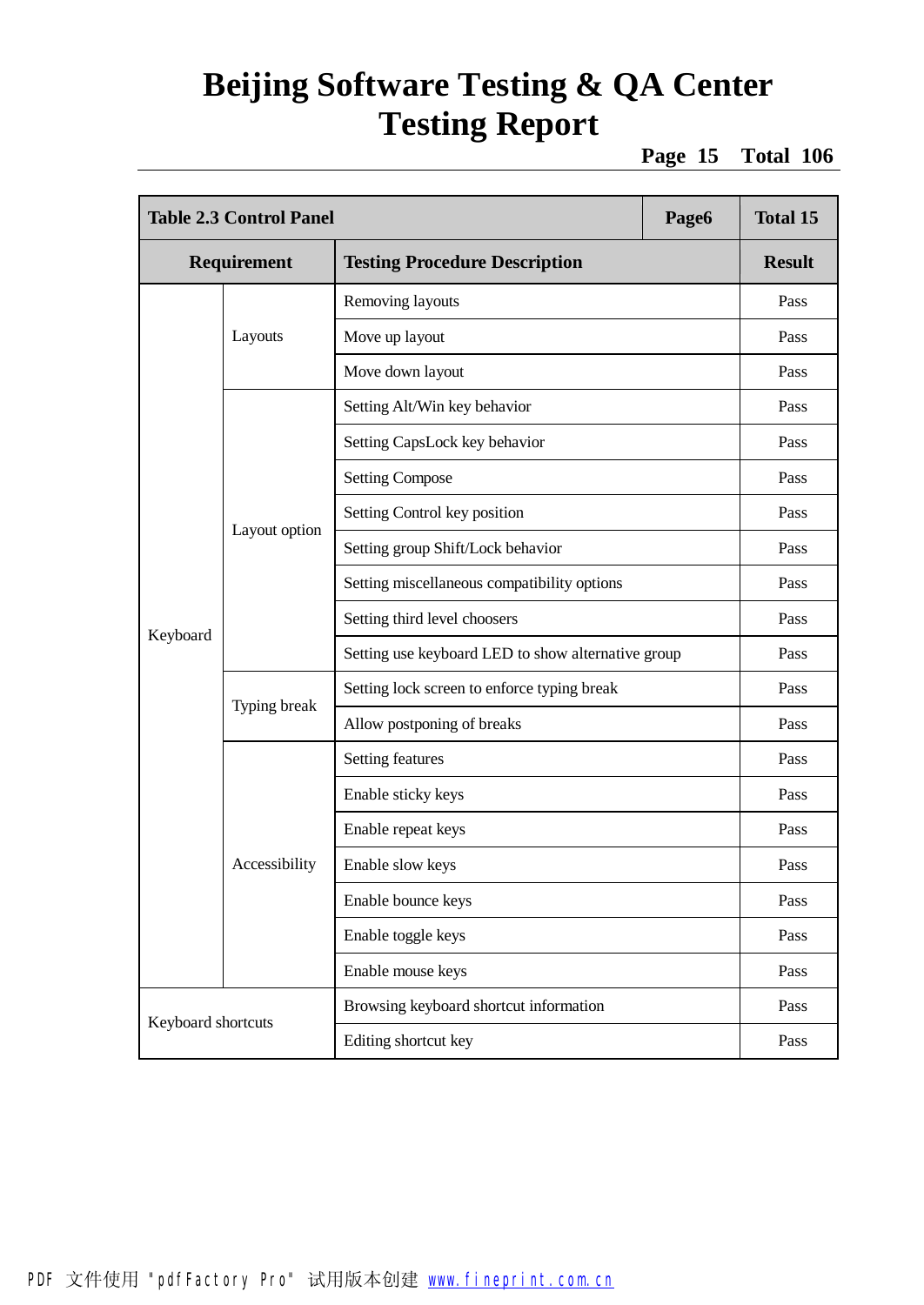**Page 16 Total 106**

| <b>Table 2.3 Control Panel</b><br>Page7 |                |                                       | <b>Total 15</b> |               |
|-----------------------------------------|----------------|---------------------------------------|-----------------|---------------|
| Requirement                             |                | <b>Testing Procedure Description</b>  |                 | <b>Result</b> |
|                                         |                | Choosing sound server startup         |                 | Pass          |
|                                         | General        | Choosing sounds for events            |                 | Pass          |
|                                         |                | Choosing event                        |                 | Pass          |
|                                         | Sound events   | Browsing sound file                   |                 | Pass          |
| Sound                                   |                | Playing sound file                    |                 | Pass          |
|                                         |                | Removing sound file                   |                 | Pass          |
|                                         |                | Choosing sound an audible bell        |                 | Pass          |
|                                         | System bell    | Choosing flash window titlebar        |                 | Pass          |
|                                         |                | Choosing flash entire screen          |                 | Pass          |
|                                         | <b>Buttons</b> | Choosing left-handed mouse            |                 | Pass          |
|                                         |                | Setting double-click timeout          |                 | Pass          |
| Mouseb                                  | Cursors        | Setting cursor size                   |                 | Pass          |
|                                         |                | Setting locate pointer                |                 | Pass          |
|                                         | Motion         | Setting speed                         |                 | Pass          |
|                                         |                | Setting drag and drop                 |                 | Pass          |
|                                         |                | Setting resolution                    |                 | Pass          |
| Screen resolution                       |                | Setting refresh rate                  |                 | Pass          |
|                                         |                | Making default for this computer only |                 | Pass          |
|                                         |                | Setting application font              |                 | Pass          |
| Font                                    |                | Setting desktop font                  |                 | Pass          |
|                                         |                | Setting window title font             |                 | Pass          |
|                                         |                | Setting terminal font                 |                 | Pass          |
|                                         |                | Setting font rendering                |                 | Pass          |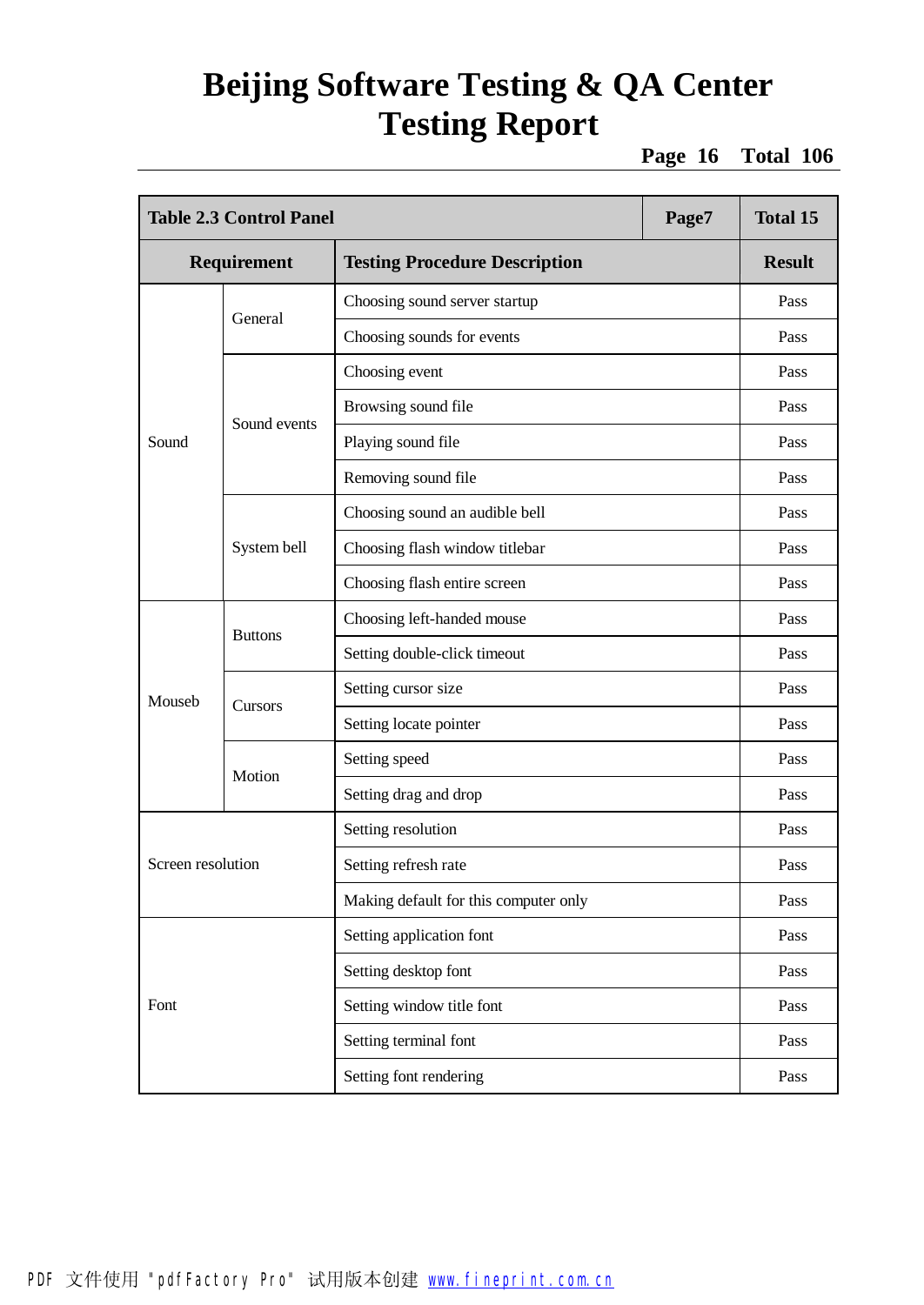**Page 17 Total 106**

| <b>Table 2.3 Control Panel</b> |              |                                      | Page8 | <b>Total 15</b> |
|--------------------------------|--------------|--------------------------------------|-------|-----------------|
|                                | Requirement  | <b>Testing Procedure Description</b> |       | <b>Result</b>   |
|                                |              | Adding user                          |       | Pass            |
|                                |              | Searching user                       |       | Pass            |
|                                | <b>Users</b> | Editing user properties              |       | Fail            |
|                                |              | Deleting user                        |       | Pass            |
| Users and<br>groups            |              | Showing all users                    |       | Pass            |
|                                |              | Adding group                         |       | Pass            |
|                                | Groups       | Editing group properties             |       | Pass            |
|                                |              | Deleting group                       |       | Pass            |
|                                |              | Showing all groups                   |       | Pass            |
|                                | Log          | Open log file                        |       | Pass            |
|                                |              | Monitor                              |       | Pass            |
|                                |              | Properties                           |       | Pass            |
|                                |              | Close                                |       | Pass            |
|                                |              | Quit                                 |       | Pass            |
|                                |              | Copy                                 |       | Pass            |
| System log                     | Edit         | Select all                           |       | Pass            |
|                                |              | Find                                 |       | Pass            |
|                                |              | Show calendar                        |       | Pass            |
|                                | <b>View</b>  | Entry detail                         |       | Pass            |
|                                |              | Collapse all                         |       | Pass            |
|                                |              | Contents                             |       | Pass            |
|                                | Help         | About                                |       | Pass            |
| Synaptic                       |              | Reading markings                     |       | Pass            |
| package<br>manager             | File         | Saving markings                      |       | Pass            |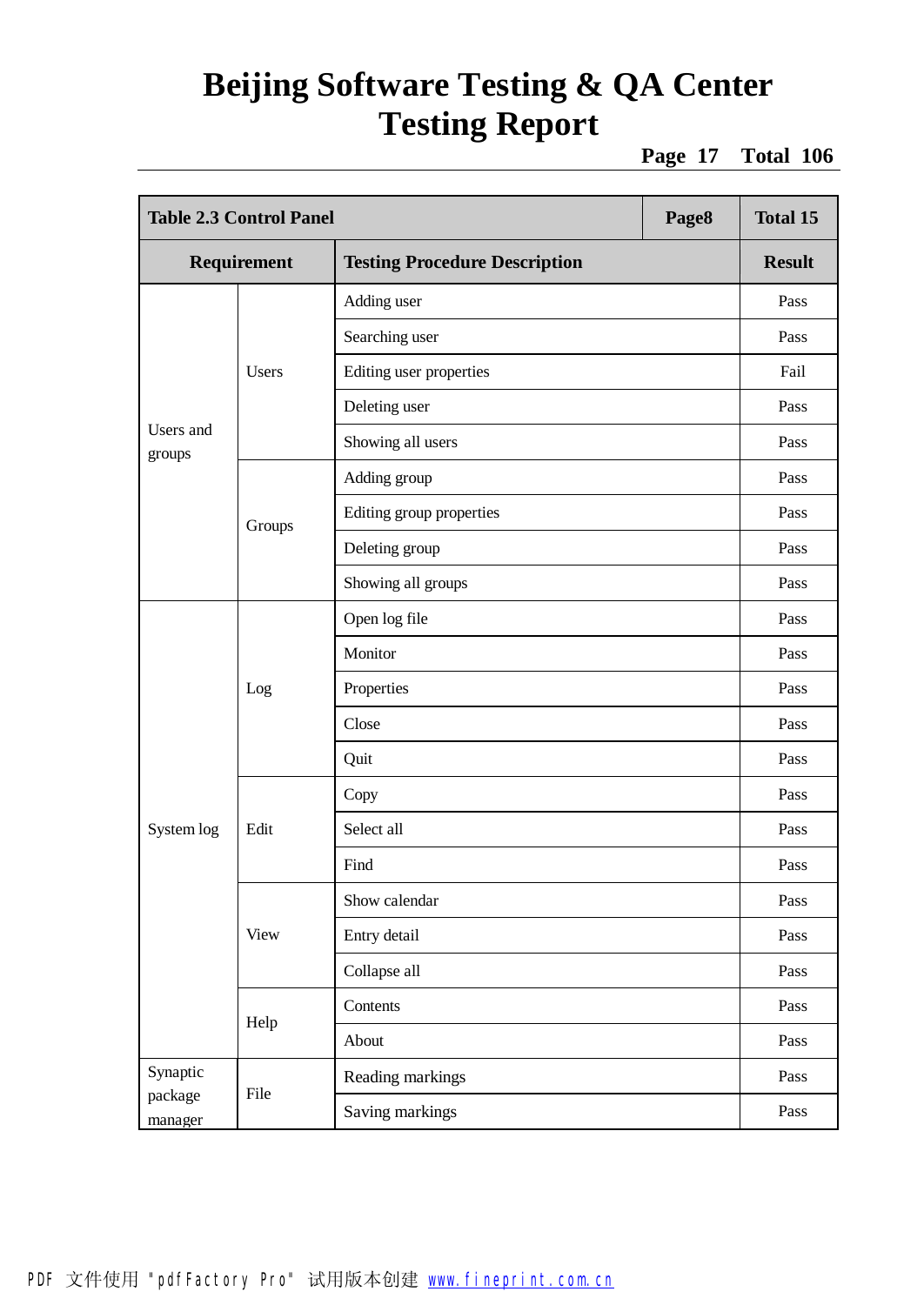**Page 18 Total 106**

|                                                     | <b>Table 2.3 Control Panel</b><br>Page9 |                            |               | <b>Total 15</b> |
|-----------------------------------------------------|-----------------------------------------|----------------------------|---------------|-----------------|
| <b>Testing Procedure Description</b><br>Requirement |                                         |                            | <b>Result</b> |                 |
|                                                     |                                         | Saving markings as         |               | Pass            |
|                                                     | File                                    | Browsing history           |               | Pass            |
|                                                     |                                         | Quit                       |               | Pass            |
|                                                     |                                         | Undo                       |               | Pass            |
|                                                     |                                         | Redo                       |               | Pass            |
|                                                     |                                         | Unmark all                 |               | Pass            |
|                                                     |                                         | Search package             |               | Pass            |
|                                                     | Edit                                    | Reload package information |               | Pass            |
|                                                     |                                         | Add CD-ROM                 |               | Pass            |
|                                                     |                                         | Mark all upgrades          |               | Pass            |
| Synaptic                                            |                                         | Fix broken packages        |               | Pass            |
| package                                             |                                         | Apply marked changes       |               | Pass            |
| manager                                             |                                         | Unmark                     |               | Pass            |
|                                                     |                                         | Mark for installation      |               | Pass            |
|                                                     |                                         | Mark for reinstallation    |               | Pass            |
|                                                     |                                         | Mark for upgrade           |               | Pass            |
|                                                     |                                         | Mark for removal           |               | Pass            |
|                                                     | Package                                 | Mark for complete removal  |               | Pass            |
|                                                     |                                         | Lock version               |               | Pass            |
|                                                     |                                         | Force version              |               | Pass            |
|                                                     |                                         | Configure                  |               | Pass            |
|                                                     |                                         | Download change log        |               | Pass            |
|                                                     |                                         | Properties                 |               | Pass            |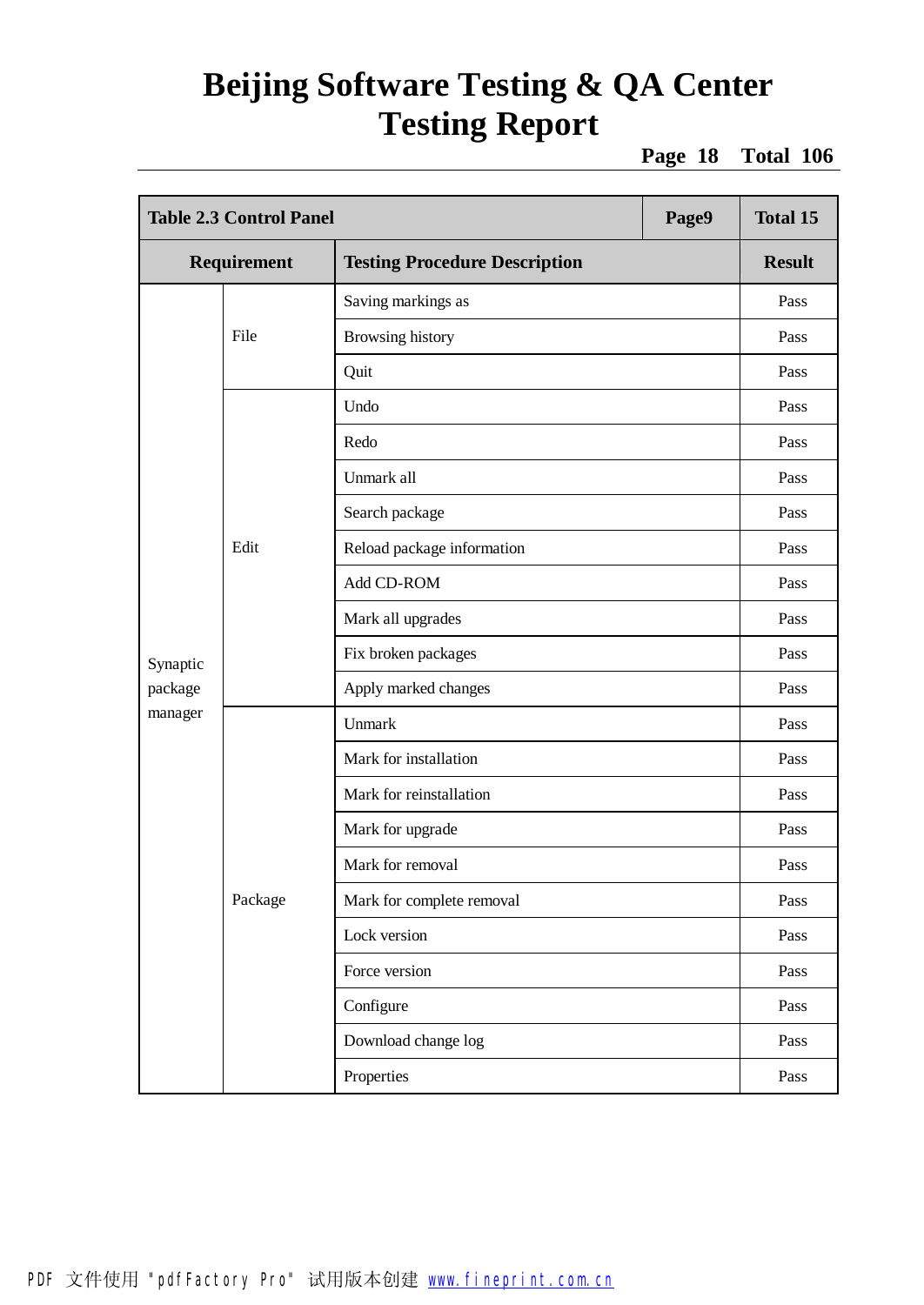**Page 19 Total 106**

|                    | <b>Table 2.3 Control Panel</b><br>Page10 |                                                      |  | <b>Total 15</b>                                                                                                                      |
|--------------------|------------------------------------------|------------------------------------------------------|--|--------------------------------------------------------------------------------------------------------------------------------------|
|                    | <b>Requirement</b>                       | <b>Testing Procedure Description</b>                 |  | <b>Result</b>                                                                                                                        |
|                    |                                          | Preferences                                          |  | Pass                                                                                                                                 |
|                    |                                          | Repositories                                         |  | Pass                                                                                                                                 |
|                    | Settings                                 | Filter                                               |  | Pass                                                                                                                                 |
|                    |                                          | Set internal option                                  |  | Pass                                                                                                                                 |
| Synaptic           |                                          | Browse packages by groups                            |  | Pass                                                                                                                                 |
| package<br>manager |                                          | Show package detail information                      |  | Pass<br>Pass<br>Pass<br>Pass<br>Pass<br>Pass<br>Pass<br>Pass<br>Pass<br>Pass<br>Fail<br>Pass<br>Pass<br>Pass<br>Pass<br>Pass<br>Pass |
|                    |                                          | Install, upgrade, remove package                     |  |                                                                                                                                      |
|                    | Other                                    | Automatic check relation of package when install     |  |                                                                                                                                      |
|                    |                                          | Double click RPM package can install in file browser |  |                                                                                                                                      |
|                    |                                          | Upgrade online                                       |  |                                                                                                                                      |
|                    |                                          | Setting time                                         |  |                                                                                                                                      |
|                    |                                          | Setting date                                         |  |                                                                                                                                      |
| Time and date      |                                          | Periodically synchronize clock with internet server  |  |                                                                                                                                      |
|                    |                                          | Setting time zone                                    |  |                                                                                                                                      |
| New device scan    |                                          | Automatic loading USB device                         |  |                                                                                                                                      |
|                    |                                          | Automatic loading to appointed path                  |  |                                                                                                                                      |
|                    |                                          | Enable power management                              |  |                                                                                                                                      |
| Setting save power |                                          | Setting time of closing display power                |  |                                                                                                                                      |
|                    |                                          | Setting time of suspend                              |  |                                                                                                                                      |
|                    |                                          | Giving note when device has no floppy                |  |                                                                                                                                      |
|                    |                                          | Choosing file system type                            |  |                                                                                                                                      |
|                    |                                          | Choosing formatting mode                             |  |                                                                                                                                      |
| Floppy formatter   |                                          | <b>Building label</b>                                |  | Pass                                                                                                                                 |
|                    |                                          | Showing formatter schedule                           |  | Pass                                                                                                                                 |
|                    |                                          | Giving note when floppy is write-protect             |  | Pass                                                                                                                                 |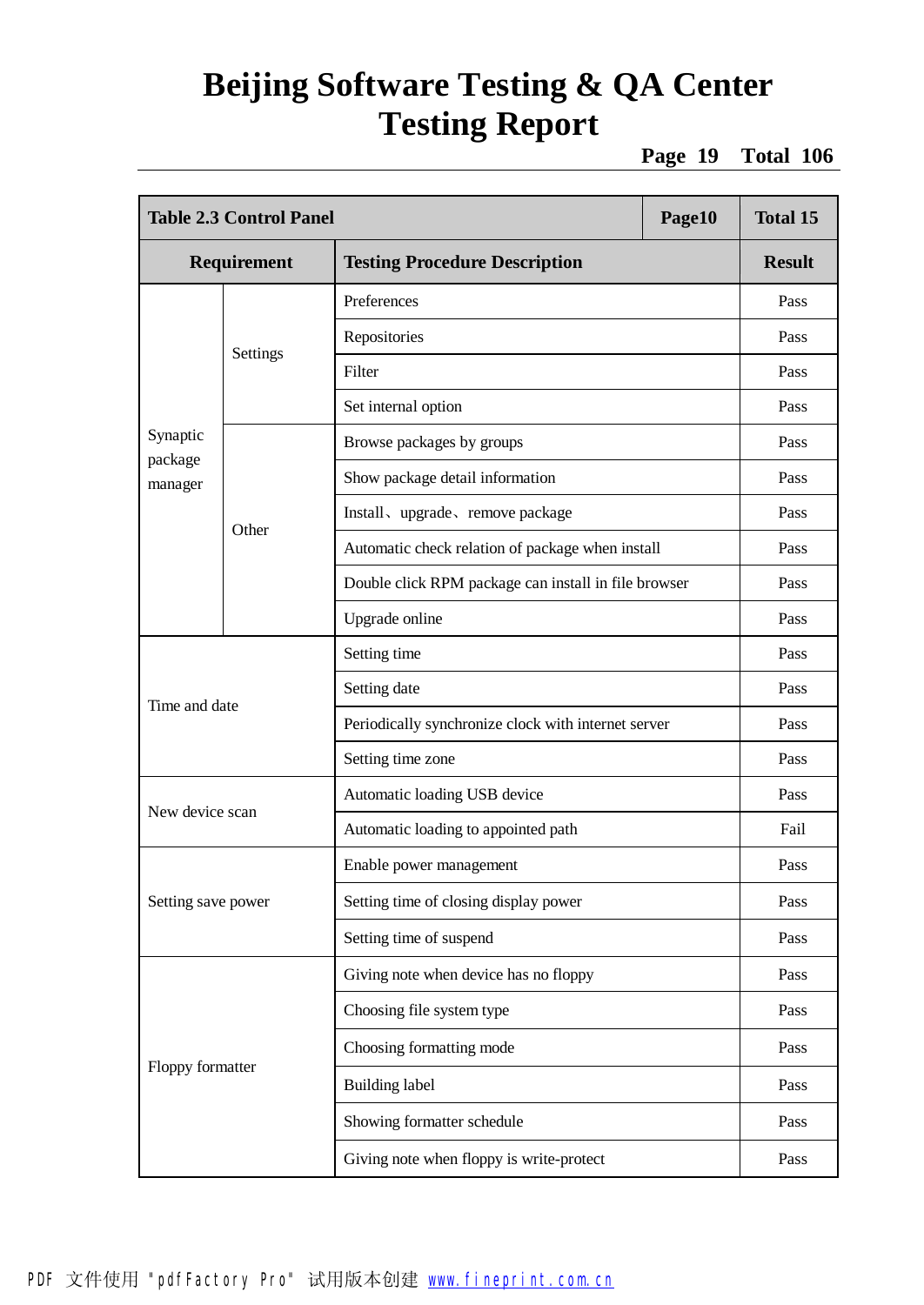**Page 20 Total 106**

| Page11<br><b>Table 2.3 Control Panel</b> |                     |                                              | <b>Total 15</b> |               |
|------------------------------------------|---------------------|----------------------------------------------|-----------------|---------------|
| Requirement                              |                     | <b>Testing Procedure Description</b>         |                 | <b>Result</b> |
|                                          |                     | Choose current config module                 |                 | Pass          |
|                                          | Service/Panel       | Setup GTK interface                          |                 | Pass          |
| <b>SCIM</b>                              |                     | Activate the installed input method services |                 | Pass          |
| Input<br>Method                          | <b>IMEngine</b>     | Setup smart pinyin input method              |                 | Pass          |
| Setup                                    |                     | Setup generic table                          |                 | Pass          |
|                                          | Shortcut key        | XIM setting                                  |                 | Pass          |
|                                          | setup               | Setup keyboard shortcuts                     |                 | Pass          |
|                                          |                     | Call Synaptic package manager                |                 | Pass          |
| Add/remove programs                      |                     | Showing all installed software               |                 | Fail          |
|                                          | Sharing             | Allow other users to view your desktop       |                 | Pass          |
| Remote                                   |                     | Allow other users to control your desktop    |                 | Pass          |
| desktop                                  | Security            | Ask you for confirmation                     |                 | Pass          |
|                                          |                     | Require the user to enter this password      |                 | Pass          |
|                                          | General             | Setting greeter                              |                 | Pass          |
|                                          |                     | Setting automatic login                      |                 | Pass          |
|                                          |                     | Setting timed login                          |                 | Pass          |
|                                          |                     | Setting logo                                 |                 | Pass          |
| Login                                    | Standard<br>greeter | Setting background                           |                 | Pass          |
| screen<br>setup                          |                     | Setting miscellaneous                        |                 | Pass          |
|                                          | Graphical           | Choosing graphical greeter                   |                 | Pass          |
|                                          | greeter             | Installing and deleting theme                |                 | Pass          |
|                                          |                     | Allowing root to login with GDM              |                 | Pass          |
|                                          | Security            | Allowing root to login remotely with GDM     |                 | Pass          |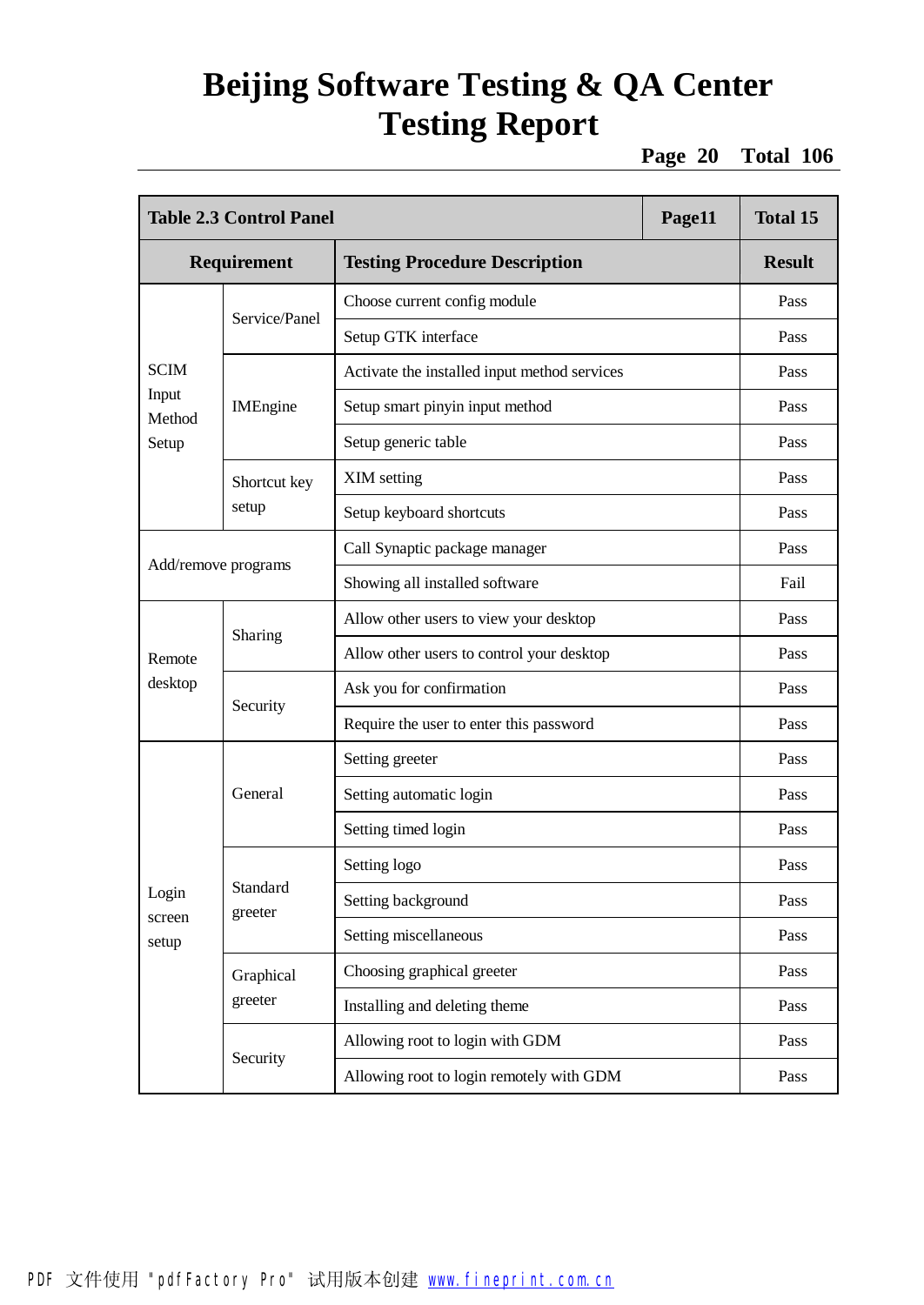**Page 21 Total 106**

|                     | <b>Table 2.3 Control Panel</b><br>Page12       |                                                                   |  | <b>Total 15</b> |
|---------------------|------------------------------------------------|-------------------------------------------------------------------|--|-----------------|
| Requirement         |                                                | <b>Testing Procedure Description</b>                              |  | <b>Result</b>   |
|                     |                                                | Allowing remote timed logins                                      |  | Pass            |
|                     |                                                | Showing actions menu                                              |  | Pass            |
|                     | Security                                       | Always disallowing TCP connections to X server                    |  | Pass            |
|                     |                                                | Setting retry delay                                               |  | Pass            |
| Login               |                                                | Enable accessibility modules                                      |  | Pass            |
| screen<br>setup     |                                                | Make a sound when login windows is ready                          |  | Pass            |
|                     | Accessibility                                  | Choosing sound file                                               |  | Pass            |
|                     |                                                | Testing sound                                                     |  | Fail            |
|                     | <b>XDMCP</b>                                   | <b>Enable XDMCP</b>                                               |  | Pass            |
|                     |                                                | <b>Setting XDMCP</b>                                              |  | Pass            |
|                     | Simple                                         | Running appointed program                                         |  | Pass            |
| Run as<br>different |                                                | Running as user                                                   |  | Pass            |
| user                | Advance                                        | Login shell                                                       |  | Pass            |
|                     |                                                | Preserve environment                                              |  | Pass            |
|                     |                                                | Testing soundcard                                                 |  | Pass            |
|                     |                                                | Testing video                                                     |  | Pass            |
|                     |                                                | Testing mouse                                                     |  | Pass            |
| Device database     |                                                | Testing network                                                   |  | Pass            |
|                     |                                                | Testing network connection                                        |  | Pass            |
|                     |                                                | Testing keyboard                                                  |  | Pass            |
|                     | Window                                         | Selecting windows when the mouse moves over them                  |  | Pass            |
|                     | selection                                      | Raise selected windows after an interval                          |  | Pass            |
| Window              |                                                | Double-click titlebar to perform this action                      |  | Pass            |
|                     | Titlebar<br>action/moveme<br><del>nt key</del> | To move a window, press-and-hold this key then grab the<br>window |  | Pass            |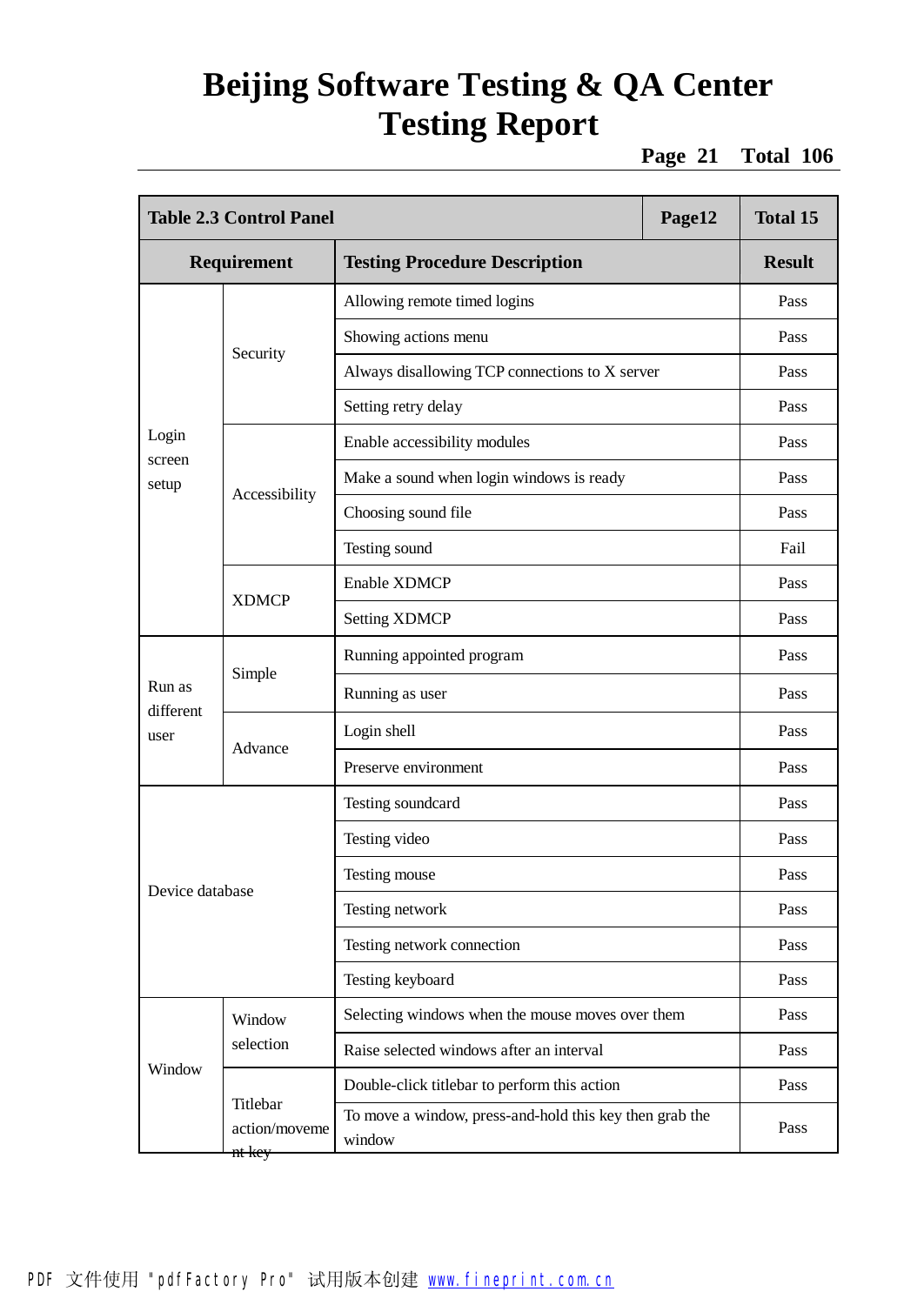**Page 22 Total 106**

|                   | <b>Table 2.3 Control Panel</b><br>Page13 |                                      |  | <b>Total 15</b> |
|-------------------|------------------------------------------|--------------------------------------|--|-----------------|
| Requirement       |                                          | <b>Testing Procedure Description</b> |  | <b>Result</b>   |
|                   | File                                     | Quit                                 |  | Pass            |
|                   |                                          | Changing priority                    |  | Pass            |
|                   | Edit                                     | Ending process                       |  | Pass            |
|                   |                                          | Killing process                      |  | Pass            |
|                   |                                          | Setting preferences                  |  | Pass            |
|                   |                                          | View memory maps                     |  | Pass            |
|                   |                                          | View dependencies                    |  | Pass            |
|                   |                                          | View threads                         |  | Pass            |
|                   | <b>View</b>                              | View hide process                    |  | Pass            |
|                   |                                          | Hidden processes                     |  | Pass            |
| System<br>monitor |                                          | Open files                           |  | Pass            |
|                   | Help                                     | View contents                        |  | Pass            |
|                   |                                          | View about                           |  | Pass            |
|                   |                                          | Search processes                     |  | Pass            |
|                   |                                          | Choose process show type             |  | Pass            |
|                   | Processes                                | Show processes                       |  | Pass            |
|                   |                                          | Show more info                       |  | Pass            |
|                   |                                          | End process                          |  | Pass            |
|                   |                                          | Show CPU history                     |  | Pass            |
|                   | Resources                                | Show memory and swap history         |  | Pass            |
|                   |                                          | Choose devices                       |  | Pass            |
|                   |                                          | Direct internet connection           |  | Pass            |
| Network<br>proxy  | Proxy<br>configuration                   | Manual proxy configuration           |  | Pass            |
|                   |                                          | Automatic proxy configuration        |  | Pass            |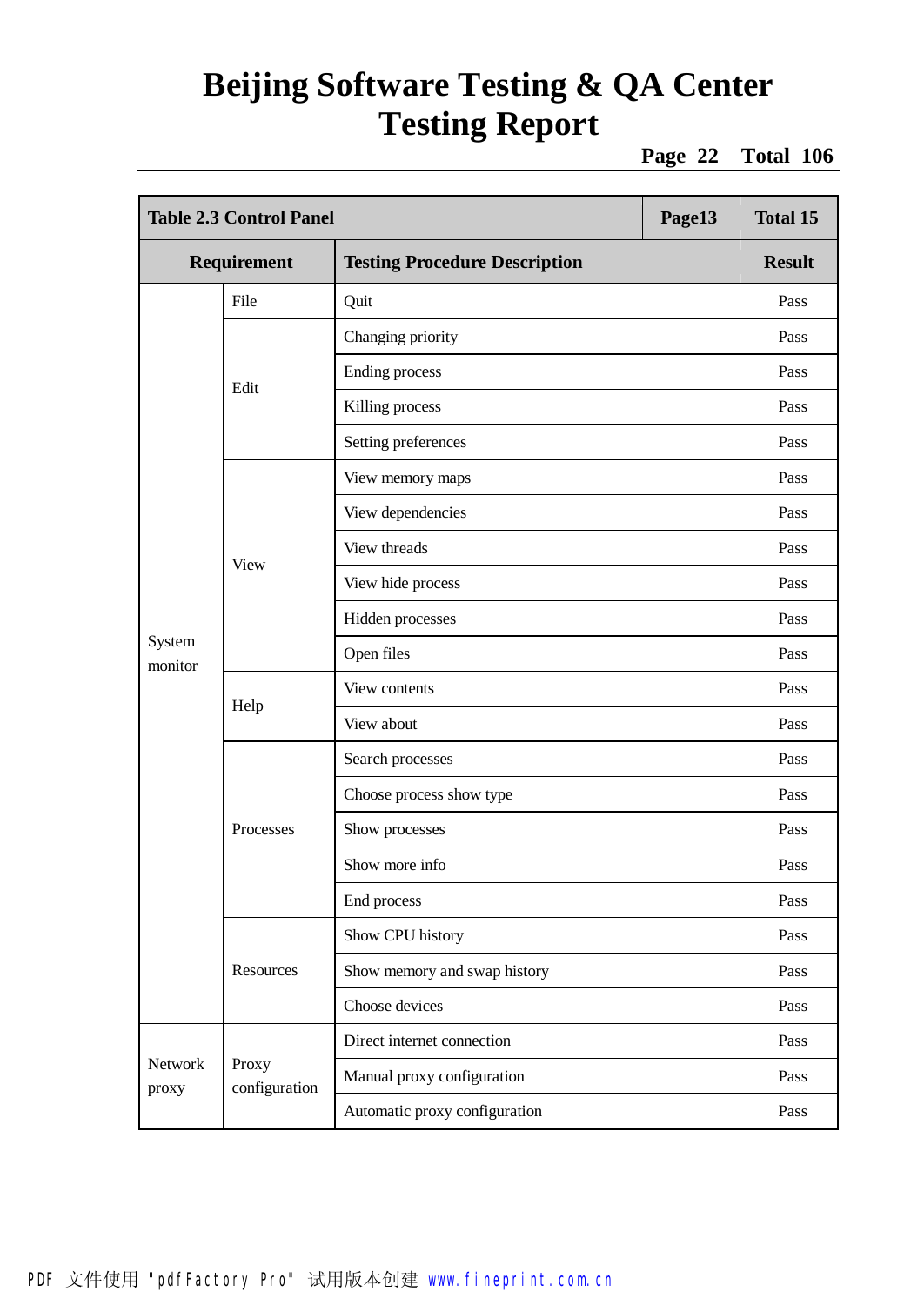**Page 23 Total 106**

|                       | <b>Table 2.3 Control Panel</b><br>Page14 |                                      |  | <b>Total 15</b> |
|-----------------------|------------------------------------------|--------------------------------------|--|-----------------|
| Requirement           |                                          | <b>Testing Procedure Description</b> |  | <b>Result</b>   |
| <b>Network</b>        | Advanced                                 | Add host list                        |  | Pass            |
| proxy                 | configuration                            | Remove host                          |  | Pass            |
|                       |                                          | Show icons in menus                  |  | Pass            |
|                       | Behavior and                             | Editable menu accelerators           |  | Pass            |
| Menus &               | Appearance                               | Detachable toolbars                  |  | Pass            |
| toolbars              |                                          | Toolbar button labels                |  | Pass            |
|                       |                                          | Menus preview                        |  | Pass            |
|                       | Preview                                  | Toolbars preview                     |  | Pass            |
|                       | Support                                  | Enable assistive technologies        |  | Pass            |
| Assistive             | Applications                             | Screenreader                         |  | Pass            |
| Technology<br>Support |                                          | Magnifier                            |  | Pass            |
|                       |                                          | On-screen keyboard                   |  | Pass            |
|                       |                                          | Choose display modes                 |  | Pass            |
|                       | Display                                  | Set free time                        |  | Pass            |
|                       | modes                                    | Set screensaver property             |  | Pass            |
|                       |                                          | Preview screensaver                  |  | Pass            |
|                       |                                          | <b>Image Manipulation</b>            |  | Pass            |
| Screensaver           | Advanced                                 | Display power management             |  | Pass            |
|                       |                                          | Diagnostics                          |  | Pass            |
|                       |                                          | Blank screen now                     |  | Pass            |
|                       |                                          | Lock screen now                      |  | Pass            |
|                       | File                                     | Kill daemon                          |  | Pass            |
|                       |                                          | Restart daemon                       |  | Pass            |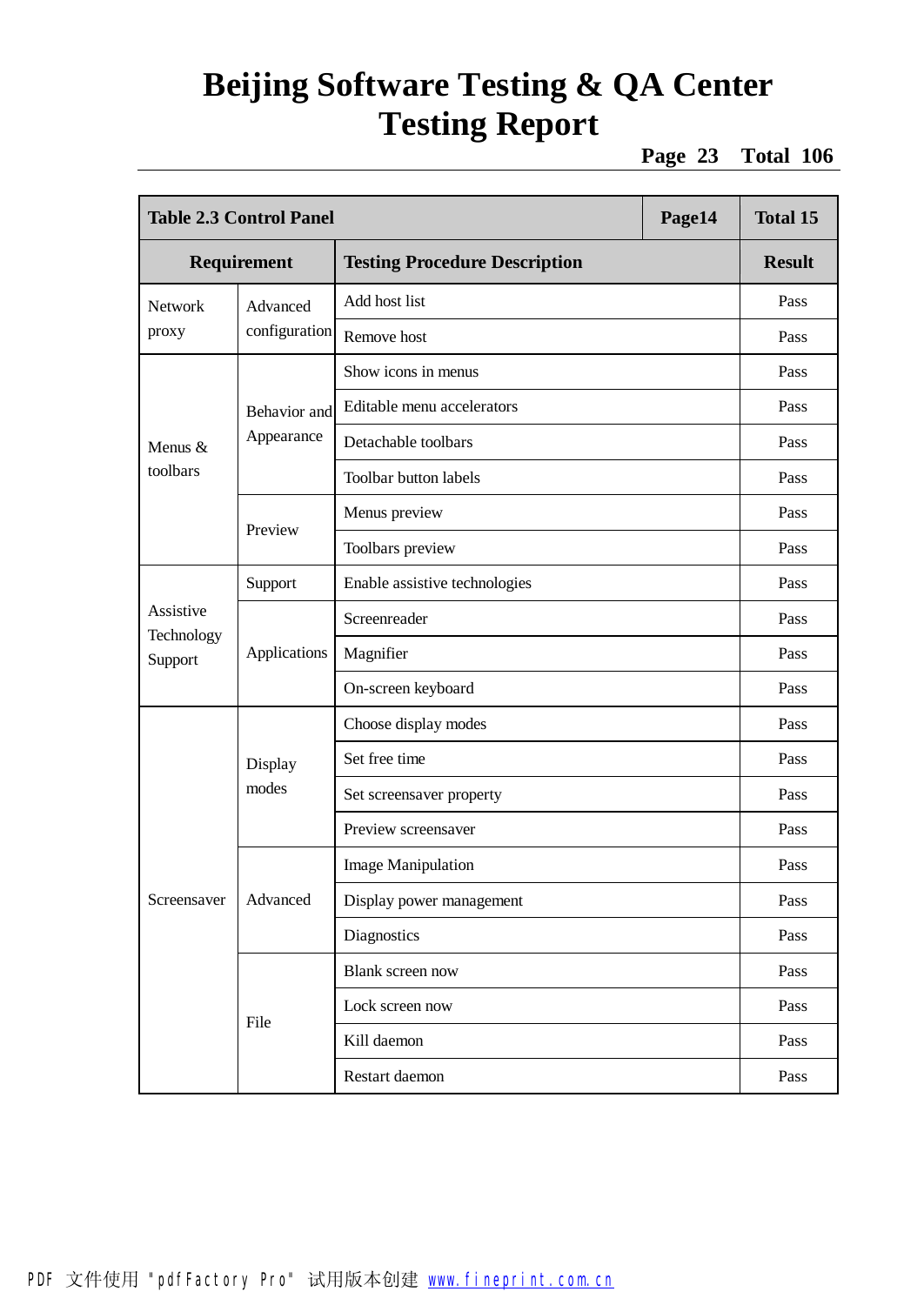**Page 24 Total 106**

|                | <b>Table 2.3 Control Panel</b><br>Page15 |                                      |  | <b>Total 15</b> |
|----------------|------------------------------------------|--------------------------------------|--|-----------------|
| Requirement    |                                          | <b>Testing Procedure Description</b> |  | <b>Result</b>   |
|                | Reload                                   | Reload packages                      |  | Pass            |
|                |                                          | Add                                  |  | Pass            |
| Update         |                                          | Add CD                               |  | Pass            |
| manager        | Preferences                              | Remove                               |  | Pass            |
|                |                                          | Edit                                 |  | Pass            |
|                |                                          | Settings                             |  | Pass            |
|                |                                          | Add new menu                         |  | Pass            |
|                |                                          | Edit menu                            |  | Pass            |
|                |                                          | Delete menu                          |  | Pass            |
|                | Modify menu                              | Add entry                            |  | Pass            |
| Smeg           |                                          | Edit entry                           |  | Pass            |
| menu<br>editor |                                          | Delete entry                         |  | Pass            |
|                |                                          | Type menu name                       |  | Pass            |
|                |                                          | Type menu comment                    |  | Pass            |
|                | Set menu                                 | Choose menu command                  |  | Pass            |
|                |                                          | Choose running mode                  |  | Pass            |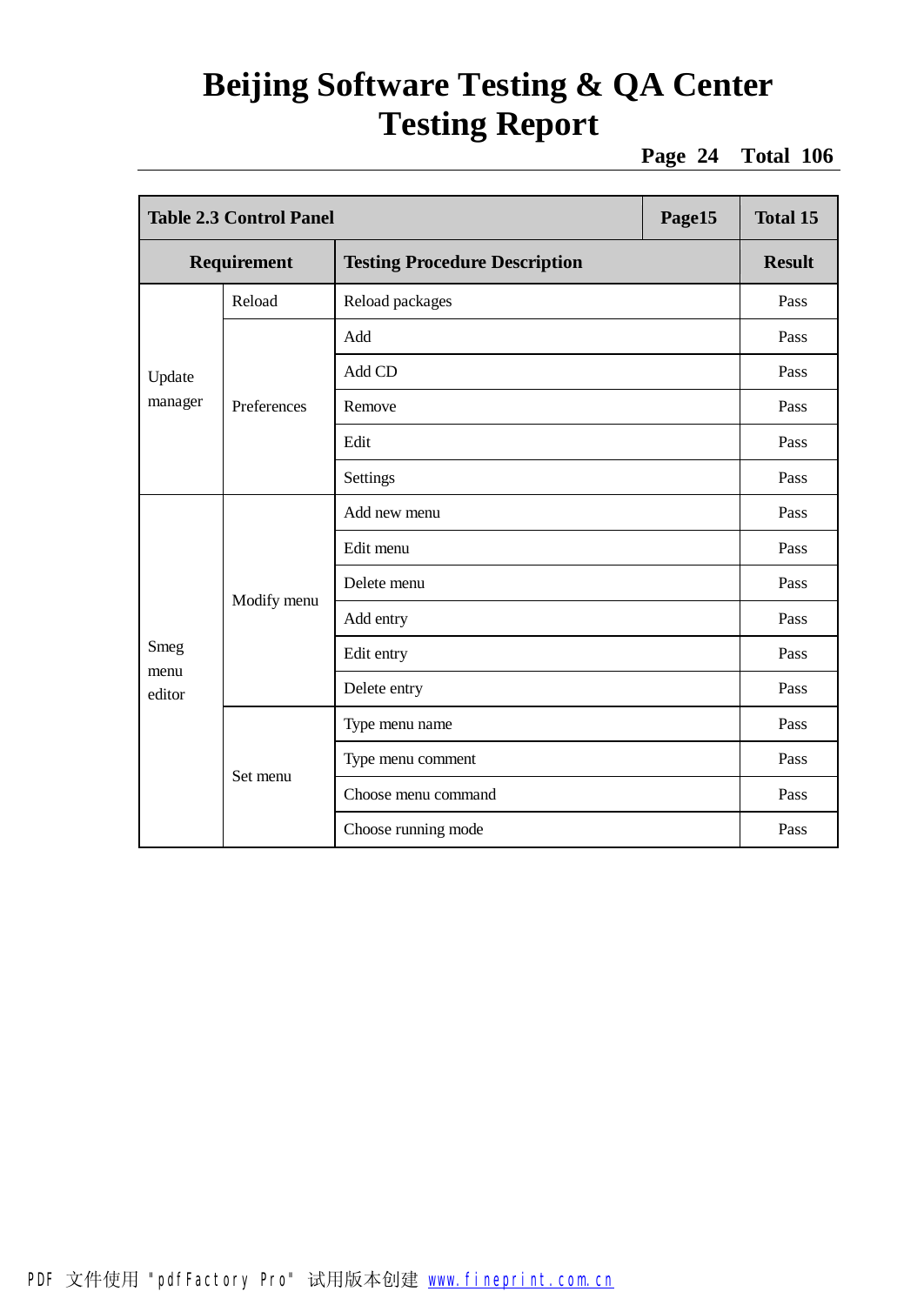**Page 25 Total 106**

| <b>Table 2.4 Main Interface</b> |                    |                                                                          | Page1 | <b>Total 4</b> |
|---------------------------------|--------------------|--------------------------------------------------------------------------|-------|----------------|
|                                 | Requirement        | <b>Testing Procedure Description</b>                                     |       | <b>Result</b>  |
|                                 |                    | According to name match regular expression search<br>document            |       | Pass           |
|                                 |                    | According to document containing the character string<br>search document |       | Pass           |
|                                 |                    | According to document revision date search document                      |       | Pass           |
|                                 |                    | Show hidden and backup flies                                             |       | Pass           |
|                                 |                    | Follow symbolic links                                                    |       | Pass           |
|                                 |                    | Include other filesysterms                                               |       | Pass           |
|                                 | Search             | Display the search result tabulates                                      |       | Pass           |
|                                 |                    | Operates the document in the search result                               |       | Pass           |
|                                 |                    | Closure search document dialog box                                       |       | Pass           |
|                                 |                    | Search the document in assigns contents to                               |       | Pass           |
| <b>Start</b><br>Menu            |                    | Support the fuzzy search                                                 |       | Pass           |
|                                 |                    | Search the sub-folder                                                    |       | Pass           |
|                                 |                    | According to document size search                                        |       | Pass           |
|                                 |                    | According to document respective user search                             |       | Pass           |
|                                 |                    | According to document respective user group search                       |       | Pass           |
|                                 |                    | Fast open the documents which the office software opens                  |       | Pass           |
|                                 |                    | Fast open the documents which the editor opens                           |       | Fail           |
|                                 | Recently<br>opened | Fast open the documents which picture software opens                     |       | Pass           |
|                                 | documents          | Fast open the documents which video and music<br>software opens          |       | Pass           |
|                                 |                    | Delete history documents                                                 |       | Pass           |
|                                 | My<br>Document     | Opens the user table of contents in the resource<br>management           |       | Pass           |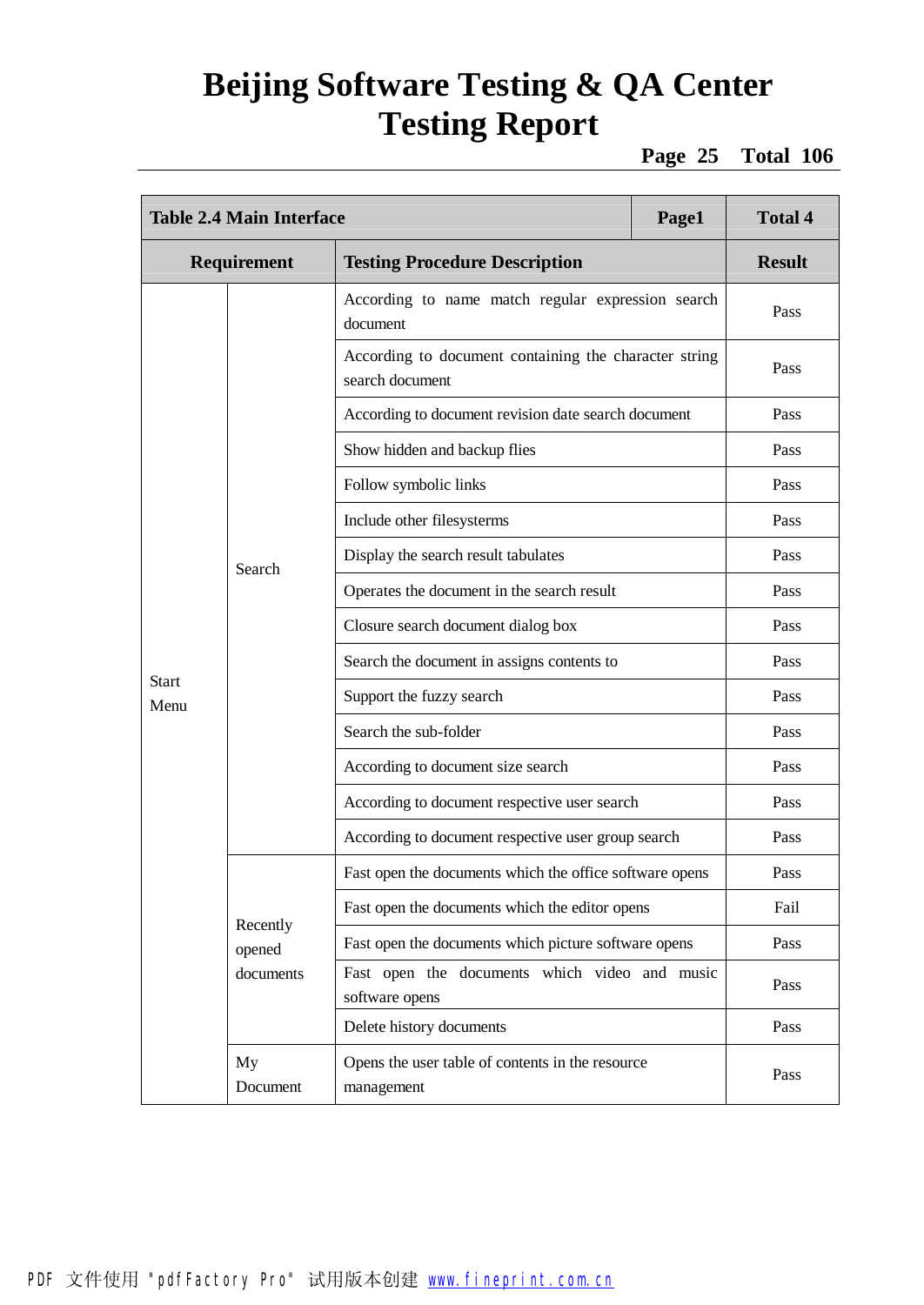**Page 26 Total 106**

| <b>Table 2.4 Main Interface</b><br>Page2 |                    |                                                                   |  | <b>Total 4</b> |
|------------------------------------------|--------------------|-------------------------------------------------------------------|--|----------------|
|                                          | Requirement        | <b>Testing Procedure Description</b>                              |  | <b>Result</b>  |
|                                          |                    | CPU taking rate                                                   |  | Pass           |
|                                          | Information        | Memory taking rate                                                |  | Pass           |
|                                          | examination        | Processes condition                                               |  | Pass           |
|                                          |                    | Monitoring network current capacity                               |  | Pass           |
|                                          |                    | The feedback information order will pop up the terminal<br>window |  | Pass           |
|                                          | Run                | Run the corresponding procedure                                   |  | Pass           |
|                                          | command            | Changes to corresponding URL                                      |  | Pass           |
| <b>Start</b>                             |                    | Memorize recently used command                                    |  | Pass           |
| Menu                                     |                    | Set run option                                                    |  | Pass           |
|                                          | Log out            | Register other users                                              |  | Pass           |
|                                          |                    | The original user reregisters                                     |  | Pass           |
|                                          |                    | The system restarts                                               |  | Pass           |
|                                          |                    | The system shuts down                                             |  | Pass           |
|                                          | Lock the<br>screen | Lock the screen                                                   |  | Pass           |
|                                          | Network            | Automatically connect GOOGLE                                      |  | Pass           |
|                                          | search             | Returns to the search result according to the search word         |  | Pass           |
|                                          |                    | Display the sign and name of the opened window                    |  | Pass           |
|                                          |                    | Minimize the display task window                                  |  | Pass           |
|                                          |                    | Maxminize the display task window                                 |  | Pass           |
| Panel                                    | Taskbar            | Active the task window                                            |  | Pass           |
|                                          |                    | Automatically hide the panel                                      |  | Pass           |
|                                          |                    | Display the fast start-up fence                                   |  | Pass           |
|                                          |                    | Set the default programme                                         |  | Pass           |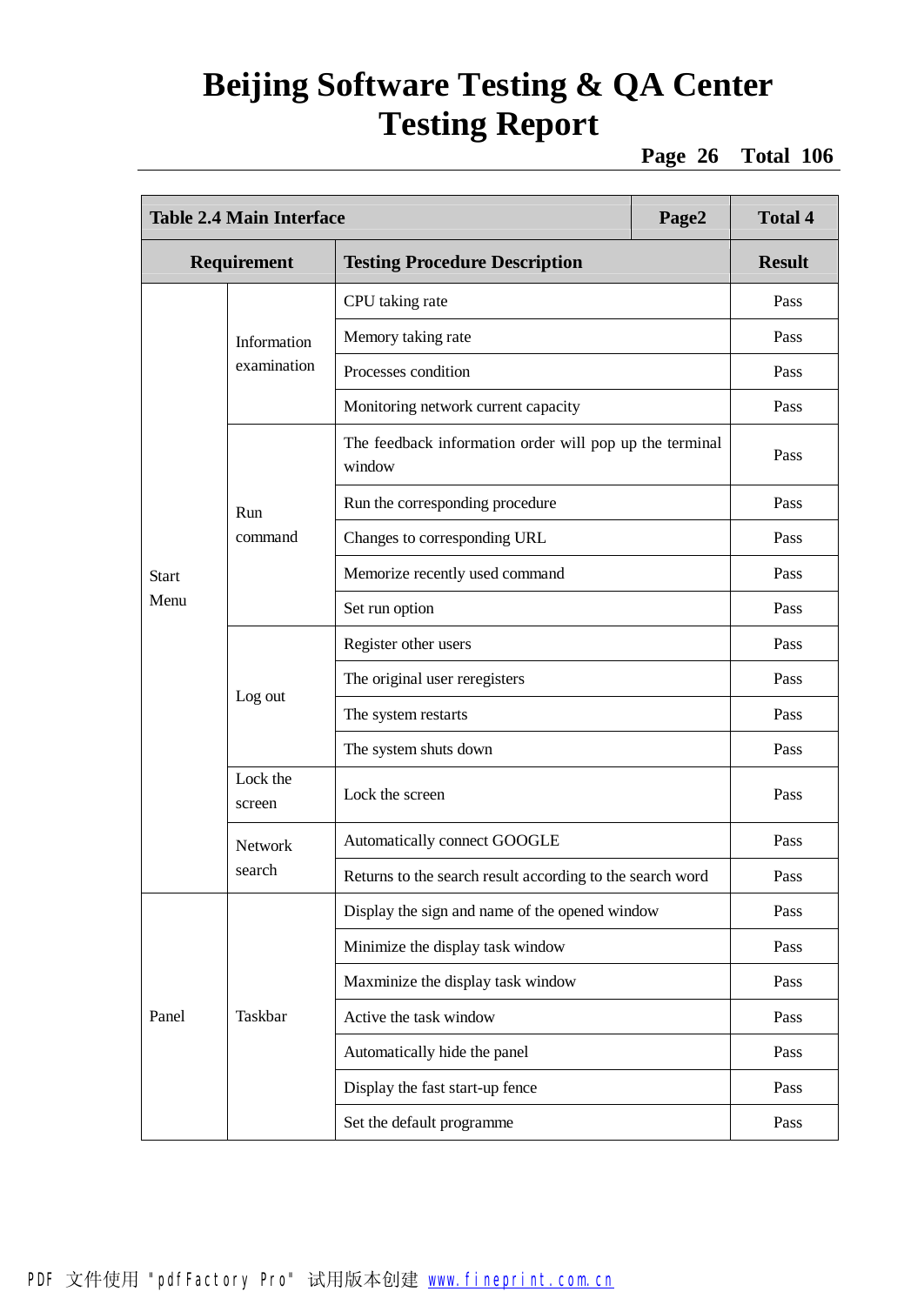**Page 27 Total 106**

| <b>Table 2.4 Main Interface</b>                     |                      |                                                                  | Page 3        | <b>Total 4</b> |
|-----------------------------------------------------|----------------------|------------------------------------------------------------------|---------------|----------------|
| Requirement<br><b>Testing Procedure Description</b> |                      |                                                                  | <b>Result</b> |                |
|                                                     |                      | Open the system monitor                                          |               | Fail           |
|                                                     | Taskbar              | Display the desktop                                              |               | Pass           |
|                                                     |                      | About taskbar                                                    |               | Pass           |
|                                                     |                      | <b>About GNOME</b>                                               |               | Pass           |
|                                                     |                      | Display the volume                                               |               | Pass           |
|                                                     |                      | Display the input law                                            |               | Pass           |
|                                                     |                      | Display the time                                                 |               | Pass           |
|                                                     |                      | Display the network linking condition                            |               | Pass           |
|                                                     | Salver               | Double clicking the icon displays the correlation<br>information |               | Pass           |
|                                                     |                      | Clicking the right key enters the setting menu                   |               | Pass           |
|                                                     |                      | Double clicking the printer icon examines the printer<br>queue   |               | Pass           |
| Panel                                               |                      | Display the Notebook computer power source icon                  |               | Pass           |
|                                                     | Panel button<br>edit | Configure the fast start                                         |               | Pass           |
|                                                     |                      | Configure the taskbar                                            |               | Pass           |
|                                                     |                      | Configure the salver                                             |               | Pass           |
|                                                     |                      | Add button                                                       |               | Pass           |
|                                                     |                      | Delete button                                                    |               | Pass           |
|                                                     |                      | Locate nearby the start button                                   |               | Pass           |
|                                                     | Fast start-up        | Display the desktop                                              |               | Pass           |
|                                                     | fence                | Display the browser                                              |               | Pass           |
|                                                     |                      | Display the Email                                                |               | Pass           |
|                                                     |                      | Set the panel location                                           |               | Pass           |
|                                                     | Preference           | Set hiding                                                       |               | Pass           |
|                                                     |                      | Set appearance                                                   |               | Pass           |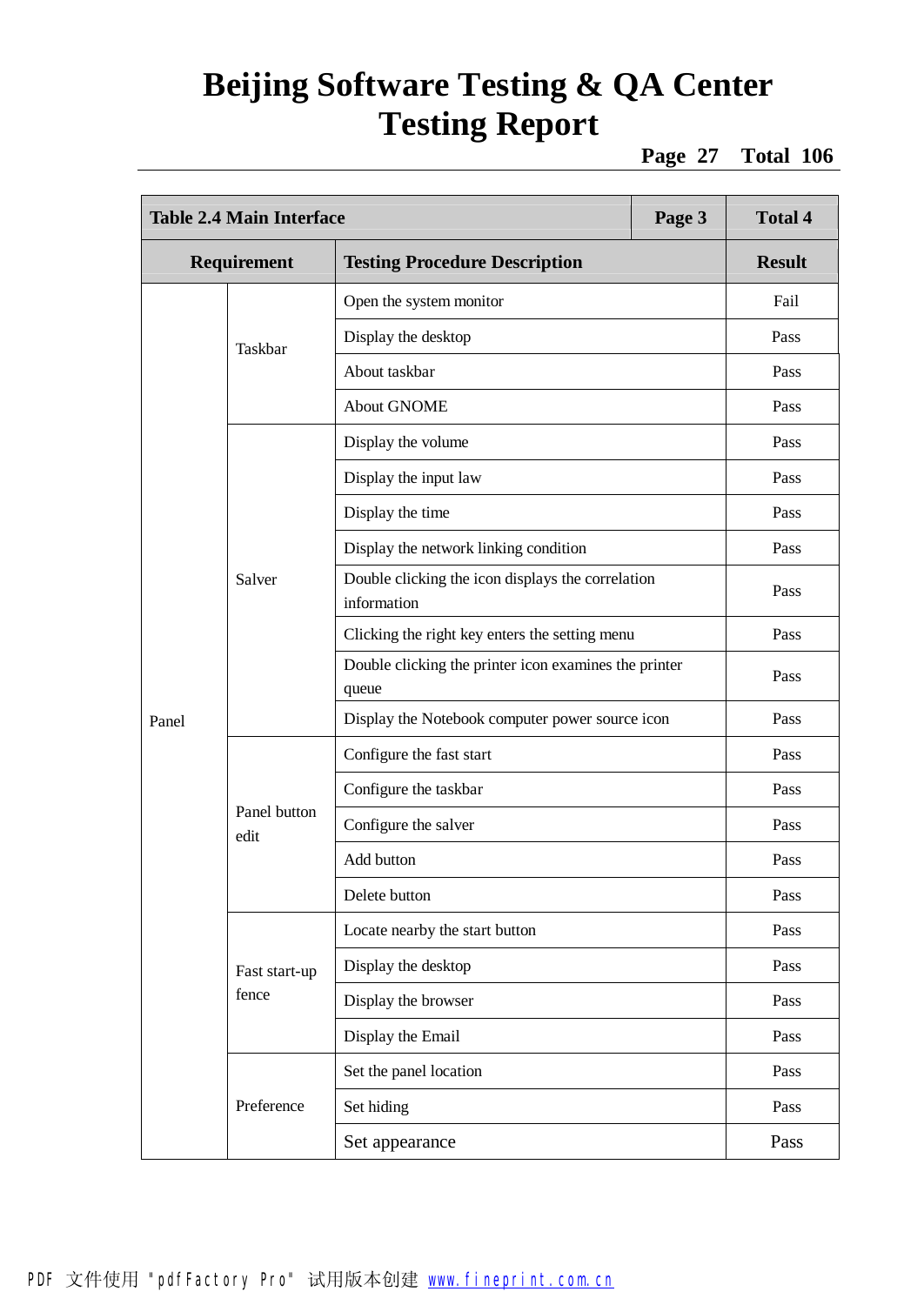**Page 28 Total 106**

| <b>Table 2.4 Main Interface</b><br>Page 4 |                                      |  | <b>Total 4</b> |
|-------------------------------------------|--------------------------------------|--|----------------|
| Requirement                               | <b>Testing Procedure Description</b> |  | <b>Result</b>  |
|                                           | Establish the state-up implement     |  | Pass           |
|                                           | Built the new folder or document     |  | Pass           |
|                                           | Delete the icon on the desk          |  | Pass           |
|                                           | Copy file                            |  | Pass           |
|                                           | Open with other application          |  | Pass           |
|                                           | Make link                            |  | Pass           |
|                                           | Rename                               |  | Pass           |
|                                           | Move to trash                        |  | Pass           |
|                                           | Stretch icon                         |  | Pass           |
|                                           | Restore icon's original size         |  | Pass           |
| Desktop                                   | Create archive                       |  | Pass           |
|                                           | Send to floppydisk or email          |  | Pass           |
|                                           | Set the icon's properties            |  | Pass           |
|                                           | Refurbish desktop                    |  | Fail           |
|                                           | Clean up the icon by name            |  | Pass           |
|                                           | Keep aligned                         |  | Pass           |
|                                           | Plaster function                     |  | Pass           |
|                                           | Configure the display property       |  | Fail           |
|                                           | Open the folder property dialog box  |  | Pass           |
|                                           | Open the file property dialog box    |  | Pass           |
|                                           | Empty trash                          |  | Pass           |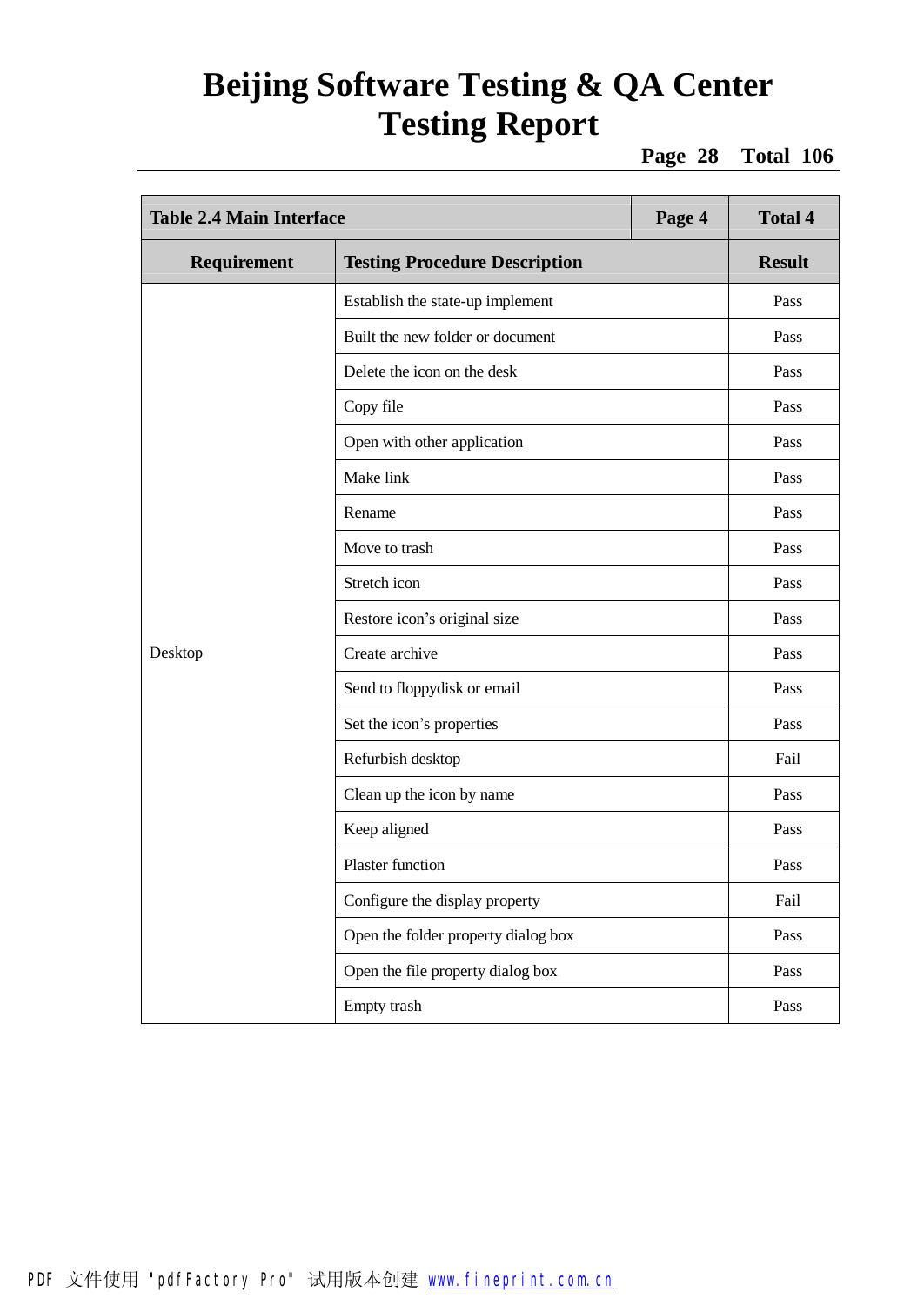**Page 29 Total 106**

| <b>Table 2.5 File Browser</b> |                         |                                      | Page 1 | <b>Total 4</b> |
|-------------------------------|-------------------------|--------------------------------------|--------|----------------|
|                               | Requirement             | <b>Testing Procedure Description</b> |        | <b>Result</b>  |
|                               | Creating                | Open New Window                      |        | Pass           |
|                               |                         | <b>Create Folder</b>                 |        | Pass           |
|                               |                         | <b>Create Document</b>               |        | Pass           |
|                               |                         | Open                                 |        | Pass           |
|                               | Opening<br>Directories  | Open in New Window                   |        | Pass           |
|                               |                         | Open with Other Application          |        | Pass           |
|                               |                         | Open with Default Application        |        | Pass           |
|                               | <b>Opening Files</b>    | Open with Other Application          |        | Pass           |
|                               | Connecting to<br>Server | Setting service type                 |        | Pass           |
|                               |                         | Setting server address               |        | Pass           |
|                               |                         | Setting optional information         |        | Pass           |
| File                          |                         | Browsing network                     |        | Pass           |
|                               |                         | Cancel                               |        | Pass           |
|                               |                         | Connection                           |        | Pass           |
|                               |                         | <b>Basic Information</b>             |        | Pass           |
|                               |                         | Emblems                              |        | Pass           |
|                               | Properties              | Permissions                          |        | Pass           |
|                               |                         | Open With                            |        | Pass           |
|                               |                         | <b>Notes</b>                         |        | Pass           |
|                               |                         | <b>Empty Wastebasket</b>             |        | Pass           |
|                               | Others                  | Close All Windows                    |        | Pass           |
|                               |                         | Close                                |        | Pass           |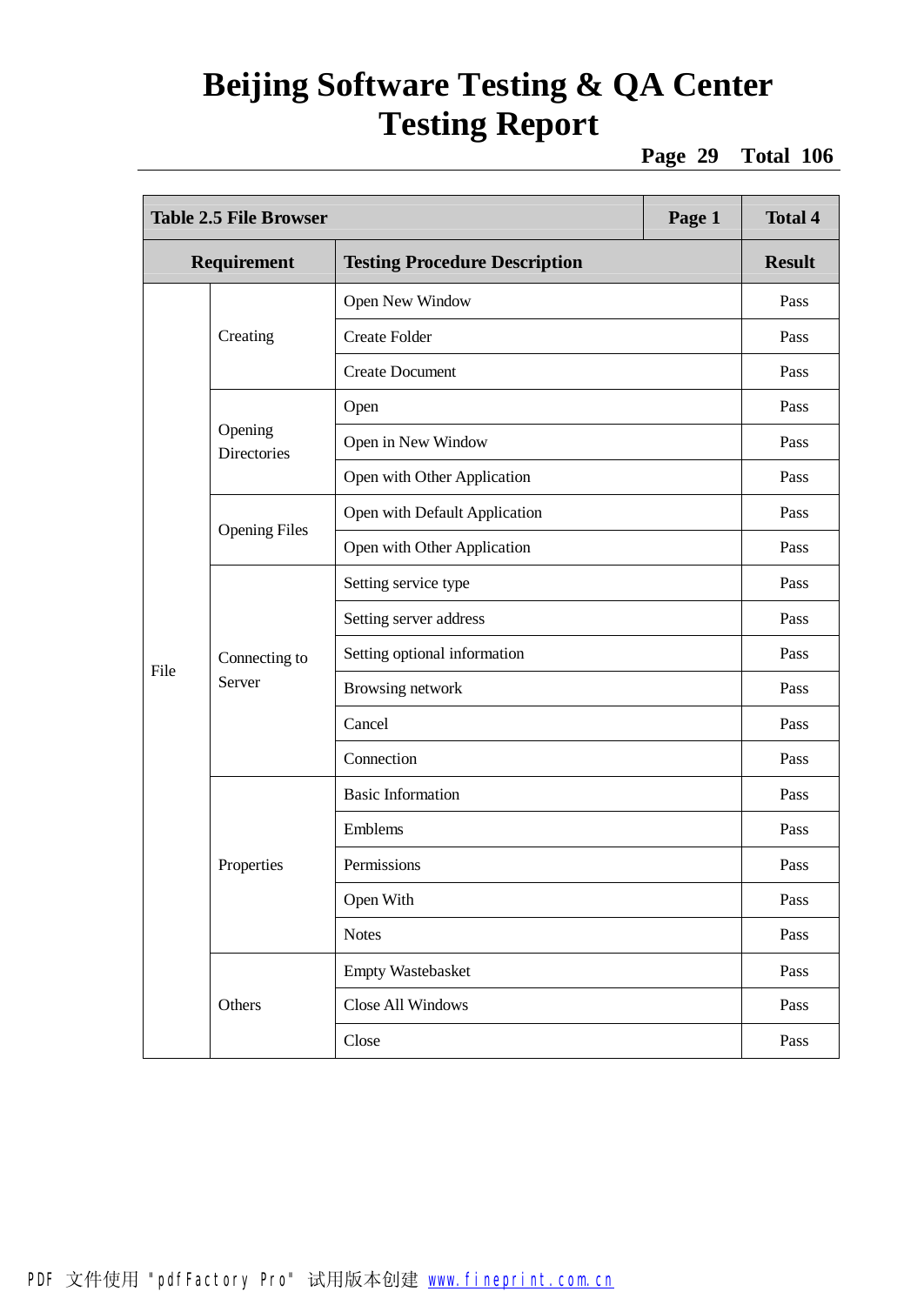**Page 30 Total 106**

| <b>Table 2.5 File Browser</b> |             |                                      | Page2 | <b>Total 4</b> |
|-------------------------------|-------------|--------------------------------------|-------|----------------|
|                               | Requirement | <b>Testing Procedure Description</b> |       | <b>Result</b>  |
|                               |             | Cut File                             |       | Pass           |
|                               | Cut & Paste | Copy File                            |       | Pass           |
|                               |             | <b>Paste Files</b>                   |       | Pass           |
|                               | Selection   | <b>Select All Files</b>              |       | Pass           |
|                               |             | <b>Selection Pattern</b>             |       | Pass           |
|                               |             | Duplicate                            |       | Pass           |
|                               |             | Make Link                            |       | Pass           |
| Edit                          | Others      | Rename                               |       | Pass           |
|                               |             | Move to Wastebasket                  |       | Pass           |
|                               |             | Stretch Icon                         |       | Pass           |
|                               |             | Restore Icon's Original Size         |       | Pass           |
|                               |             | Send to                              |       | Pass           |
|                               |             | <b>Create Archive</b>                |       | Pass           |
|                               |             | Share folder                         |       | Pass           |
|                               |             | <b>Backgrounds and Emblems</b>       |       | Pass           |
|                               |             | Preferences                          |       | Pass           |
|                               | Patterns    | Add a New Pattern                    |       | Pass           |
|                               |             | Selecting pattern                    |       | Pass           |
| <b>Backgrounds</b>            | Colours     | Add a New Colour                     |       | Pass           |
| and<br>Emblems                |             | Select Colour                        |       | Pass           |
|                               |             | Add a New Emblem                     |       | Pass           |
|                               | Emblems     | Select Emblem                        |       | Pass           |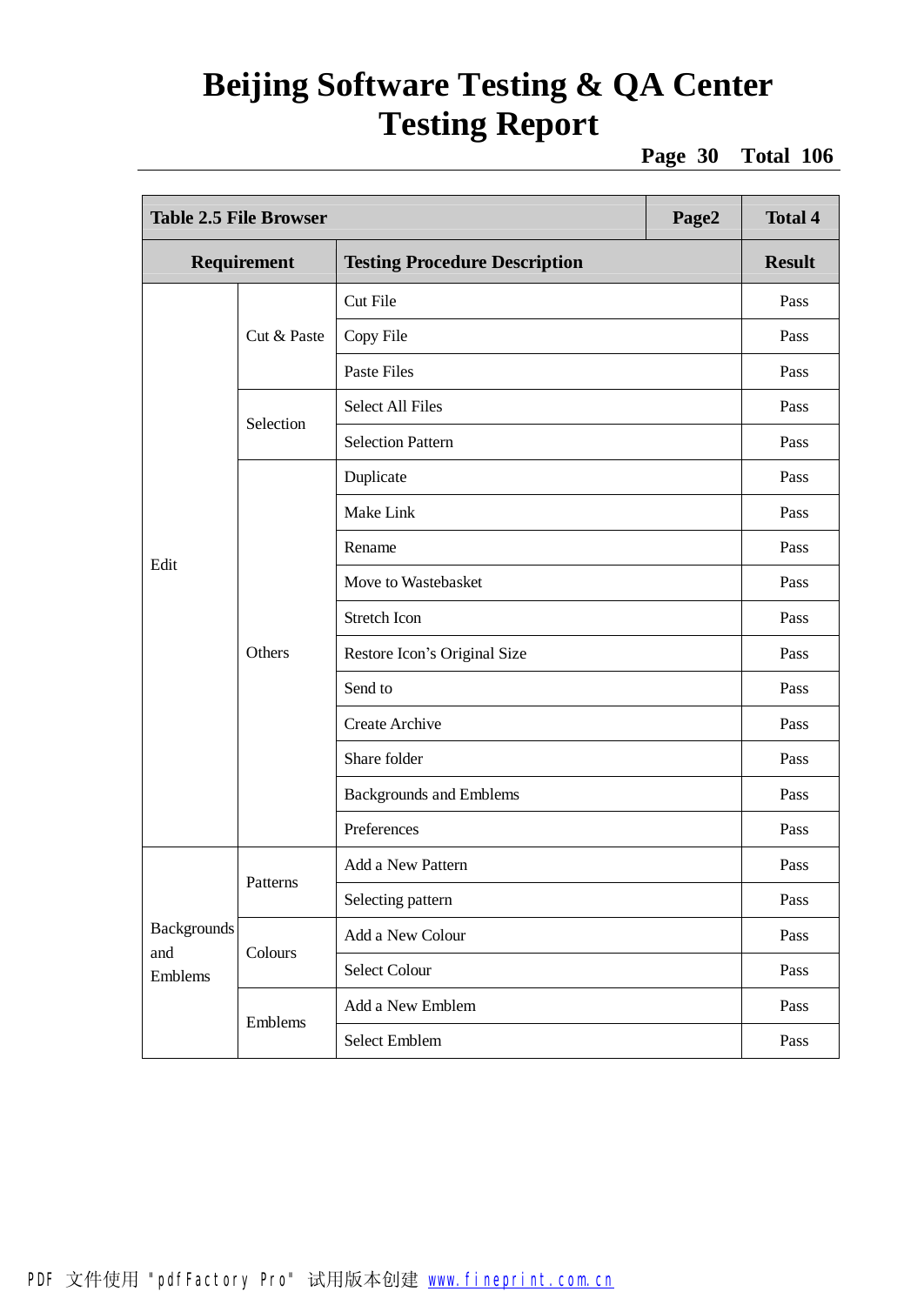**Page 31 Total 106**

| <b>Table 2.5 File Browser</b> |                     |                                      | Page3 | <b>Total 4</b> |
|-------------------------------|---------------------|--------------------------------------|-------|----------------|
| Requirement                   |                     | <b>Testing Procedure Description</b> |       | <b>Result</b>  |
|                               |                     | Default View                         |       | Pass           |
|                               |                     | <b>Icon View Defaults</b>            |       | Pass           |
|                               | <b>Views</b>        | <b>List View Defaults</b>            |       | Pass           |
|                               |                     | <b>Tree View Defaults</b>            |       | Pass           |
|                               |                     | Behaviour                            |       | Fail           |
|                               | Behaviour           | <b>Executable Text Files</b>         |       | Fail           |
|                               |                     | Wastebasket                          |       | Pass           |
|                               |                     | Icon Caption                         |       | Pass           |
|                               | Display             | Date                                 |       | Pass           |
| Preference                    | <b>List Columns</b> | <b>Choose Columns</b>                |       | Pass           |
|                               |                     | Move up Column                       |       | Pass           |
|                               |                     | Move down Column                     |       | Pass           |
|                               |                     | Show Column                          |       | Pass           |
|                               |                     | Hide Column                          |       | Pass           |
|                               |                     | Use Default                          |       | Pass           |
|                               |                     | <b>Text Files</b>                    |       | Pass           |
|                               |                     | <b>Other Previewable Files</b>       |       | Pass           |
|                               | Preview             | Sound Files                          |       | Pass           |
|                               |                     | Folders                              |       | Pass           |
|                               | Loading             | Stop Loading                         |       | Pass           |
|                               | Content             | Reload                               |       | Pass           |
| <b>View</b>                   |                     | Show Side Pane                       |       | Pass           |
|                               | Side Pane           | Hide Side Pane                       |       | Pass           |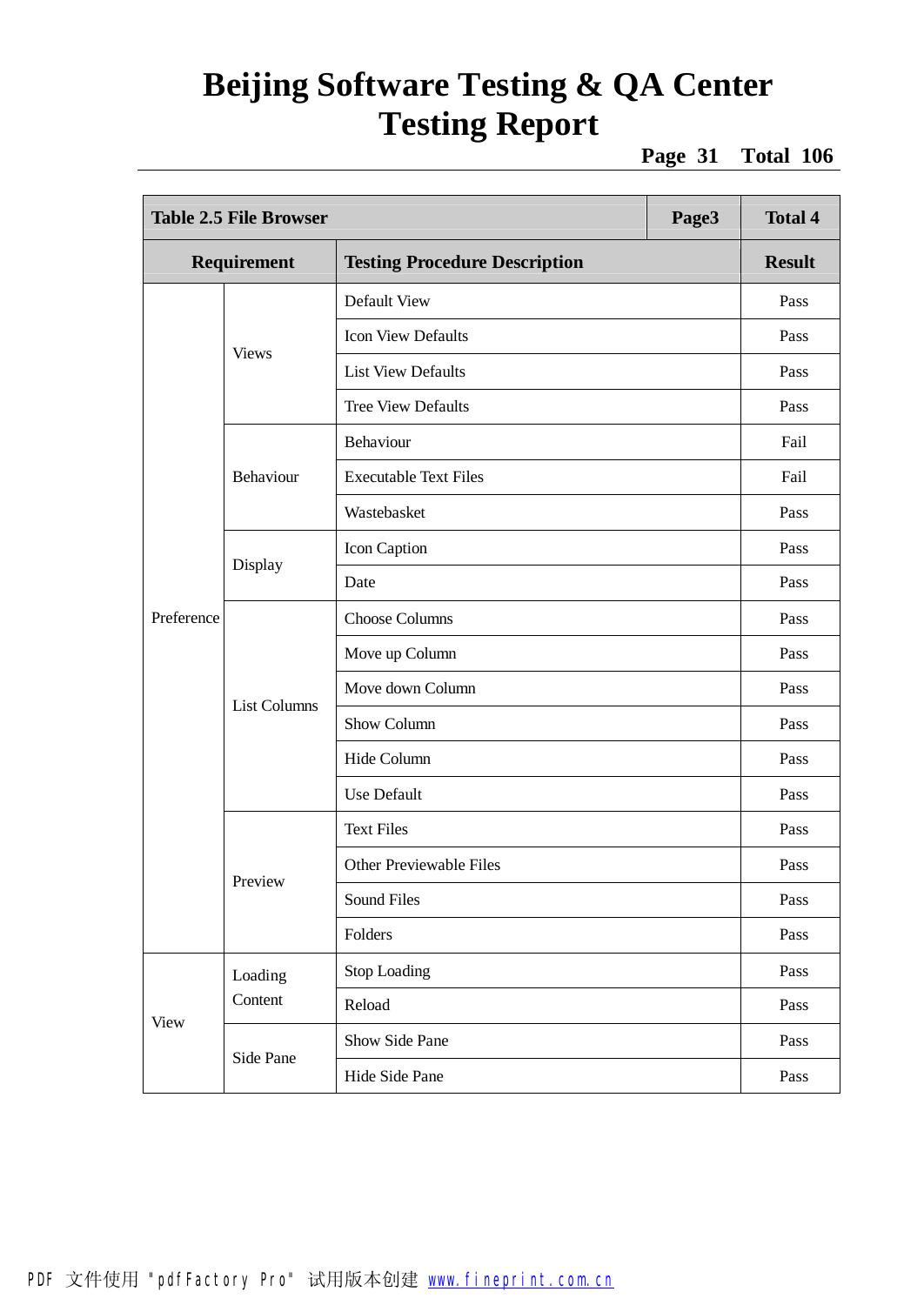**Page 32 Total 106**

| <b>Table 2.5 File Browser</b> |                          |                                      | Page3 | <b>Total 4</b> |
|-------------------------------|--------------------------|--------------------------------------|-------|----------------|
|                               | Requirement              | <b>Testing Procedure Description</b> |       | <b>Result</b>  |
|                               |                          | <b>View Directories</b>              |       | Pass           |
|                               |                          | Switch to tree view                  |       | Pass           |
|                               | Side Pane                | Switch to history view               |       | Pass           |
|                               |                          | Switch to note view                  |       | Pass           |
|                               |                          | Switch to emblems view               |       | Pass           |
|                               |                          | <b>Show Status Bar</b>               |       | Pass           |
|                               | <b>Status Bar</b>        | <b>Hide Status Bar</b>               |       | Pass           |
|                               |                          | View Statusbar information           |       | Pass           |
|                               | <b>Location Bar</b>      | <b>Show Location Bar</b>             |       | Pass           |
|                               |                          | Hide Location Bar                    |       | Pass           |
|                               |                          | Displaying Current Path              |       | Pass           |
| View                          |                          | Going to Specified Path              |       | Pass           |
|                               |                          | Displaying as Icon                   |       | Pass           |
|                               |                          | Displaying as List                   |       | Pass           |
|                               |                          | Setting Icon Size                    |       | Pass           |
|                               |                          | <b>Reset View to Defaults</b>        |       | Pass           |
|                               | <b>Viewer Attributes</b> | Show Hidden Files                    |       | Pass           |
|                               |                          | Hide Hidden Files                    |       | Pass           |
|                               |                          | Manually                             |       | Pass           |
|                               |                          | Order by                             |       | Pass           |
|                               | Arrange Items            | <b>Compact Layout</b>                |       | Pass           |
|                               |                          | Reserve Order                        |       | Pass           |
|                               |                          | Clear Up by Name                     |       | Pass           |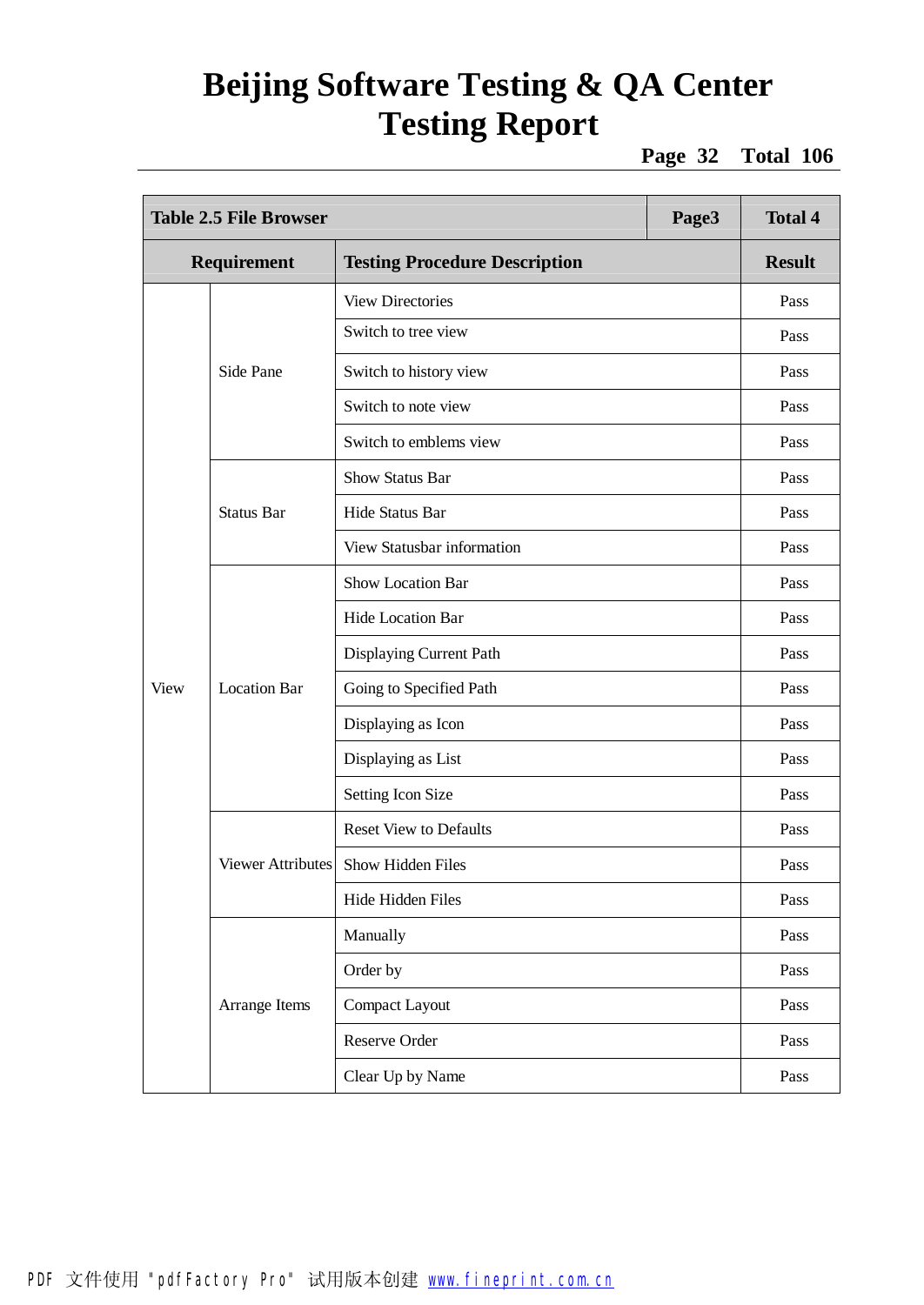**Page 33 Total 106**

| <b>Table 2.5 File Browser</b><br>Page4 |                       |                                      | <b>Total 4</b> |               |
|----------------------------------------|-----------------------|--------------------------------------|----------------|---------------|
|                                        | Requirement           | <b>Testing Procedure Description</b> |                | <b>Result</b> |
|                                        |                       | Choose Visible Column                |                | Pass          |
|                                        | Visible Column        | Move Up / Move Down                  |                | Pass          |
|                                        |                       | <b>Use Default</b>                   |                | Pass          |
|                                        |                       | Zoom in                              |                | Pass          |
| <b>View</b>                            | Zoom                  | Zoom out                             |                | Pass          |
|                                        |                       | Normal Size                          |                | Pass          |
|                                        |                       | View as Icons                        |                | Pass          |
|                                        | View as               | View as List                         |                | Pass          |
|                                        | <b>Usual Location</b> | Open Parent                          |                | Pass          |
|                                        |                       | <b>Back</b>                          |                | Pass          |
|                                        |                       | Forward                              |                | Pass          |
|                                        |                       | Home                                 |                | Pass          |
|                                        | Predefine<br>Location | Computer                             |                | Pass          |
| Go                                     |                       | Templates                            |                | Pass          |
|                                        |                       | Wastebasket                          |                | Pass          |
|                                        |                       | <b>CD/DVD</b> Creator                |                | Pass          |
|                                        |                       | Location                             |                | Pass          |
|                                        |                       | <b>Clear History</b>                 |                | Pass          |
|                                        | History               | Go to History Record                 |                | Pass          |
| <b>Bookmarks</b>                       |                       | Add Bookmark                         |                | Pass          |
|                                        |                       | Edit Bookmark                        |                | Pass          |
|                                        |                       | <b>View Bookmark List</b>            |                | Pass          |
|                                        |                       | Go to bookmark                       |                | Pass          |
| Help                                   |                       | Contents                             |                | Pass          |
|                                        |                       | About                                |                | Pass          |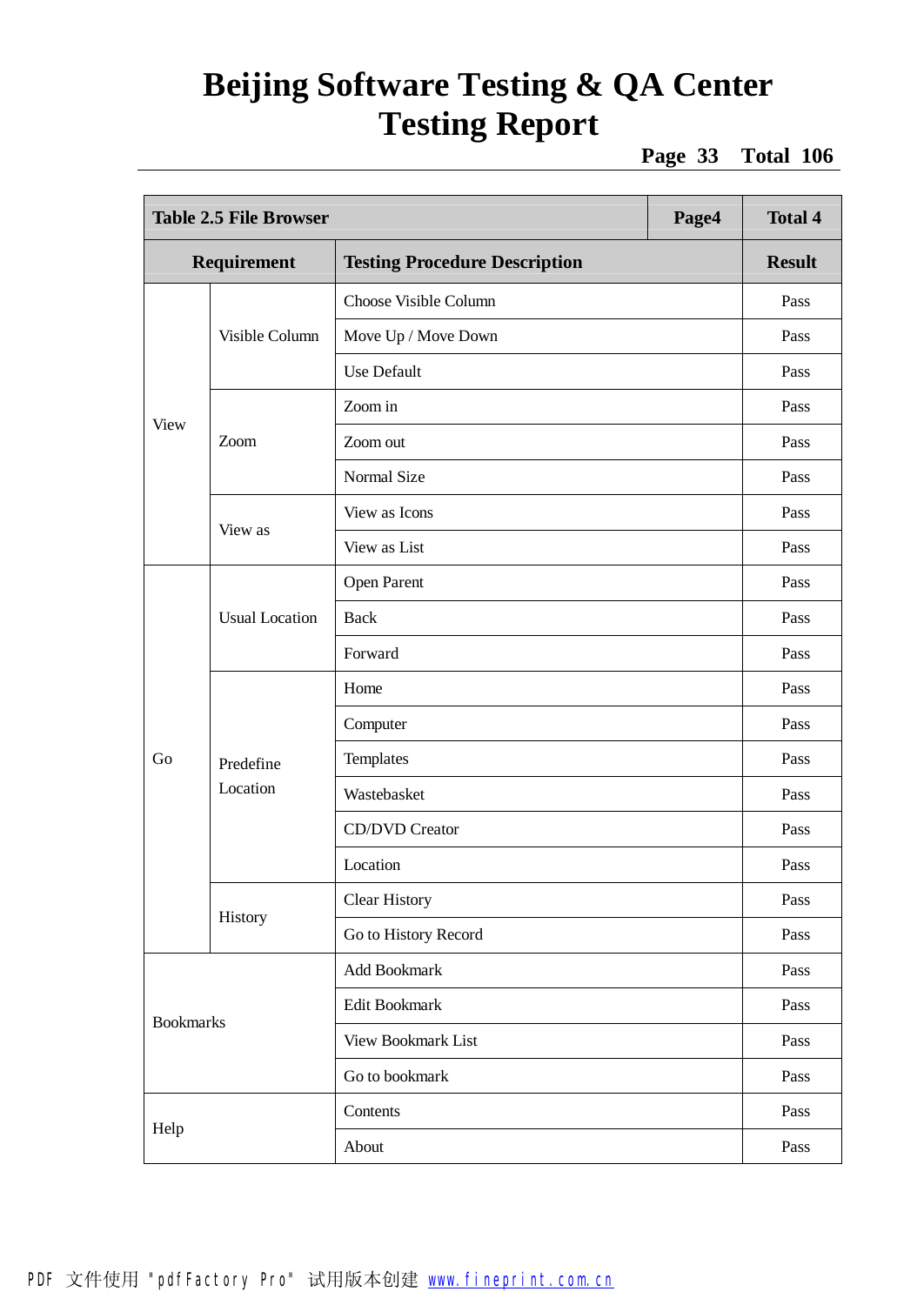**Page 34 Total 106**

| <b>Table 2.6 Network Neighborhood</b> | <b>Total 4</b>                                                             |                                                                          |      |               |
|---------------------------------------|----------------------------------------------------------------------------|--------------------------------------------------------------------------|------|---------------|
|                                       | Requirement                                                                | <b>Testing Procedure Description</b>                                     |      | <b>Result</b> |
|                                       |                                                                            | Automatically install the network card and other network<br>equipments   |      | Pass          |
|                                       | Install/                                                                   | Manually install the network card and other network<br>equipments        |      | Pass          |
|                                       | Uninstall                                                                  | Automatically uninstall the network card and other<br>network equipments |      | Pass          |
| <b>Network</b>                        |                                                                            | Manually uninstall the network card and other network<br>equipments      |      | Pass          |
| installation                          |                                                                            | Set the network address parameter                                        |      | Pass          |
| and<br>configuration                  |                                                                            | Set the DNS parameter                                                    |      | Pass          |
|                                       | Setting<br>parameter                                                       | Set the gateway address parameter                                        |      | Pass          |
|                                       |                                                                            | Set the host name parameter                                              |      | Pass          |
|                                       |                                                                            | Set the subnet address aparameter                                        |      | Pass          |
|                                       |                                                                            | Automatically check the IP conflict and the DNS<br>availability          |      | Fail          |
|                                       |                                                                            | The network configuration function                                       |      | Pass          |
|                                       |                                                                            | Set the entry account number                                             |      | Pass          |
|                                       | Configuratio<br>n                                                          | Set the entry password                                                   |      | Fail          |
|                                       |                                                                            | Default the entry name and user group                                    |      | Pass          |
|                                       |                                                                            | Change the SMB's user name                                               |      | Pass          |
| <b>SMB</b><br>function                | Change the SMB's workgroup name                                            |                                                                          | Pass |               |
|                                       |                                                                            | Visit the Windows 2,000 shared directories from ubuntu                   |      | Pass          |
|                                       | Between the                                                                | Visit the Windows XP shared directories from ubuntu                      |      | Pass          |
|                                       | Mac OS<br>Visit the Windows 2,003 shared directories from ubuntu<br>visits |                                                                          | Pass |               |
|                                       |                                                                            | Visit the ubuntu shared directories from Windows 2,000                   |      | Fail          |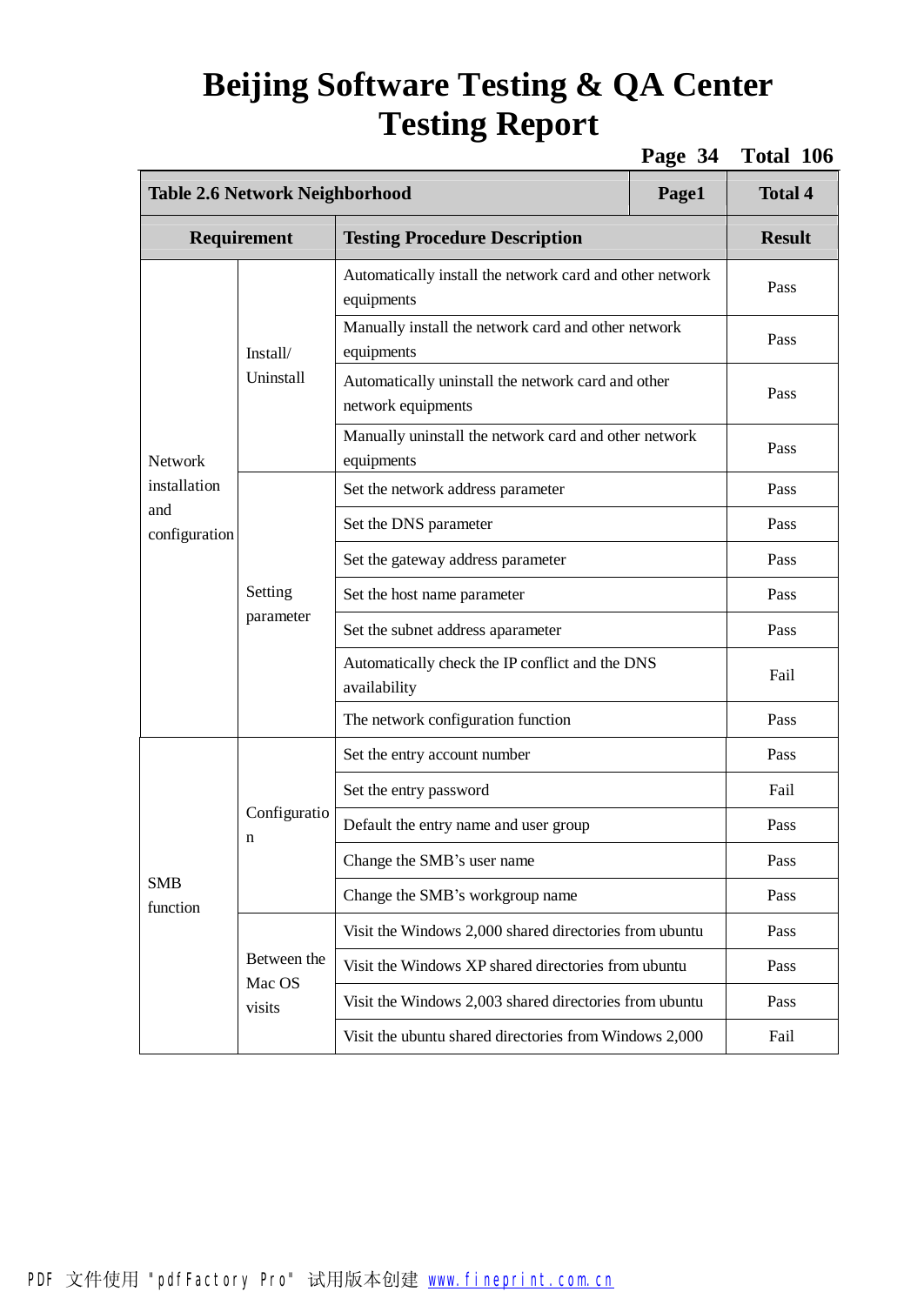**Page 35 Total 106**

| Table2.6 Network Neighborhood |                                                         |                                                                          | Page2                                        | <b>Total4</b> |  |
|-------------------------------|---------------------------------------------------------|--------------------------------------------------------------------------|----------------------------------------------|---------------|--|
|                               | <b>Requirement</b>                                      | <b>Testing Procedure Description</b>                                     |                                              | <b>Result</b> |  |
|                               | Between the                                             | Visit the ubuntu shared directories from Windows XP                      |                                              | Fail          |  |
| <b>SMB</b><br>function        | Mac OS                                                  | Visit the ubuntu shared directories from Windows 2003                    |                                              | Fail          |  |
|                               | visits                                                  | Visit the ubuntu shared directories from ubuntu                          |                                              | Pass          |  |
|                               |                                                         | Vist the Windows 2000 shared files                                       |                                              | Pass          |  |
|                               |                                                         | Vist the Windows XP shared files                                         |                                              | Pass          |  |
|                               |                                                         | Vist the Windows 2003 shared files                                       |                                              | Pass          |  |
|                               |                                                         | Vist the local shared files                                              |                                              | Pass          |  |
|                               | <b>Vist</b>                                             | Vist the Windows 2000 shared equipments                                  |                                              | Pass          |  |
|                               |                                                         | Vist the Windows XP shared equipments                                    |                                              | Pass          |  |
|                               |                                                         | Vist the Windows 2003 shared equipments                                  |                                              | Fail          |  |
|                               |                                                         | Vist the local shared equipments                                         |                                              | Fail          |  |
|                               |                                                         | Mutually copy the file in the local system                               |                                              | Pass          |  |
| System<br>Vist                |                                                         | Mutually copy the file between ubuntu and Windows 2000                   |                                              | Fail          |  |
|                               |                                                         | Mutually copy the file between ubuntu and Windows XP                     |                                              | Fail          |  |
|                               |                                                         | Mutually copy the file between ubuntu and Windows 2003                   |                                              | Fail          |  |
|                               |                                                         | Mutually plaster the file in the local system                            |                                              | Pass          |  |
|                               |                                                         | Copy/Plaster   Mutually plaster the file between ubuntu and Windows 2000 |                                              | Fail          |  |
|                               | Mutually plaster the file between ubuntu and Windows XP |                                                                          |                                              | Fail          |  |
|                               |                                                         | Mutually plaster the file between ubuntu and Windows 2003                |                                              | Fail          |  |
|                               |                                                         |                                                                          | Mutually copy the folder in the local system |               |  |
|                               |                                                         | Mutually copy the folder between ubunt and Windows 2000                  |                                              | Fail          |  |
|                               |                                                         | Mutually copy the folder between ubunt and Windows XP                    |                                              | Fail          |  |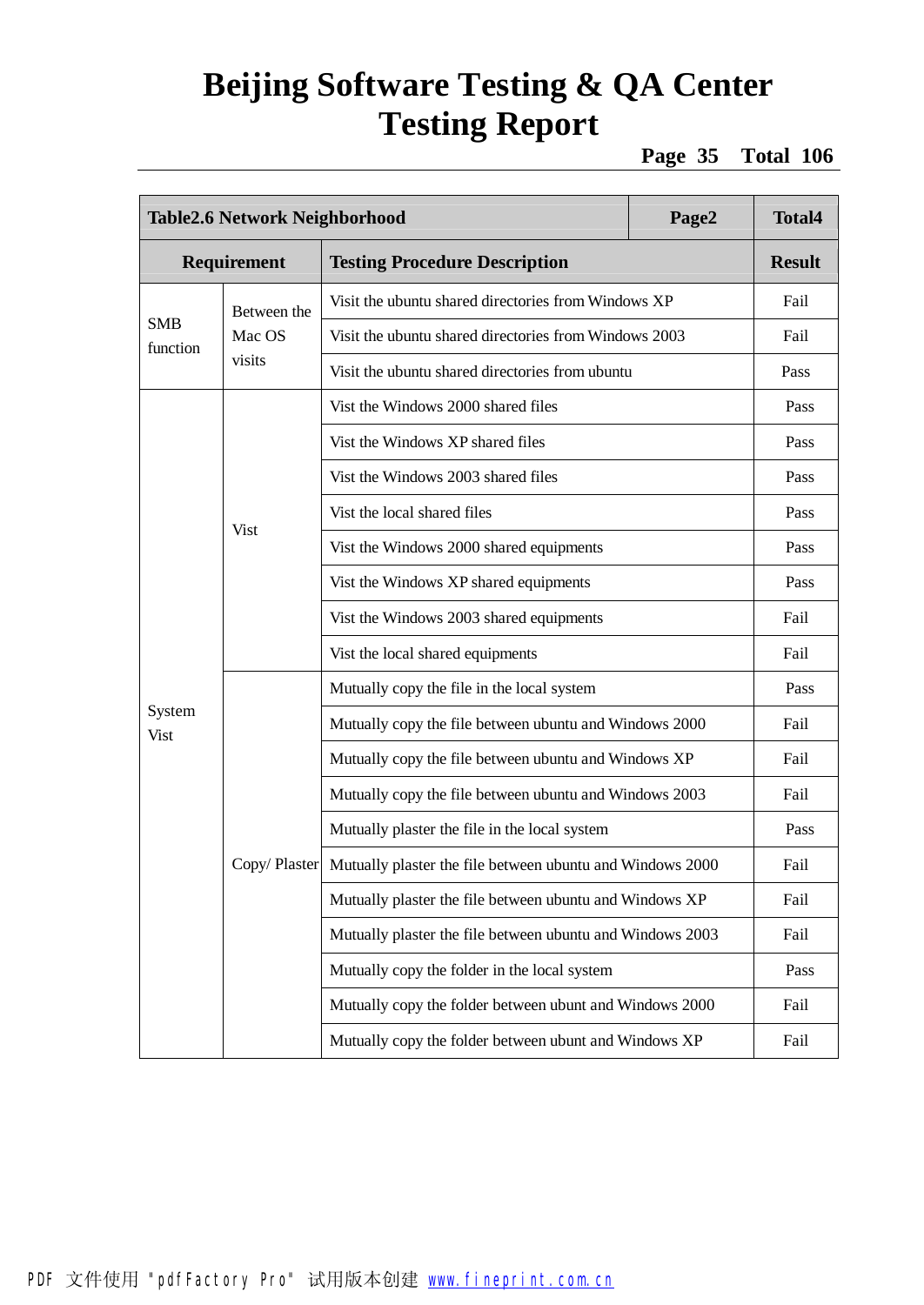**Page 36 Total 106**

| Table2.6 Network Neighborhood |                   | Page3                                                         | <b>Total 4</b> |                              |
|-------------------------------|-------------------|---------------------------------------------------------------|----------------|------------------------------|
| Requirement                   |                   | <b>Testing Procedure Description</b>                          |                | <b>Result</b>                |
|                               |                   | Mutually copy the folder between ubuntu and Windows 2003      |                | Fail                         |
|                               |                   | Mutually plaster the folder in the local system               |                | Pass                         |
|                               |                   | Mutually plaster the folder between ubuntu and Windows 2000   |                | Fail                         |
|                               |                   | Mutually plaster the folder between ubuntu and Windows XP     |                | Fail                         |
|                               |                   | Mutually copy the folder between ubuntu and the Windows 2003  |                | Fail                         |
|                               |                   | copy the big file in the local system                         |                | Pass<br>Pass<br>Pass<br>Pass |
| <b>Systerm Vist</b>           | Copy /<br>Plaster | copy the big file in the Windows 2000 system                  |                |                              |
|                               |                   | copy the big file in the Windows XP system                    |                |                              |
|                               |                   | copy the big file in the Windows Xp system                    |                |                              |
|                               |                   | Simultaneously copy many files in the local systerm           |                | Pass                         |
|                               |                   | Simultaneously copy many files in the Windows 2000 systerm    |                | Pass                         |
|                               |                   | Simultaneously copy many files in the Windows XP systerm      |                | Pass                         |
|                               |                   | Simultaneously copy many files in the Windows 2003 systerm    |                | Pass                         |
| <b>Telnet Function</b>        |                   | Support Telnet protocol client server                         |                | Pass                         |
|                               |                   | Realize the Ping operation according to the IP address        |                | Pass                         |
| Ping Tool                     |                   | Realizes the Ping operation according to the Web address      |                | Pass                         |
|                               |                   | According to IP search the computer on the netwok             |                | Fail                         |
| Search                        |                   | According to Hostname search the computer on the netwok       |                | Fail                         |
|                               |                   | Search the computer in the different workgruop                |                | Fail                         |
|                               |                   | Using the IP address to visit the computer                    |                | Pass                         |
| Vist / Read and Write         |                   | Using the Hostname to visit the computer                      |                | Pass                         |
|                               |                   | Inputing the user name and the password visit other computers |                | Pass                         |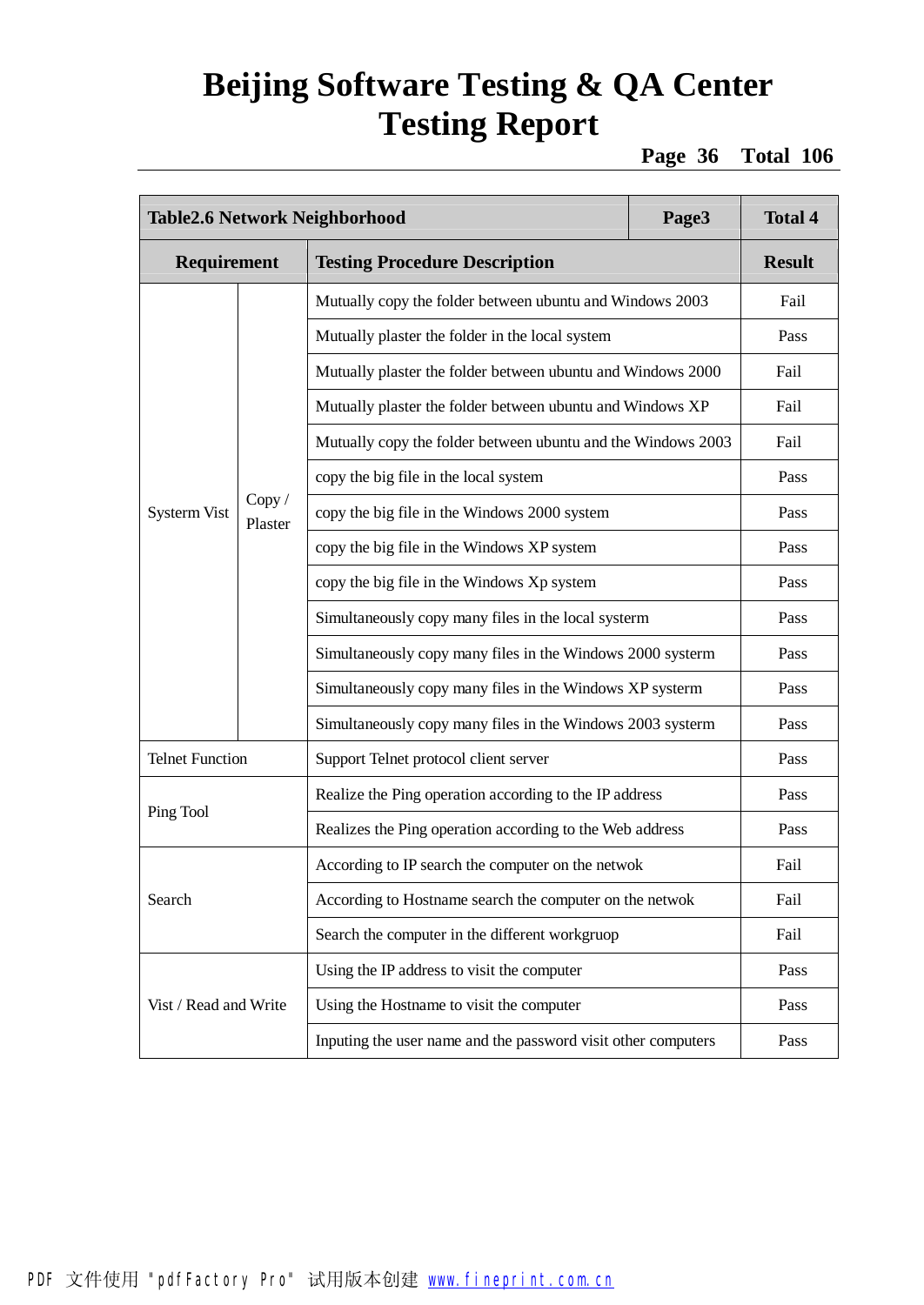**Page 37 Total 106**

| Table2.6 Network Neighborhood |                                                                                      | Page4 | <b>Total 4</b> |
|-------------------------------|--------------------------------------------------------------------------------------|-------|----------------|
| Requirement                   | <b>Testing Procedure Description</b>                                                 |       | <b>Result</b>  |
| Vist / Read and Write         | Realize the file read-only visit                                                     |       | Pass           |
|                               | Realization file read-write visit                                                    |       | Pass           |
|                               | According to the shape of tree structure display the network<br>neiborhood tabulates |       | Pass           |
| Display                       | According to the workgroup structure display the Network<br>Neiborhood tabulates     |       | Pass           |
|                               | Directly operate shared different style file                                         |       | Pass           |
|                               | Opens the text files in the network                                                  |       | Pass           |
| File Style                    | Opens the picture files in the network                                               |       | Fail           |
|                               | Opens the audio files in the network                                                 |       | Pass           |
|                               | Opens the video files in the network                                                 |       | Pass           |
|                               | Recognise the network printer                                                        |       | Pass           |
|                               | Configure the network printer                                                        |       | Pass           |
|                               | Use the network printer to print                                                     |       | Pass           |
|                               | Use the ubuntu system shared printer                                                 |       | Fail           |
| <b>Network Printing</b>       | Use the Windows 2000 system shared printer                                           |       | Pass           |
|                               | Use the Windows XP system shared printer                                             |       | Pass           |
|                               | Use the Windows 2003 system shared printer                                           |       | Fail           |
|                               | Use the local system shared printer                                                  |       | Pass           |
| <b>Network Mapping</b>        | Provide the network driver mapping function                                          |       | Pass           |
|                               | Set the file sharing                                                                 |       | Pass           |
|                               | Set the folder sharing                                                               |       | Pass           |
|                               | Set the reading jurisdiction                                                         |       | Pass           |
| Share                         | Set the writing jurisdiction                                                         |       | Pass           |
|                               | Cancel the file sharing                                                              |       | Pass           |
|                               | Cancel the folder sharing                                                            |       | Pass           |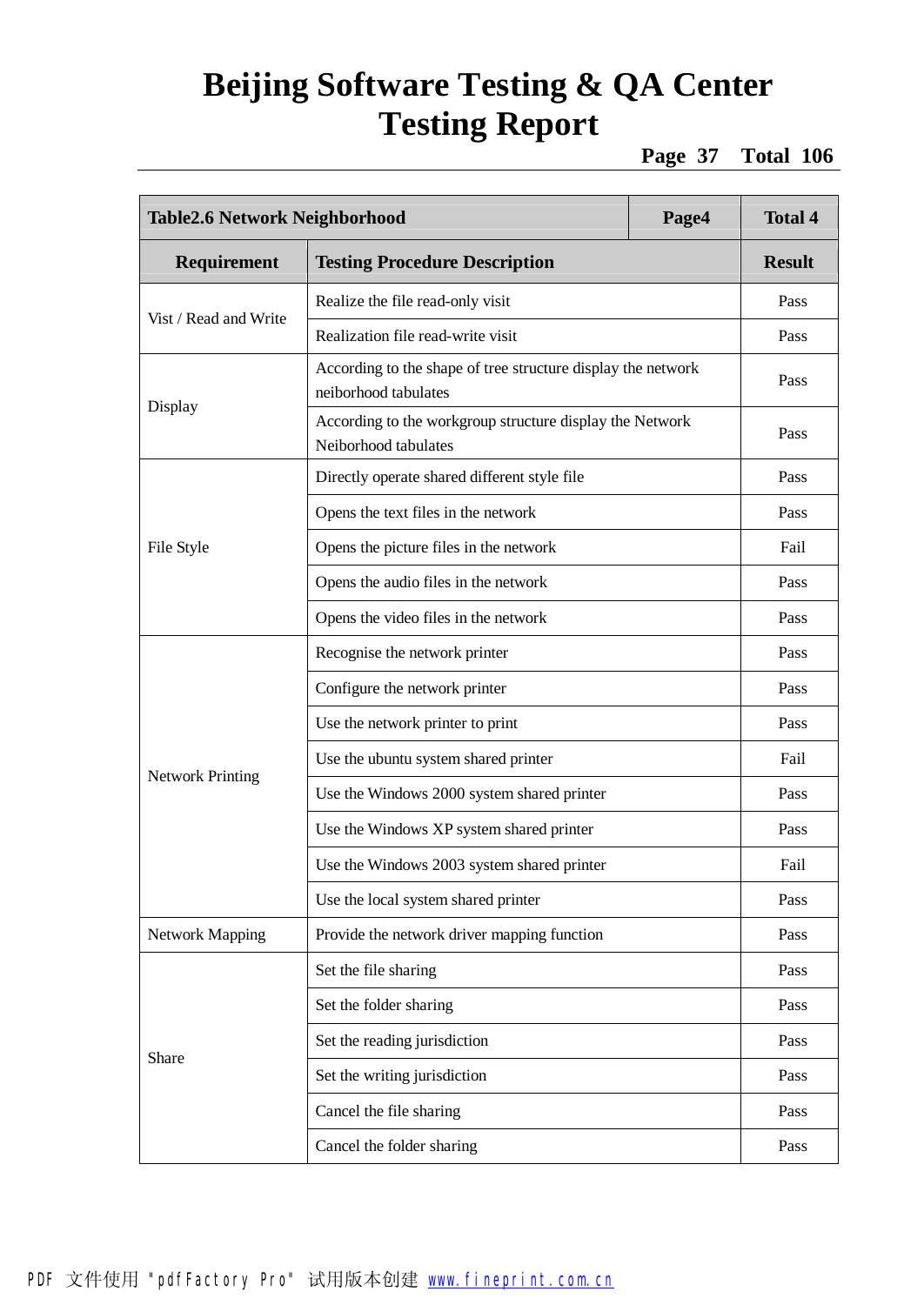**Page 38 Total 106**

| <b>Table 2.7 Commands</b><br>Page1 |                                      |  | <b>Total 3</b>        |
|------------------------------------|--------------------------------------|--|-----------------------|
| Requirement                        | <b>Testing Procedure Description</b> |  | <b>Result</b>         |
|                                    | useradd                              |  | Pass                  |
|                                    | adduser                              |  | Pass                  |
|                                    | userdel                              |  | Pass                  |
|                                    | usermod                              |  | Pass                  |
|                                    | passwd                               |  | Pass                  |
|                                    | su                                   |  | Pass                  |
| <b>User Management</b>             | sudo                                 |  | Pass                  |
|                                    | groupadd                             |  | Pass                  |
|                                    | groupdel                             |  | Pass                  |
|                                    | groupmod                             |  | Pass                  |
|                                    | chfn                                 |  | Pass                  |
|                                    | $\lg$                                |  | Pass                  |
|                                    | pwd                                  |  | Pass                  |
|                                    | cd                                   |  | Pass                  |
|                                    | mkdir                                |  | Pass                  |
|                                    | mv                                   |  | Pass                  |
|                                    | rmdir                                |  | Pass                  |
| File/Directory Management          | $\rm cp$                             |  | Pass                  |
|                                    | rm                                   |  | Pass                  |
|                                    | ln                                   |  | Pass                  |
|                                    | touch                                |  | Pass                  |
|                                    | file                                 |  | $\operatorname{fail}$ |
|                                    | find                                 |  | Pass                  |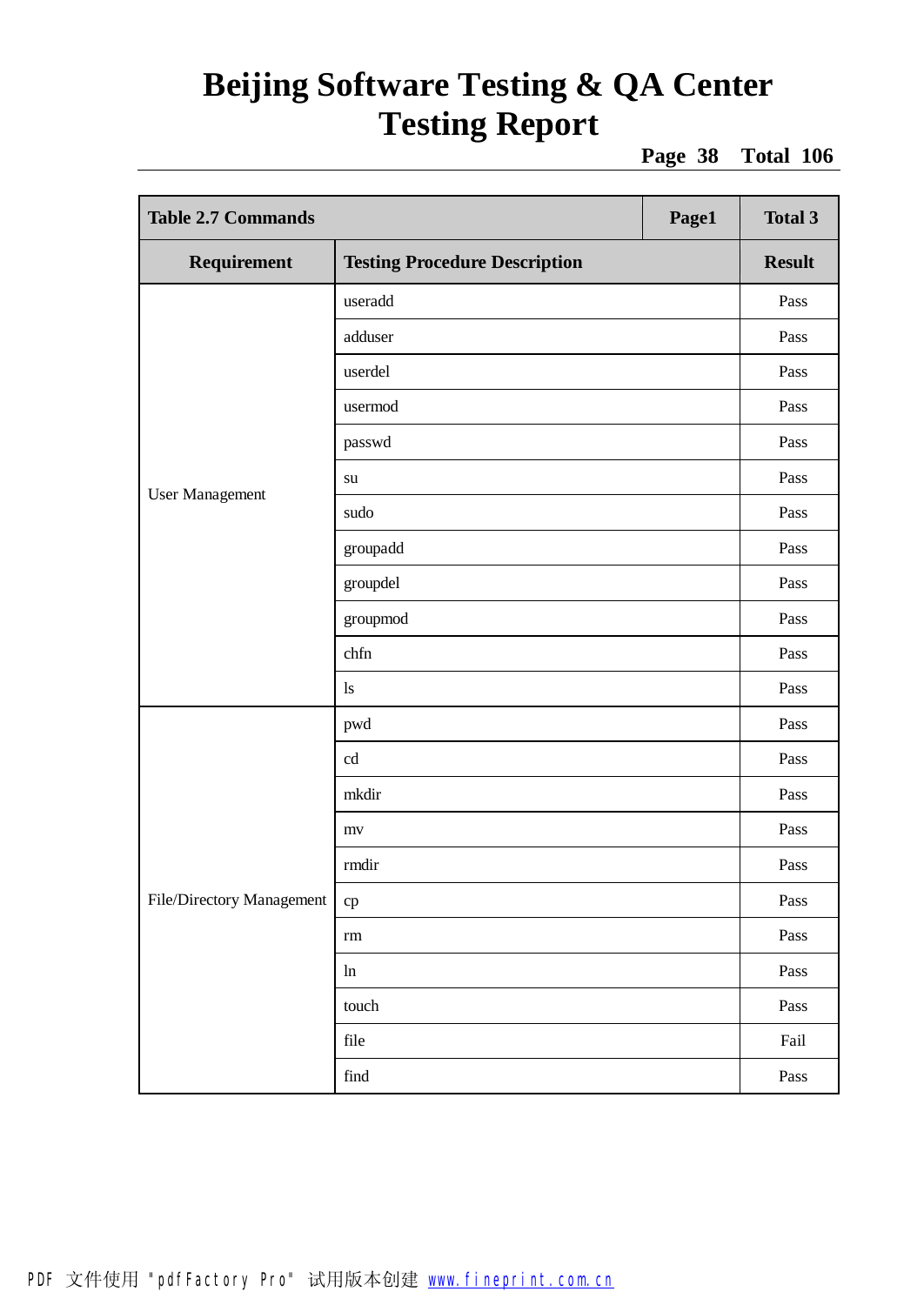**Page 39 Total 106**

| <b>Table 2.7 Commands</b><br>Page2 |                                      |  | <b>Total 3</b> |
|------------------------------------|--------------------------------------|--|----------------|
| Requirement                        | <b>Testing Procedure Description</b> |  | <b>Result</b>  |
|                                    | grep                                 |  | Pass           |
|                                    | chown                                |  | Pass           |
|                                    | chmod                                |  | Pass           |
|                                    | chgrp                                |  | Pass           |
|                                    | sort                                 |  | Pass           |
|                                    | wc                                   |  | Pass           |
| File/Directory Management          | head                                 |  | Pass           |
|                                    | tail                                 |  | Pass           |
|                                    | cat                                  |  | Fail           |
|                                    | more                                 |  | Fail           |
|                                    | less                                 |  | Fail           |
|                                    | cut                                  |  | Pass           |
|                                    | ifconfg                              |  | Pass           |
|                                    | ping                                 |  | Pass           |
|                                    | route                                |  | Pass           |
|                                    | telnet                               |  | Pass           |
| Network Management                 | ftp                                  |  | Pass           |
|                                    | netstat                              |  | Pass           |
|                                    | nslookup                             |  | Pass           |
|                                    | finger                               |  | Pass           |
|                                    | install                              |  | Pass           |
|                                    | query                                |  | Pass           |
| Apt Management                     | upgrade                              |  | Pass           |
|                                    | remove                               |  | Pass           |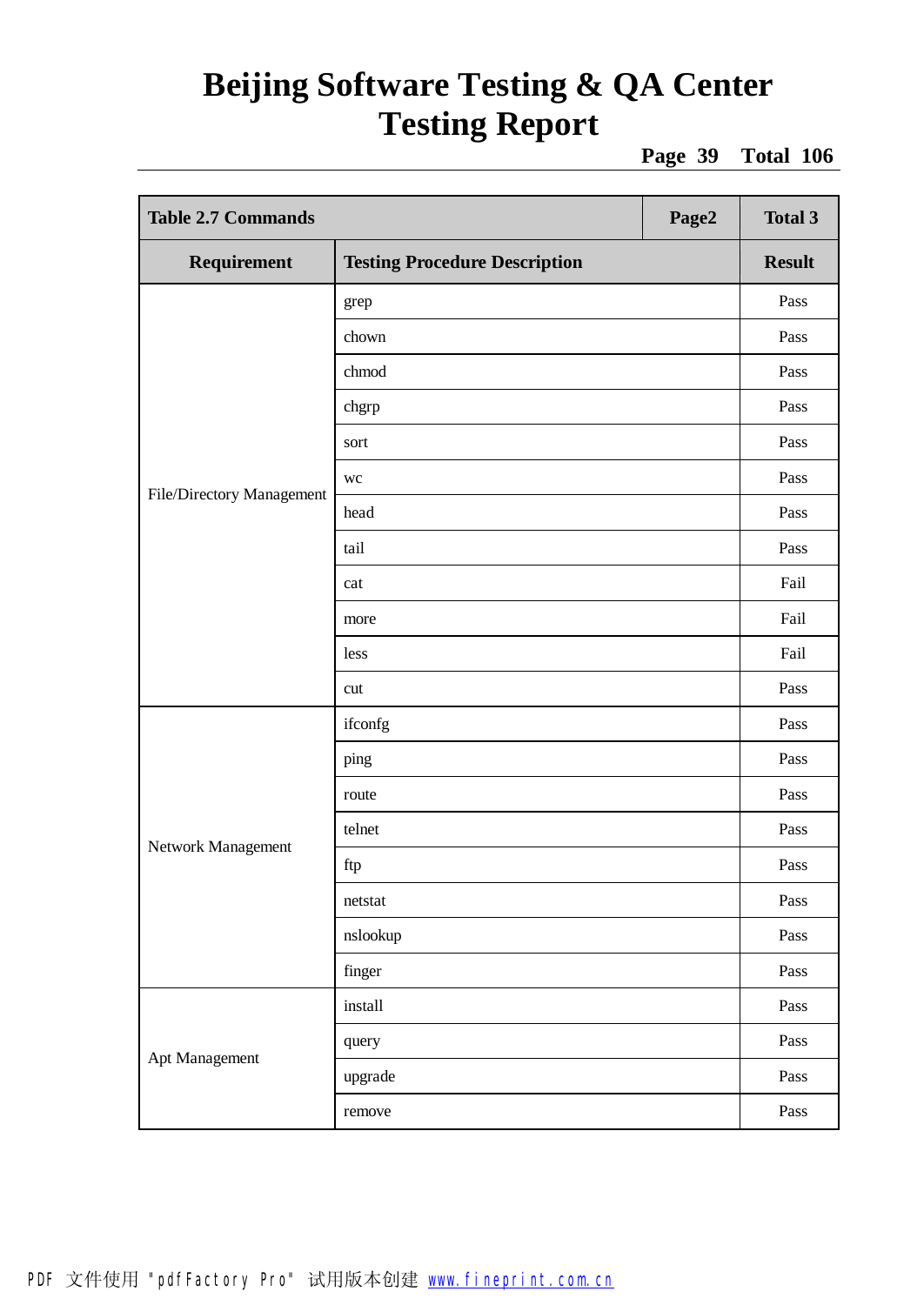**Page 40 Total 106**

| <b>Table 2.7 Commands</b>       |                                      | Page3 | <b>Total 3</b> |
|---------------------------------|--------------------------------------|-------|----------------|
| Requirement                     | <b>Testing Procedure Description</b> |       | <b>Result</b>  |
|                                 | tar                                  |       | Pass           |
| Backup/Zip and Unzip<br>Command | gzip                                 |       | Pass           |
|                                 | gunzip                               |       | Pass           |
|                                 | kill                                 |       | Pass           |
| Process Management<br>Command   | top                                  |       | Pass           |
|                                 | ps                                   |       | Pass           |
|                                 | man                                  |       | Pass           |
| Others                          | reboot                               |       | Pass           |
|                                 | halt                                 |       | Pass           |

| Table 2.8.1 Applications – Internet                 |              | Page1              | <b>Total 6</b> |      |
|-----------------------------------------------------|--------------|--------------------|----------------|------|
| <b>Testing Procedure Description</b><br>Requirement |              | <b>Result</b>      |                |      |
|                                                     |              | Set mail account   |                | Pass |
|                                                     |              | Set folder         |                | Pass |
|                                                     |              | Send/Receive mail  |                | Pass |
|                                                     | Mail         | Edit mail          |                | Pass |
|                                                     |              | Edit rules of mail |                | Pass |
| Evolution                                           |              | Print mail         |                | Pass |
|                                                     |              | Edit contacts      |                | Pass |
|                                                     |              | Open attched file  |                | Pass |
|                                                     |              | Create new task    |                | Pass |
|                                                     |              | Edit task          |                | Pass |
|                                                     | <b>Tasks</b> | View task          |                | Pass |
|                                                     |              | Delete task        |                | Pass |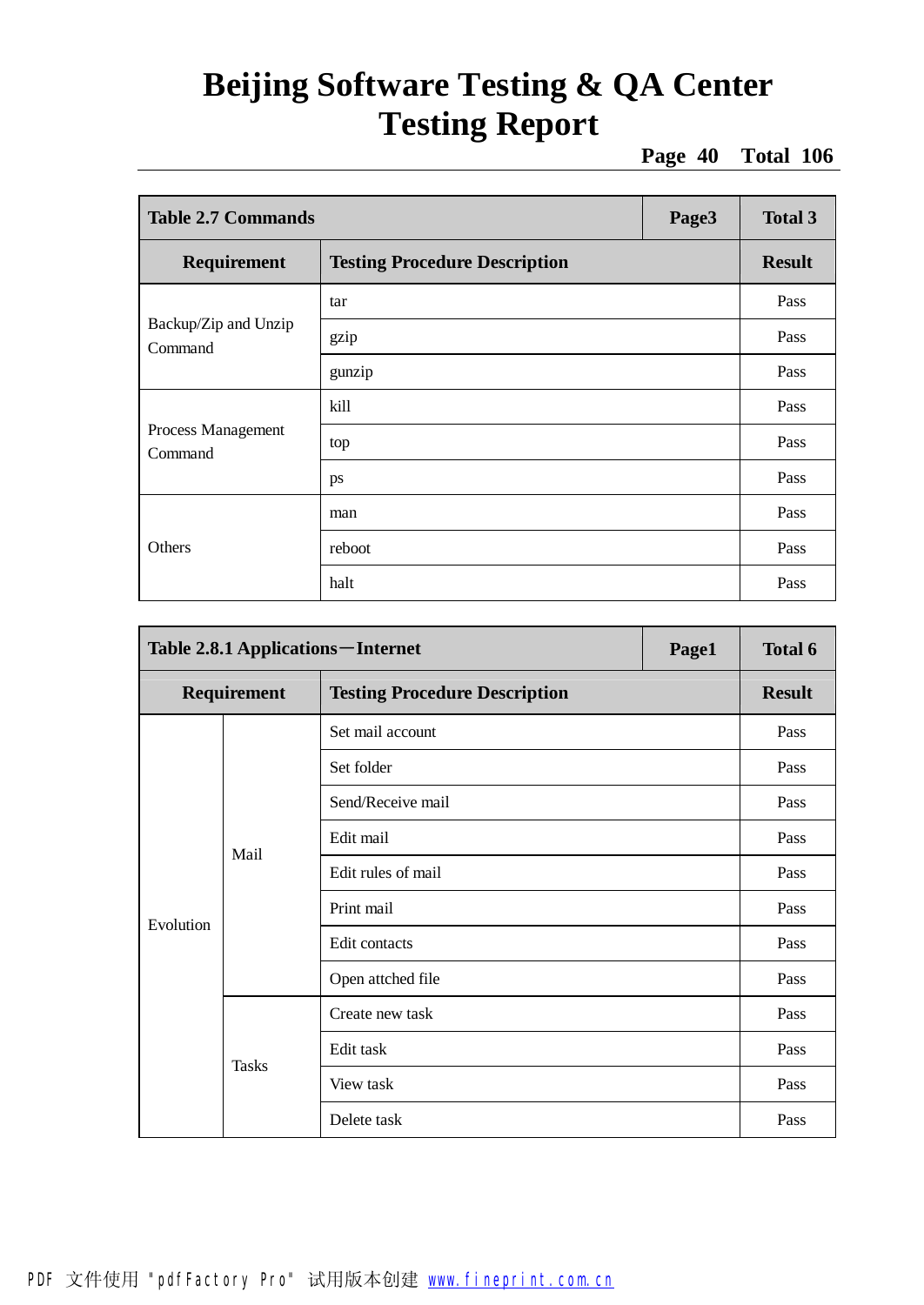**Page 41 Total 106**

| Table 2.8.1 Applications – Internet<br>Page2 |             |                                      | Total 6       |
|----------------------------------------------|-------------|--------------------------------------|---------------|
|                                              | Requirement | <b>Testing Procedure Description</b> | <b>Result</b> |
|                                              |             | New appointment                      | Pass          |
|                                              | Calendars   | Edit appointment                     | Pass          |
| Evolution                                    |             | Delete appointment                   | Pass          |
|                                              |             | Set Exchange                         | Fail          |
|                                              | Exchange    | View Exchange                        | Pass          |
|                                              | Setting     | Set preference                       | Pass          |
|                                              |             | Support network chat                 | Pass          |
|                                              |             | Send immediate message               | Pass          |
|                                              | Chat        | Receive immediate message            | Pass          |
| Gaim                                         |             | Transfer file                        | Pass          |
| Internet<br>Messenger                        | Account     | Add account                          | Pass          |
|                                              |             | Edit account                         | Pass          |
|                                              |             | Delete account                       | Pass          |
|                                              | Setting     | Set preference                       | Pass          |
|                                              |             | Connect                              | Pass          |
|                                              |             | Disconnect                           | Pass          |
|                                              |             | Set status                           | Pass          |
|                                              |             | Speed dials                          | Pass          |
|                                              | Call        | Hold call                            | Pass          |
| GnomeMe<br>eting                             |             | Transfer call                        | Pass          |
|                                              |             | Suspend audio                        | Pass          |
|                                              |             | Close                                | Pass          |
|                                              |             | Quit                                 | Pass          |
|                                              |             | Configuration druid                  | Pass          |
|                                              | Edit        | Set preferences                      | Pass          |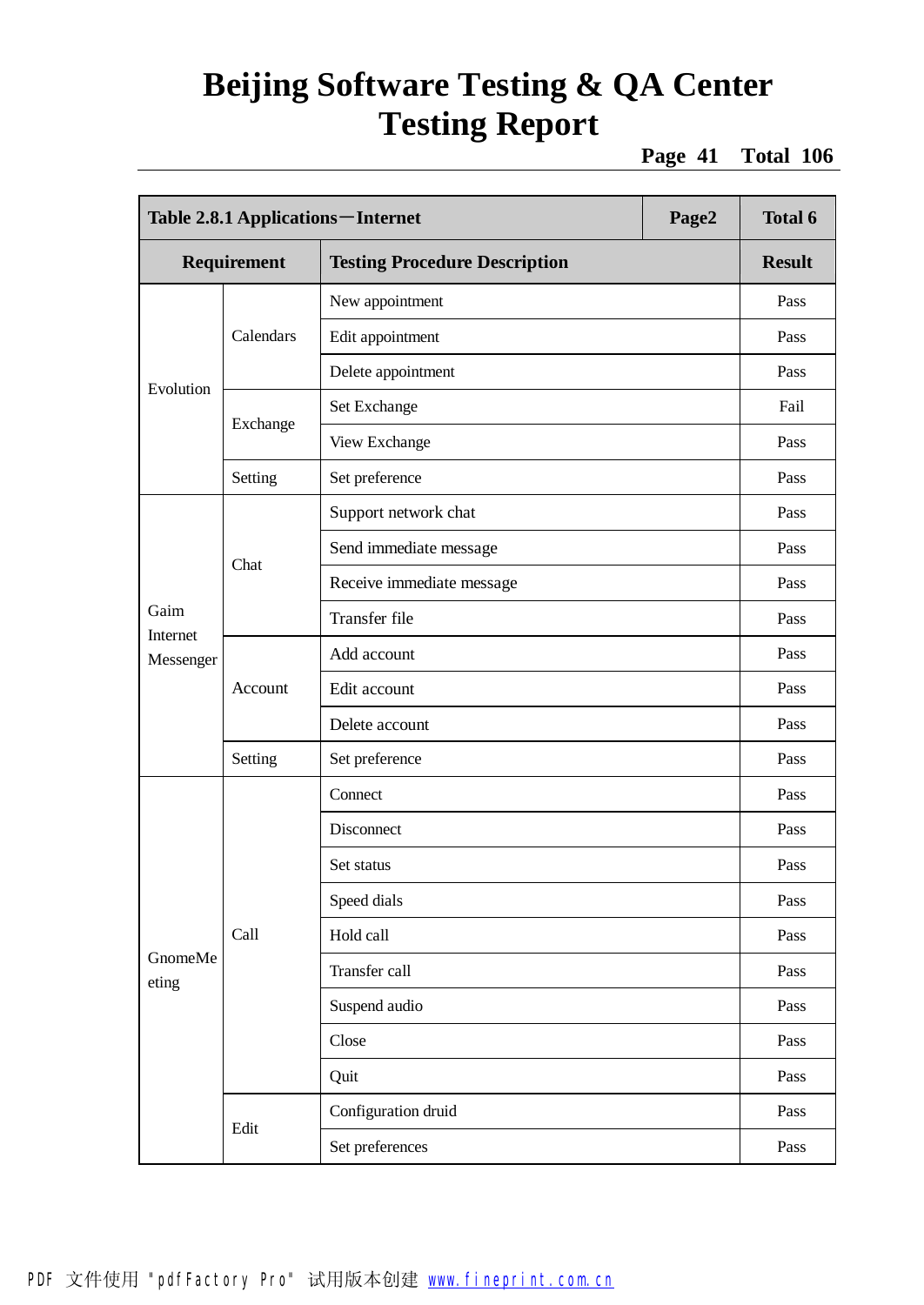**Page 42 Total 106**

|           | Table 2.8.1 Applications - Internet<br>Page3 |                                      | <b>Total 6</b> |               |
|-----------|----------------------------------------------|--------------------------------------|----------------|---------------|
|           | Requirement                                  | <b>Testing Procedure Description</b> |                | <b>Result</b> |
|           |                                              | Text chat                            |                | Pass          |
|           |                                              | Control panel                        |                | Pass          |
|           |                                              | Clear text chat                      |                | Pass          |
|           | <b>View</b>                                  | Zoom in                              |                | Pass          |
| GnomeMe   |                                              | Zoom out                             |                | Pass          |
| eting     |                                              | Normal size                          |                | Pass          |
|           |                                              | Fullscreen                           |                | Pass          |
|           |                                              | Address book                         |                | Pass          |
|           | <b>Tools</b>                                 | General history                      |                | Pass          |
|           |                                              | Calls history                        |                | Pass          |
|           | X-Chat                                       | Server list                          |                | Pass          |
|           |                                              | New tab                              |                | Pass          |
|           |                                              | New window                           |                | Pass          |
|           |                                              | Detach tab                           |                | Pass          |
|           |                                              | Close tab                            |                | Pass          |
|           |                                              | Quit                                 |                | Pass          |
| Xchat IRC | <b>IRC</b>                                   | Set IRC property                     |                | Pass          |
|           |                                              | Connect server                       |                | Pass          |
|           |                                              | Disconnect server                    |                | Pass          |
|           |                                              | Re-connect server                    |                | Pass          |
|           | Server                                       | Enter chatroom                       |                | Pass          |
|           |                                              | Quit from chatroom                   |                | Pass          |
|           |                                              | Server list                          |                | Pass          |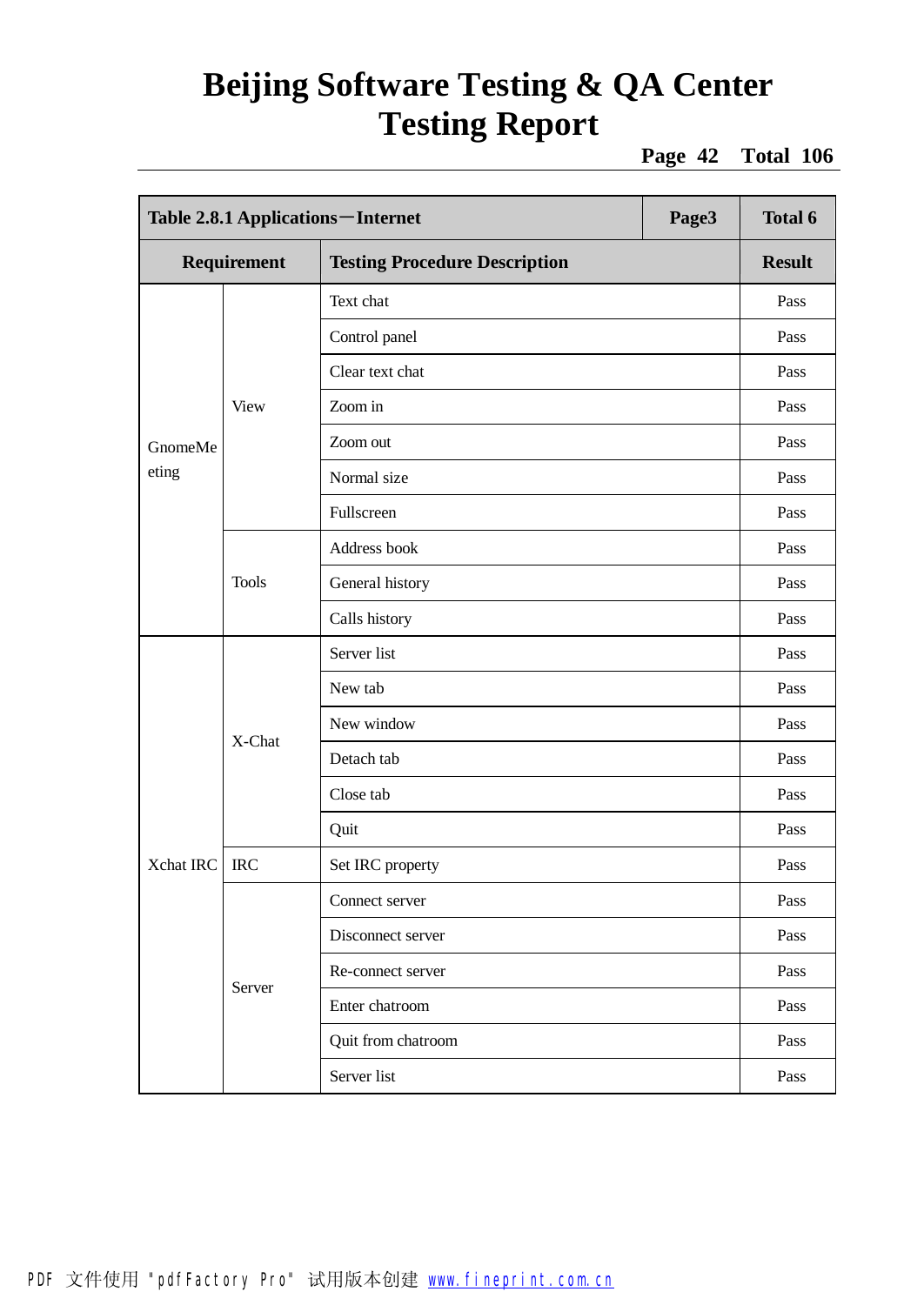**Page 43 Total 106**

| <b>Table 2.8.1 Applications-Internet</b> |             | Page4                                | <b>Total 6</b> |               |
|------------------------------------------|-------------|--------------------------------------|----------------|---------------|
|                                          | Requirement | <b>Testing Procedure Description</b> |                | <b>Result</b> |
|                                          |             | Ping server                          |                | Pass          |
|                                          | Server      | Hide version information             |                | Pass          |
|                                          |             | Edit this menu                       |                | Pass          |
|                                          |             | Set preference                       |                | Pass          |
|                                          | Setting     | Set advanced option                  |                | Pass          |
|                                          |             | Open ban list                        |                | Pass          |
|                                          |             | Open channel list                    |                | Pass          |
|                                          |             | Open character chart                 |                | Pass          |
|                                          | Window      | Open direct chat                     |                | Pass          |
|                                          |             | Open file receive                    |                | Pass          |
|                                          |             | Open file send                       |                | Pass          |
| Xchat IRC                                |             | Open ignore list                     |                | Pass          |
|                                          |             | Open notify list                     |                | Pass          |
|                                          |             | Open plugins and scripts             |                | Pass          |
|                                          |             | Open raw log                         |                | Pass          |
|                                          |             | Open URL grabber                     |                | Pass          |
|                                          |             | Reset marker line                    |                | Pass          |
|                                          | Setting     | Clear text                           |                | Pass          |
|                                          | window      | Search text                          |                | Pass          |
|                                          |             | Save text                            |                | Pass          |
|                                          |             | Support network chat                 |                | Pass          |
|                                          | Chat        | Send immediate message               |                | Pass          |
|                                          |             | Receive immediate message            |                | Pass          |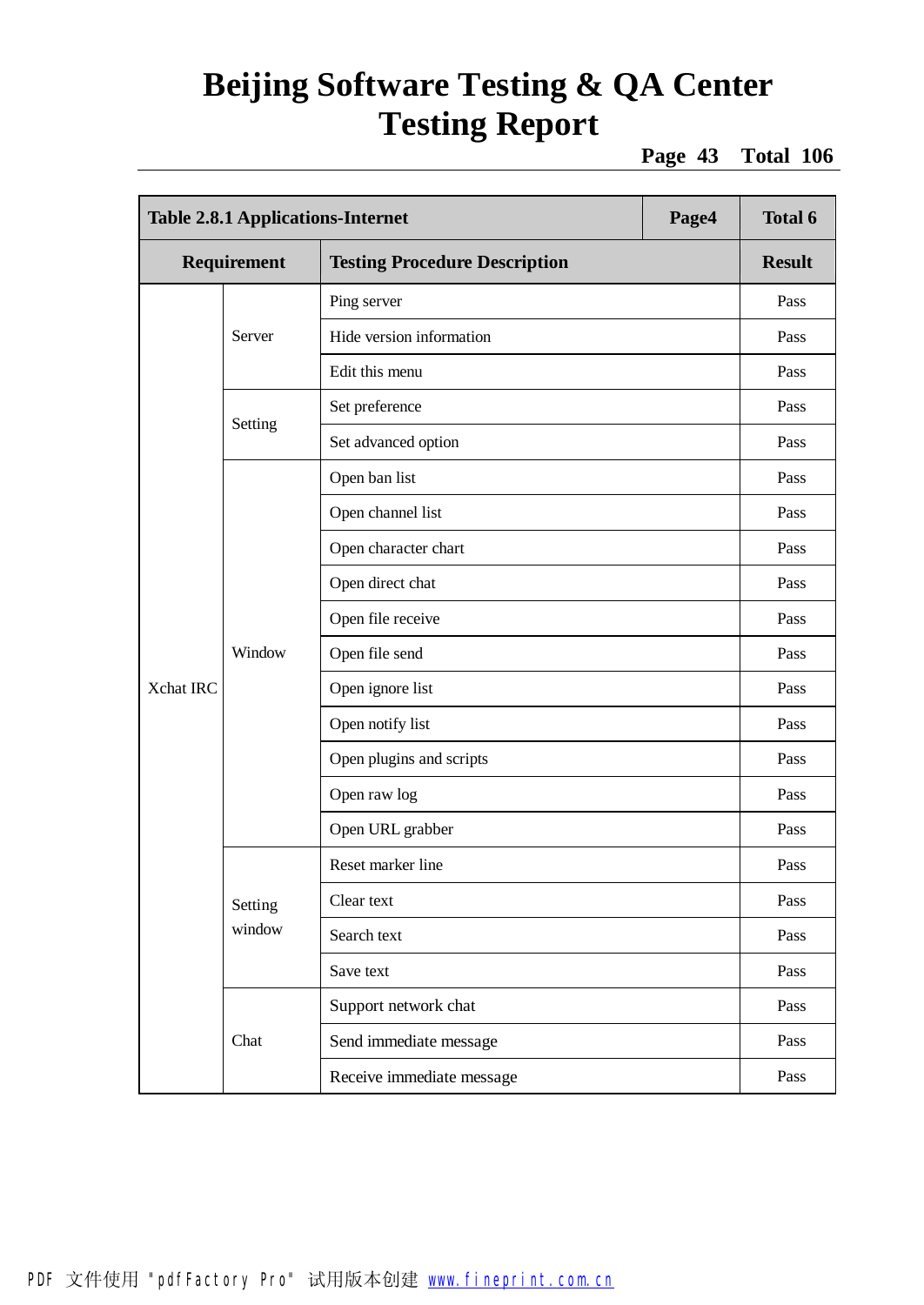**Page 44 Total 106**

| <b>Table 2.8.1 Applications-Internet</b> |                                      | Page5 | <b>Total 6</b> |
|------------------------------------------|--------------------------------------|-------|----------------|
| Requirement                              | <b>Testing Procedure Description</b> |       | <b>Result</b>  |
|                                          | File operation                       |       | Pass           |
|                                          | Page editing                         |       | Pass           |
|                                          | Print                                |       | Fail           |
|                                          | Search                               |       | Pass           |
|                                          | Set text size                        |       | Pass           |
|                                          | Set bookmark                         |       | Pass           |
|                                          | Set security management              |       | Pass           |
|                                          | <b>Support HTML</b>                  |       | Pass           |
|                                          | <b>Support FTP</b>                   |       | Pass           |
| <b>Firefox Web Browser</b>               | <b>Support DOM</b>                   |       | Pass           |
|                                          | <b>Support Cookie</b>                |       | Pass           |
|                                          | Support marquee                      |       | Pass           |
|                                          | Support script language              |       | Pass           |
|                                          | Support multimedia                   |       | Pass           |
|                                          | <b>Support Form</b>                  |       | Pass           |
|                                          | Support xml                          |       | Pass           |
|                                          | Support object                       |       | Pass           |
|                                          | <b>Browse</b> website                |       | Pass           |
|                                          | Open BT meta file                    |       | Pass           |
|                                          | Execute BT download                  |       | Pass           |
| <b>GNOME BitTorrent</b>                  | Display download progress correctly  |       | Pass           |
|                                          | Support breakpoint download          |       | Pass           |
|                                          | Support multithreading download      |       | Pass           |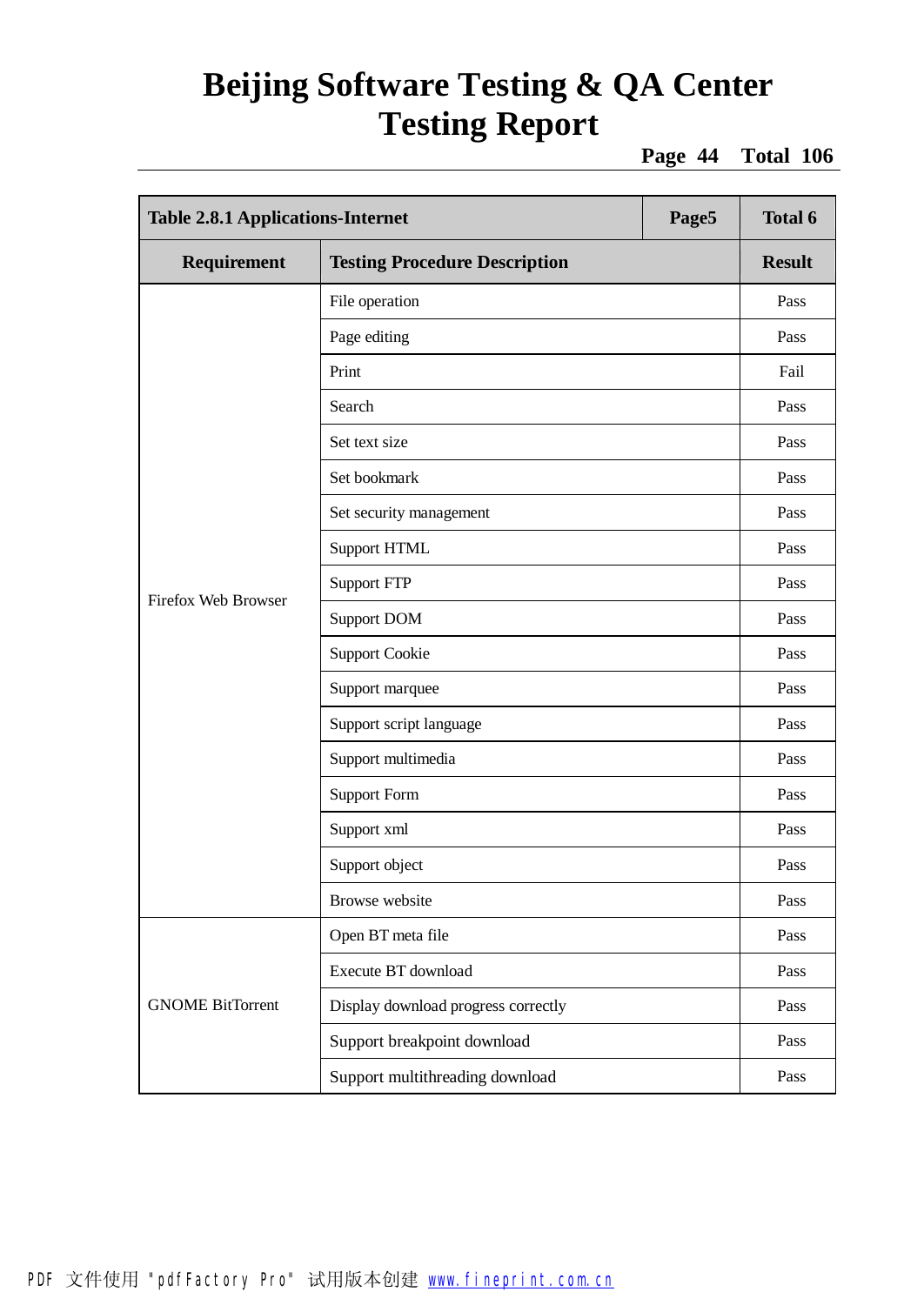**Page 45 Total 106**

| <b>Table 2.8.1 Applications-Internet</b><br>Page6 |                                      |  | Total 6       |
|---------------------------------------------------|--------------------------------------|--|---------------|
| Requirement                                       | <b>Testing Procedure Description</b> |  | <b>Result</b> |
|                                                   | Set general property                 |  | Pass          |
|                                                   | Set display property                 |  | Pass          |
|                                                   | Set local resources property         |  | Pass          |
| Terminal servet client                            | Set programs property                |  | Pass          |
|                                                   | Set performance property             |  | Pass          |
|                                                   | Open setting file                    |  | Pass          |
|                                                   | Save setting file                    |  | Pass          |
|                                                   | Connect to Terminal server           |  | Pass          |

| <b>Table 2.8.2 Applications-Office</b> |             |                                      | Page1 | <b>Total 6</b> |
|----------------------------------------|-------------|--------------------------------------|-------|----------------|
| <b>Requirement</b>                     |             | <b>Testing Procedure Description</b> |       | <b>Result</b>  |
|                                        |             | Create drawing                       |       | Pass           |
|                                        | File        | Open drawing                         |       | Pass           |
|                                        |             | Save drawing                         |       | Pass           |
|                                        |             | Print drawing                        |       | Pass           |
|                                        |             | Cut                                  |       | Pass           |
| OpenOffice.org                         |             | Copy                                 |       | Pass           |
| Drawing                                | Edit        | Paste                                |       | Pass           |
|                                        |             | Drawing                              |       | Pass           |
|                                        |             | Fill in                              |       | Pass           |
|                                        |             | Full screen                          |       | Fail           |
|                                        | <b>View</b> | Zoom                                 |       | Pass           |
|                                        |             | Display on specified condition       |       | Pass           |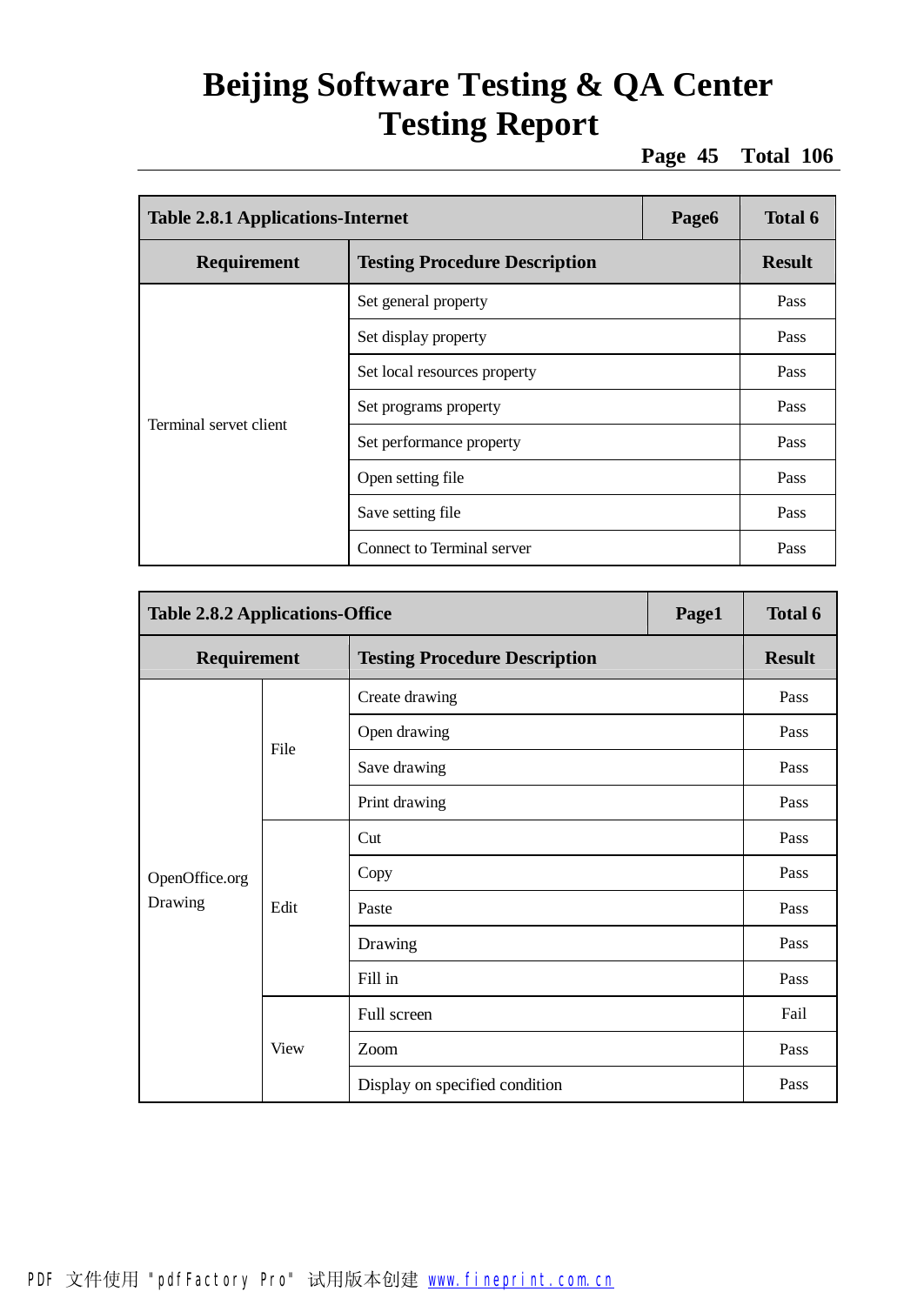**Page 46 Total 106**

|                                | <b>Table 2.8.2 Applications-Office</b><br>Page2 |                                      |  | <b>Total 6</b> |
|--------------------------------|-------------------------------------------------|--------------------------------------|--|----------------|
| Requirement                    |                                                 | <b>Testing Procedure Description</b> |  | <b>Result</b>  |
|                                |                                                 | Object                               |  | Pass           |
|                                |                                                 | Spreadsheet                          |  | Pass           |
|                                |                                                 | Graphics                             |  | Pass           |
|                                | Insert                                          | Chart                                |  | Pass           |
| OpenOffice.org                 |                                                 | Floating frame                       |  | Pass           |
| Drawing                        |                                                 | Others                               |  | Pass           |
|                                |                                                 | Set format                           |  | Pass           |
|                                | Format                                          | Set style                            |  | Pass           |
|                                | <b>Tools</b>                                    | Gallery                              |  | Pass           |
|                                |                                                 | Eyedropper                           |  | Pass           |
|                                | File                                            | Create presentation                  |  | Pass           |
|                                |                                                 | Open predentation                    |  | Pass           |
|                                |                                                 | Save predentation                    |  | Pass           |
|                                |                                                 | Print predentation                   |  | Pass           |
|                                |                                                 | Cut                                  |  | Pass           |
|                                | Edit                                            | Copy                                 |  | Pass           |
| OpenOffice.org<br>Presentation |                                                 | Paste                                |  | Pass           |
|                                |                                                 | Insert page                          |  | Pass           |
|                                |                                                 | Modify slide layout                  |  | Pass           |
|                                | Presentation                                    | Slide design                         |  | Pass           |
|                                |                                                 | Duplicate slide                      |  | Pass           |
|                                |                                                 | Expand slide                         |  | Pass           |
|                                |                                                 | Set master slide                     |  | Pass           |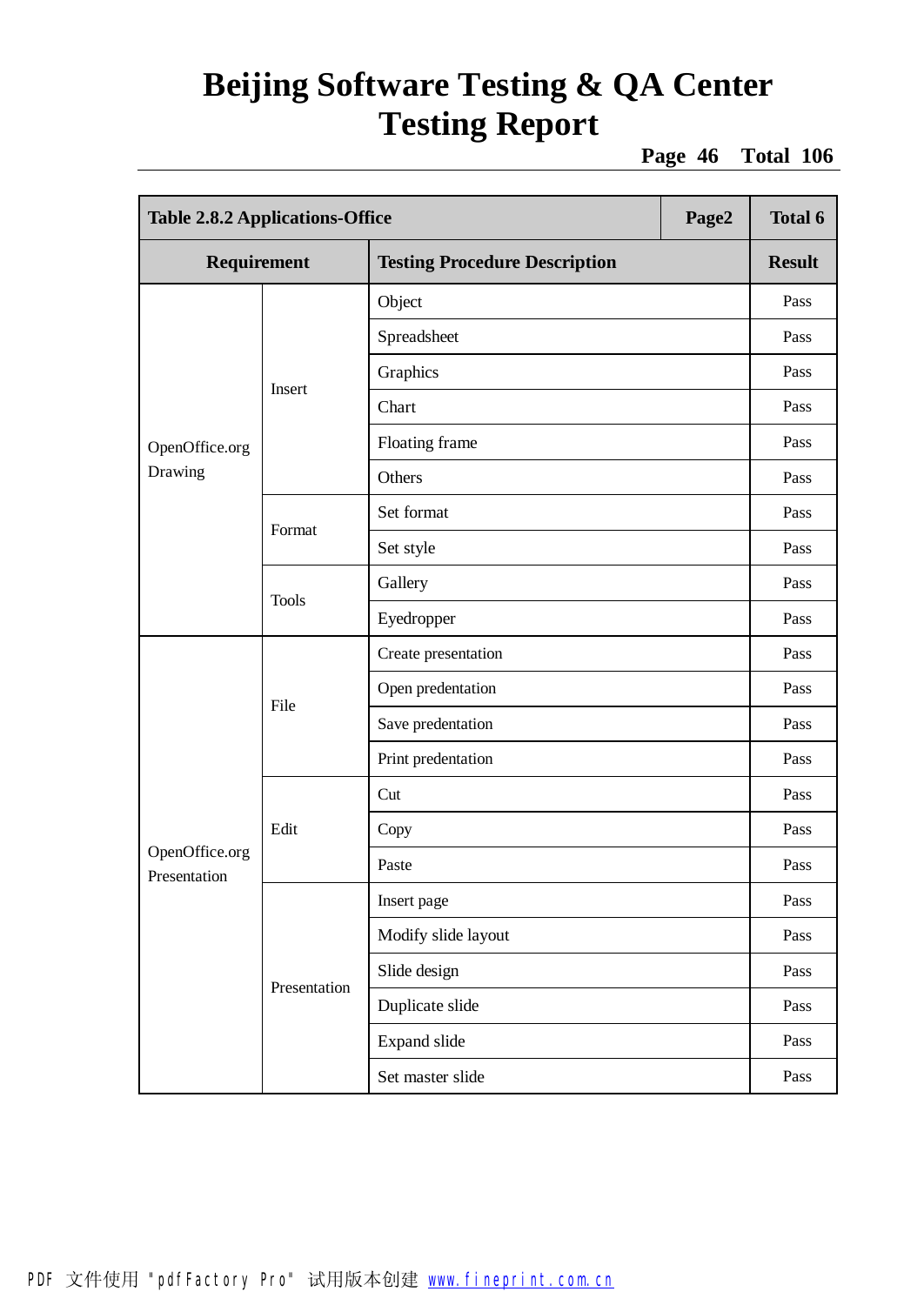**Page 47 Total 106**

|                               | <b>Table 2.8.2 Applications-Office</b><br>Page3 |                                      |  | Total 6       |
|-------------------------------|-------------------------------------------------|--------------------------------------|--|---------------|
| Requirement                   |                                                 | <b>Testing Procedure Description</b> |  | <b>Result</b> |
|                               |                                                 | Slide show                           |  | Pass          |
|                               | Presentation                                    | Rehearse timings                     |  | Pass          |
|                               |                                                 | Slide show setting                   |  | Pass          |
|                               |                                                 | Full screen                          |  | Pass          |
|                               | <b>View</b>                                     | Zoom                                 |  | Pass          |
|                               |                                                 | Dispaly on specified condition       |  | Pass          |
| OpenOffice.org                |                                                 | Object                               |  | Pass          |
| Presentation                  |                                                 | Spreadsheet                          |  | Pass          |
|                               | Insert                                          | Graphics                             |  | Pass          |
|                               |                                                 | Chart                                |  | Pass          |
|                               |                                                 | Floating frame                       |  | Pass          |
|                               |                                                 | Others                               |  | Pass          |
|                               | Format                                          | Set format                           |  | Pass          |
|                               |                                                 | Set style                            |  | Pass          |
|                               |                                                 | Create spreadsheet                   |  | Pass          |
|                               |                                                 | Open spreadsheet                     |  | Pass          |
|                               | File                                            | Save spreadsheet                     |  | Pass          |
|                               |                                                 | Print spreadsheet                    |  | Pass          |
| OpenOffice.org<br>Spreadsheet |                                                 | Cut                                  |  | Pass          |
|                               | Edit                                            | Copy                                 |  | Pass          |
|                               |                                                 | Paste                                |  | Pass          |
|                               |                                                 | Insert sheet                         |  | Pass          |
|                               | Spreadsheet                                     | Delete sheet                         |  | Pass          |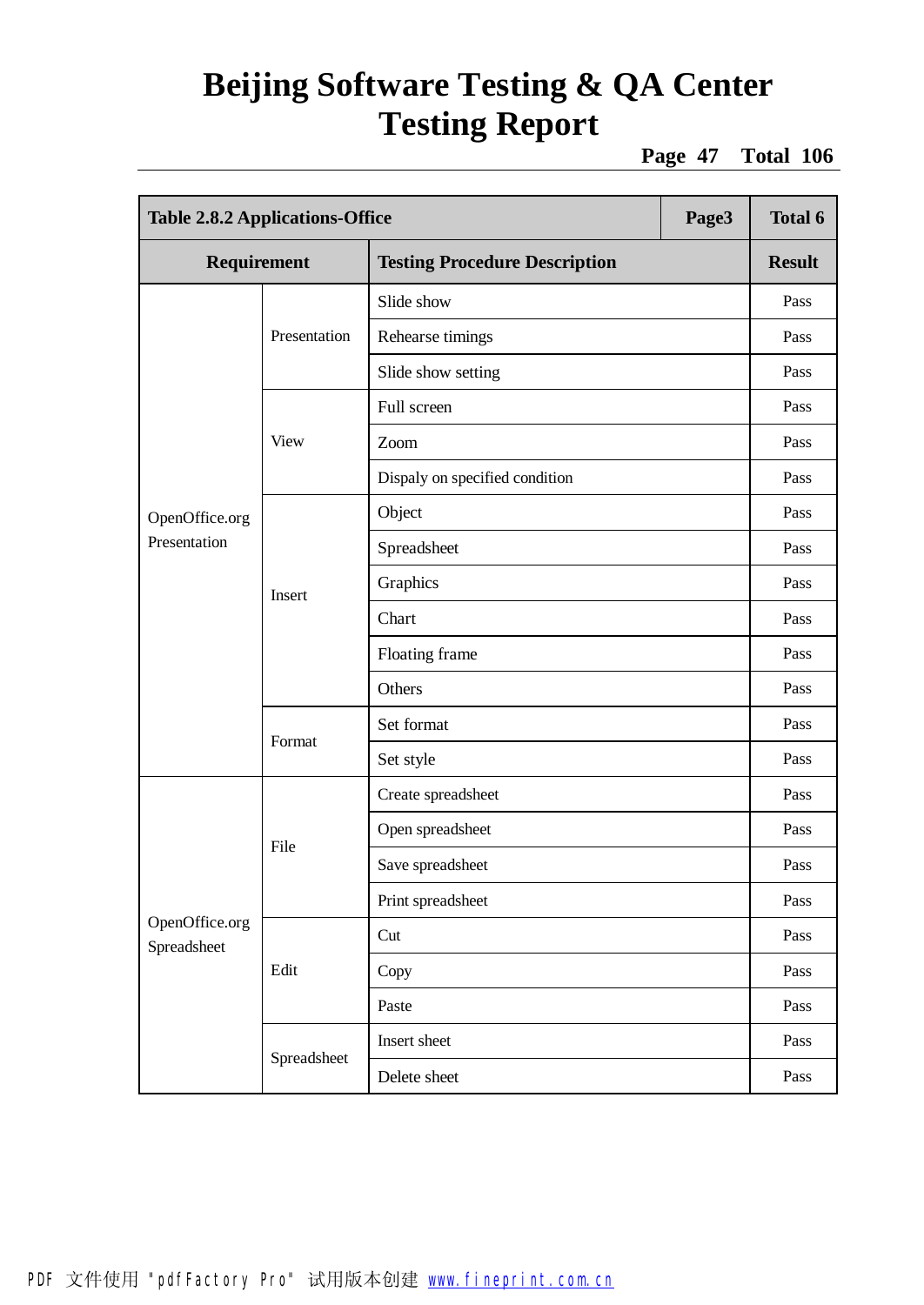**Page 48 Total 106**

|                                         | <b>Table 2.8.2 Applications-Office</b><br>Page4 |                                      |  | <b>Total 6</b> |
|-----------------------------------------|-------------------------------------------------|--------------------------------------|--|----------------|
| Requirement                             |                                                 | <b>Testing Procedure Description</b> |  | <b>Result</b>  |
|                                         |                                                 | Insert row                           |  | Pass           |
|                                         |                                                 | Delete row                           |  | Pass           |
|                                         |                                                 | Insert column                        |  | Pass           |
|                                         | Spreadsheet                                     | Delete column                        |  | Pass           |
|                                         |                                                 | Insert cell                          |  | Pass           |
|                                         |                                                 | Compute data                         |  | Pass           |
|                                         |                                                 | Full screen                          |  | Pass           |
|                                         |                                                 | Zoom                                 |  | Pass           |
| OpenOffice.org                          | View                                            | Dispaly on specified condition       |  | Pass           |
| Spreadsheet                             |                                                 | Data sources                         |  | Pass           |
|                                         | Insert                                          | Function                             |  | Pass           |
|                                         |                                                 | Object                               |  | Pass           |
|                                         |                                                 | Graphics                             |  | Pass           |
|                                         |                                                 | Chart                                |  | Pass           |
|                                         |                                                 | Floating frame                       |  | Pass           |
|                                         |                                                 | Others                               |  | Pass           |
|                                         |                                                 | Set format                           |  | Pass           |
|                                         | Format                                          | Set style                            |  | Pass           |
|                                         |                                                 | Create document                      |  | Pass           |
|                                         |                                                 | Open document                        |  | Pass           |
|                                         | File                                            | Save document                        |  | Pass           |
| OpenOffice.org<br><b>Word Processor</b> |                                                 | Print document                       |  | Pass           |
|                                         |                                                 | Cut                                  |  | Pass           |
|                                         | Edit                                            | Copy                                 |  | Pass           |
|                                         |                                                 | Paste                                |  | Pass           |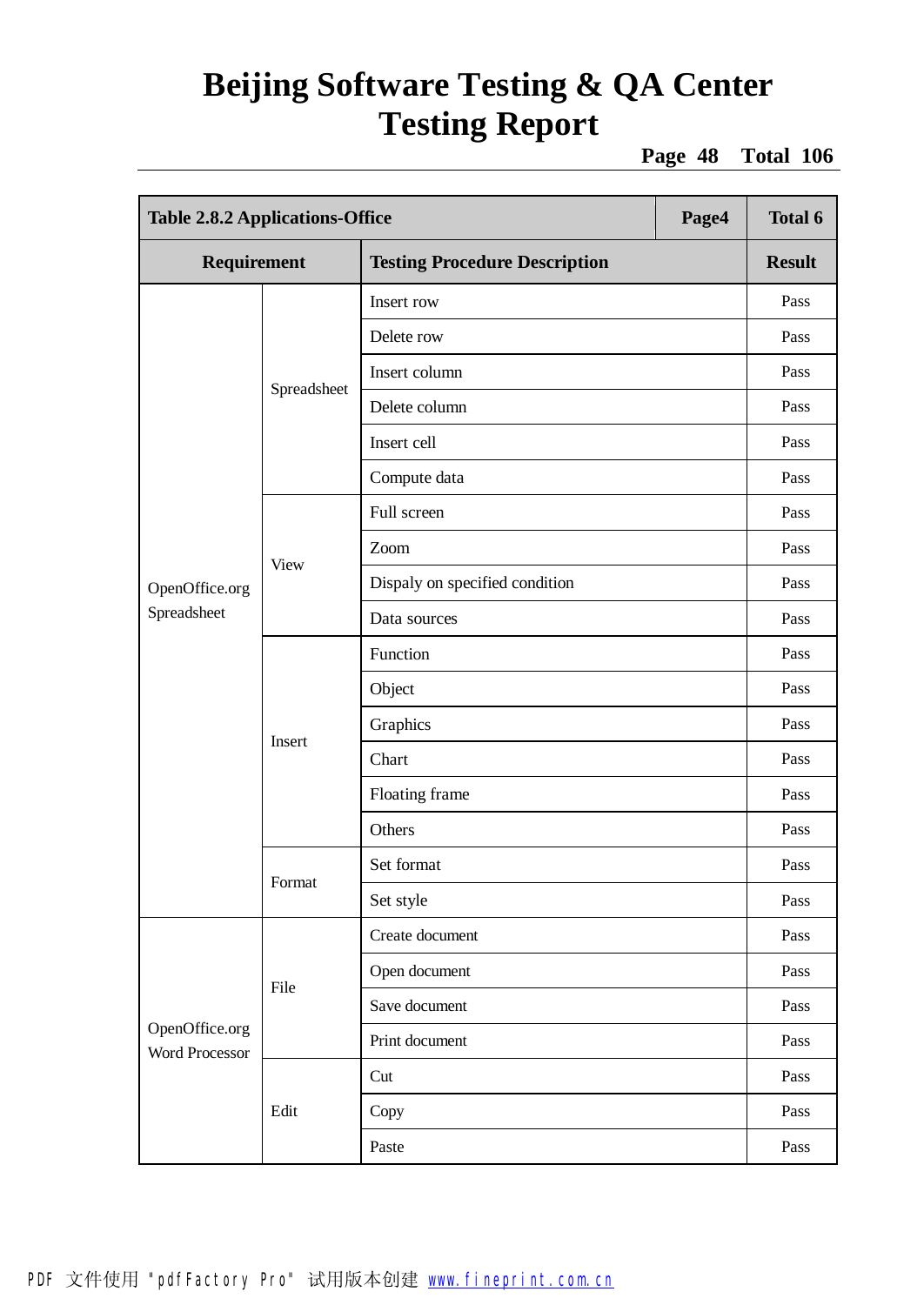**Page 49 Total 106**

|                                 | <b>Table 2.8.2 Applications-Office</b><br>Page5 |                                      |  | <b>Total 6</b> |
|---------------------------------|-------------------------------------------------|--------------------------------------|--|----------------|
| Requirement                     |                                                 | <b>Testing Procedure Description</b> |  | <b>Result</b>  |
|                                 |                                                 | Full screen                          |  | Pass           |
|                                 | <b>View</b>                                     | Zoom                                 |  | Pass           |
|                                 |                                                 | Dispaly on specified condition       |  | Pass           |
|                                 |                                                 | Header                               |  | Pass           |
|                                 |                                                 | Footer                               |  | Pass           |
|                                 |                                                 | Footnote                             |  | Pass           |
|                                 |                                                 | <b>Bookmark</b>                      |  | Pass           |
| OpenOffice.org                  | Insert                                          | <b>Note</b>                          |  | Pass           |
| <b>Word Processor</b>           |                                                 | Indexes and tables                   |  | Pass           |
|                                 |                                                 | Object                               |  | Pass           |
|                                 |                                                 | Graphics                             |  | Pass           |
|                                 |                                                 | Others                               |  | Pass           |
|                                 | Format                                          | Set format                           |  | Pass           |
|                                 |                                                 | Set style                            |  | Pass           |
|                                 | Tool                                            | Spellcheck                           |  | Pass           |
|                                 |                                                 | Word count                           |  | Pass           |
|                                 |                                                 | HTML document                        |  | Pass           |
|                                 |                                                 | Labels                               |  | Pass           |
|                                 |                                                 | Formula                              |  | Pass           |
|                                 |                                                 | Spreadsheet                          |  | Pass           |
| OpenOffice.org<br>From Template | <b>New</b><br>Document                          | Drawing                              |  | Pass           |
|                                 |                                                 | <b>Business cards</b>                |  | Pass           |
|                                 |                                                 | Text document                        |  | Pass           |
|                                 |                                                 | Presentation                         |  | Pass           |
|                                 |                                                 | Master document                      |  | Pass           |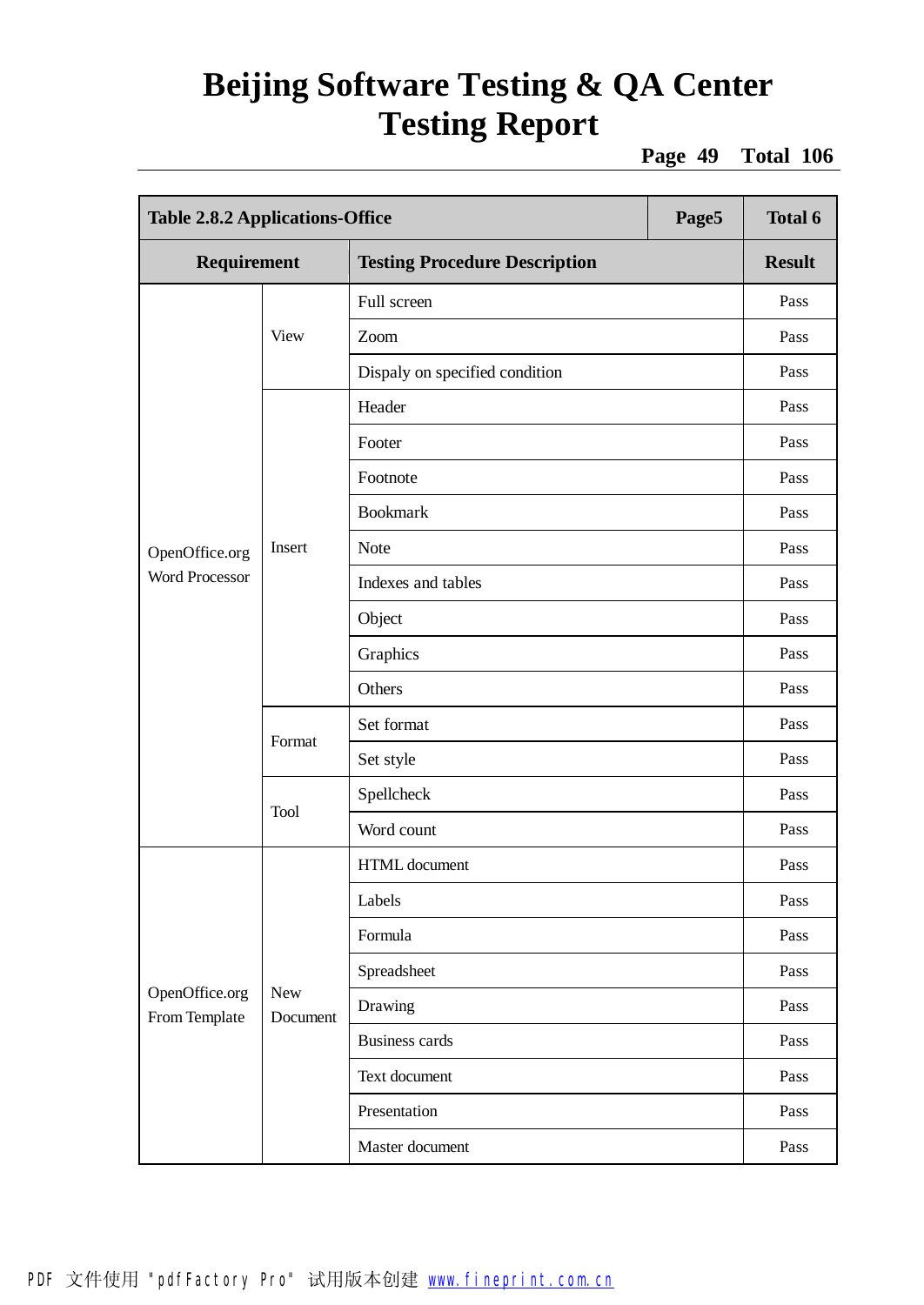**Page 50 Total 106**

|                                 | <b>Table 2.8.2 Applications-Office</b><br>Page6 |                                      |  |               |
|---------------------------------|-------------------------------------------------|--------------------------------------|--|---------------|
| Requirement                     |                                                 | <b>Testing Procedure Description</b> |  | <b>Result</b> |
|                                 | Templates                                       | Open templates                       |  | Pass          |
|                                 |                                                 | Edit template                        |  | Pass          |
| OpenOffice.org<br>From Template |                                                 | Organize template                    |  | Pass          |
|                                 |                                                 | My document                          |  | Pass          |
|                                 | <b>View</b>                                     | Samples                              |  | Pass          |

| <b>Table 2.8.3 Applications-Graphics</b> |              |                                      | Page1 | <b>Total 4</b> |
|------------------------------------------|--------------|--------------------------------------|-------|----------------|
| Requirement                              |              | <b>Testing Procedure Description</b> |       | <b>Result</b>  |
|                                          |              | File operation                       |       | Pass           |
|                                          | Main window  | Set preference                       |       | Pass           |
|                                          | function     | Set display dialog                   |       | Pass           |
|                                          |              | <b>Extended operation</b>            |       | Pass           |
|                                          |              | File operation                       |       | Pass           |
|                                          |              | Edit operation                       |       | Pass           |
|                                          |              | Select operation                     |       | Pass           |
| <b>GIMP</b> Image<br>Editor              |              | View operation                       |       | Pass           |
|                                          |              | Image operation                      |       | Pass           |
|                                          | Image Editor | Layer operation                      |       | Pass           |
|                                          |              | Tools operation                      |       | Pass           |
|                                          |              | Dialog operation                     |       | Pass           |
|                                          |              | Filter operation                     |       | Pass           |
|                                          |              | Python-Fu operation                  |       | Pass           |
|                                          |              | Script-Fu operation                  |       | Pass           |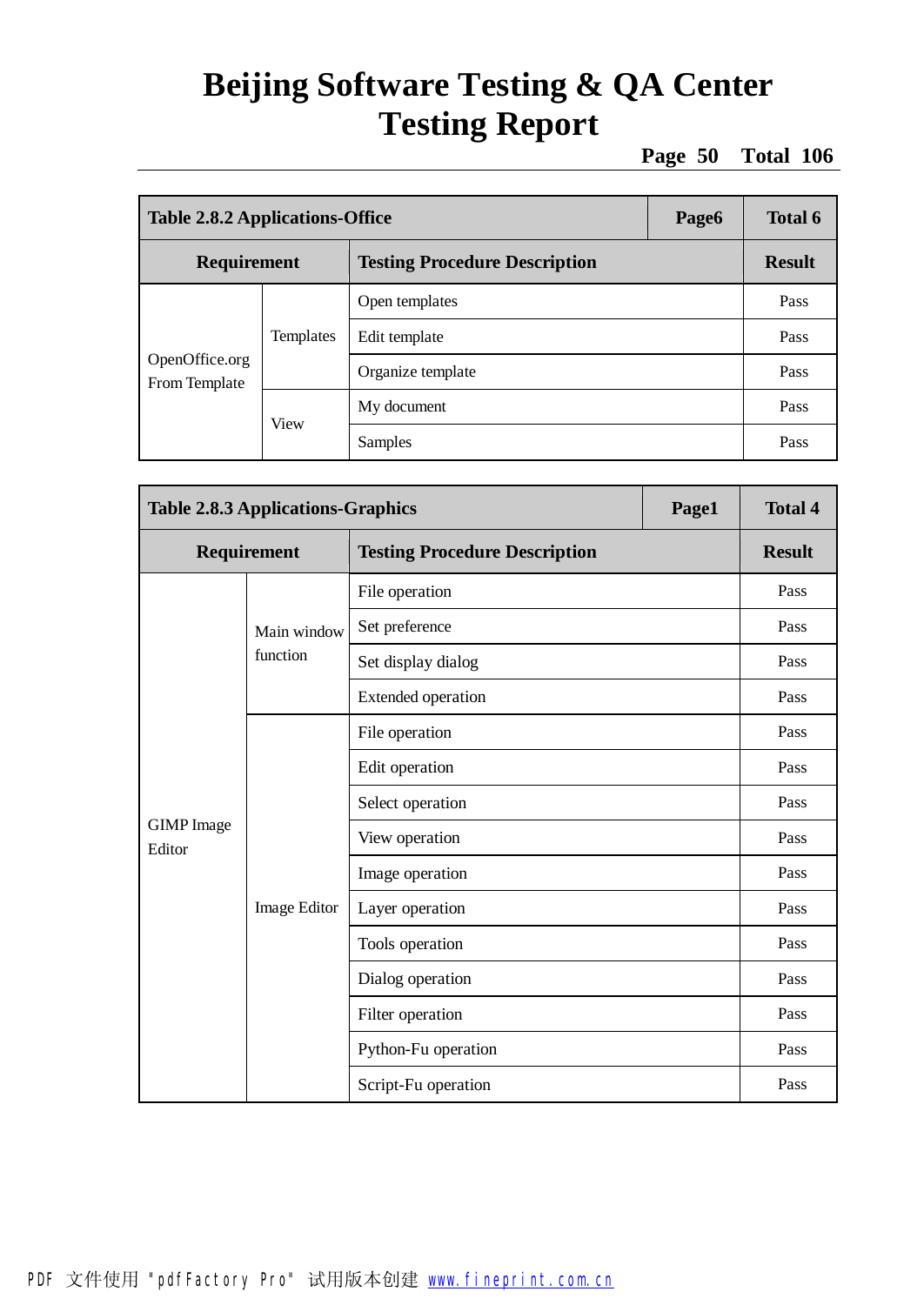**Page 51 Total 106**

|                 | <b>Table 2.8.3 Applications-Graphics</b><br>Page2 |                                      |  | <b>Total 4</b> |
|-----------------|---------------------------------------------------|--------------------------------------|--|----------------|
| Requirement     |                                                   | <b>Testing Procedure Description</b> |  | <b>Result</b>  |
| File            |                                                   | Open file                            |  | Pass           |
|                 |                                                   | Open folder                          |  | Pass           |
|                 |                                                   | Support BMP file                     |  | Pass           |
|                 |                                                   | Support JPG file                     |  | Pass           |
|                 |                                                   | Support GIF file                     |  | Pass           |
|                 | Image format                                      | Support TIF file                     |  | Pass           |
|                 |                                                   | Support PNG file                     |  | Pass           |
|                 |                                                   | Support TGA file                     |  | Pass           |
|                 |                                                   | Support RAS file                     |  | Pass           |
|                 | Edit                                              | Edit image                           |  | Pass           |
|                 |                                                   | Find image                           |  | Pass           |
| gThumb          |                                                   | Add to catalog                       |  | Pass           |
| image<br>Viewer |                                                   | Set preference                       |  | Pass           |
|                 |                                                   | Full screen                          |  | Pass           |
|                 |                                                   | Slide show                           |  | Pass           |
|                 | View                                              | Zoom                                 |  | Pass           |
|                 |                                                   | Folders                              |  | Pass           |
|                 |                                                   | Catalogs                             |  | Pass           |
|                 |                                                   | Image                                |  | Pass           |
|                 |                                                   | Edit image                           |  | Pass           |
|                 | Image editor                                      | Transform image                      |  | Pass           |
|                 |                                                   | Auto regulation                      |  | Pass           |
|                 |                                                   | Add bookmark                         |  | Pass           |
|                 | <b>Bookmark</b>                                   | Edit bookmark                        |  | Pass           |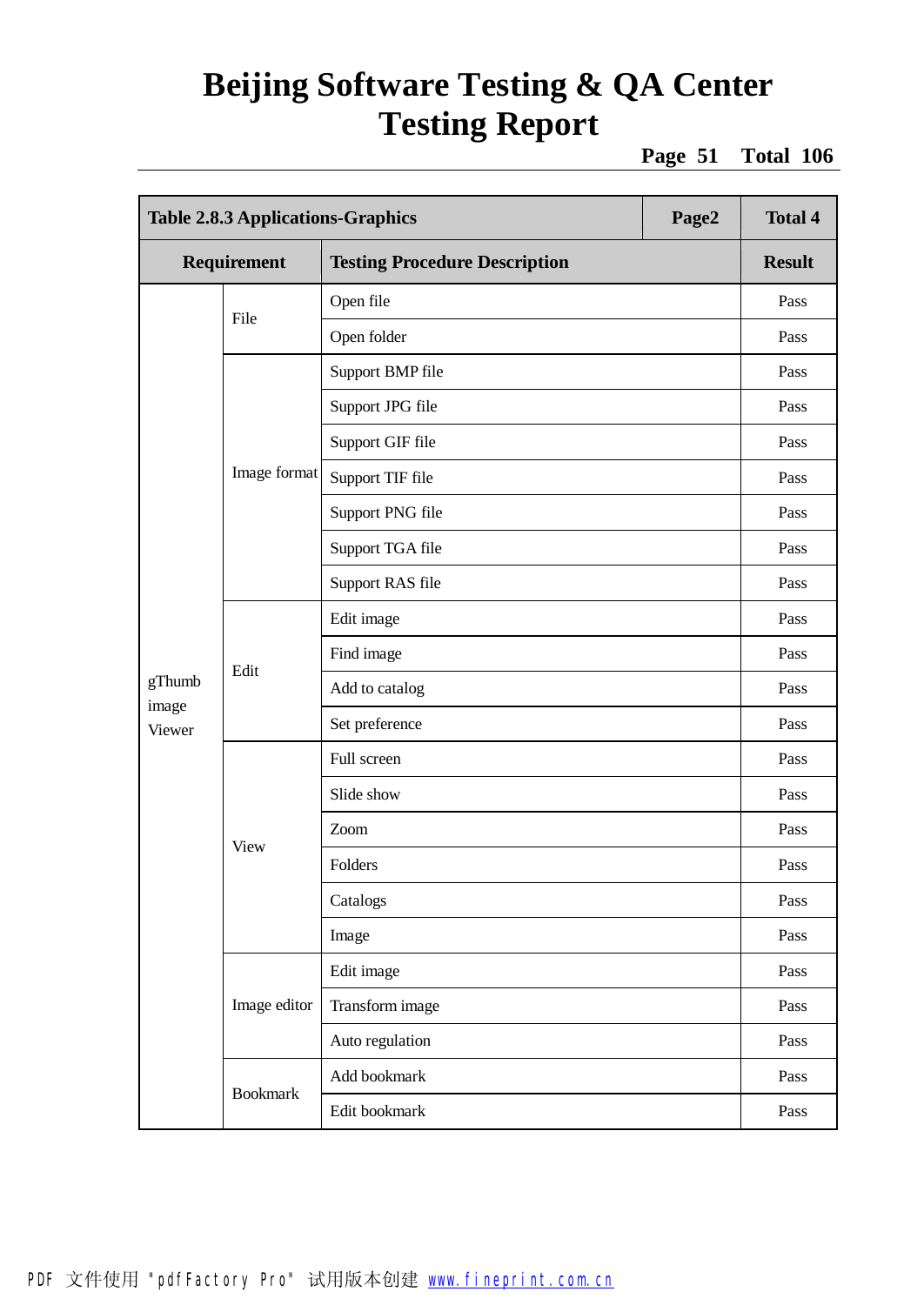**Page 52 Total 106**

|                 | <b>Table 2.8.3 Applications-Graphics</b><br>Page3 |                                      |  | <b>Total 4</b> |
|-----------------|---------------------------------------------------|--------------------------------------|--|----------------|
| Requirement     |                                                   | <b>Testing Procedure Description</b> |  | <b>Result</b>  |
| gThumb<br>image |                                                   | Set image as wallpaper               |  | Pass           |
|                 | <b>Tools</b>                                      | Edit image                           |  | Fail           |
| Viewer          |                                                   | Others                               |  | Pass           |
|                 |                                                   | Open                                 |  | Pass           |
|                 |                                                   | Reload                               |  | Pass           |
|                 | File                                              | Save                                 |  | Pass           |
|                 |                                                   | Print                                |  | Pass           |
| PostScriptVi    |                                                   | Close                                |  | Pass           |
|                 | Edit                                              | PostScript Viewer preference         |  | Pass           |
| ewer            | <b>View</b>                                       | Orientation                          |  | Pass           |
|                 |                                                   | Size                                 |  | Pass           |
|                 |                                                   | Full Screen                          |  | Pass           |
|                 |                                                   | Zoom                                 |  | Pass           |
|                 |                                                   | Auto-fit                             |  | Pass           |
|                 |                                                   | Layout                               |  | Pass           |
|                 |                                                   | Open file                            |  | Pass           |
|                 | File                                              | Open folder                          |  | Pass           |
|                 |                                                   | Support BMP file                     |  | Pass           |
|                 |                                                   | Support JPG file                     |  | Pass           |
| Image<br>Viewer |                                                   | Support GIF file                     |  | Pass           |
|                 | Image<br>format                                   | Support TIF file                     |  | Pass           |
|                 |                                                   | Support PNG file                     |  | Pass           |
|                 |                                                   | Support TGA file                     |  | Pass           |
|                 |                                                   | Support RAS file                     |  | Pass           |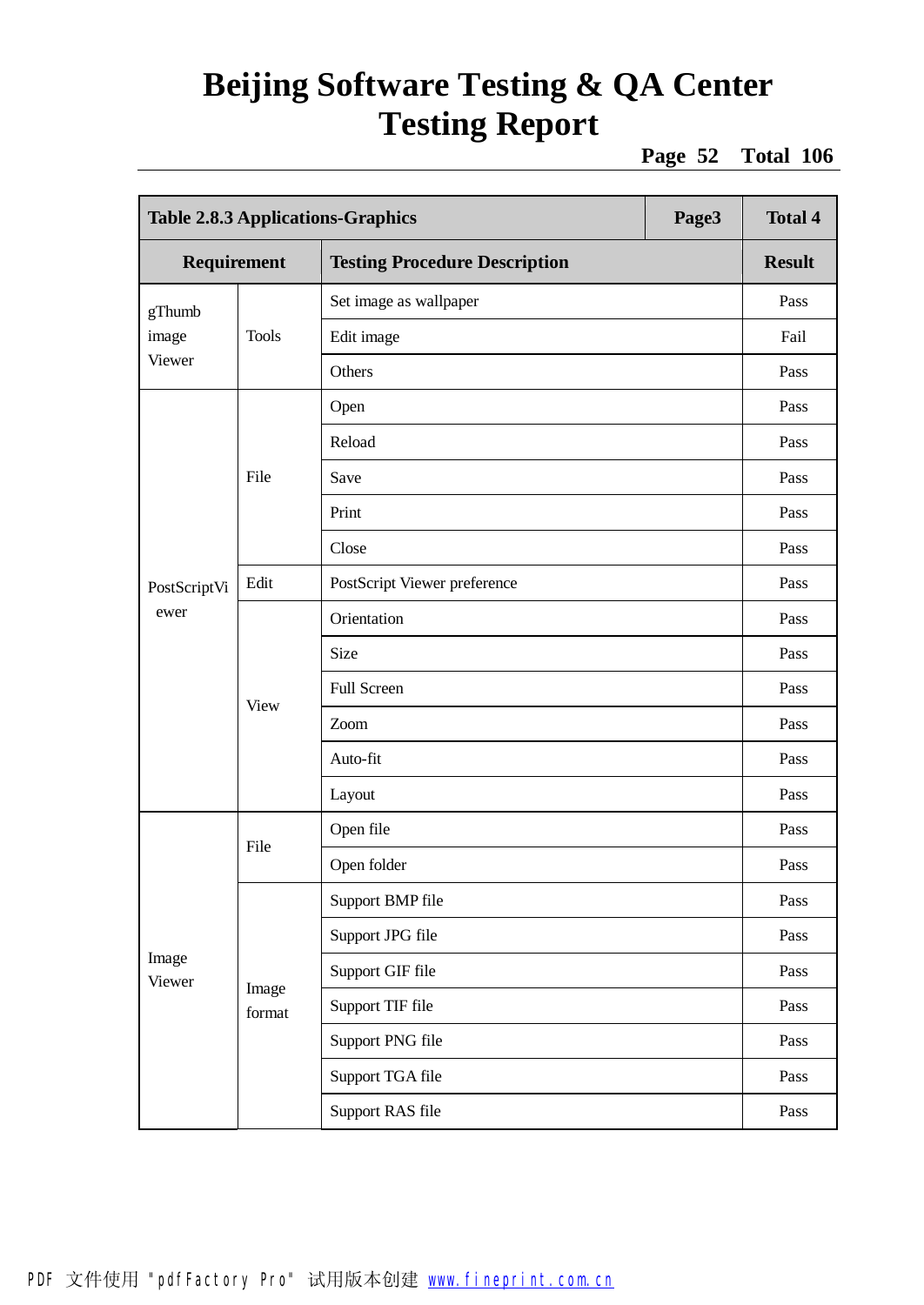**Page 53 Total 106**

|             | <b>Table 2.8.3 Applications-Graphics</b><br>Page4 |                                      |      | <b>Total 4</b> |
|-------------|---------------------------------------------------|--------------------------------------|------|----------------|
| Requirement |                                                   | <b>Testing Procedure Description</b> |      | <b>Result</b>  |
|             |                                                   | Filp horizontal/vertical             |      | Pass           |
|             | Edit                                              | Rotate                               |      | Pass           |
|             |                                                   | Delete                               |      | Pass           |
|             | Preference                                        |                                      | Pass |                |
| Image       |                                                   | Image information                    |      | Pass           |
| Viewer      |                                                   | Full screen                          |      | Pass           |
|             | View                                              | Zoom in                              |      | Pass           |
|             |                                                   | Zoom out                             |      | Pass           |
|             |                                                   | Normal size                          |      | Pass           |
|             |                                                   | Best fit                             |      | Pass           |

|             | Page1<br>Table 2.8.4 Applications-Sound & Video |                                      |  | <b>Total 3</b> |
|-------------|-------------------------------------------------|--------------------------------------|--|----------------|
| Requirement |                                                 | <b>Testing Procedure Description</b> |  | <b>Result</b>  |
|             |                                                 | Play one CD track                    |  | Pass           |
|             |                                                 | Play CD continually                  |  | Pass           |
|             |                                                 | Pause                                |  |                |
|             |                                                 | Stop                                 |  | Pass           |
|             |                                                 | Play next track                      |  | Pass           |
| CD Player   | Play                                            | Play previous track                  |  | Pass           |
|             |                                                 | Play specified track                 |  | Pass           |
|             |                                                 | <b>Fast forward</b>                  |  | Fail           |
|             |                                                 | Rewind                               |  | Pass           |
|             |                                                 | Play from specified position         |  | Pass           |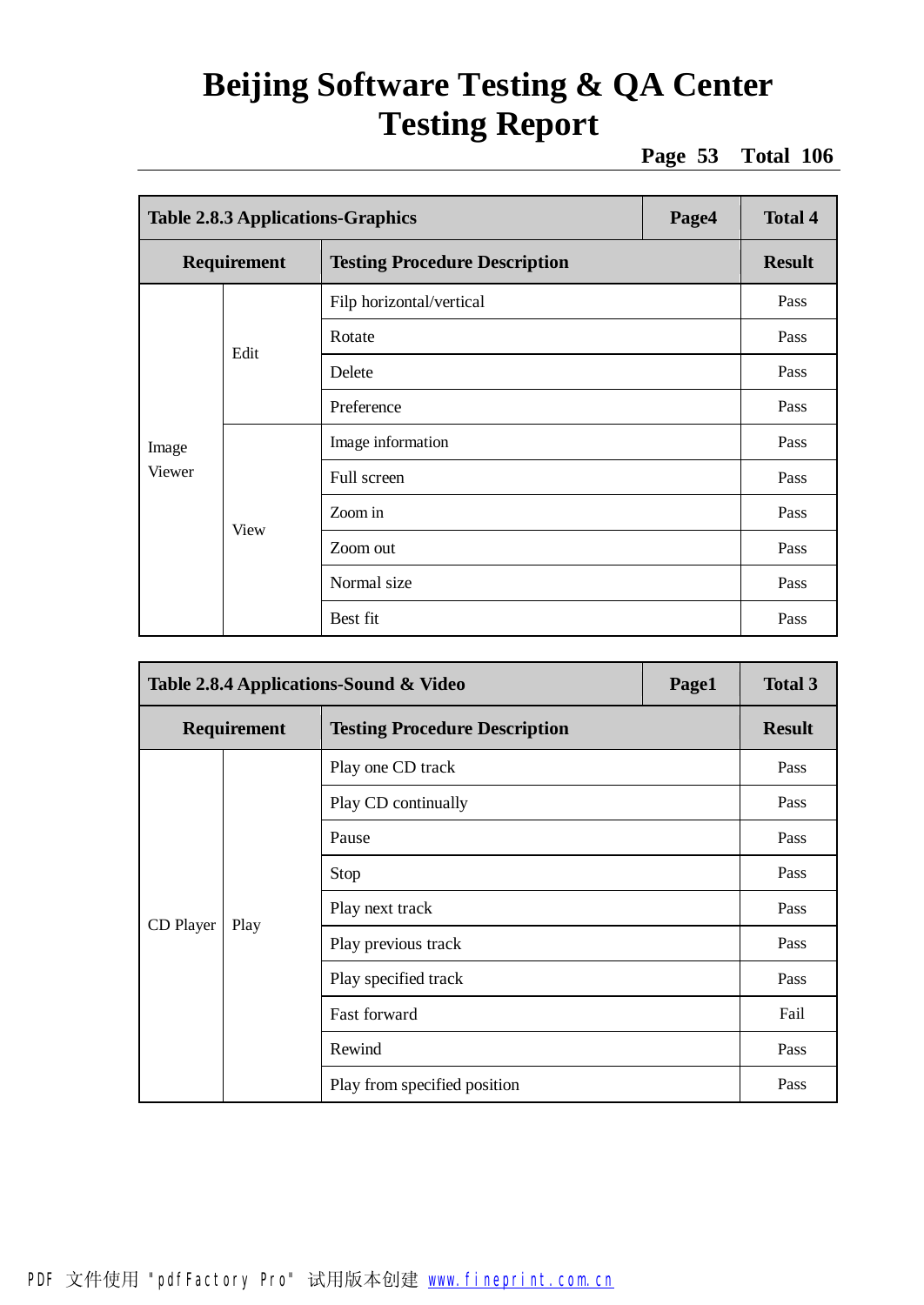**Page 54 Total 106**

|                 | Table 2.8.4 Applications-Sound & Video<br>Page2 |                                      |  | <b>Total 3</b> |
|-----------------|-------------------------------------------------|--------------------------------------|--|----------------|
| Requirement     |                                                 | <b>Testing Procedure Description</b> |  | <b>Result</b>  |
|                 |                                                 | Set track property                   |  | Pass           |
|                 | Setting                                         | Set preference                       |  | Pass           |
| CD Player       |                                                 | Eject CD                             |  | Pass           |
|                 |                                                 | Volume up                            |  | Pass           |
|                 | Volume                                          | Volume down                          |  | Pass           |
|                 |                                                 | Support mpeg1 format                 |  | Pass           |
|                 |                                                 | Support mpeg2 format                 |  | Pass           |
|                 | Video format                                    | Support avi format                   |  | Pass           |
|                 |                                                 | Support VCD format                   |  | Pass           |
|                 | Play                                            | Play                                 |  | Pass           |
|                 |                                                 | Pause                                |  | Pass           |
|                 |                                                 | Stop                                 |  | Pass           |
|                 | Edit                                            | Edit preference                      |  | Pass           |
| Totem           |                                                 | Take screenshot                      |  | Pass           |
| Movie<br>Player |                                                 | Edit playlist                        |  | Pass           |
|                 |                                                 | Full screen                          |  | Pass           |
|                 | View                                            | Fit window                           |  | Pass           |
|                 |                                                 | Next chapter/Movie                   |  | Pass           |
|                 |                                                 | Previous chapter/Movie               |  | Pass           |
|                 |                                                 | Skip forward                         |  | Pass           |
|                 | Go                                              | Skip backward                        |  | Pass           |
|                 |                                                 | Skip to specified position           |  | Pass           |
|                 |                                                 | Play from specified position         |  | Pass           |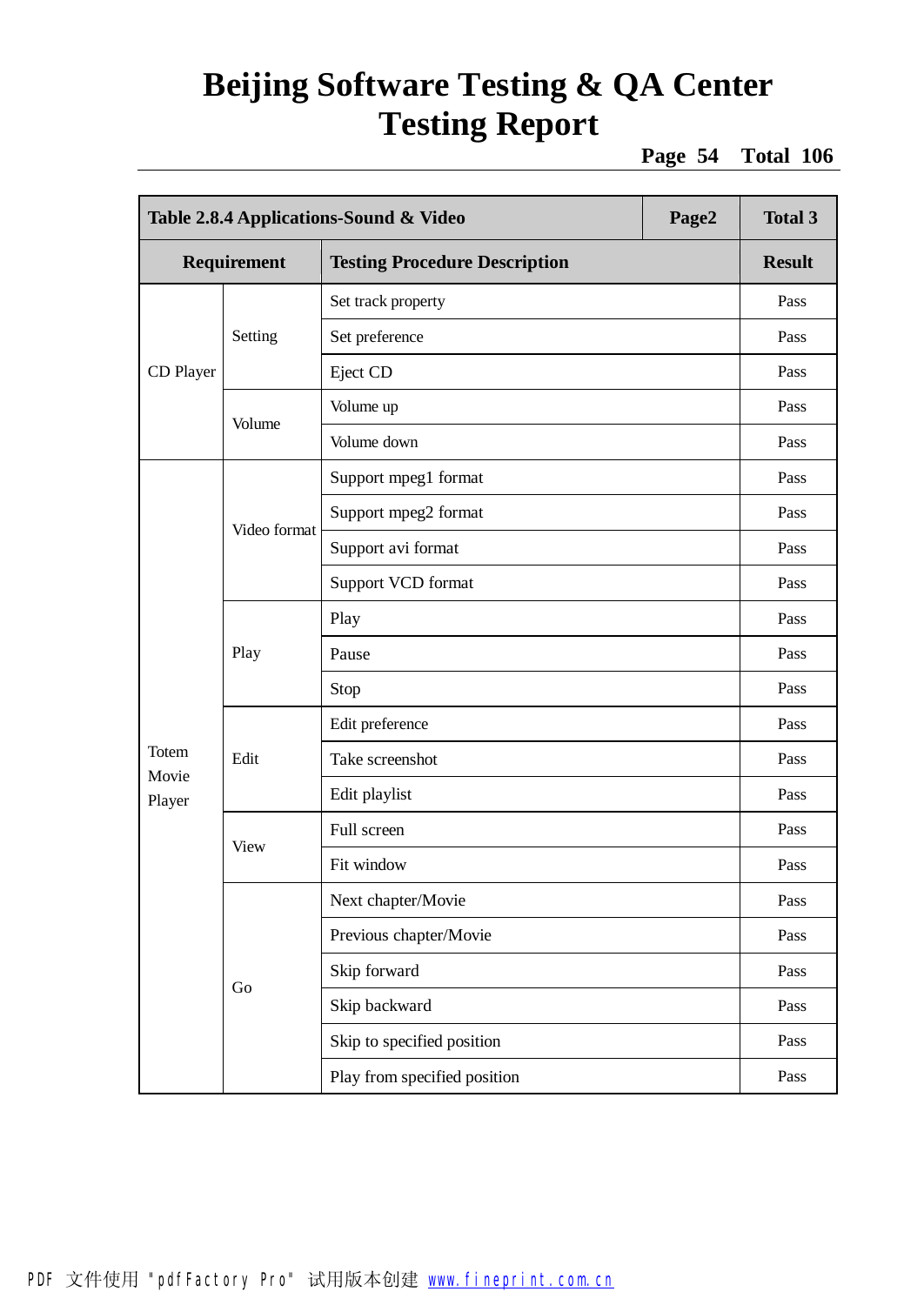**Page 55 Total 106**

|                 | Table 2.8.4 Applications-Sound & Video<br>Page3 |                                      |      |               |
|-----------------|-------------------------------------------------|--------------------------------------|------|---------------|
| Requirement     |                                                 | <b>Testing Procedure Description</b> |      | <b>Result</b> |
| Totem           |                                                 | Select language                      |      | Pass          |
| Movie<br>Player | Sound                                           | Control volume                       |      | Pass          |
|                 |                                                 | Create file                          |      | Pass          |
|                 |                                                 | Open file                            |      | Pass          |
| Sound Recorder  |                                                 | Save file                            |      | Pass          |
|                 |                                                 | Record file                          |      | Fail          |
|                 |                                                 | Play recorded file                   |      | Fail          |
|                 | Recording level monitor                         | Display recording level              |      | Fail          |
|                 |                                                 | Import music                         |      | Fail          |
|                 |                                                 | Edit playlist                        |      | Pass          |
| Music Player    |                                                 | Edit preference                      |      | Pass          |
|                 |                                                 | Play music                           |      | Pass          |
|                 |                                                 | Display list                         |      | Pass          |
|                 |                                                 | <b>Extract CD</b>                    |      | Pass          |
|                 | Sound Juice CD Ripper                           | Set preference                       |      | Pass          |
|                 |                                                 | Set playback volume                  |      | Pass          |
|                 |                                                 | Set capture volume                   |      | Pass          |
|                 |                                                 | Set preference                       |      | Pass          |
| Volume Control  | Change sound device                             |                                      | Pass |               |
|                 | Set mute                                        |                                      | Pass |               |
|                 |                                                 | Set sub channel                      |      | Pass          |
| Volume Monitor  |                                                 | Display volume                       |      | Pass          |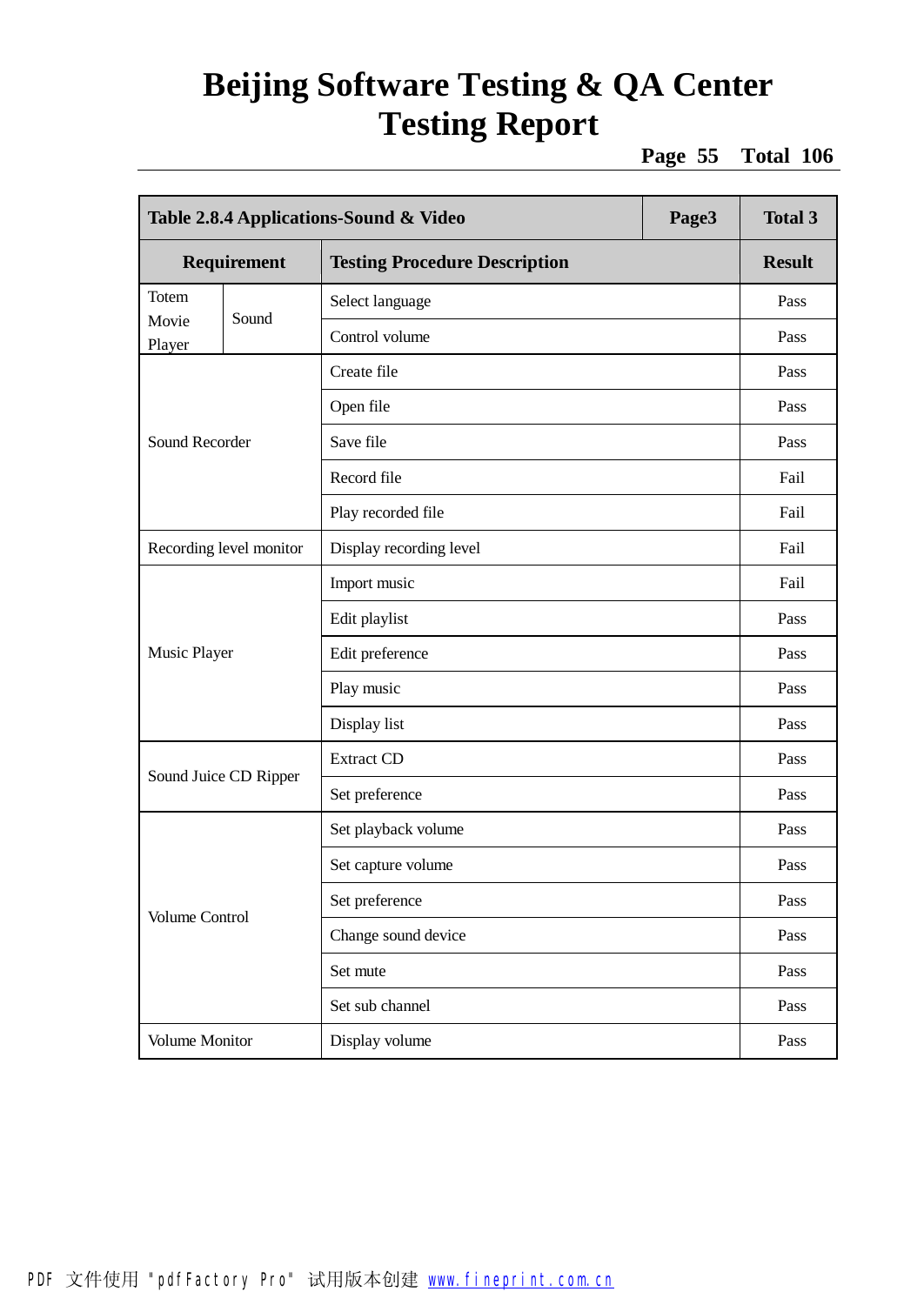**Page 56 Total 106**

|                        | <b>Table 2.8.5 Applications-System Tools</b><br>Page1 |                                      |  | <b>Total 2</b> |
|------------------------|-------------------------------------------------------|--------------------------------------|--|----------------|
|                        | Requirement                                           | <b>Testing Procedure Description</b> |  | <b>Result</b>  |
|                        |                                                       | Login as new user                    |  | Pass           |
| New Login              |                                                       | Login as current user                |  | Pass           |
|                        |                                                       | Switch user                          |  | Pass           |
|                        |                                                       | <b>Device Setting</b>                |  | Pass           |
|                        |                                                       | Ping Command                         |  | Pass           |
|                        |                                                       | Netstat                              |  | Pass           |
|                        |                                                       | Traceroute                           |  | Pass           |
| <b>Network Tools</b>   |                                                       | Port scan                            |  | Pass           |
|                        |                                                       | Lookup                               |  | Pass           |
|                        |                                                       | Finger                               |  | Pass           |
|                        |                                                       | Whois                                |  | Pass           |
|                        |                                                       | Edit operation                       |  | Pass           |
| <b>Bug Report Tool</b> |                                                       | Connect to Ubuntu Bugzilla           |  | Pass           |
|                        |                                                       | Open terminal                        |  | Pass           |
|                        | File                                                  | Open tab                             |  | Pass           |
|                        |                                                       | New profile                          |  | Pass           |
|                        |                                                       | Close tab                            |  | Pass           |
|                        |                                                       | copy                                 |  | Pass           |
| Terminal               |                                                       | Paste                                |  | Pass           |
|                        | Edit                                                  | Edit profile                         |  | Pass           |
|                        |                                                       | Keyboard shortcuts                   |  | Pass           |
|                        |                                                       | Edit current profile                 |  | Pass           |
|                        |                                                       | Full screen                          |  | Pass           |
|                        | <b>View</b>                                           | Show menubar                         |  | Pass           |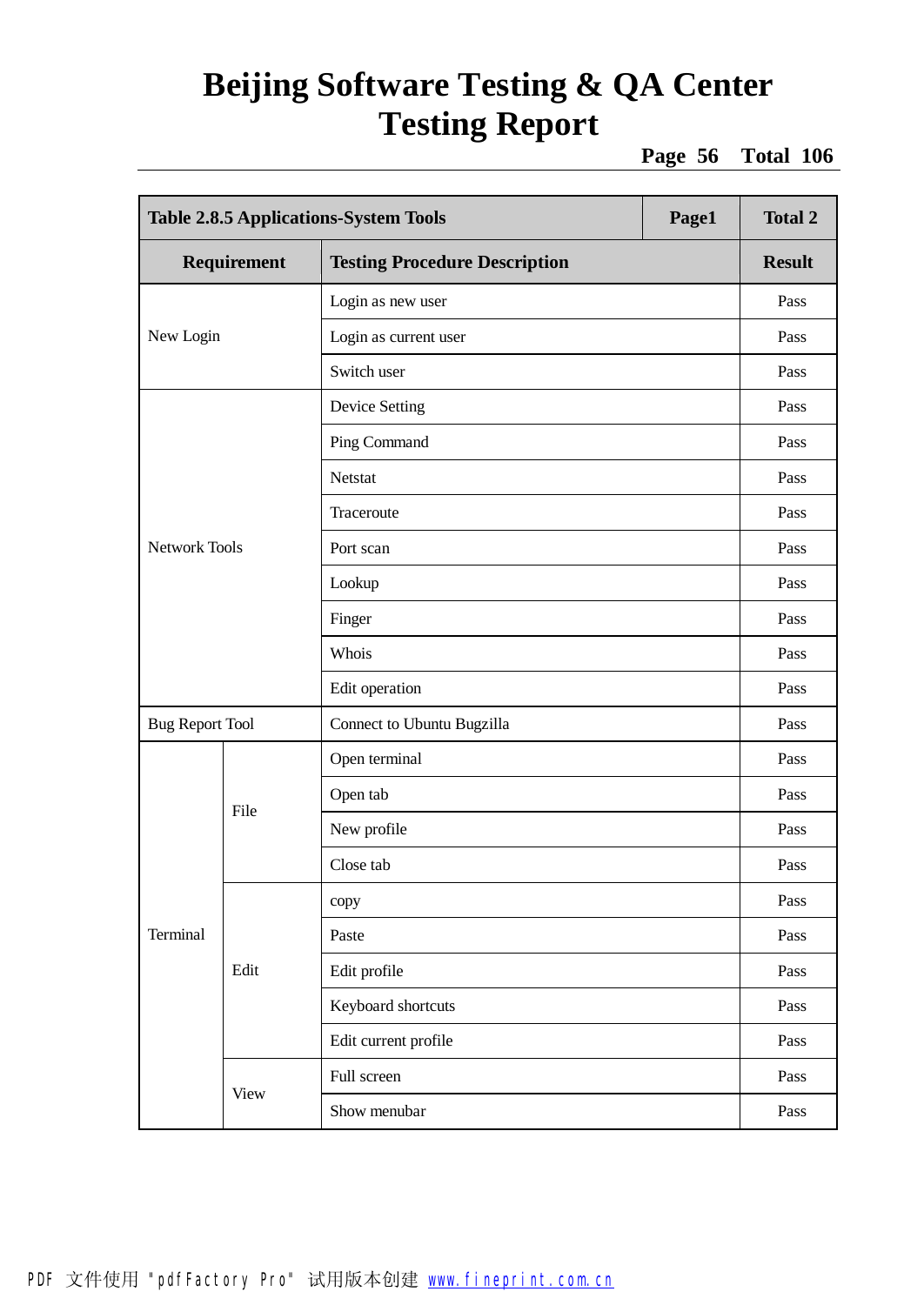**Page 57 Total 106**

|                 | Page2<br><b>Table 2.8.5 Applications-System Tools</b> |                                      |  | <b>Total 2</b> |
|-----------------|-------------------------------------------------------|--------------------------------------|--|----------------|
|                 | Requirement                                           | <b>Testing Procedure Description</b> |  | <b>Result</b>  |
|                 |                                                       | Zoom in                              |  | Pass           |
|                 | View                                                  | Zoom out                             |  | Pass           |
|                 |                                                       | Normal size                          |  | Pass           |
|                 |                                                       | Execute command                      |  | Pass           |
|                 |                                                       | Change profile                       |  | Pass           |
| <b>Terminal</b> | Terminal                                              | Set title                            |  | Pass           |
|                 |                                                       | Set character encoding               |  | Pass           |
|                 |                                                       | Reset                                |  | Pass           |
|                 |                                                       | Reset and clear                      |  | Pass           |
|                 | Tabs                                                  | View previous tab                    |  | Pass           |
|                 |                                                       | View next tab                        |  | Pass           |
|                 |                                                       | View specified tab                   |  | Pass           |
|                 | File                                                  | New window                           |  | Pass           |
|                 |                                                       | Close window                         |  | Pass           |
|                 |                                                       | Edit key value                       |  | Pass           |
|                 | Edit                                                  | Copy key name                        |  | Pass           |
| Configuration   |                                                       | List recent keys                     |  | Pass           |
| Editor          |                                                       | Find                                 |  | Pass           |
|                 | <b>Bookmark</b>                                       | Add bookmark                         |  | Pass           |
|                 |                                                       | Edit bookmark                        |  | Pass           |
|                 |                                                       | Display tree viewer                  |  | Pass           |
|                 | <b>View</b>                                           | Display specified key value          |  | Pass           |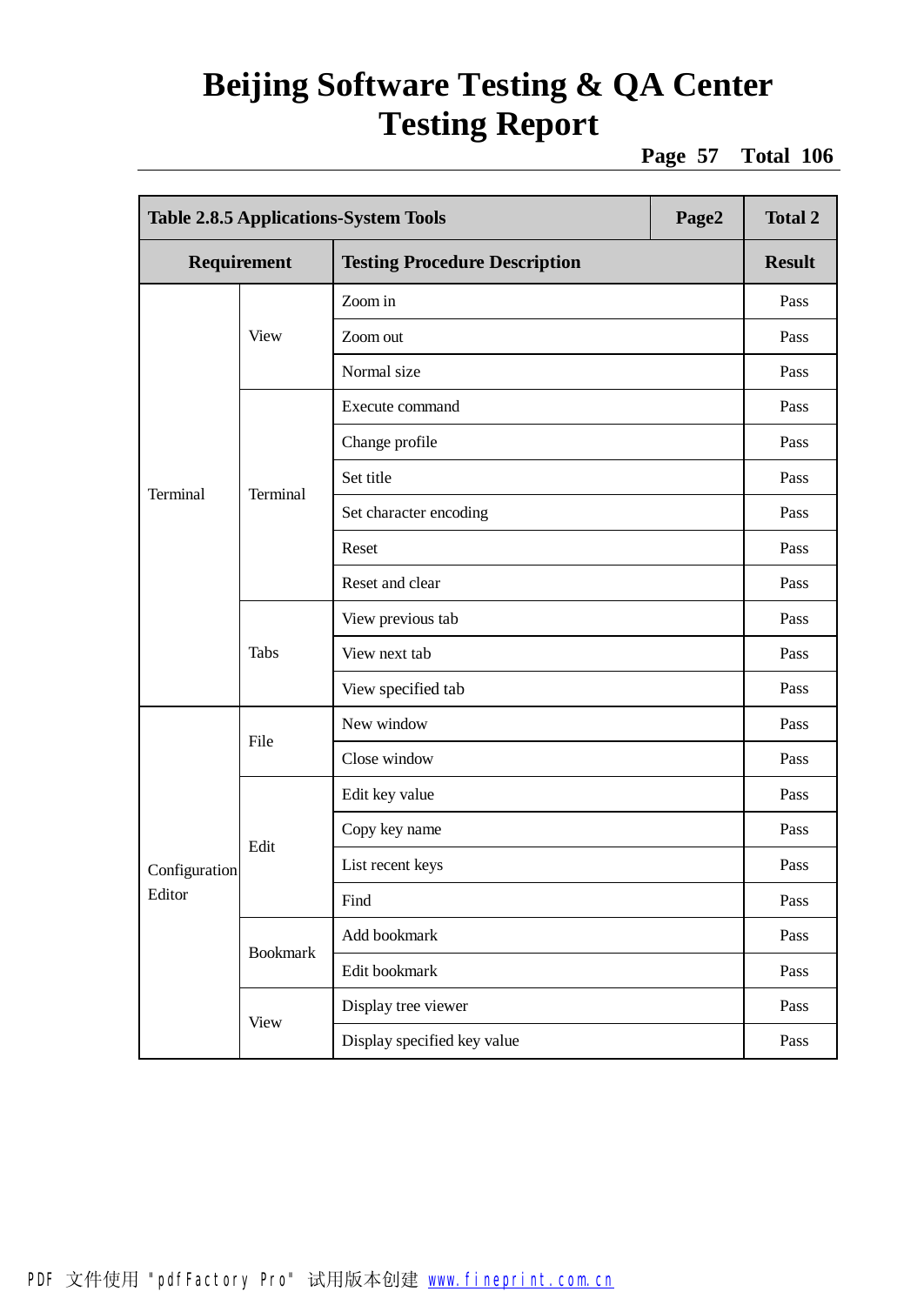**Page 58 Total 106**

| <b>Table 2.8.6 Applications-Accessories</b> |             |                                      | Page1 | <b>Total 5</b> |
|---------------------------------------------|-------------|--------------------------------------|-------|----------------|
| Requirement                                 |             | <b>Testing Procedure Description</b> |       | <b>Result</b>  |
|                                             |             | Look up word                         |       | Pass           |
|                                             | Dictionary  | Print result                         |       | Pass           |
|                                             |             | Cut                                  |       | Pass           |
|                                             |             | Copy                                 |       | Pass           |
|                                             |             | Paste                                |       | Pass           |
| Dictionary                                  | Edit        | Select all                           |       | Pass           |
|                                             |             | Find                                 |       | Pass           |
|                                             |             | Preferences                          |       | Pass           |
|                                             | <b>View</b> | View Spelling window                 |       | Pass           |
|                                             |             | Close Spelling window                |       | Pass           |
|                                             | <b>View</b> | <b>By Script</b>                     |       | Pass           |
|                                             |             | By unicode block                     |       | Pass           |
|                                             |             | Snap columns to power of two         |       | Pass           |
|                                             |             | Zoom in                              |       | Pass           |
|                                             |             | Zoom out                             |       | Pass           |
|                                             |             | Normal size                          |       | Pass           |
| Character                                   |             | Find                                 |       | Pass           |
| Map                                         | Search      | Find next                            |       | Pass           |
|                                             |             | Find previous                        |       | Pass           |
|                                             |             | Next character                       |       | Pass           |
|                                             | Go          | Previous character                   |       | Pass           |
|                                             |             | Next script                          |       | Pass           |
|                                             |             | Previous script                      |       | Pass           |
|                                             | Copy text   | Copy text to application             |       | Pass           |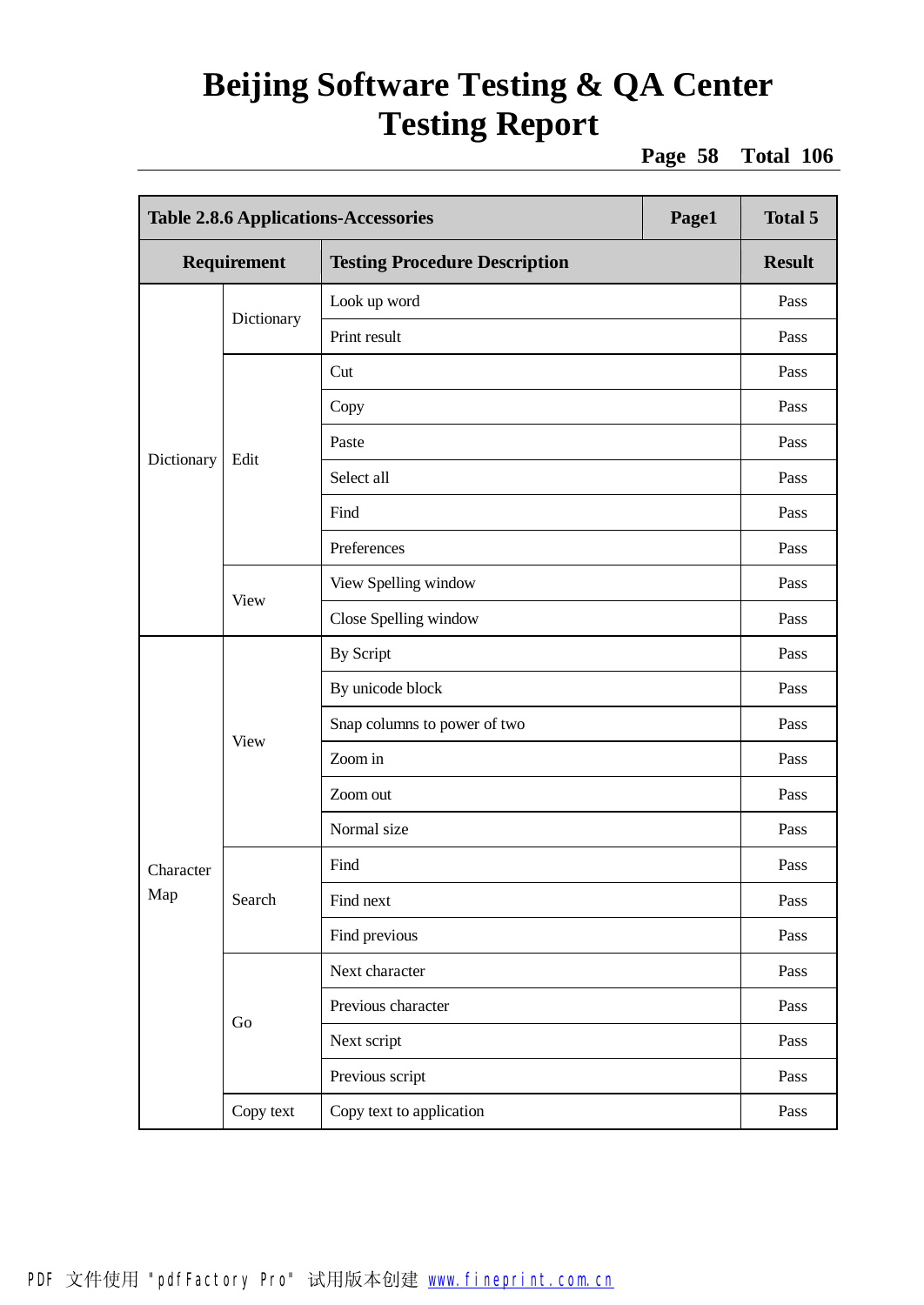**Page 59 Total 106**

|             | <b>Table 2.8.6 Applications-Accessories</b><br>Page2 |                                      |  | <b>Total 5</b> |
|-------------|------------------------------------------------------|--------------------------------------|--|----------------|
| Requirement |                                                      | <b>Testing Procedure Description</b> |  | <b>Result</b>  |
|             |                                                      | <b>New</b>                           |  | Pass           |
|             |                                                      | Open                                 |  | Pass           |
|             |                                                      | Open recent file                     |  | Pass           |
|             |                                                      | Save as                              |  | Pass           |
|             |                                                      | Rename                               |  | Pass           |
|             | Archive file                                         | Copy                                 |  | Pass           |
|             |                                                      | Move                                 |  | Pass           |
|             |                                                      | Move to Trash                        |  | Pass           |
|             |                                                      | Test integrity                       |  | Pass           |
| Archive     |                                                      | View property                        |  | Pass           |
| manager     |                                                      | Close                                |  | Pass           |
|             |                                                      | Quit                                 |  | Pass           |
|             |                                                      | Add file                             |  | Fail           |
|             |                                                      | Add folder                           |  | Pass           |
|             |                                                      | Extract                              |  | Pass           |
|             |                                                      | Cut                                  |  | Pass           |
|             | Edit                                                 | Copy                                 |  | Pass           |
|             |                                                      | Paste                                |  | Pass           |
|             |                                                      | Rename                               |  | Pass           |
|             |                                                      | Delete                               |  | Pass           |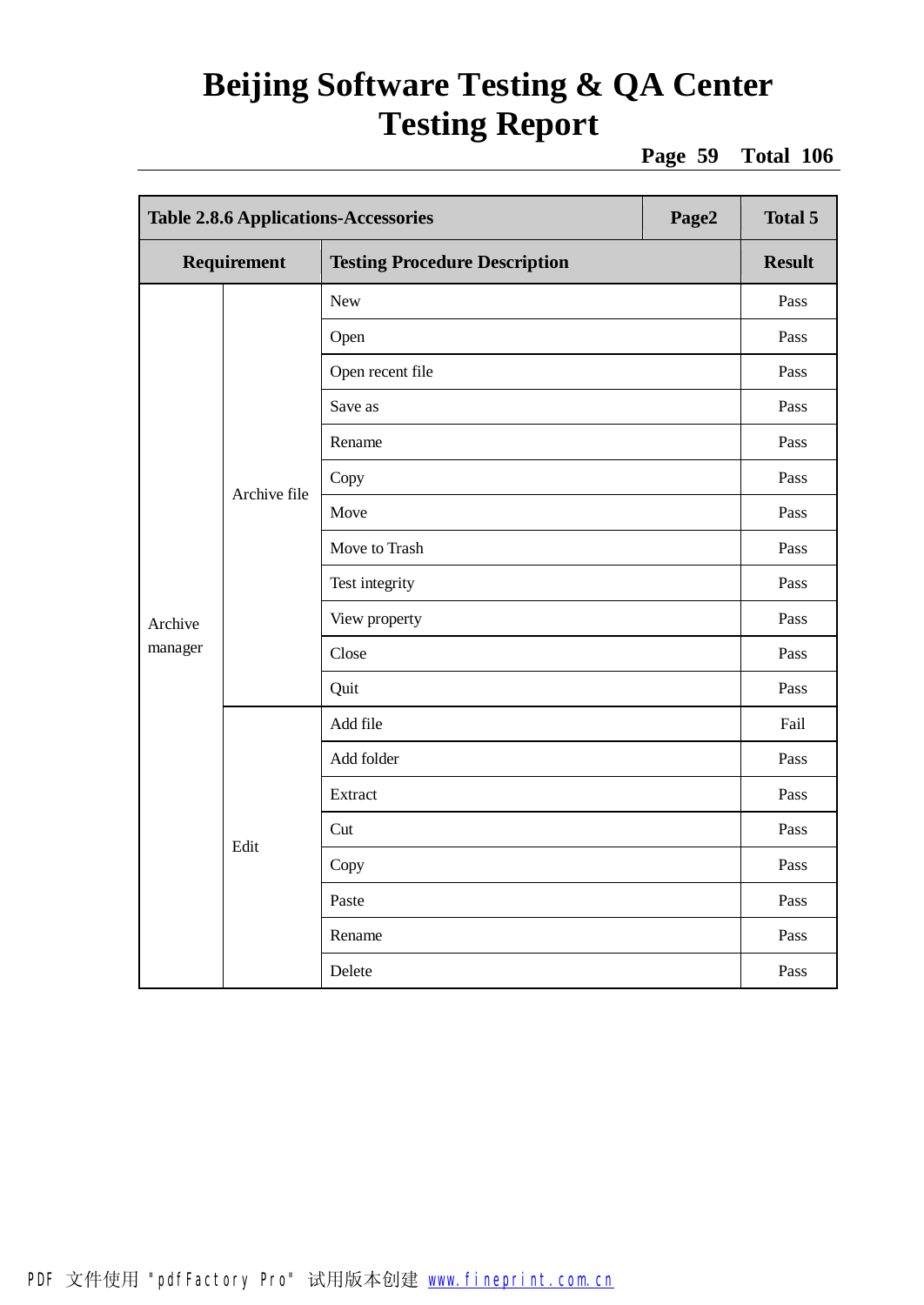**Page 60 Total 106**

| <b>Table 2.8.6 Applications-Accessories</b> |             | Page3                                | <b>Total 5</b> |               |
|---------------------------------------------|-------------|--------------------------------------|----------------|---------------|
| Requirement                                 |             | <b>Testing Procedure Description</b> |                | <b>Result</b> |
|                                             |             | Select all                           |                | Pass          |
|                                             |             | Deselect all                         |                | Pass          |
|                                             | Edit        | Open files                           |                | Pass          |
|                                             |             | View file                            |                | Pass          |
|                                             |             | Set password                         |                | Pass          |
|                                             |             | Toolbar                              |                | Pass          |
| Archive<br>manager                          |             | Statusbar                            |                | Pass          |
|                                             | <b>View</b> | Stop                                 |                | Pass          |
|                                             |             | Refresh                              |                | Pass          |
|                                             |             | View all files                       |                | Pass          |
|                                             |             | View as a folder                     |                | Pass          |
|                                             |             | Arrange files                        |                | Pass          |
|                                             |             | View last output                     |                | Pass          |
|                                             |             | <b>New</b>                           |                | Pass          |
|                                             |             | Open                                 |                | Pass          |
|                                             |             | Open location                        |                | Pass          |
|                                             |             | Save                                 |                | Pass          |
|                                             |             | Save as                              |                | Pass          |
| <b>Text Editor</b>                          | File        | Revert                               |                | Pass          |
|                                             |             | Page Setup                           |                | Pass          |
|                                             |             | Print preview                        |                | Fail          |
|                                             |             | Print                                |                | Pass          |
|                                             |             | View recent file list                |                | Pass          |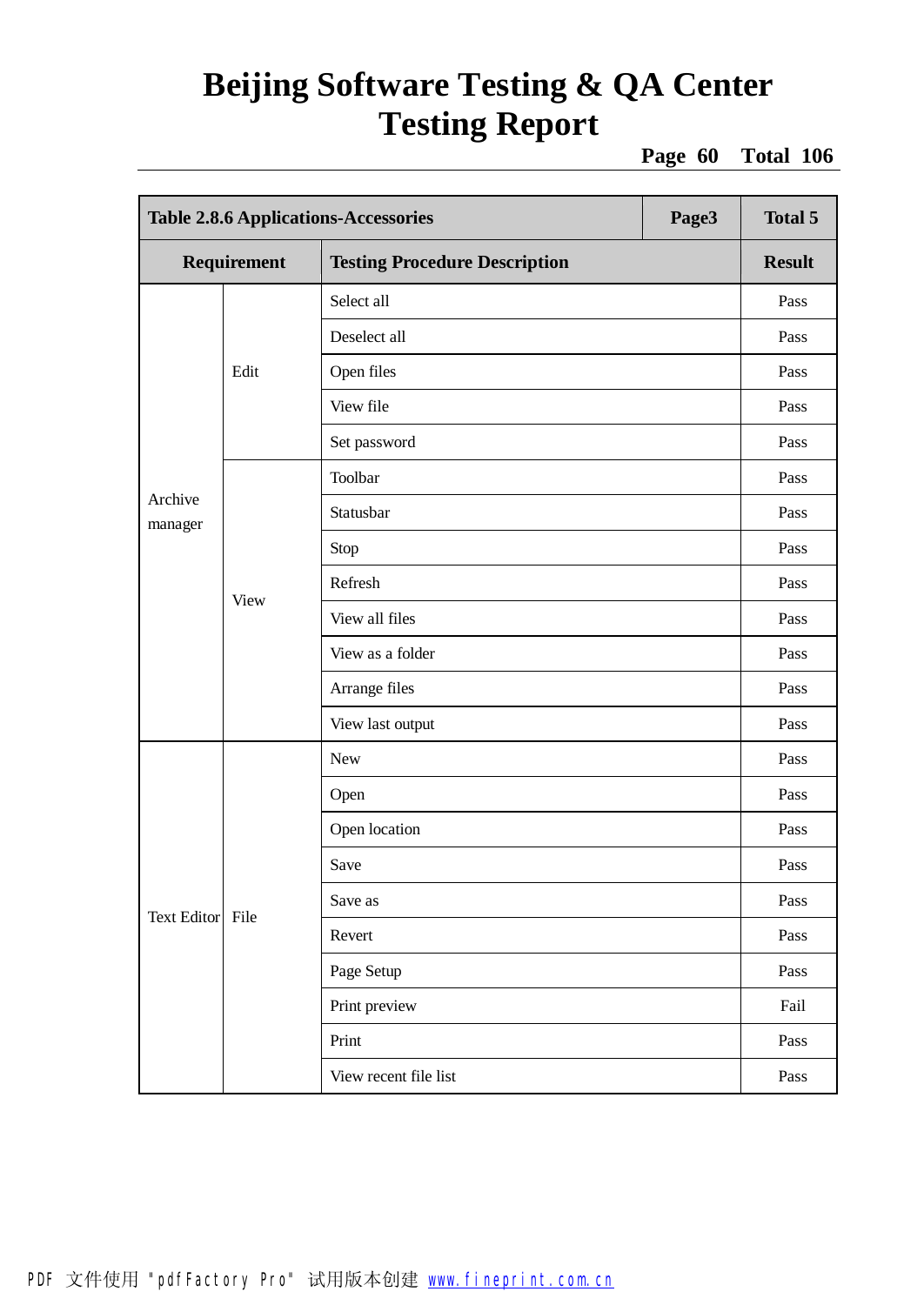**Page 61 Total 106**

|                    | <b>Table 2.8.6 Applications-Accessories</b><br>Page4 |                                      |      | <b>Total 5</b> |
|--------------------|------------------------------------------------------|--------------------------------------|------|----------------|
|                    | Requirement                                          | <b>Testing Procedure Description</b> |      | <b>Result</b>  |
| File               | Close                                                |                                      | Pass |                |
|                    |                                                      | Quit                                 |      | Pass           |
|                    |                                                      | Undo                                 |      | Pass           |
|                    |                                                      | Redo                                 |      | Pass           |
|                    |                                                      | Cut                                  |      | Pass           |
|                    | Edit                                                 | Copy                                 |      | Pass           |
|                    |                                                      | Paste                                |      | Pass           |
|                    |                                                      | Delete                               |      | Pass           |
|                    |                                                      | Select all                           |      | Pass           |
|                    |                                                      | Preference                           |      | Pass           |
|                    | <b>View</b>                                          | Toolbar                              |      | Pass           |
| <b>Text Editor</b> |                                                      | Statusbar                            |      | Pass           |
|                    |                                                      | Output window                        |      | Pass           |
|                    |                                                      | Customize toolbar                    |      | Pass           |
|                    |                                                      | Highlight mode                       |      | Pass           |
|                    |                                                      | Find                                 |      | Pass           |
|                    |                                                      | Find next                            |      | Pass           |
|                    | Search                                               | Find previous                        |      | Pass           |
|                    |                                                      | Replace                              |      | Pass           |
|                    |                                                      | Go to line                           |      | Pass           |
|                    |                                                      | Save all                             |      | Pass           |
|                    | Document                                             | Close all                            |      | Pass           |
|                    |                                                      | Move to new window                   |      | Pass           |
|                    |                                                      | Current file list                    |      | Pass           |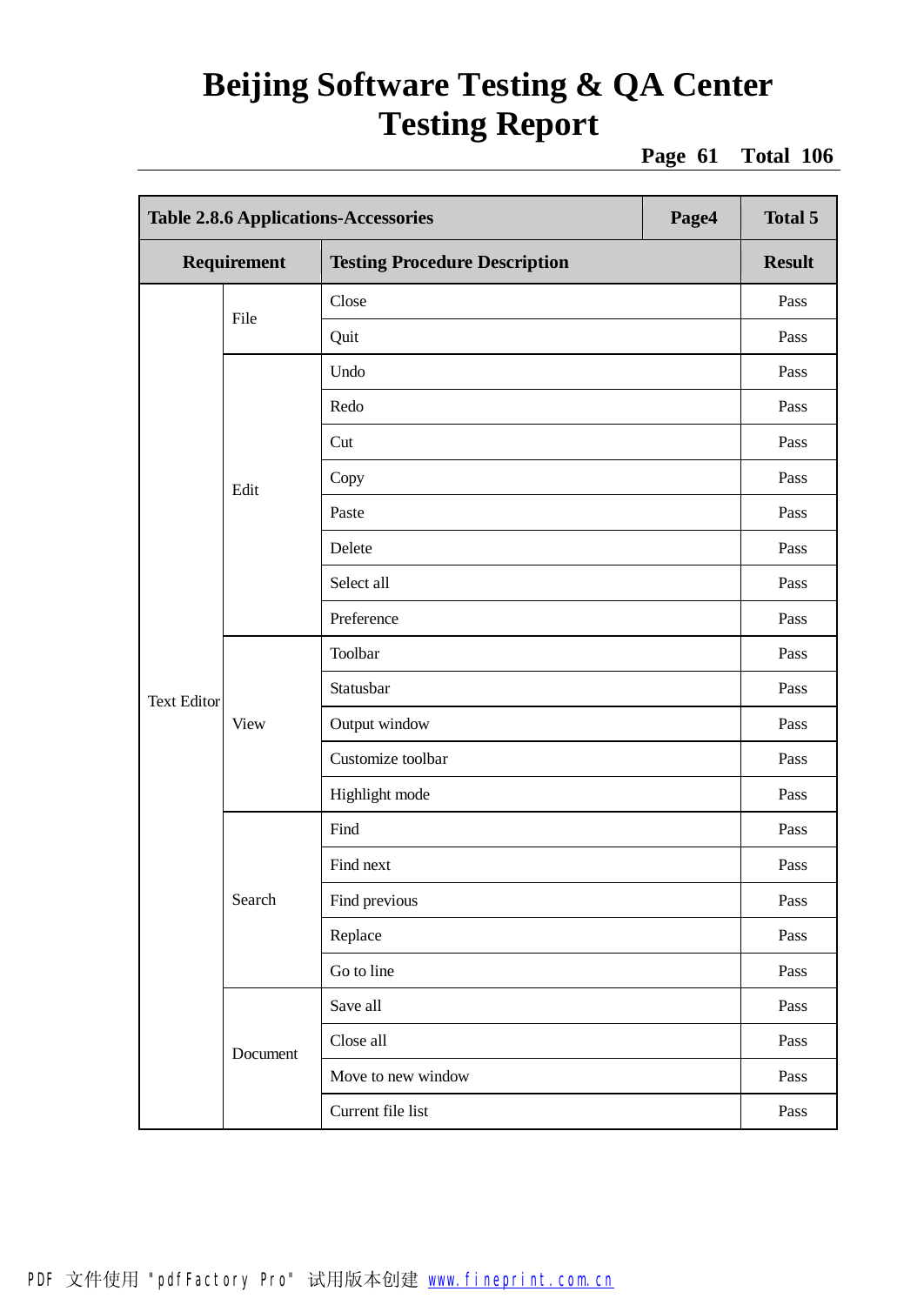**Page 62 Total 106**

|            | <b>Table 2.8.6 Applications-Accessories</b><br>Page5 |                                                                    |  | <b>Total 5</b> |
|------------|------------------------------------------------------|--------------------------------------------------------------------|--|----------------|
|            | Requirement                                          | <b>Testing Procedure Description</b>                               |  | <b>Result</b>  |
|            |                                                      | Copy                                                               |  | Pass           |
|            | Edit                                                 | Paste                                                              |  | Pass           |
|            |                                                      | <b>Insert ASCII value</b>                                          |  | Pass           |
|            |                                                      | <b>Basic</b>                                                       |  | Pass           |
|            |                                                      | Advanced                                                           |  | Pass           |
|            |                                                      | Scientific                                                         |  | Pass           |
|            | <b>View</b>                                          | <b>Show Trailing Zeroes</b>                                        |  | Pass           |
| Calculator |                                                      | Show Thousands Separator                                           |  | Pass           |
|            |                                                      | <b>Memory Registers</b>                                            |  | Pass           |
|            |                                                      | Input data                                                         |  | Pass           |
|            |                                                      | Display result                                                     |  | Pass           |
|            | Calculator                                           | support basic calculation                                          |  | Pass           |
|            |                                                      | Provide trigonometric function                                     |  | Pass           |
|            |                                                      | Provide bracket function                                           |  | Pass           |
|            |                                                      | Implement multiplication&division first, addition&subtraction last |  | Pass           |

| <b>Table 2.9 Application Software Integration</b> |                                                                                 | Page1 | <b>Total 4</b> |
|---------------------------------------------------|---------------------------------------------------------------------------------|-------|----------------|
| Requirement                                       | <b>Testing Procedure Description</b>                                            |       | <b>Result</b>  |
|                                                   | Directly using ralating eog opens jpg file in mail attachment                   |       | Pass           |
|                                                   | Directly using ralating eog opens bmp file in mail attachment                   |       | Pass           |
| <b>Application Synthesis</b>                      | Directly using ralating eog opens gif file in mail attachment                   |       | Pass           |
| Utilization                                       | Directly using ralating multimedia player opens mp3 file in mail<br>attachment  |       | Pass           |
|                                                   | Directly using ralating multimedia player opens mpeg file in mail<br>attachment |       | Pass           |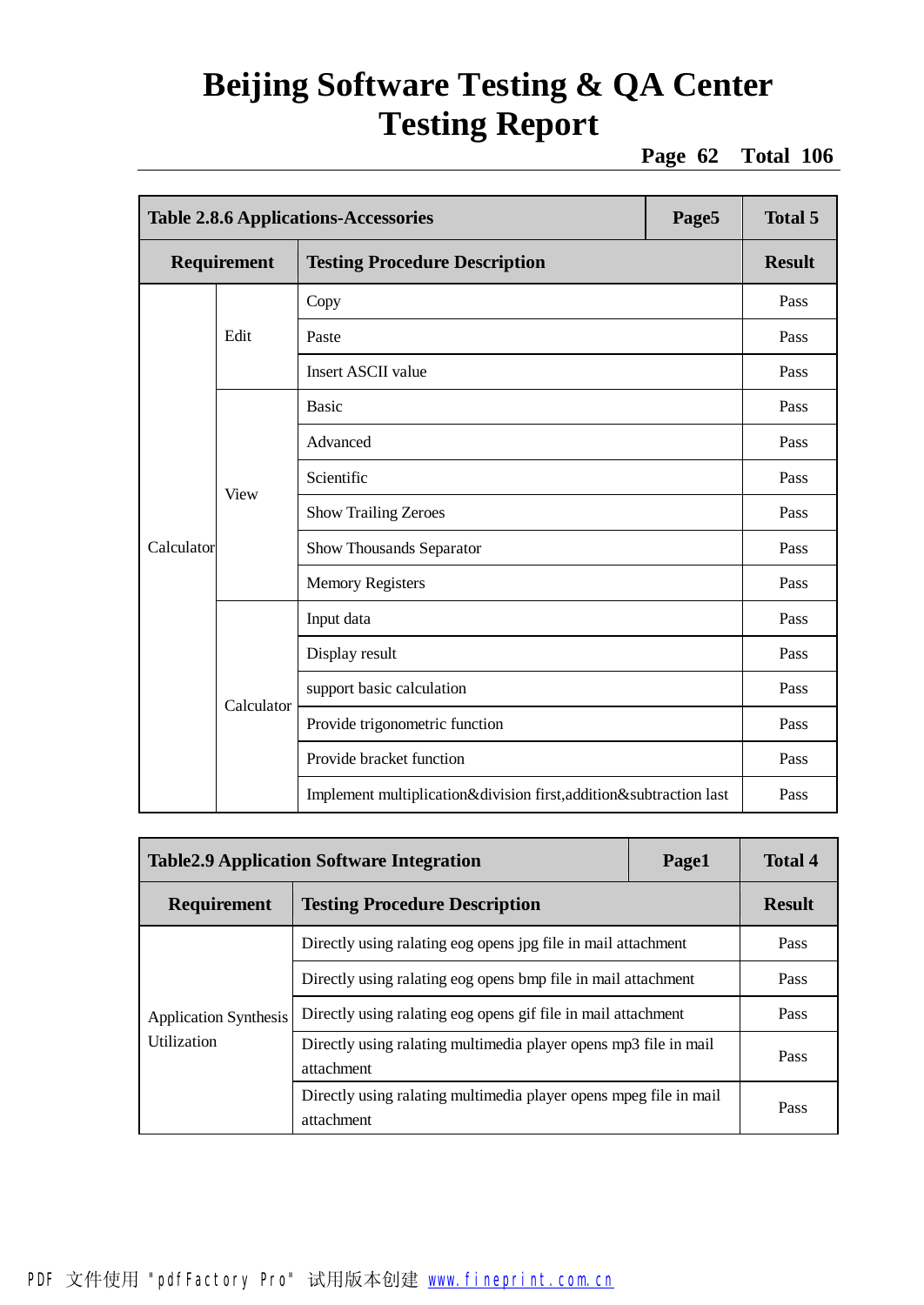**Page 63 Total 106**

|                              | <b>Table2.9 Application Software Integration</b><br>Page2 |                                                                                   |  |               |
|------------------------------|-----------------------------------------------------------|-----------------------------------------------------------------------------------|--|---------------|
|                              | Requirement                                               | <b>Testing Procedure Description</b>                                              |  | <b>Result</b> |
|                              |                                                           | Directly using ralating multimedia player opens avi file in mail<br>attachment    |  | Pass          |
|                              |                                                           | Directly using ralating text editor opens text file in mail<br>attachment         |  | Pass          |
| <b>Application Synthesis</b> |                                                           | Directly opens website in the mail attachment through the<br>browser              |  | Fail          |
| Utilization                  |                                                           | Directly opens FTP in the mail attachment through the browser                     |  | Fail          |
|                              |                                                           | Open the picture which is edited by GIMP image editor through<br>the image viewer |  | Pass          |
|                              |                                                           | Open the picture through the browser                                              |  | Pass          |
|                              |                                                           | Open the picture through the GIMP image editor                                    |  | Pass          |
|                              |                                                           | Transmission text to the text editor                                              |  | Pass          |
|                              |                                                           | Get the text from the text editor                                                 |  | Pass          |
|                              | Transmission                                              | Transmission text to the browser                                                  |  | Pass          |
|                              | <b>Text Object</b>                                        | Get the text from the browser                                                     |  | Pass          |
| Application                  |                                                           | Transmission text to the email                                                    |  | Pass          |
| To Systerm                   |                                                           | Get the text from the email                                                       |  | Pass          |
| Cutboard                     | Transmission<br>Integration Picture<br>Object             | Transmission picture to the GIMP image editor                                     |  | Pass          |
|                              |                                                           | Get the picture from the GIMP image editor                                        |  | Pass          |
|                              |                                                           | In the file browser                                                               |  | Pass          |
|                              | Transmission                                              | Between the file browsers                                                         |  | Pass          |
|                              | File Object                                               | Between the file browser and the desktop                                          |  | Pass          |
|                              |                                                           | Between the file browser and the browser                                          |  | Pass          |
|                              |                                                           | Add-ons                                                                           |  | Pass          |
| Application                  | Application                                               | Internet software                                                                 |  | Pass          |
| Start-up                     | Start-up                                                  | Video and audio software                                                          |  | Pass          |
|                              |                                                           | Graph software                                                                    |  | Pass          |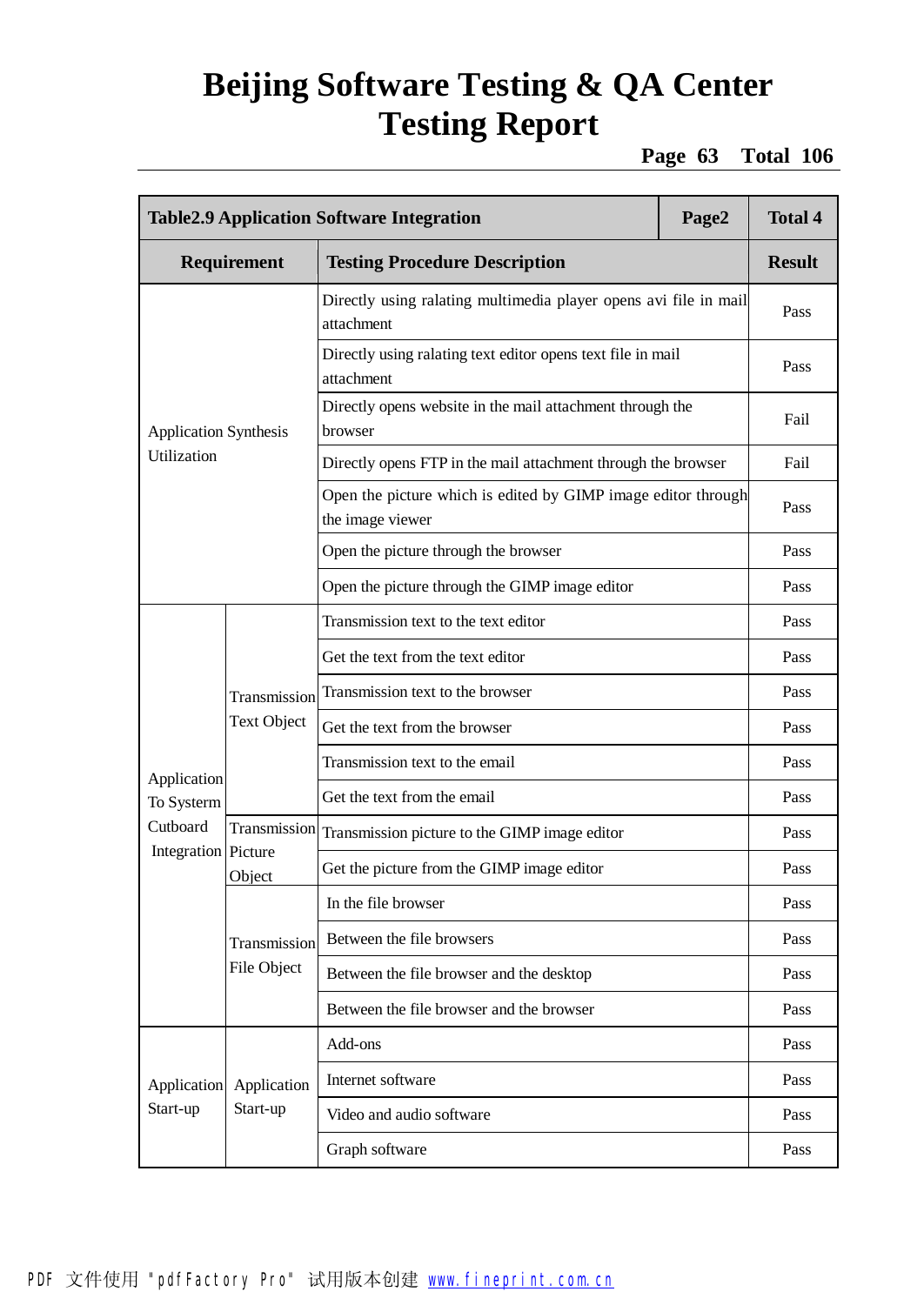**Page 64 Total 106**

|                  | Page3<br><b>Table 2.9 Application Software Integration</b> |                                      |  | <b>Total 4</b> |
|------------------|------------------------------------------------------------|--------------------------------------|--|----------------|
|                  | Requirement                                                | <b>Testing Procedure Description</b> |  | <b>Result</b>  |
| Application      |                                                            | Systerm tool software                |  | Pass           |
|                  | Start-up                                                   | Game software                        |  | Pass           |
|                  |                                                            | Calculator                           |  | Pass           |
|                  |                                                            | <b>Text Editor</b>                   |  | Pass           |
|                  |                                                            | <b>Archive Manager</b>               |  | Pass           |
|                  |                                                            | Fi.le Browser                        |  | Pass           |
|                  |                                                            | <b>Evolution Mail</b>                |  | Pass           |
|                  |                                                            | Gaim Internet Messenger              |  | Pass           |
|                  |                                                            | Firefox Web Browser                  |  | Pass           |
| Application      | Application<br>Tow<br>Start-up                             | <b>GNOME BitTorrent</b>              |  | Pass           |
| Start-up         |                                                            | Mutimedia Player                     |  | Pass           |
|                  |                                                            | <b>PDF</b> Reader                    |  | Pass           |
|                  |                                                            | <b>GIMP</b> Image Editor             |  | Pass           |
|                  |                                                            | <b>Image Viewer</b>                  |  | Pass           |
|                  |                                                            | Printing 打印                          |  | Pass           |
|                  |                                                            | Burning disk tool                    |  | Pass           |
|                  |                                                            | Network option                       |  | Pass           |
|                  |                                                            | <b>Systerm Monitor</b>               |  | Pass           |
|                  |                                                            | System Log                           |  | Pass           |
|                  |                                                            | Root Terminal                        |  | Pass           |
| Appliction       |                                                            | Web Browser                          |  | Pass           |
| And              |                                                            | <b>Evolution Mail</b>                |  | Pass           |
| Systerm<br>Words | Display                                                    | <b>Text Editor</b>                   |  | Pass           |
| Integration      |                                                            | Fi.le Browser                        |  | Pass           |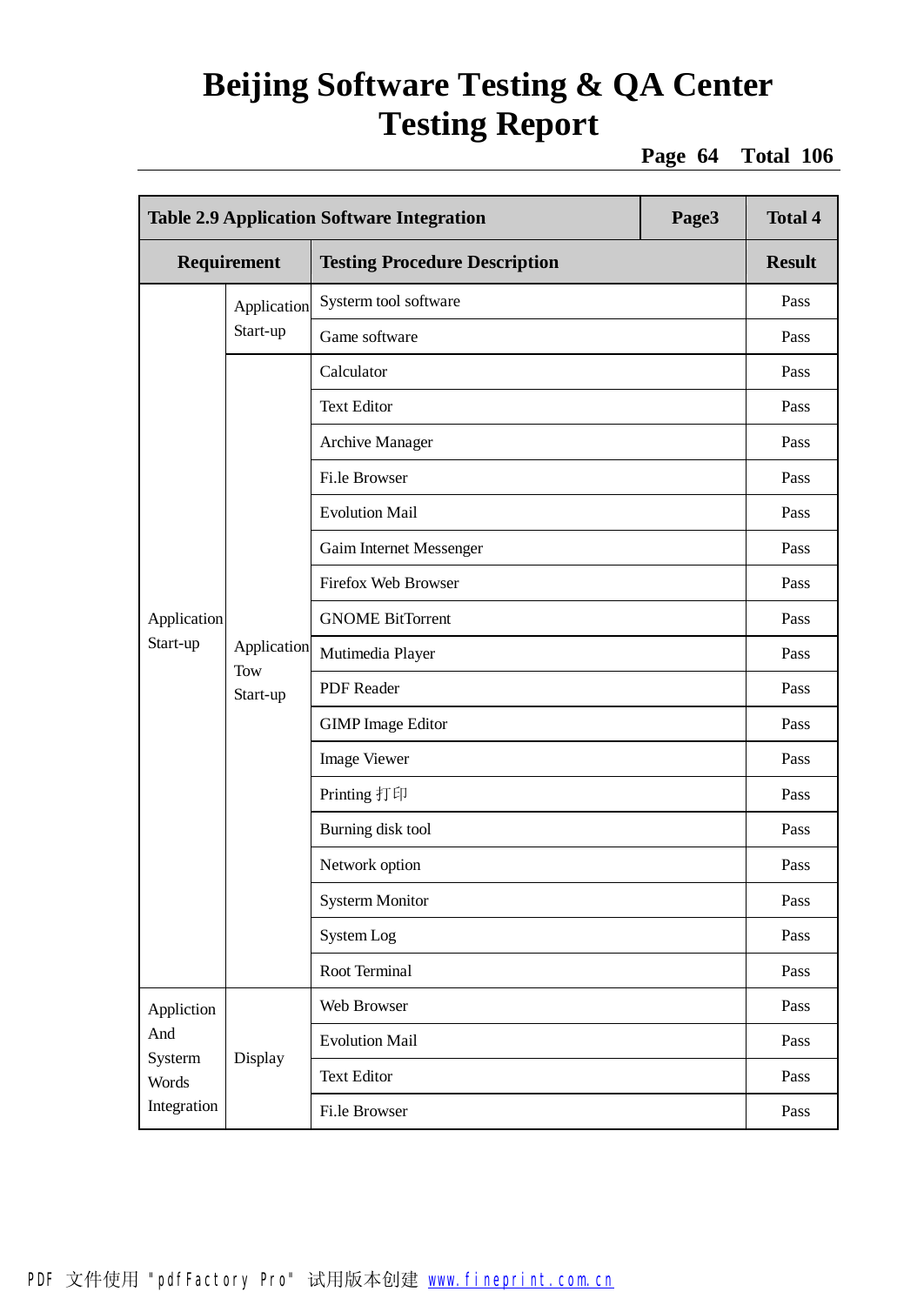**Page 65 Total 106**

|                                           | Page4<br><b>Table 2.9 Application Software Integration</b> |                                      |  |               |  |
|-------------------------------------------|------------------------------------------------------------|--------------------------------------|--|---------------|--|
|                                           | <b>Requirement</b>                                         | <b>Testing Procedure Description</b> |  | <b>Result</b> |  |
|                                           |                                                            | Web Browser                          |  | Pass          |  |
| Appliction<br>And                         |                                                            | <b>Evolution Mail</b>                |  | Pass          |  |
| Systerm                                   | Input<br>method                                            | <b>Text Editor</b>                   |  | Pass          |  |
| Words<br>Integration                      |                                                            | Fi.le Browser                        |  | Pass          |  |
|                                           |                                                            | <b>GIMP</b> Image Editor             |  | Pass          |  |
|                                           |                                                            | Web Browser                          |  | Fail          |  |
| Appliction                                |                                                            | <b>Evolution Mail</b>                |  | Pass          |  |
| And<br>Printing management<br>Integration |                                                            | <b>Text Editor</b>                   |  | Pass          |  |
|                                           |                                                            | PDF reader                           |  | Pass          |  |
|                                           |                                                            | <b>GIMP</b> Image Editor             |  | Pass          |  |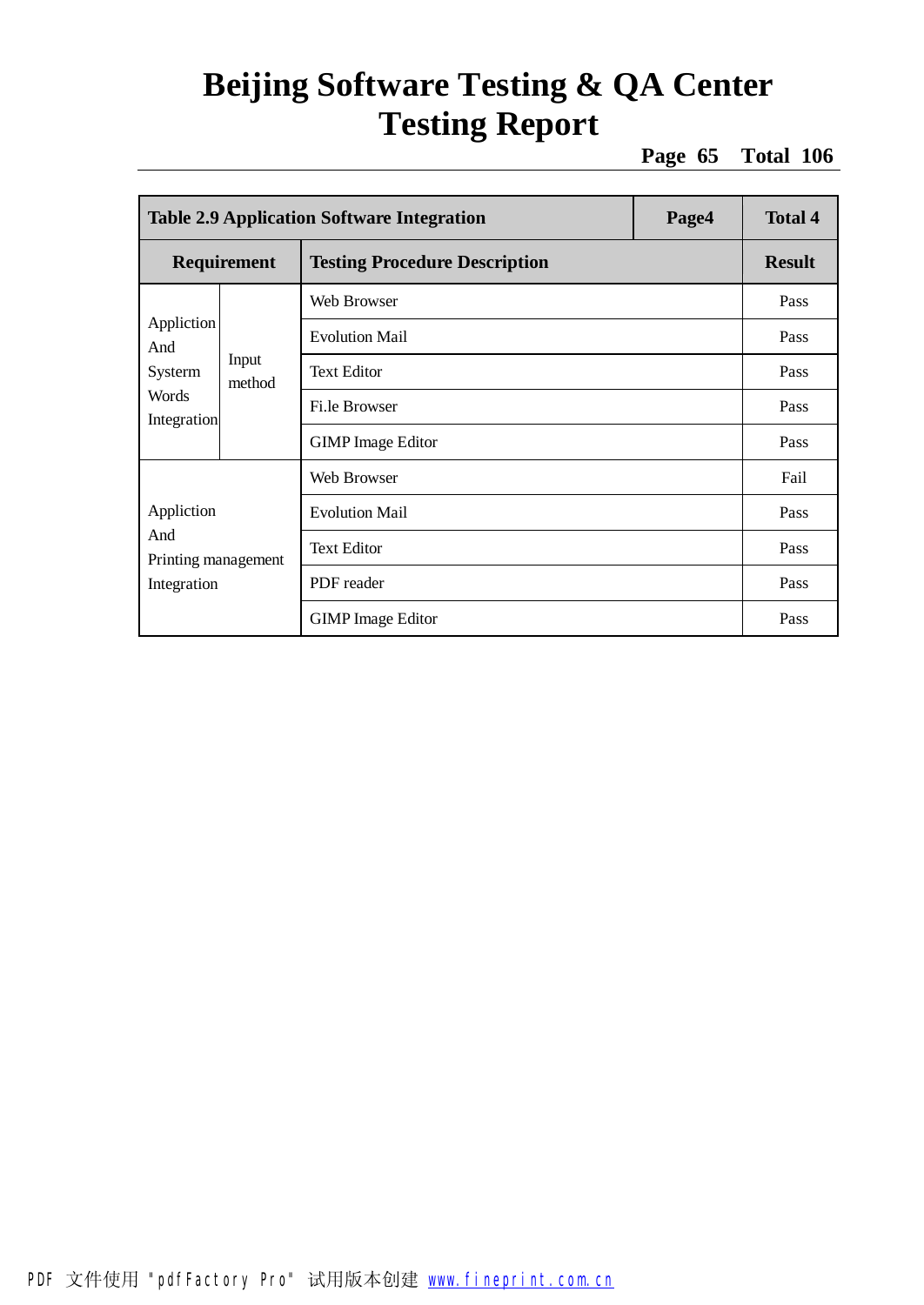**Page 66 Total 106**

#### **3. Reliability**

|                             | <b>Table 3 Reliability</b><br>Page1                                                                                                                                   |  |               |
|-----------------------------|-----------------------------------------------------------------------------------------------------------------------------------------------------------------------|--|---------------|
| Requirement                 | <b>Testing Procedure Description</b>                                                                                                                                  |  | <b>Result</b> |
|                             | Software exception will not make the system invalid                                                                                                                   |  | Pass          |
|                             | The system neither break down nor lose data when users input<br>unlawful commands regulated definitely in user documents.                                             |  | Pass          |
| Maturity                    | Software or data will not be destroyed by power<br>cut, exception<br>exit, network exception interrupt and etc.                                                       |  | Pass          |
|                             | System resource are used with reason and no memory leak happens.                                                                                                      |  | Pass          |
| Fault<br>tolerance          | Screen char or action which perhaps results in deadly error or<br>system fault. Show prompt to improper operation and prompt<br>correctly.                            |  | Pass          |
|                             | Timely prompt should be showed if system exception happen due<br>to exterior reason, such as IP collision and DNS change                                              |  | Pass          |
| Convenient for<br>restoring | When the system break down, it should be able to rebuild quickly<br>and record core detailed information. Thus system administrator may<br>analyze and look for error |  | Pass          |
| Data integrality            | If lawless data is input, show succinct and exact prompt<br>informationin in Chinese. show help informationwhen necessary                                             |  | Pass          |
| Data backup and<br>restore  | Support backuping and restoring data, backuping is convenient and<br>there are multifold backuping method                                                             |  | Pass          |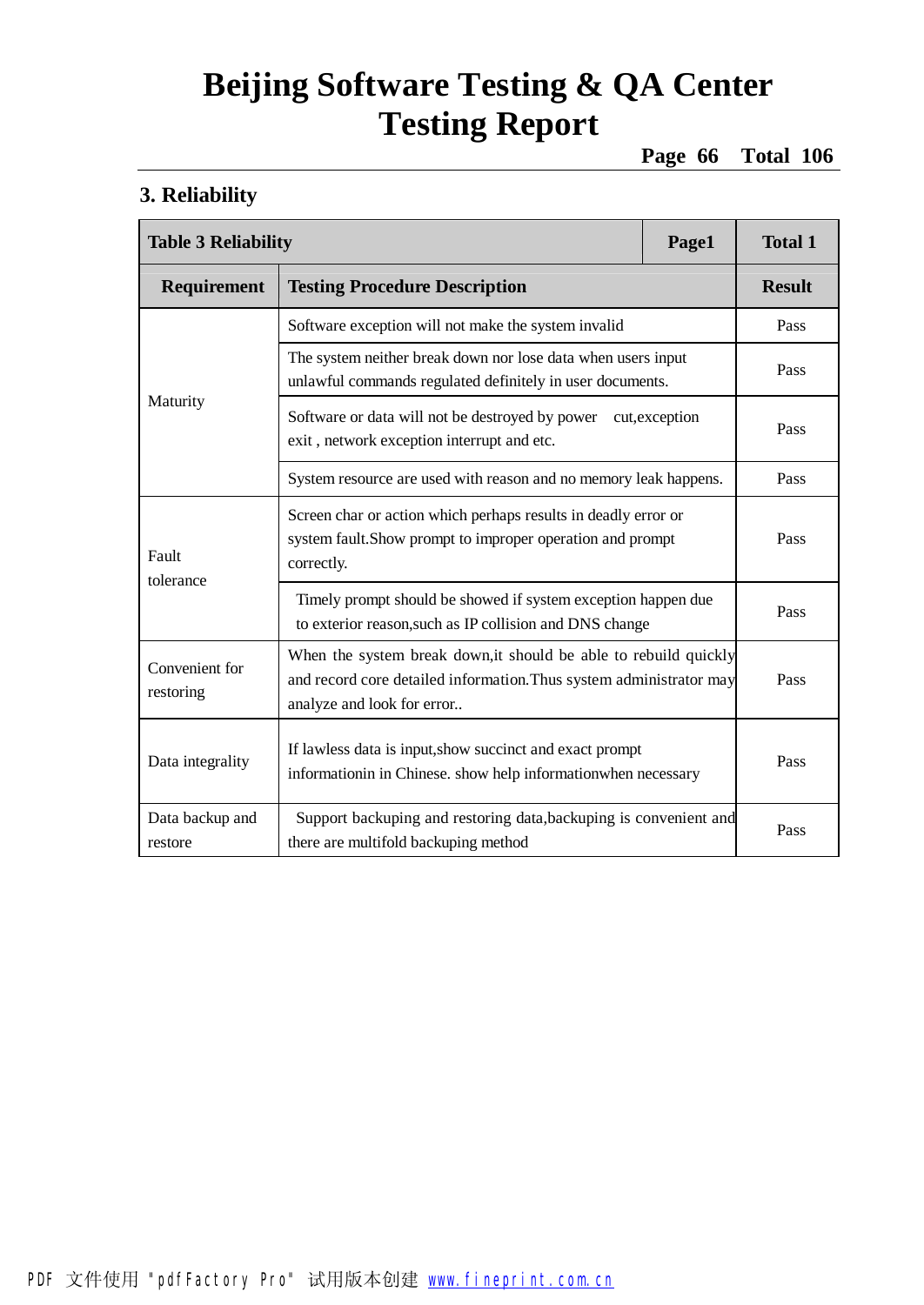**Page 67 Total 106**

#### **4. Usability**

| <b>Table 4 Usability</b>        | Page1                                                                                                                               | <b>Total 1</b> |               |
|---------------------------------|-------------------------------------------------------------------------------------------------------------------------------------|----------------|---------------|
| Requirement                     | <b>Testing Procedure Description</b>                                                                                                |                | <b>Result</b> |
| Convenient for<br>understanding | Helping users understand and operate by proper term,<br>graphics, background information and help                                   |                | Pass          |
|                                 | Prompt the cause that result in error and how to correct it in<br>error message                                                     |                | Pass          |
| Convenient for browsing         | Provide necessary information for directing current run-time<br>status of program                                                   |                | Pass          |
|                                 | Screen prompt, input and output is designed<br>normatively<br>and pellucid                                                          |                | Pass          |
|                                 | Manipulation which may cause serious aftereffect can be<br>undone, or sound a warning and require a affirmance before<br>executing. |                | Fail          |
| Convenient for operating        | Provide accessorial input method such as standby value and<br>default value                                                         |                | Pass          |
|                                 | Manipulate easily and support standard mouse, keyboard and<br>shortcut key                                                          |                | Pass          |

#### **5. Maintenance**

| <b>Table 5 Maintenance</b> | Page1                                                                                               | <b>Total 1</b> |               |
|----------------------------|-----------------------------------------------------------------------------------------------------|----------------|---------------|
| <b>Requirement</b>         | <b>Testing Procedure Description</b>                                                                |                | <b>Result</b> |
| Convenient for analyzing   | Show a analysis clew when bug or invalidation take places                                           | Pass           |               |
|                            | Be able to modify values of the corresponding configuration<br>files, libraby and table expediently |                | Pass          |
| Convenient for altering    | Support Plug-in interface, be able to add right button menu<br>item and shortcut for software       |                | Pass          |
|                            | Be able to install development environment                                                          |                | Pass          |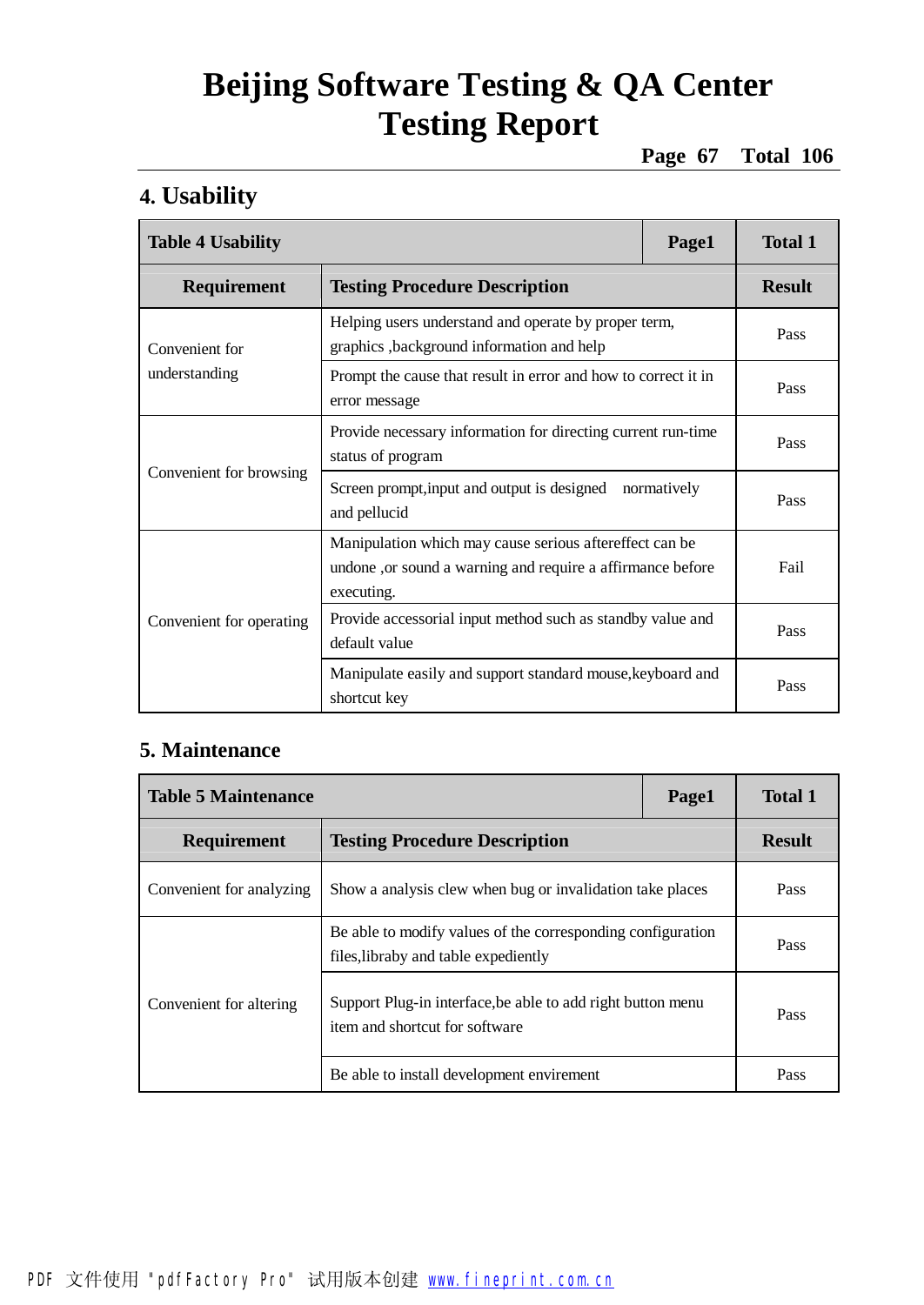**Page 68 Total 106**

#### **6. Compatibility**

| <b>Table 6 Compatibility</b> |                          | Page1                                | <b>Total 4</b> |               |
|------------------------------|--------------------------|--------------------------------------|----------------|---------------|
| Requirement                  |                          | <b>Testing Procedure Description</b> |                | <b>Result</b> |
|                              |                          | Brother HL-2060                      |                | Pass          |
|                              |                          | <b>CANON S300</b>                    |                | Pass          |
|                              |                          | <b>CANON LBP 3200</b>                |                | Fail          |
|                              |                          | <b>CANON LBP 800</b>                 |                | Fail          |
| Compatibility                | Printer<br>compatibility | <b>CANON LBP 810</b>                 |                | Fail          |
|                              |                          | CANON BJC-4650                       |                | Fail          |
|                              |                          | <b>CANON S100SP</b>                  |                | Fail          |
|                              |                          | EPSON EPL 5900L                      |                | Fail          |
|                              |                          | EPSON EPL 1220                       |                | Fail          |
|                              |                          | EPSON LQ-670                         |                | Pass          |
|                              |                          | EPSON LQ-1600KIII                    |                | Pass          |
|                              |                          | EPSON LQ-1900KII                     |                | Pass          |
|                              |                          | <b>EPSON STYLUS C80</b>              |                | Pass          |
|                              |                          | <b>EPSON STYLUS PHOTO 810</b>        |                | Pass          |
|                              |                          | <b>EPSON STYLUS PHOTO 1290</b>       |                | Pass          |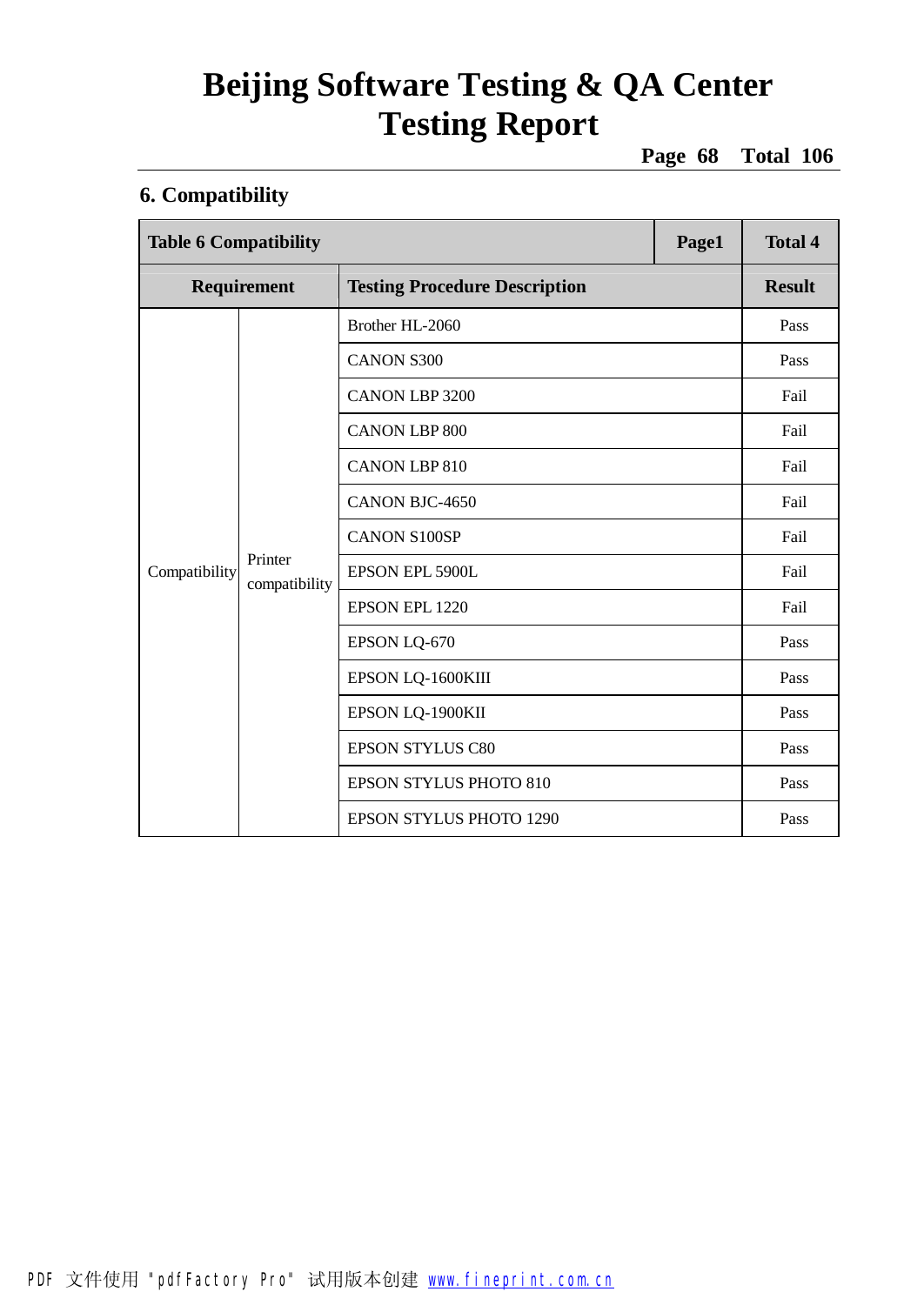**Page 69 Total 106**

| <b>Table 6 Compatibility</b><br>Page2 |                          |                                      | <b>Total 4</b> |               |
|---------------------------------------|--------------------------|--------------------------------------|----------------|---------------|
| Requirement                           |                          | <b>Testing Procedure Description</b> |                | <b>Result</b> |
|                                       |                          | HP DESKJET 5748                      |                | Fail          |
|                                       |                          | HP DESKJET 6848                      |                | Fail          |
|                                       |                          | HP LASERJET 1010                     |                | Pass          |
|                                       |                          | HP LASERJET 1012                     |                | Pass          |
|                                       |                          | HP LASERJET 1160                     |                | Fail          |
|                                       |                          | HP LASERJET 1320                     |                | Fail          |
|                                       |                          | HP DESKJET 845C                      |                | Pass          |
|                                       |                          | HP DESKJET 990 CXI                   |                | Pass          |
|                                       | Printer<br>compatibility | HP DESKJET 1125C                     |                | Pass          |
|                                       |                          | HP DESKJET 1220C                     |                | Pass          |
|                                       |                          | HP DESKJET 3420                      |                | Pass          |
| Compatibility                         |                          | HP DESKJET 3848                      |                | Fail          |
|                                       |                          | HP DESKJET 5550                      |                | Pass          |
|                                       |                          | HP DESKJET 948C                      |                | Pass          |
|                                       |                          | HP LASERJET 1015                     |                | Pass          |
|                                       |                          | HP LASERJET 2200D                    |                | Pass          |
|                                       |                          | HP OFFICEJET V40                     |                | Pass          |
|                                       |                          | HP OFFICEJET 725C                    |                | Fail          |
|                                       |                          | <b>HP PSC 750</b>                    |                | Pass          |
|                                       |                          | LEXMARK OPTRA M412                   |                | Pass          |
|                                       |                          | <b>LEXMARK T522</b>                  |                | Fail          |
|                                       |                          | <b>LEXMARK X83</b>                   |                | Fail          |
|                                       |                          | <b>LEXMARK Z35</b>                   |                | Fail          |
|                                       |                          | LEXMARK Z55                          |                | Fail          |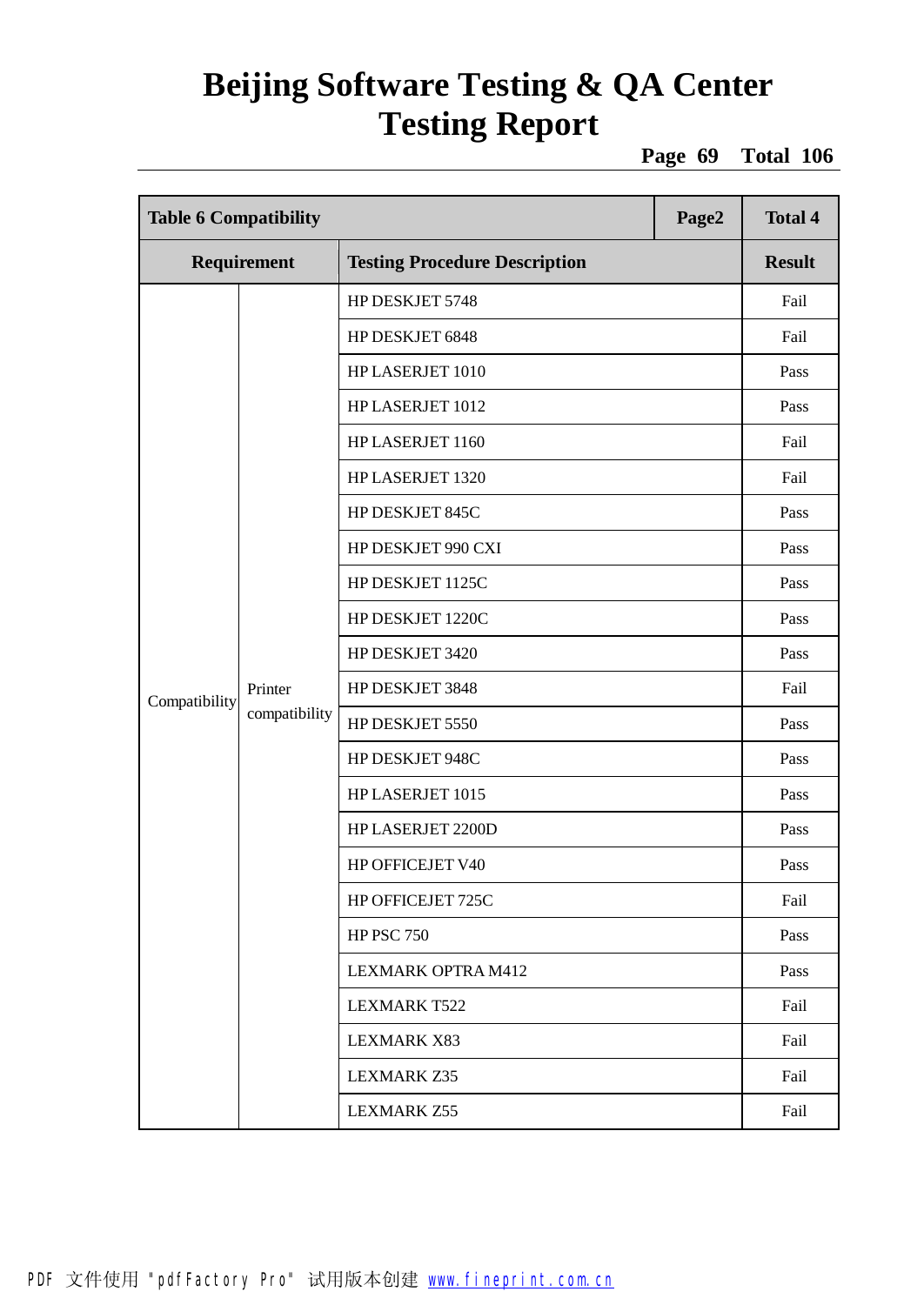**Page 70 Total 106**

| Page3<br><b>Table 6 Compatibility</b>                      |                          |                                                    | <b>Total 4</b> |      |
|------------------------------------------------------------|--------------------------|----------------------------------------------------|----------------|------|
| <b>Requirement</b><br><b>Testing Procedure Description</b> |                          |                                                    | <b>Result</b>  |      |
|                                                            | Printer<br>compatibility | Lenovo LJ 5500N                                    |                | Fail |
|                                                            |                          | Lenovo LJ 6012 MFP                                 |                | Fail |
|                                                            |                          | Lenovo LJ 8212N                                    |                | Pass |
|                                                            |                          | Lenovo LJ 8500C                                    |                | Fail |
|                                                            |                          | Lenovo M5400                                       |                | Fail |
|                                                            |                          | Lenovo LJ2500                                      |                | Fail |
|                                                            |                          | XEROX DOCUPRINT 210                                |                | Fail |
|                                                            |                          | XEROX PHASER 3110                                  |                | Pass |
|                                                            |                          | XEROX Phaser 3121                                  |                | Fail |
|                                                            |                          | SAMSUNG ML-2151N                                   |                | Pass |
| Compatibility                                              |                          | <b>SAMSUNG SCX-1150F</b>                           |                | Fail |
|                                                            | Usb flash<br>disk        | TSINGHUA TONGFANG<br><b>TIANSUO</b><br>128M        |                | Pass |
|                                                            |                          | TSINGHUA TONGFANG<br><b>TIANSUO</b><br>256M        |                | Pass |
|                                                            |                          | V series<br>256M<br>Newman                         |                | Pass |
|                                                            |                          | V11 series<br>128M<br>Newman                       |                | Pass |
|                                                            |                          | HUAQI<br><b>UF-P202S</b><br>256M                   |                | Pass |
|                                                            |                          | SI-BAY<br><b>BUSLINK</b><br>V <sub>8</sub><br>256M |                | Pass |
|                                                            |                          | SI-BAY BUSLINK V8 128M                             |                | Pass |
|                                                            |                          | HYUNDAI HYV-1008B<br>256M                          |                | Pass |
|                                                            |                          | HYUNDAI HYV-1008B1<br>128M                         |                | Pass |
|                                                            |                          | <b>USM</b><br><b>SONY</b><br>256A                  |                | Pass |
|                                                            |                          | SONY<br><b>USM</b> 128A                            |                | Pass |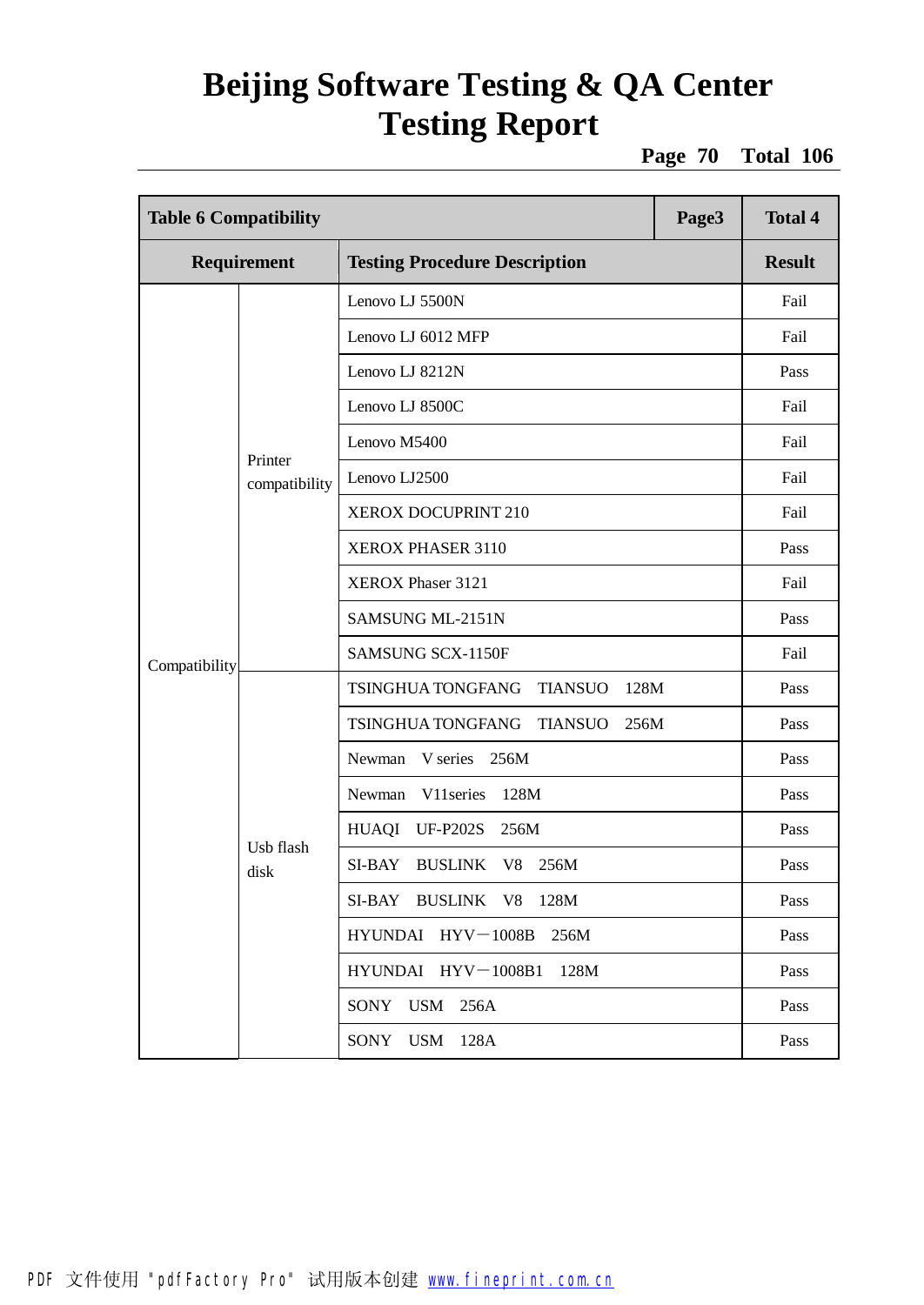**Page 71 Total 106**

| <b>Table 6 Compatibility</b>                               |                   | Page4                      | <b>Total 4</b> |      |
|------------------------------------------------------------|-------------------|----------------------------|----------------|------|
| <b>Requirement</b><br><b>Testing Procedure Description</b> |                   |                            | <b>Result</b>  |      |
| Compatibility                                              | Digital<br>camera | OLYMPUS u[mju:]400 DIGITAL |                | Pass |
|                                                            |                   | <b>FUJI F700</b>           |                | Pass |
|                                                            |                   | SONY DSC-T3                |                | Pass |
|                                                            |                   | SONY DSC-V1                |                | Pass |

#### **7. Efficiency**

| <b>Table 7</b> | <b>Efficiency</b>                                       |                                                                | Page1 | <b>Total 4</b> |
|----------------|---------------------------------------------------------|----------------------------------------------------------------|-------|----------------|
| Requirement    |                                                         | <b>Testing Procedure Description</b>                           |       | <b>Result</b>  |
|                | Startup and                                             | From startup to finish loading all the default service         |       | Appendix 1     |
|                | shutdown                                                | Shutting down from GUI                                         |       | Appendix 1     |
| Time           |                                                         | Reading and writing a big file(500M) on harddisk               |       | Appendix 1     |
|                | Read and<br>write file                                  | Reading and writing lots of small file 2000 250K) on hard disk |       | Appendix 1     |
|                |                                                         | Delete a big file(500M) on hard disk                           |       | Appendix 1     |
|                |                                                         | Deleting lots of small file2000 250K) on hard disk             |       | Appendix 1     |
| characterist   | Startuping<br>time of main<br>function of<br>the system | Open "computer" completely                                     |       | Appendix 1     |
| ic             |                                                         | Open "network server" completely                               |       | Appendix 1     |
|                |                                                         | Open "home folder" completely                                  |       | Appendix 1     |
|                |                                                         | Open "trash" completely                                        |       | Appendix 1     |
|                |                                                         | Open "Device Manager" completely                               |       | Appendix 1     |
|                |                                                         | Open "file brower" completely                                  |       | Appendix 1     |
|                |                                                         | Open "Totem movie player" completely                           |       | Appendix 1     |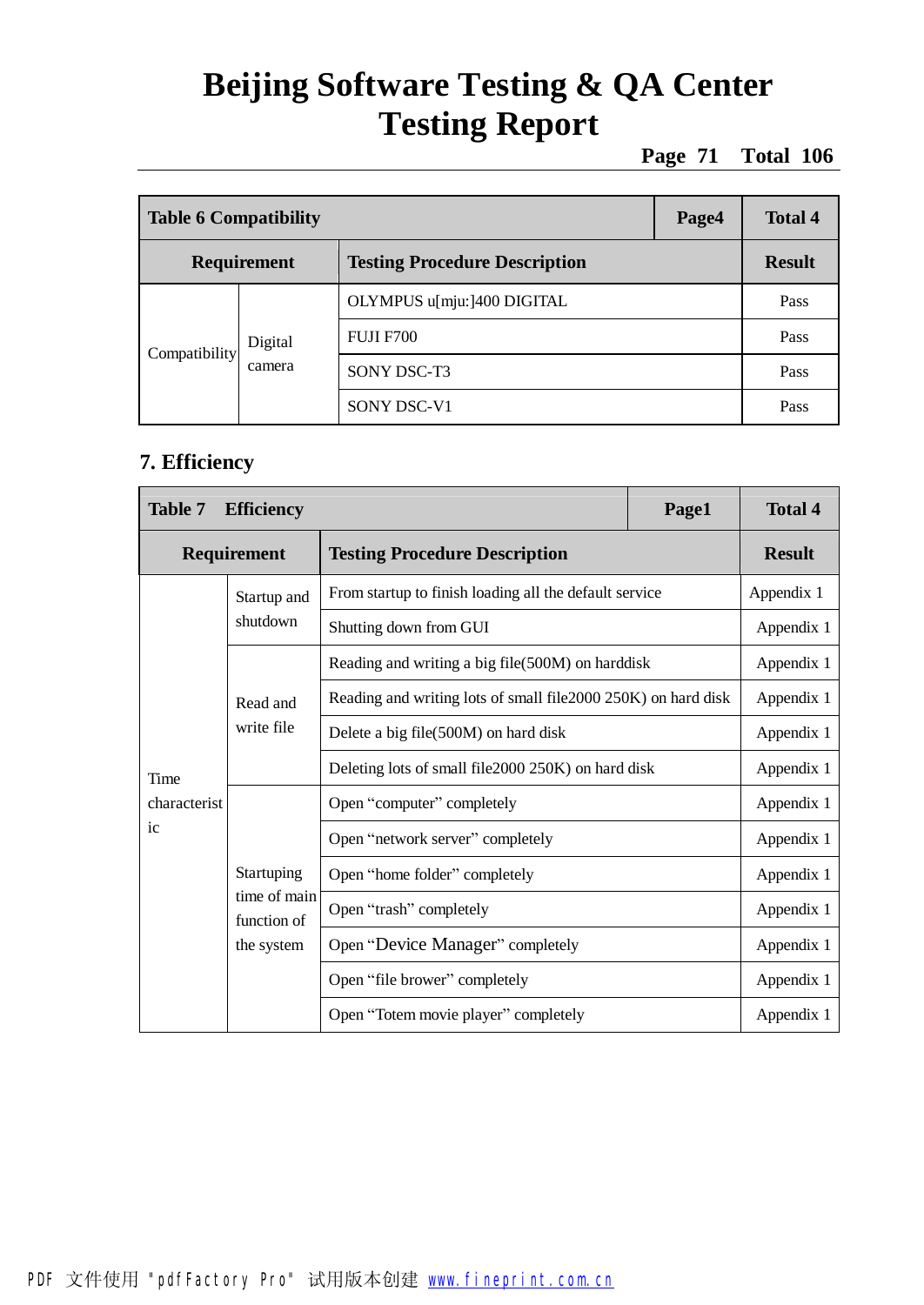**Page 72 Total 106**

| <b>Table 7 Efficiency</b>  |                                                         |                                                                 | Page2 | <b>Total 4</b> |
|----------------------------|---------------------------------------------------------|-----------------------------------------------------------------|-------|----------------|
| Requirement                |                                                         | <b>Testing Procedure Description</b>                            |       | <b>Result</b>  |
| Time<br>characteristic     | Startuping<br>time of main<br>function of<br>the system | Open "browser" completely                                       |       | Appendix 1     |
|                            |                                                         | Open "evolution mail" completely                                |       | Appendix 1     |
|                            |                                                         | Open "text editor" completely                                   |       | Appendix 1     |
|                            |                                                         | Open "gThumb image viewer" completely                           |       | Appendix 1     |
|                            |                                                         | Open "image viewer" completely                                  |       | Appendix 1     |
|                            |                                                         | Open "OpenOffice Word Processor" completely                     |       | Appendix 1     |
|                            |                                                         | Open "package manager" completely                               |       | Appendix 1     |
|                            |                                                         | Open "system monitor" completely                                |       | Appendix 1     |
|                            |                                                         | Open "terminal" completely                                      |       | Appendix 1     |
|                            |                                                         | Searching for a appointed file named grub.vim under<br>terminal |       | Appendix 1     |
|                            | Hard disk                                               | Disk space used by OS setuped completed                         |       | Appendix 2     |
|                            | CPU use<br>rate                                         | During open "computer"                                          |       | Appendix 2     |
|                            |                                                         | During Open "network server"                                    |       | Appendix 2     |
|                            |                                                         | During "home folder"                                            |       | Appendix 2     |
|                            |                                                         | During "trash"                                                  |       | Appendix 2     |
| Resource<br>characteristic |                                                         | During "Device Manager"                                         |       | Appendix 2     |
|                            |                                                         | During Open "file brower"                                       |       | Appendix 2     |
|                            |                                                         | During Open "Totem movie player"                                |       | Appendix 2     |
|                            |                                                         | During Open "browser"                                           |       | Appendix 2     |
|                            |                                                         | During Open "evolution mail"                                    |       | Appendix 2     |
|                            |                                                         | During Open "OpenOffice Word Processor"                         |       | Appendix 2     |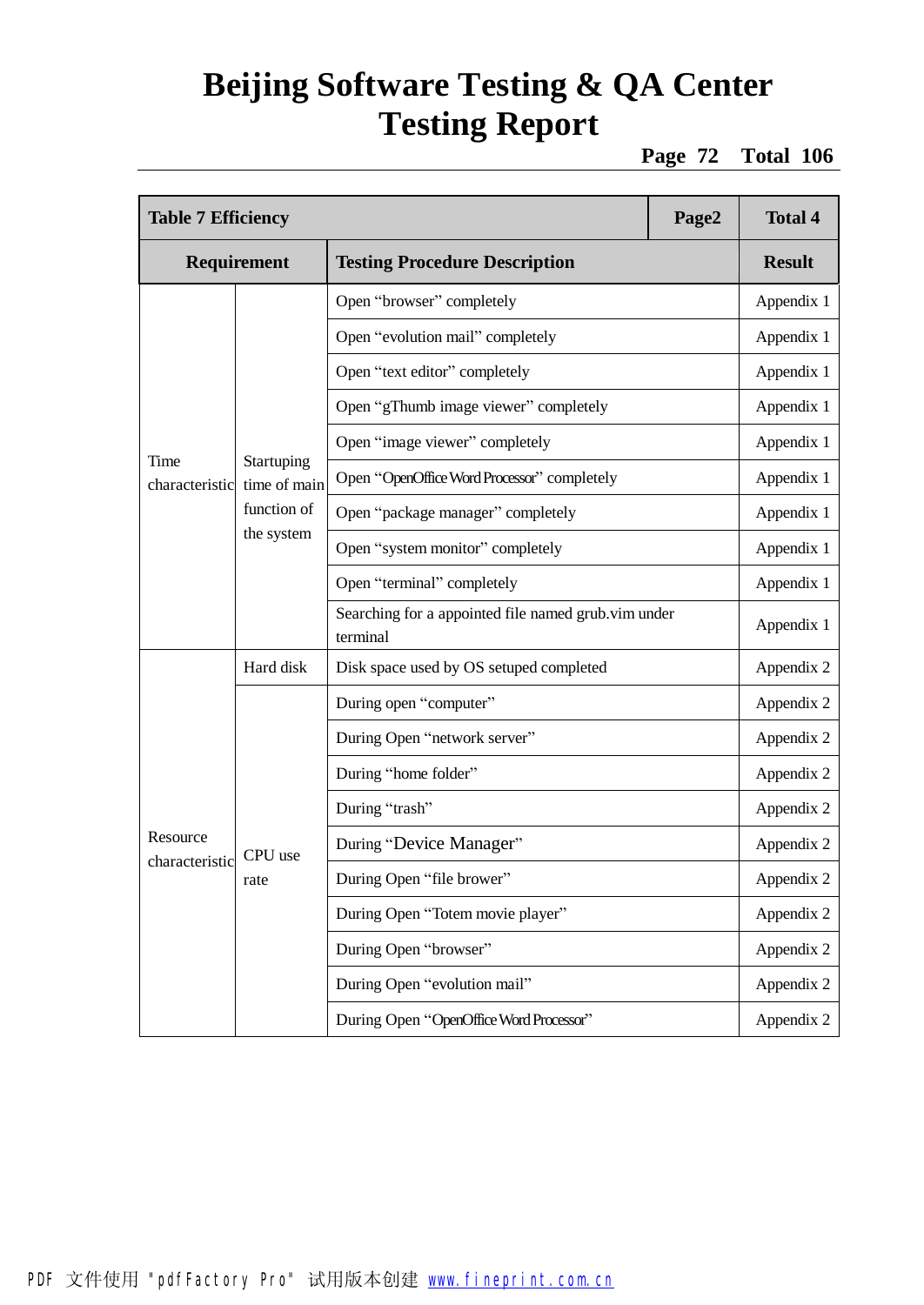**Page 73 Total 106**

| <b>Table 7</b><br><b>Efficiency</b> |                        |                                                        | Page3 | <b>Total 4</b> |
|-------------------------------------|------------------------|--------------------------------------------------------|-------|----------------|
| Requirement                         |                        | <b>Testing Procedure Description</b>                   |       | <b>Result</b>  |
|                                     | <b>CPU</b>             | During Open "text editor"                              |       | Appendix 2     |
|                                     |                        | During Open "gThumb image viewer"                      |       | Appendix 2     |
|                                     |                        | During Open "image viewer"                             |       | Appendix 2     |
|                                     |                        | During Open "package manager"                          |       | Appendix 2     |
|                                     |                        | During Open "system monitor"                           |       | Appendix 2     |
|                                     |                        | During Open "terminal"                                 |       | Appendix 2     |
|                                     |                        | During open "computer"                                 |       | Appendix 2     |
|                                     |                        | During Open "network server"                           |       | Appendix 2     |
|                                     | Memory use<br>quantity | During "home folder"                                   |       | Appendix 2     |
|                                     |                        | During "trash"                                         |       | Appendix 2     |
|                                     |                        | During "Device Manager"                                |       | Appendix 2     |
| Resource                            |                        | During Open "file brower"                              |       | Appendix 2     |
| characteristic                      |                        | During Open "Totem movie player"                       |       | Appendix 2     |
|                                     |                        | During Open "browser"                                  |       | Appendix 2     |
|                                     |                        | During Open "evolution mail"                           |       | Appendix 2     |
|                                     |                        | During Open "OpenOffice Word Processor"                |       | Appendix 2     |
|                                     |                        | During Open "text editor"                              |       | Appendix 2     |
|                                     |                        | During Open "gThumb image viewer"                      |       | Appendix 2     |
|                                     |                        | During Open "image viewer"                             |       | Appendix 2     |
|                                     |                        | During Open "package manager"                          |       | Appendix 2     |
|                                     |                        | During Open "system monitor"                           |       | Appendix 2     |
|                                     |                        | During Open "terminal"                                 |       | Appendix 2     |
|                                     |                        | From startup to finish loading all the default service |       | Appendix 2     |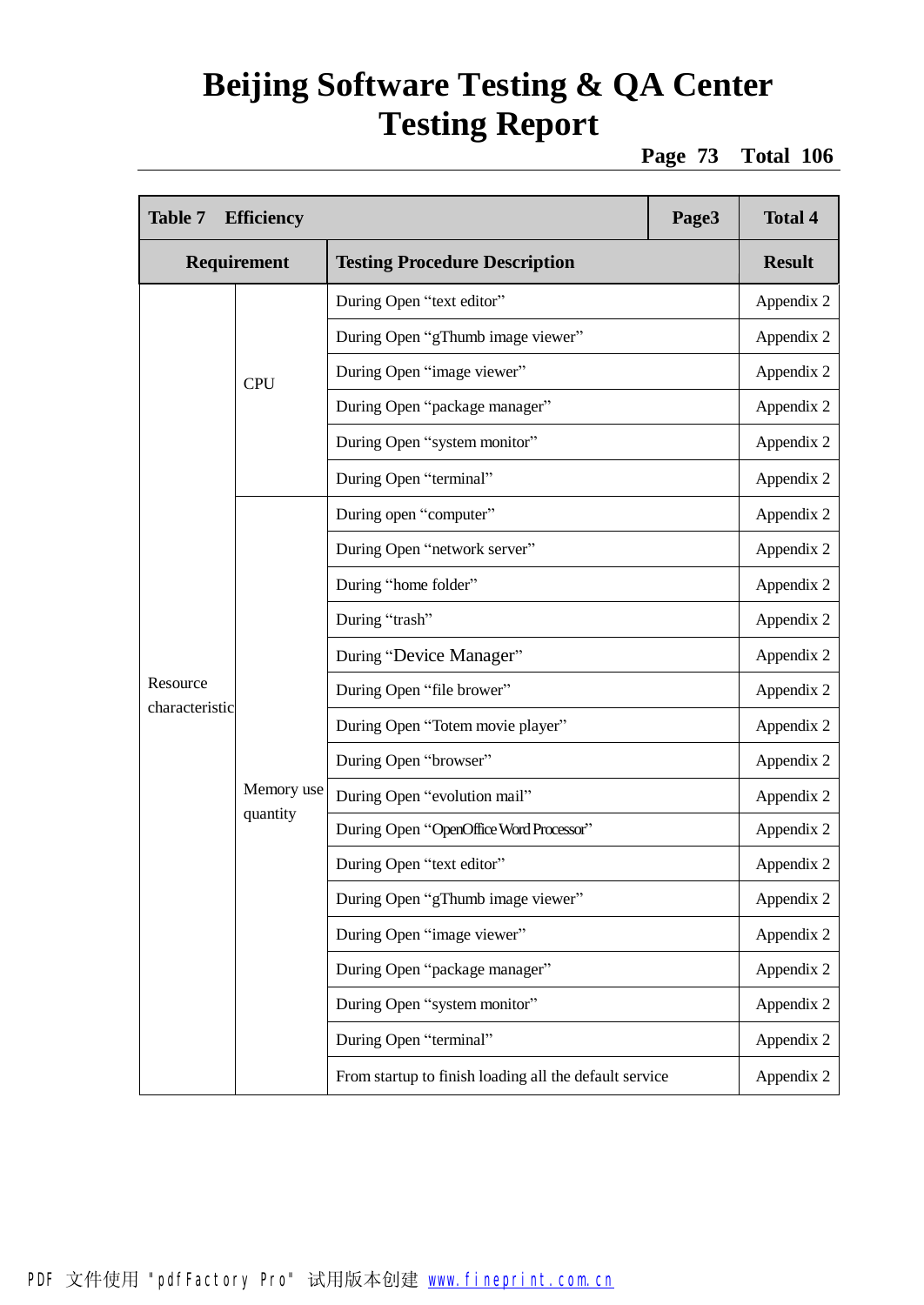**Page 74 Total 106**

| <b>Table 7</b><br><b>Efficiency</b> |                                                | Page4         | Total 4    |
|-------------------------------------|------------------------------------------------|---------------|------------|
| <b>Requirement</b>                  | <b>Testing Procedure Description</b>           | <b>Result</b> |            |
|                                     | Time cost in browsing the SOHU homepage        |               | Appendix 3 |
| Network characteristic              | Time cost in downloading a 500M file by FTP    |               | Appendix 3 |
|                                     | Time cost in downloading 2000 250K file by FTP |               | Appendix 3 |
|                                     | Time cost in uploading a 500M file by FTP      |               | Appendix 3 |
|                                     | Time cost in uploading 2000 250K file by FTP   |               | Appendix 3 |

### **8. Chinese characteristic**

| <b>Table 8</b><br><b>Chinese characteristic</b>     |                                                                       |      | <b>Total 1</b> |
|-----------------------------------------------------|-----------------------------------------------------------------------|------|----------------|
| <b>Testing Procedure Description</b><br>Requirement |                                                                       |      | <b>Result</b>  |
|                                                     | Dialog box, menu, icon, window and other interface                    |      | Fail           |
| Chinese display                                     | Information hint and help document can satisfy Chinese using<br>habit |      | Pass           |
| Localization degree                                 | The system is localized completely                                    | Fail |                |
|                                                     | Support GB2312 encoding                                               |      | Pass           |
| Encoding supporting<br>degree                       | Support GB 13000.1 encoding                                           |      | Fail           |
|                                                     | Support GB 18030 encoding                                             |      | Fail           |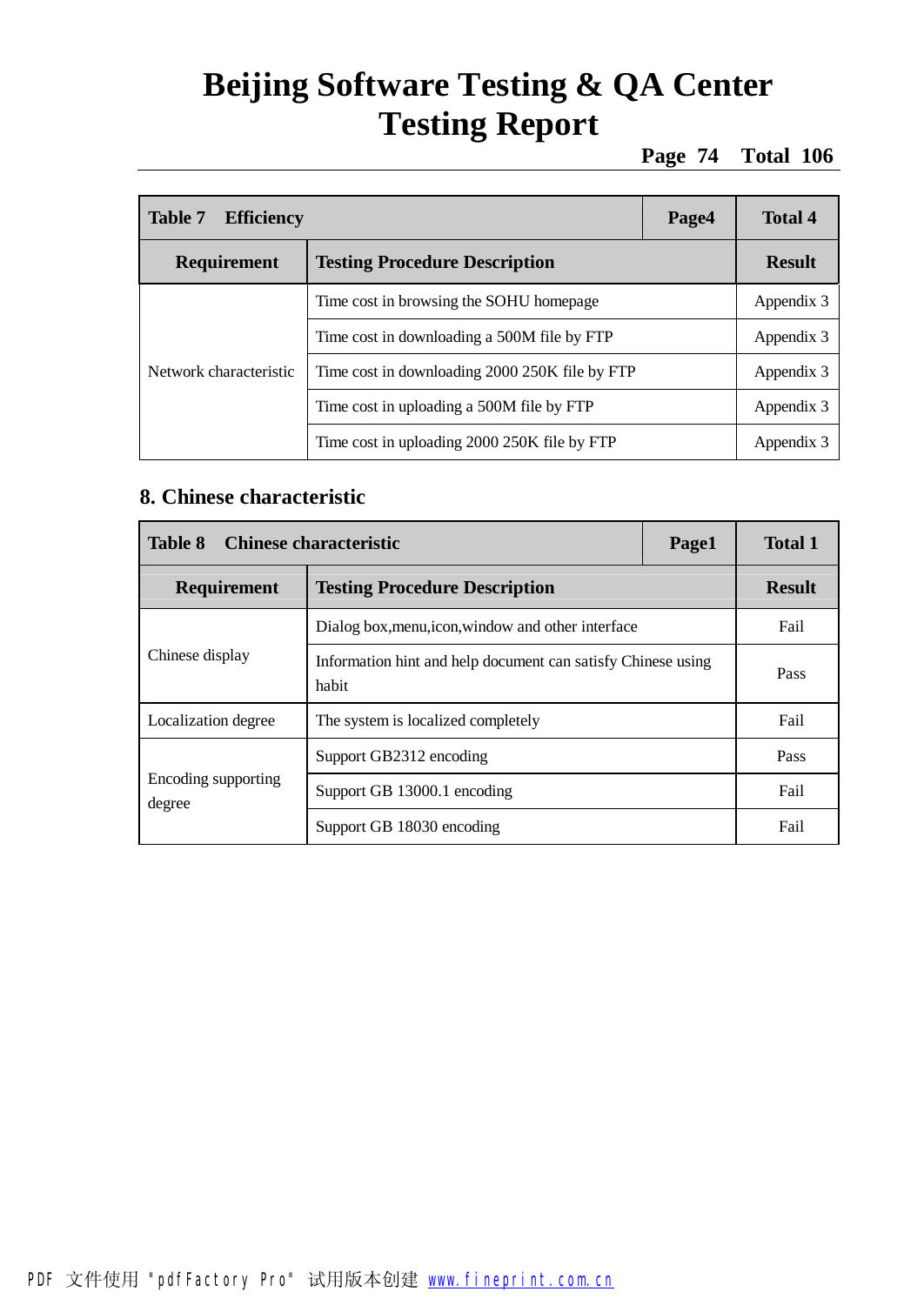### **Appendix 1 Performance – Timing**

**Test Item 1:** Time used to load all default services during startup

**Procedure:** Start the system, record the time used to load all default services. Try 10 times. **Result:** 



Figure 1 - Time used to load all default services during startup

**Test Item 2:** GUI showdown time **Procedure:** Shut down the system from GUI. **Result:** 



Figure 2 - GUI showdown time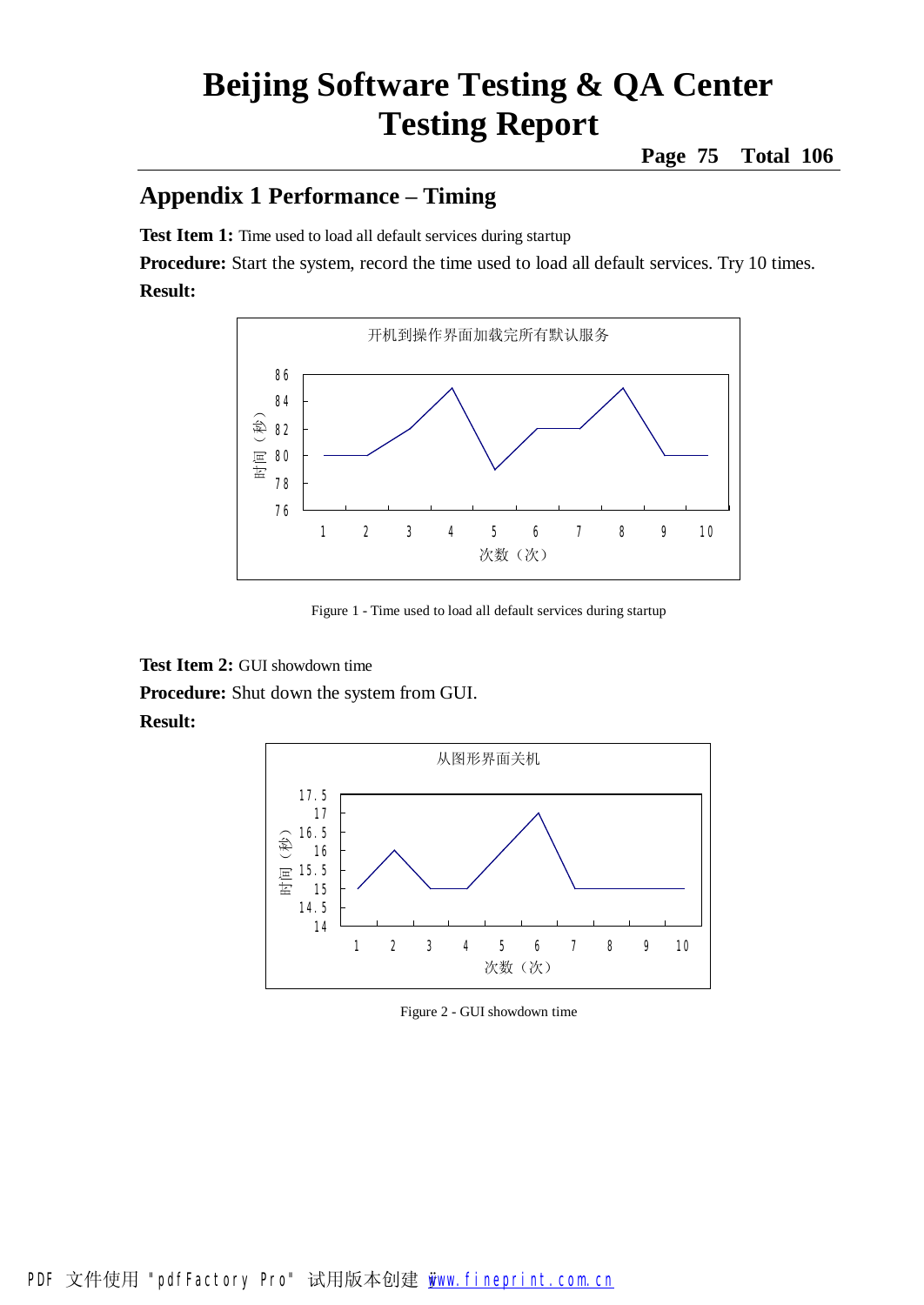**Page 76 Total 106**

**Test Item 3:** Time used to copy a 500MB file

**Procedure:** Start Terminal, run command to copy a 500MB file from "/home" to "/". **Result:** 



Figure 3 - Time used to copy a 500MB file

**Test Item 4:** Time used to copy 2000 small files of 250KB **Procedure:** between "/home" and "/" **Result:** 



Figure 4 - Time used to copy 2000 small files of 250KB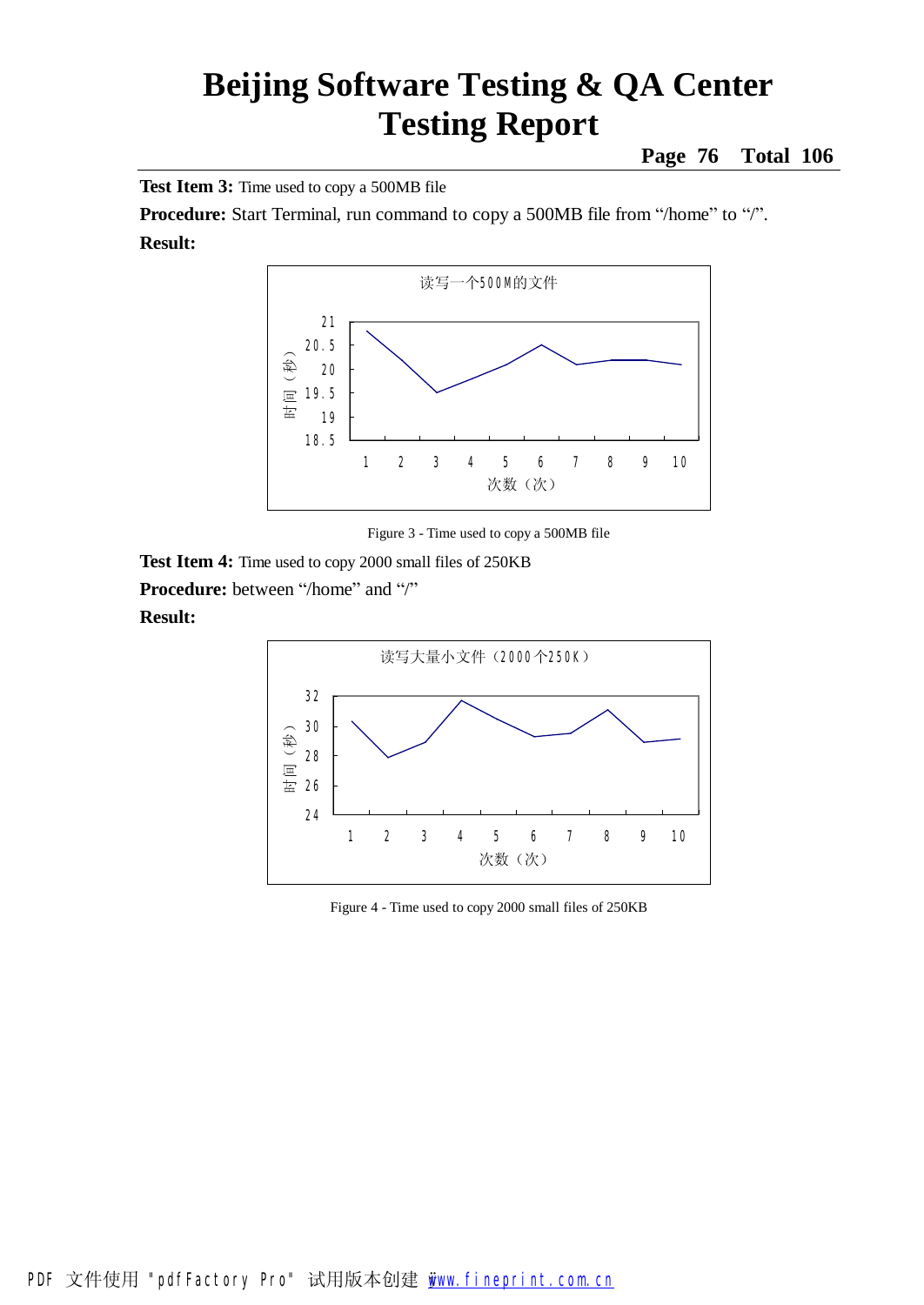**Page 77 Total 106**

**Test Item 5:** Time consumed to delete a 500MB file

#### **Procedure:**

#### **Result:**



Figure 5 - Time consumed to delete a 500MB file

**Test Item 6:** Time used to delete 2000 250KB files **Procedure:** 



Figure 6 - Time used to delete 2000 250KB files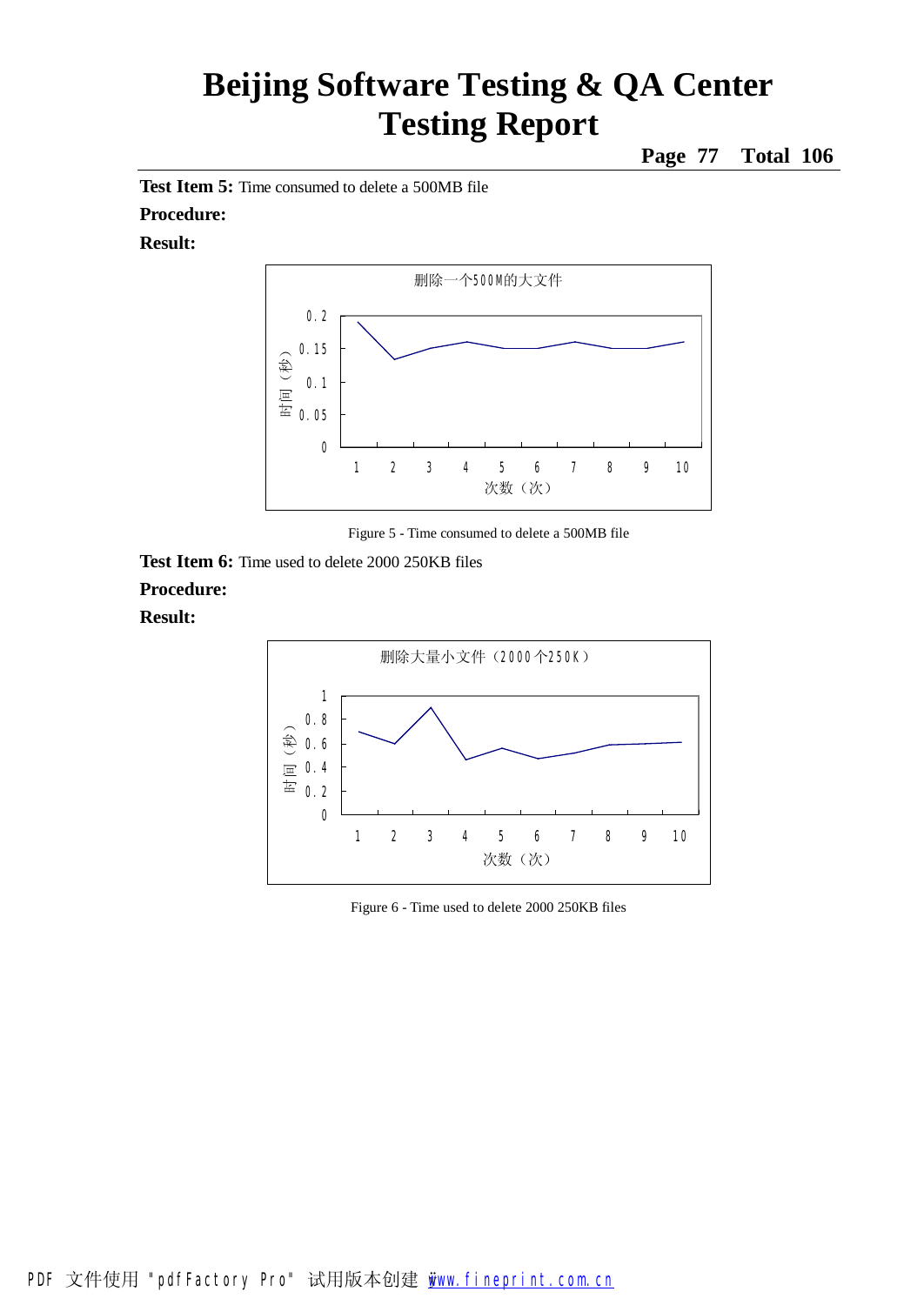**Page 78 Total 106**

**Test Item 7:** Time used to open "Computer"

**Procedure:** Start Terminal, run command to open "Computer". Try 10 times and record the result.

#### **Result:**



Figure 7 - Time used to open "Computer"

Test Item 8: Time used to open "Network Servers" **Procedure:** Refer to Test Item 7. **Result:** 



Figure 8 - Time used to open "Network Servers"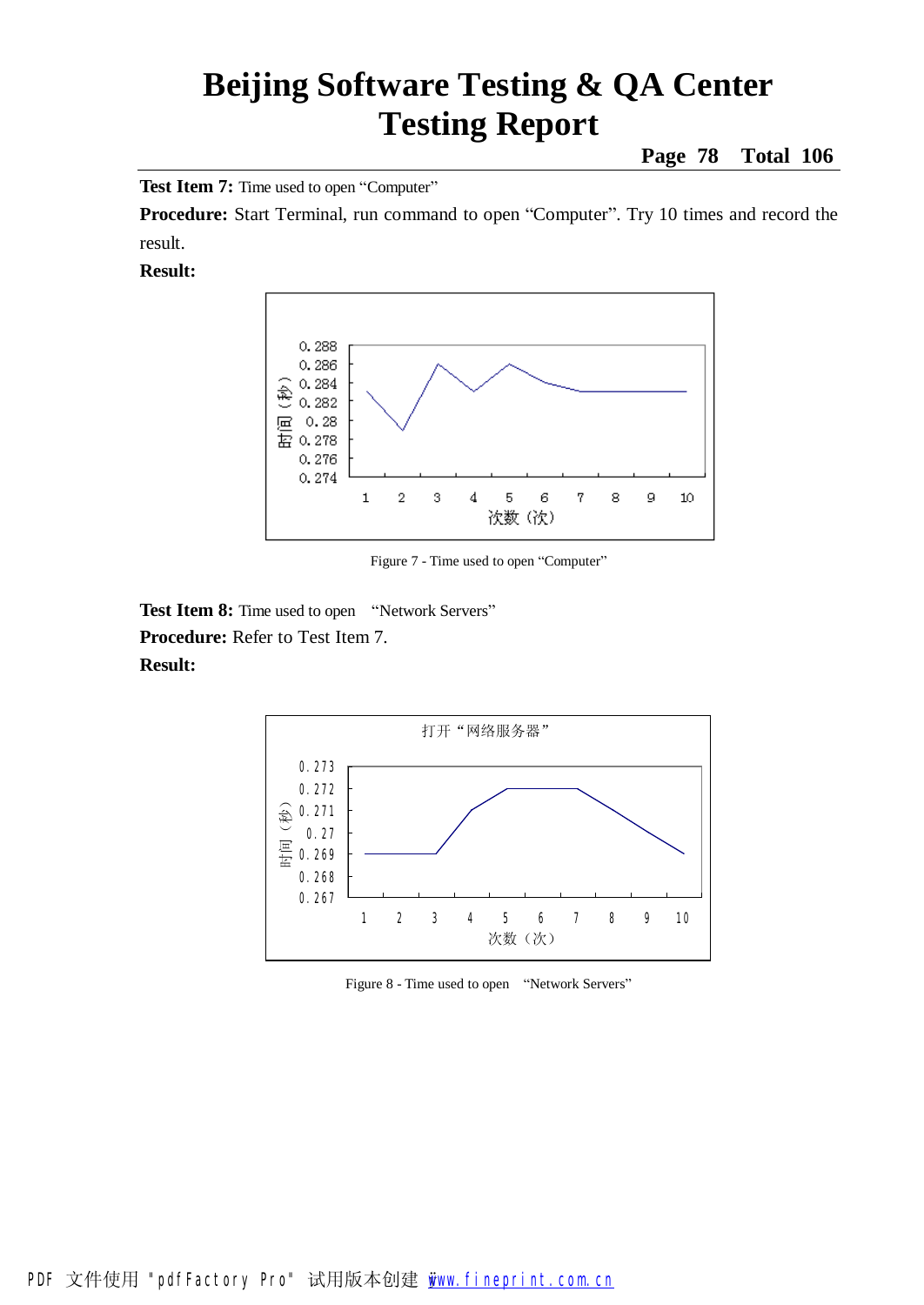**Page 79 Total 106**

**Test Item 9:** Time used to open "Home Folder"

**Procedure:** Refer to Test Item 7.

#### **Result:**



Figure 9 - Time used to open "Home Folder"

**Test Item 10:** Time used to open "Trash Can"

**Procedure:** Refer to Test Item 7.



Figure 10 - Time used to open "Trash Can"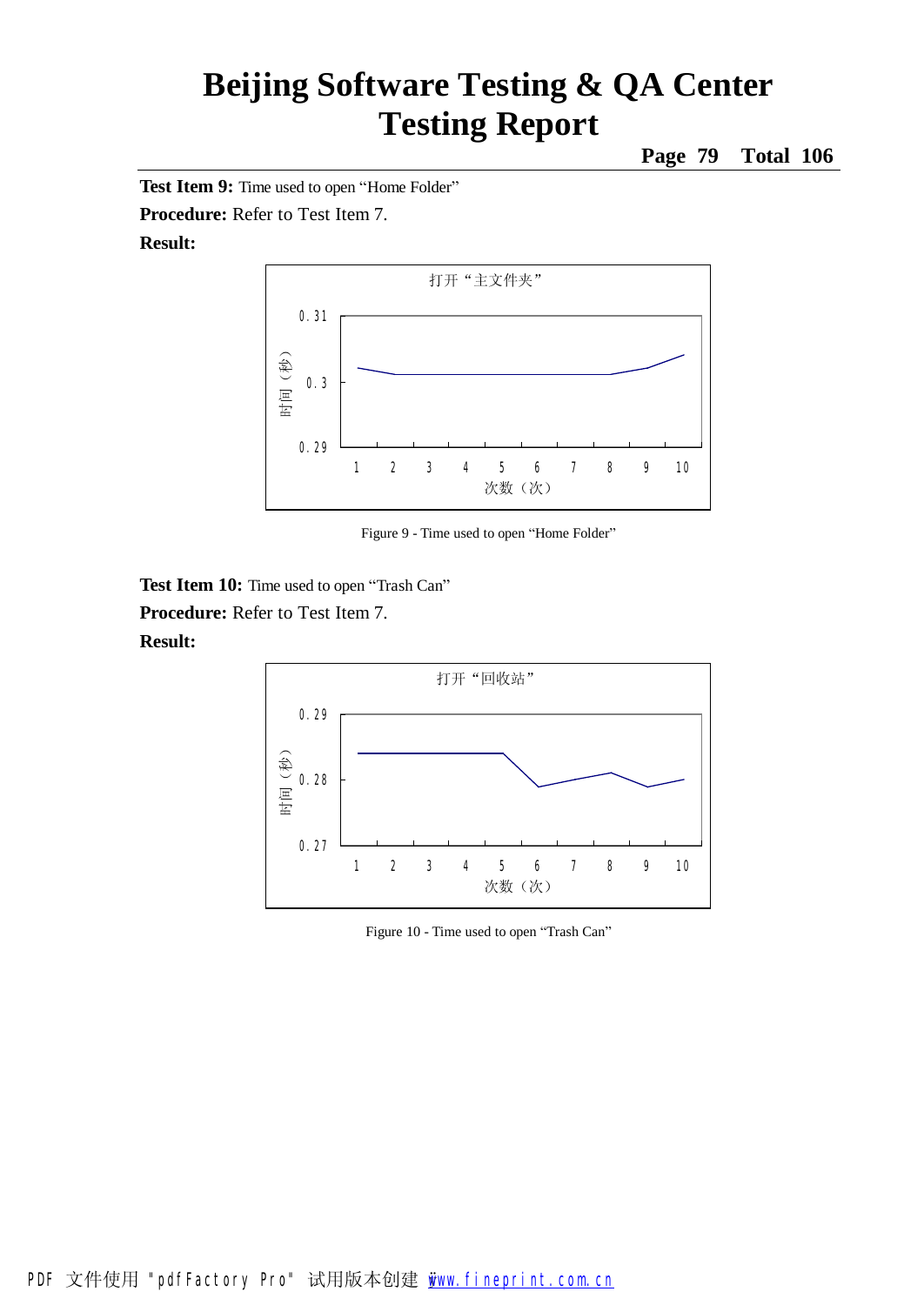**Page 80 Total 106**

**Test Item 11:** Time used to start "Device Manager" **Procedure:** Refer to Test Item 7.

#### **Result:**



Figure 11 - Time used to start "Device Manager"

**Test Item 12:** Time used to start "File Management"

**Procedure:** Refer to Test Item 7.



Figure 12 - Time used to start "File Management"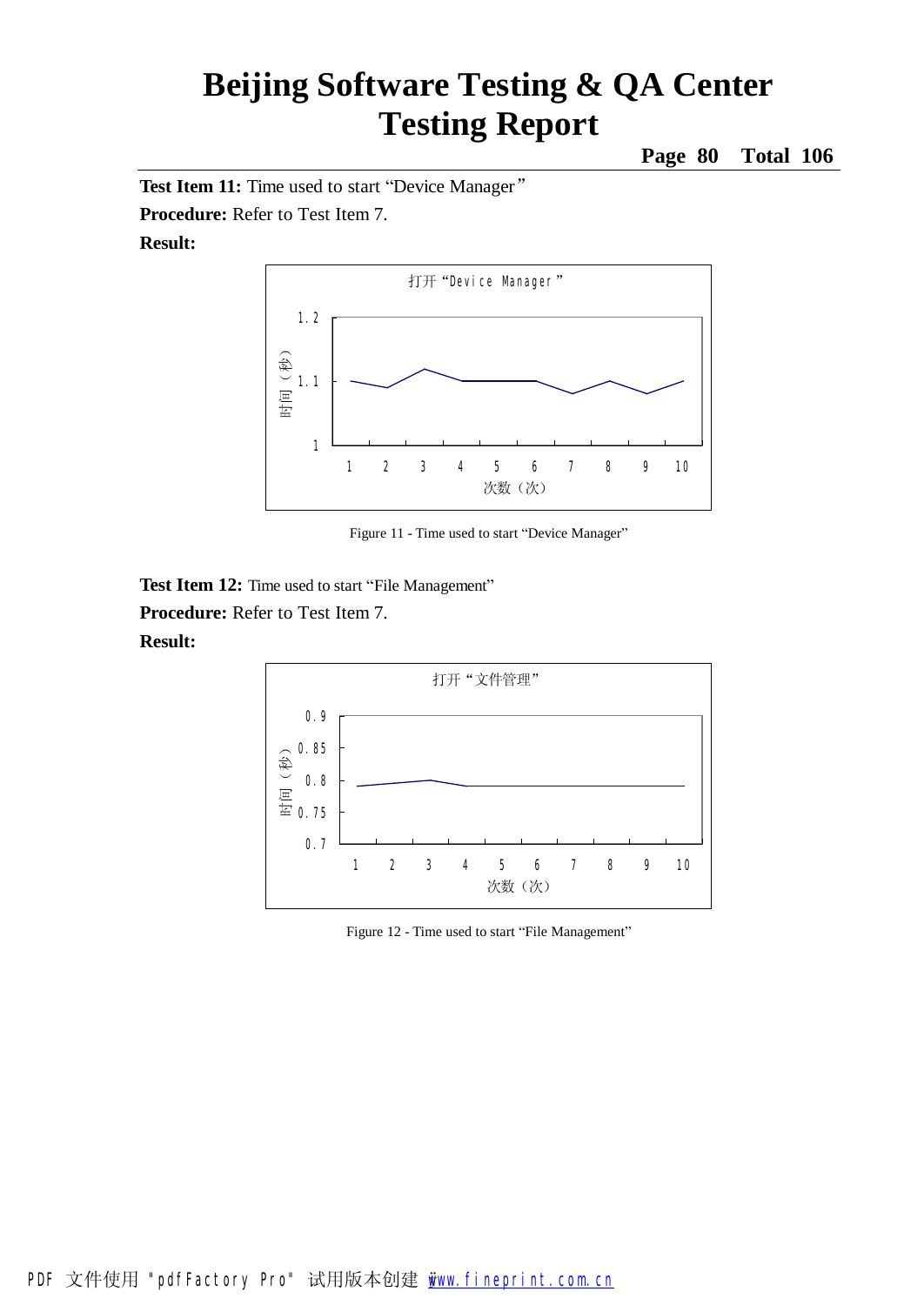**Page 81 Total 106**

**Test Item 13:** Time used to start "Totem Movie Player"

**Procedure:** Refer to Test Item 7.

#### **Result:**



Figure 13 - Time used to start "Totem Movie Player"

**Test Item 14:** Time used to start "Firefox"

**Procedure:** Refer to Test Item 7. **Result:** 

### 打开浏览器 4.65 4.7 4.75 4.8 4.85 1 2 3 4 5 6 7 8 9 10 次数(次) 时间(秒)

Figure 14 - Time used to start "Firefox"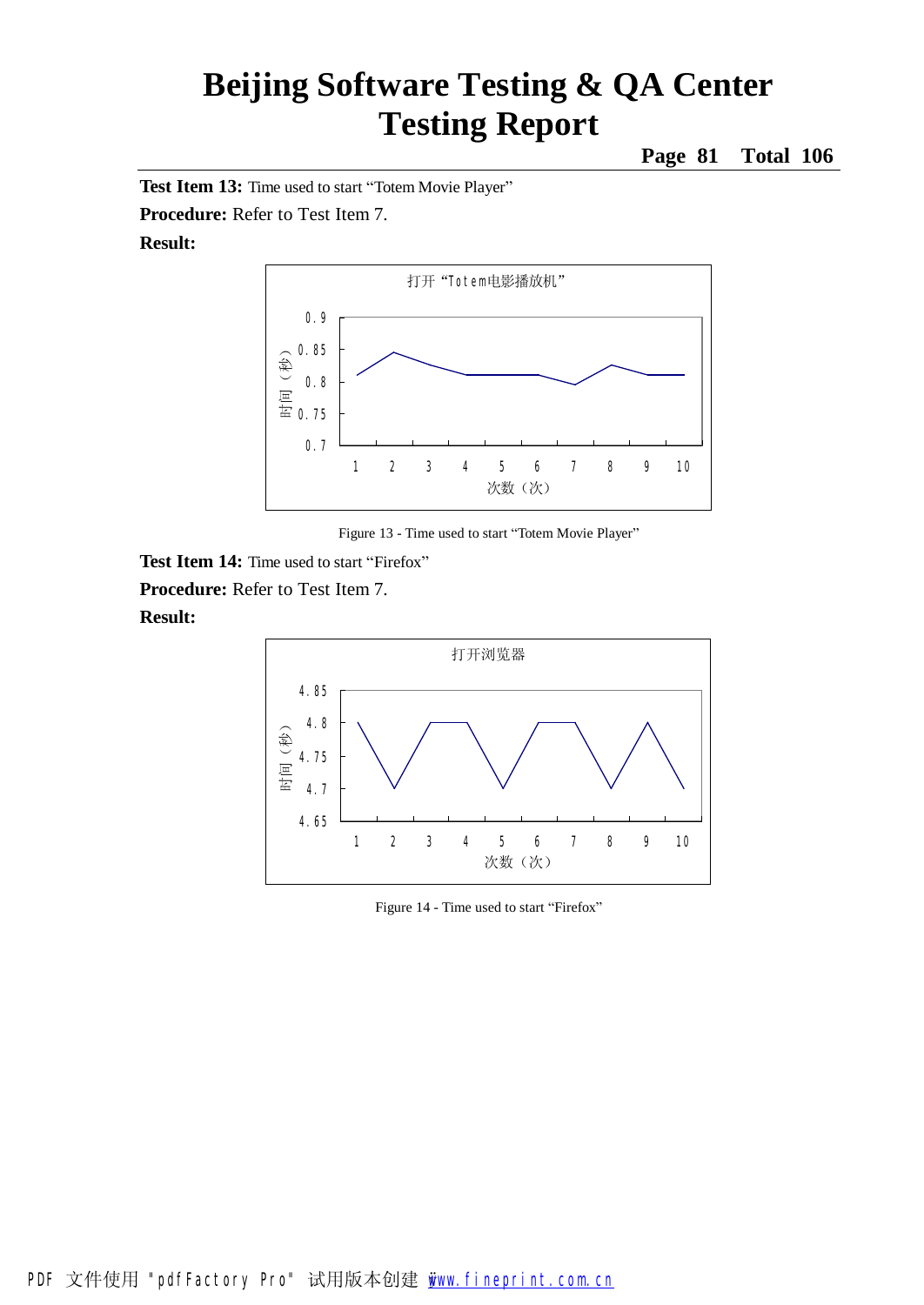**Page 82 Total 106**

**Test Item 15:** Time used to start Email client

**Procedure:** Refer to Test Item 7.

#### **Result:**



Figure 15 - Time used to start Email client

**Test Item 16:** Time used to start "OpenOffice Word Processor" **Procedure:** Refer to Test Item 7. **Result:** 



Figure 16 - Time used to start "OpenOffice Word Processor"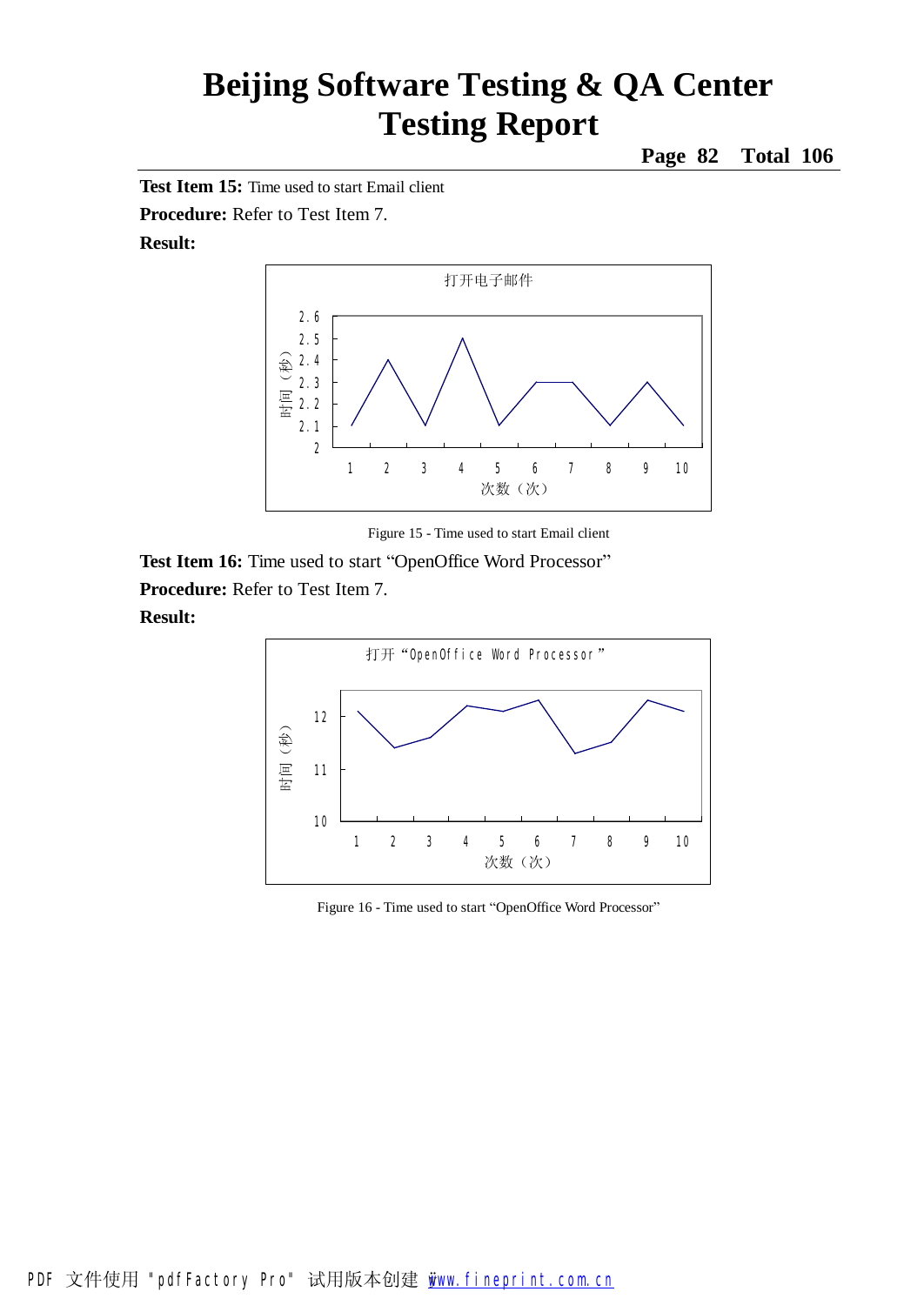**Page 83 Total 106**

**Test Item 17:** Time used to start "Text Editor"

**Procedure:** Refer to Test Item 7.

#### **Result:**



Figure 17 - Time used to start "Text Editor"

**Test Item 18:** Time used to start "gThumb Image Viewer" **Procedure:** Refer to Test Item 7. **Result:** 



Figure 18 - Time used to start "gThumb Image Viewer"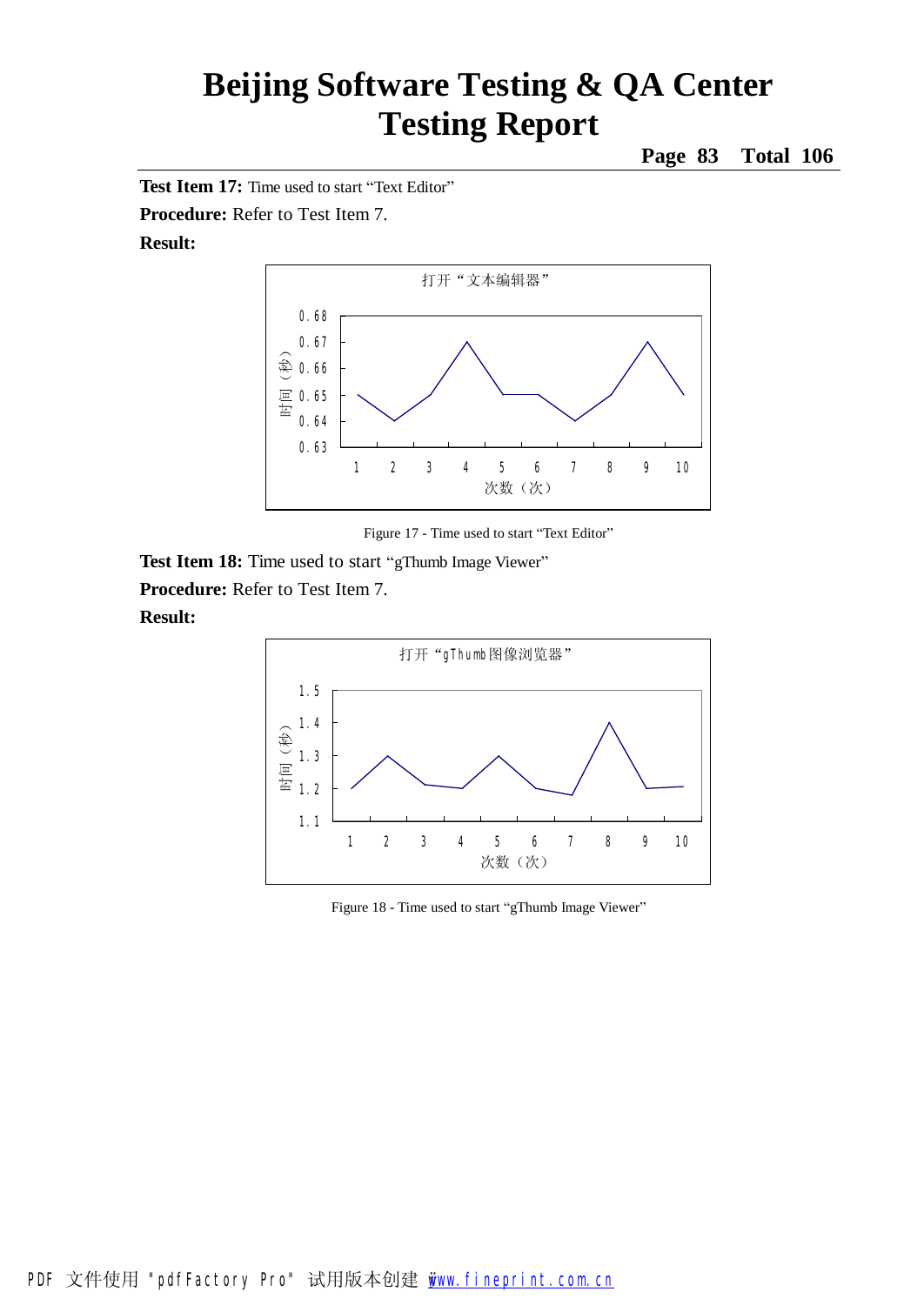**Page 84 Total 106**

**Test Item 19:** Time used to start "Image Viewer"

### **Procedure:**

#### **Result:**



Figure 19 - Time used to start "Image Viewer"

**Test Item 20:** Time used to start "Synaptic Package Manager" **Procedure:** Refer to Test Item 7. **Result:** 



Figure 20 - Time used to start "Synaptic Package Manager"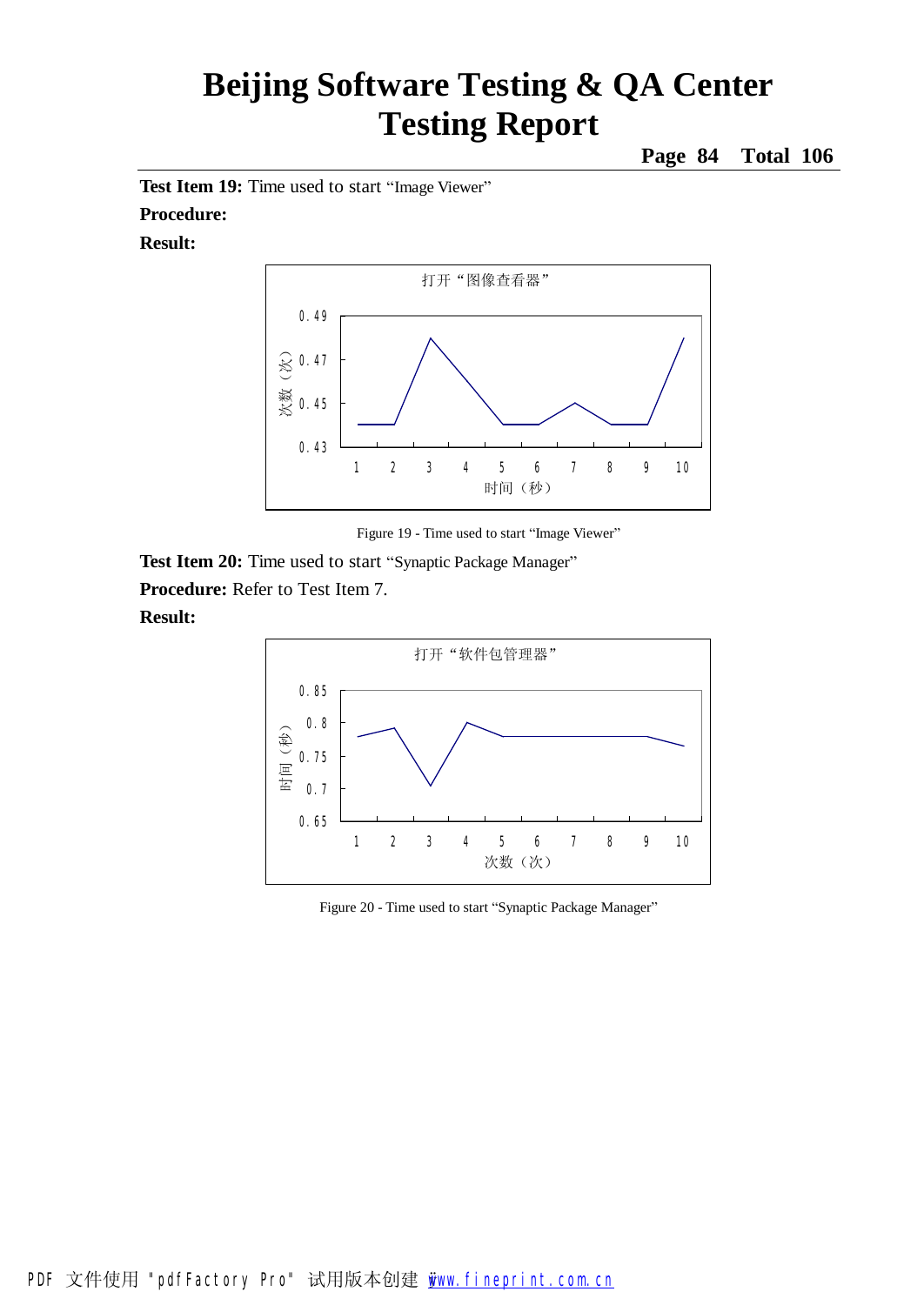**Page 85 Total 106**

**Test Item 21:** Time used to start "System Monitor"

**Procedure:** Refer to Test Item 7.

#### **Result:**



Figure 21 - Time used to start "System Monitor"

**Test Item 22:** Time used to start "Terminal" **Procedure:** Refer to Test Item 7. **Result:** 



Figure 22 - Time used to start "Terminal"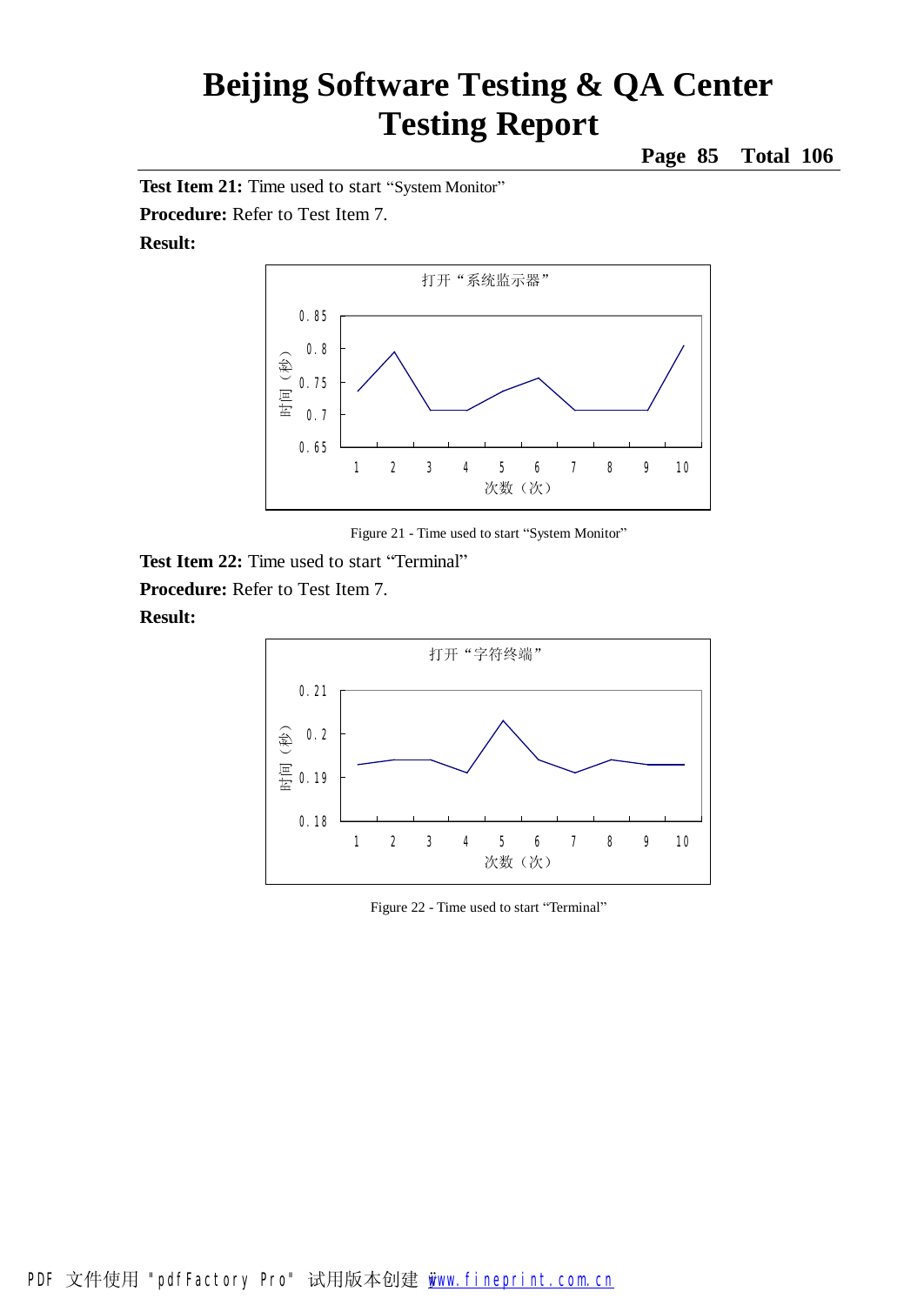**Page 86 Total 106**

**Test Item 23:** Find a file

**Procedure:** Start Terminal, run command to find a specific file: "grub.vim", record the time consumed. Try 10 times.



Figure 23 - Find a file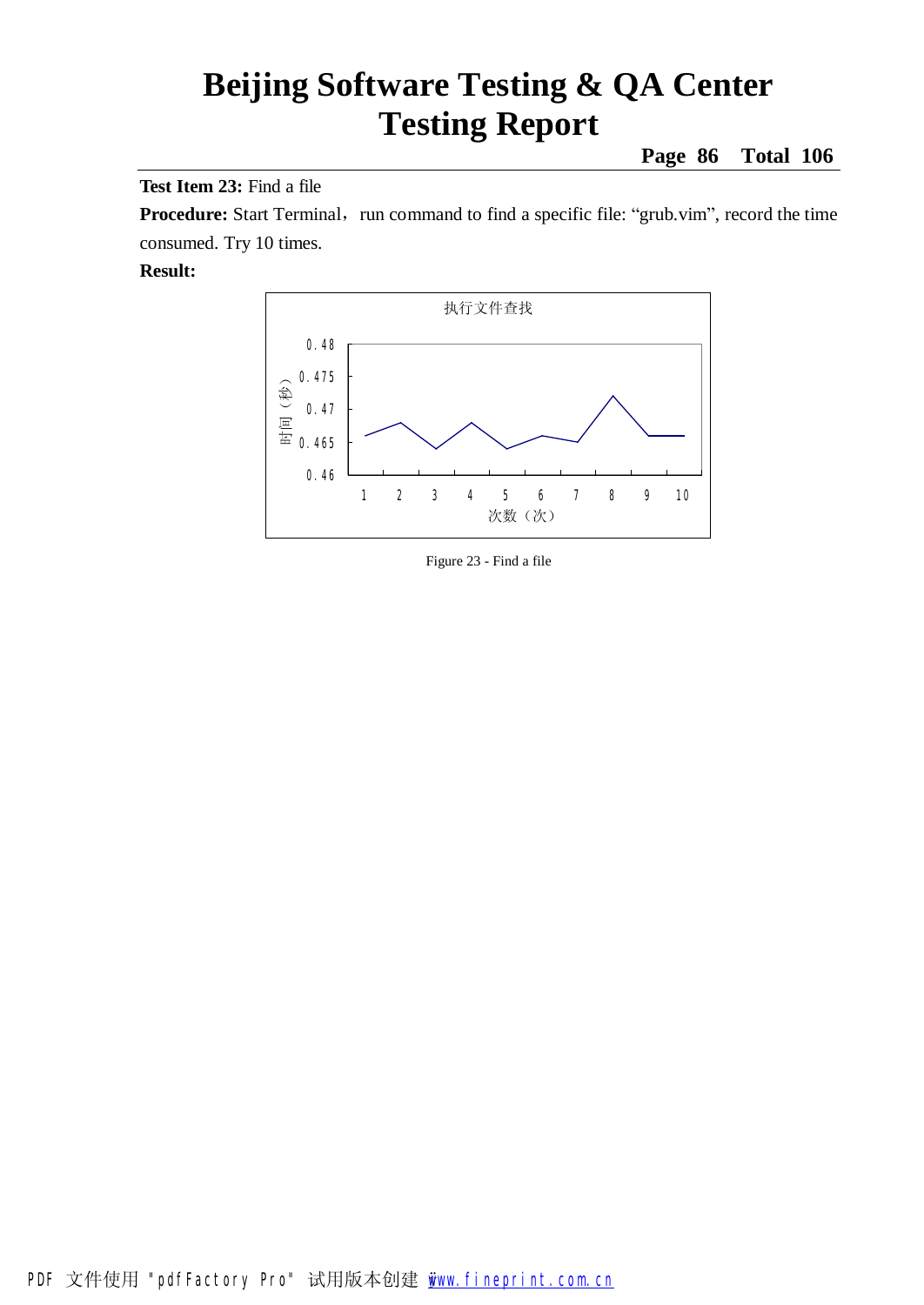### **Appendix 2 Performance - Resource**

#### **Test Item 1:** Installation

**Procedure:** Install ubuntu Linux, check the hard disk used after installation is finished.

#### **Result:**

| Table 1 System installation |                                   |                                  |                    |  |
|-----------------------------|-----------------------------------|----------------------------------|--------------------|--|
| <b>Procedure</b>            | <b>Result (MBytes)</b>            |                                  |                    |  |
|                             | Space used before<br>installation | Space used after<br>installation | <b>Total Space</b> |  |
| Install ubuntu              | 0                                 | 2972.1                           | 2972.1             |  |

Test Item2: CPU usage when openning "Computer"

**Procedure:** Start Terminal, run "Top" to monitor the CPU usage; start another Terminal, run command to open "Computer". Record the cpu usage of the corresponding process.



Figure 1 - CPU usage when openning "Computer"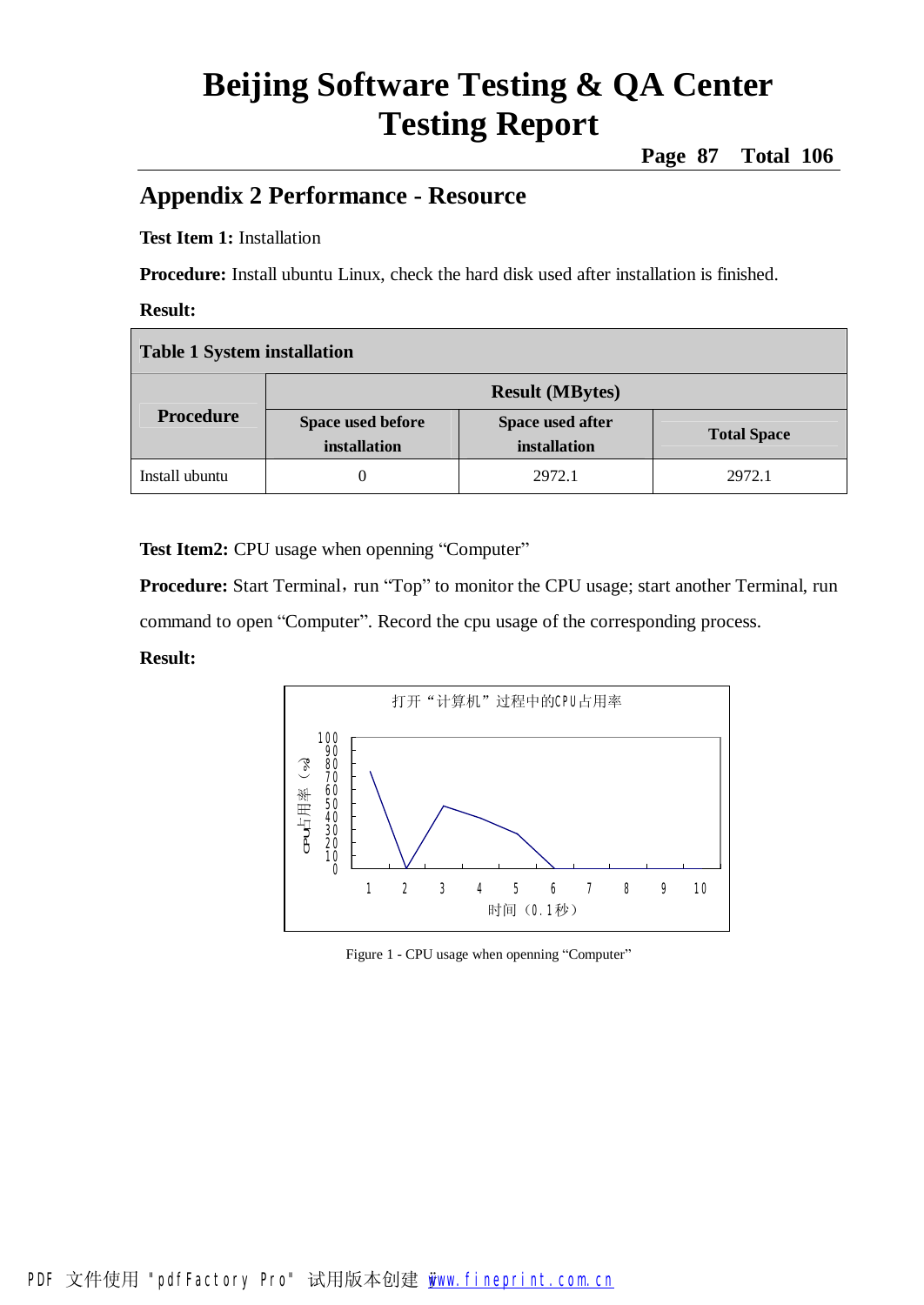**Page 88 Total 106**

Test Item3: CPU usage when openning "Network Servers"

**Procedure:** Refer to Test Item 2. **Result:** 



Figure 2 - CPU usage when openning "Network Servers"

**Test Item 4:** CPU usage when openning "Home Folder" **Procedure:** Refer to Test Item 2. **Result:** 



Figure 3 - 打 CPU usage when openning "Home Folder"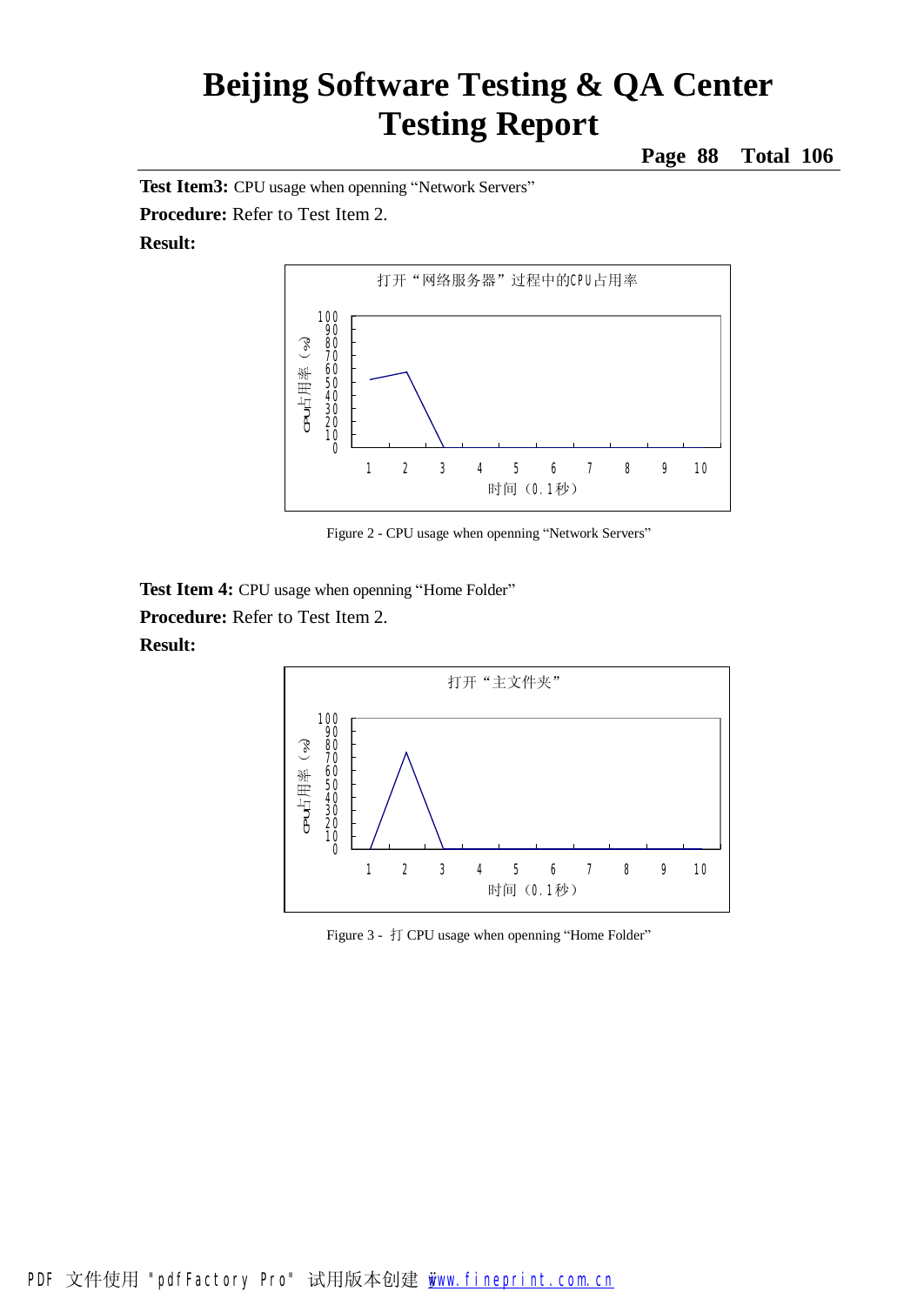**Page 89 Total 106**

**Test Item 5:** CPU usage when openning "Trash Can"

**Procedure:** Refer to Test Item 2.

#### **Result:**



Figure 4 - CPU usage when openning "Trash Can"

**Test Item 6:** CPU usage when openning "Device Manager"

**Procedure:** Refer to Test Item 2.



Figure 5 - CPU usage when openning "Device Manager"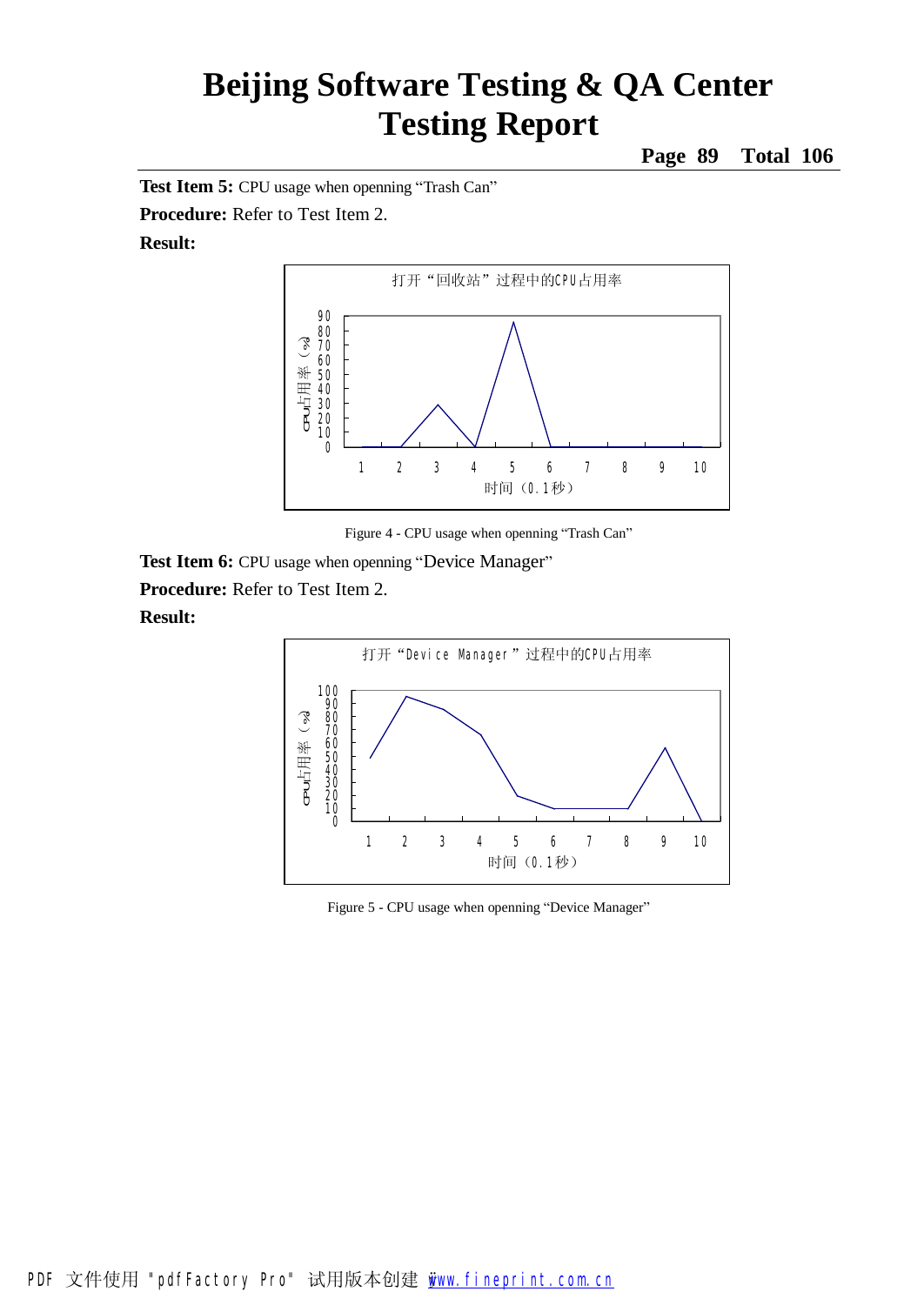**Page 90 Total 106**

**Test Item 7:** CPU usage when openning "Totem Movie Player"

**Procedure:** Refer to Test Item 2.

#### **Result:**



Figure 6 - CPU usage when openning "Totem Movie Player"

**Test Item 8:** CPU usage when openning "Firefox"

**Procedure:** Refer to Test Item 2.



Figure 7 - CPU usage when openning "Firefox"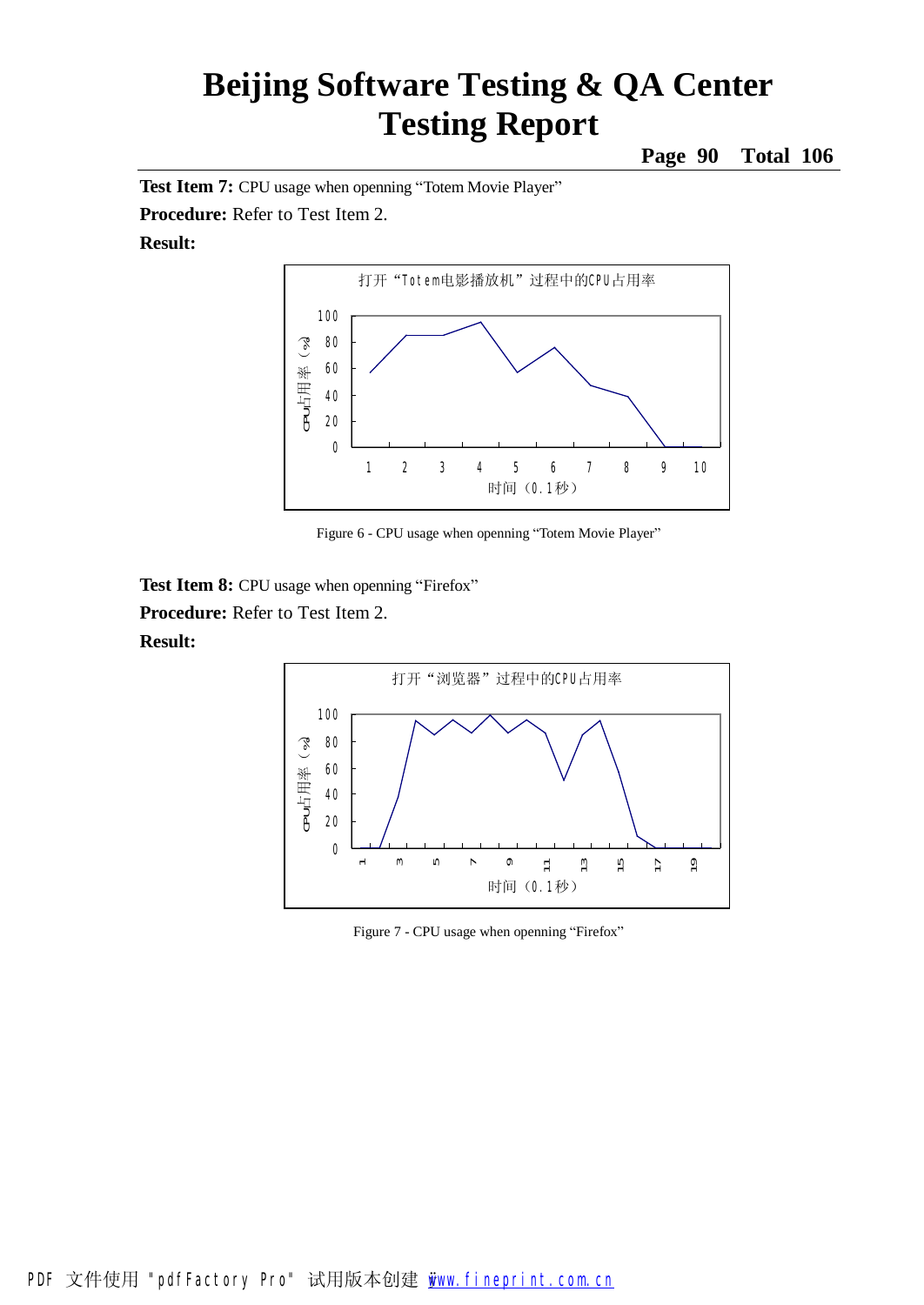**Page 91 Total 106**

**Test Item 9:** CPU usage when openning Email client

**Procedure:** Refer to Test Item 2.

### **Result:**



Figure 8 - CPU usage when openning Email client

**Test Item 10:** CPU usage when openning "Text Editor"

**Procedure:** Refer to Test Item 2.



Figure 9 - CPU usage when openning "Text Editor"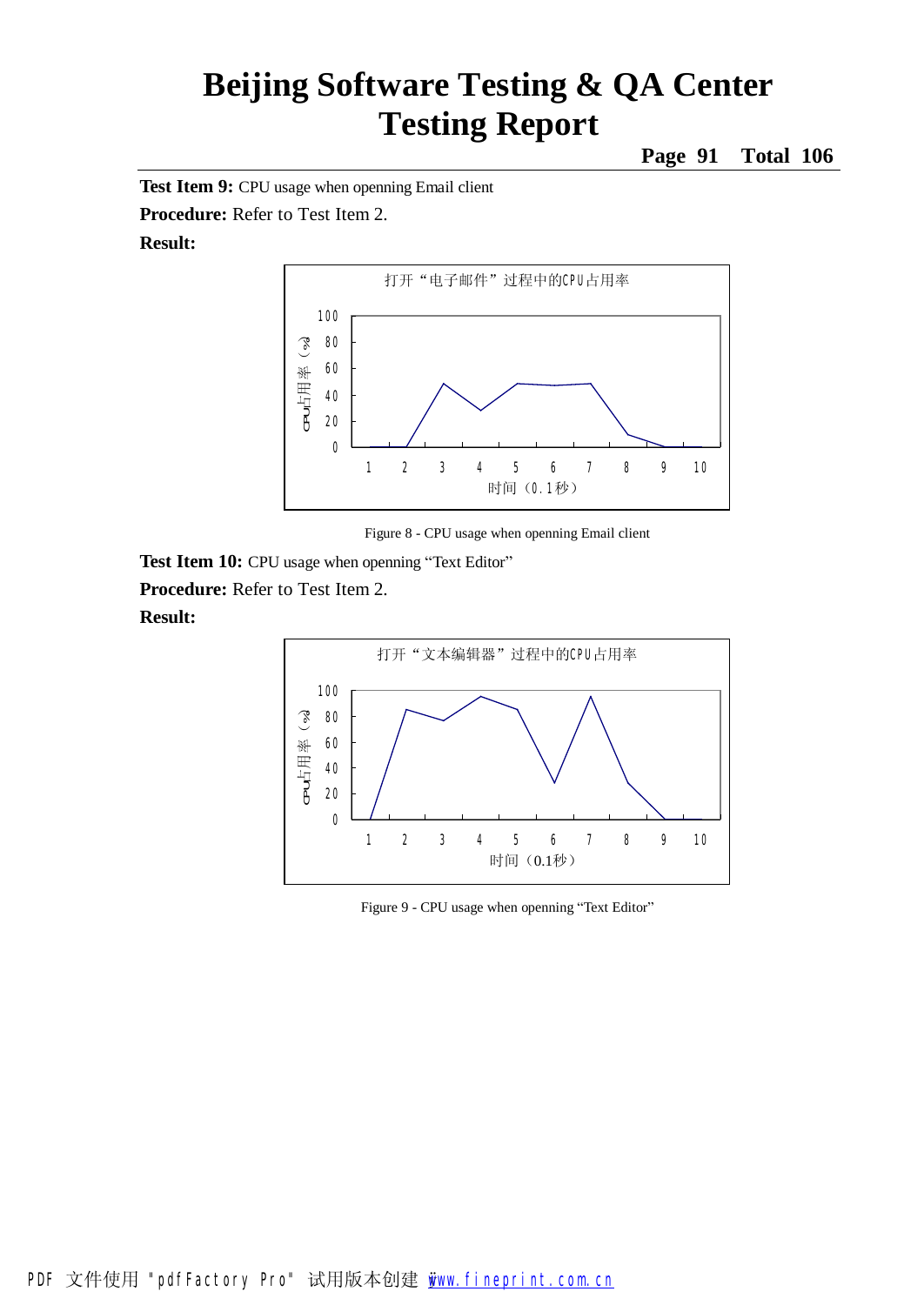**Page 92 Total 106**

**Test Item 11:** CPU usage when openning "GIMP"

**Procedure:** Refer to Test Item 2.

### **Result:**



Figure 10 - CPU usage when openning "GIMP"

**Test Item 12:** CPU usage when openning "Image Viewer"

**Procedure:** Refer to Test Item 2.



Figure 11 - CPU usage when openning "Image Viewer"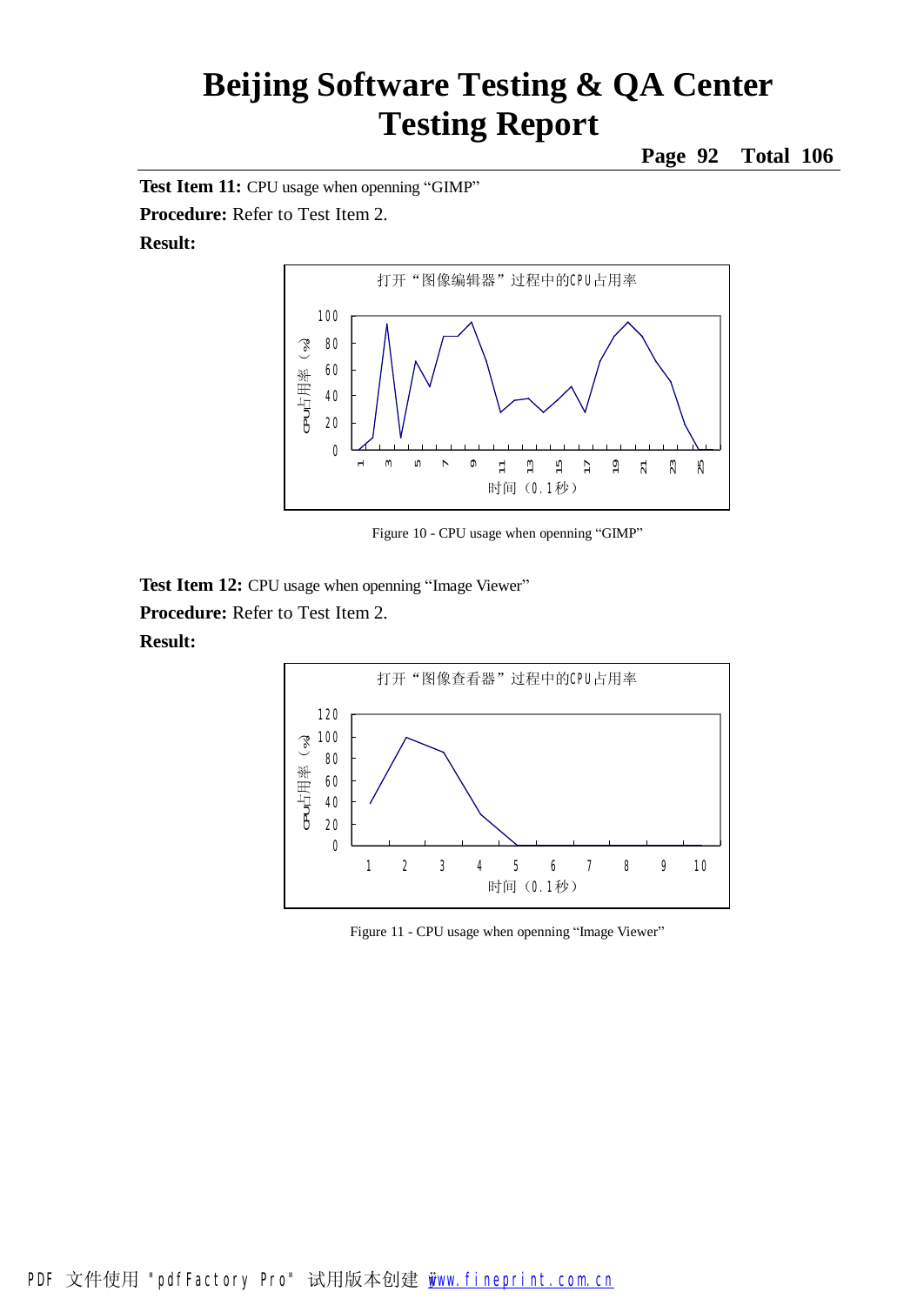**Page 93 Total 106**

Test Item 13: CPU usage when openning "Synaptic Package Manager"

**Procedure:** Refer to Test Item 2.

#### **Result:**



Figure 12 - CPU usage when openning "Synaptic Package Manager"

**Test Item 14:** CPU usage when openning "System Monitor" **Procedure:** Refer to Test Item 2.



Figure 1 - CPU usage when openning "System Monitor"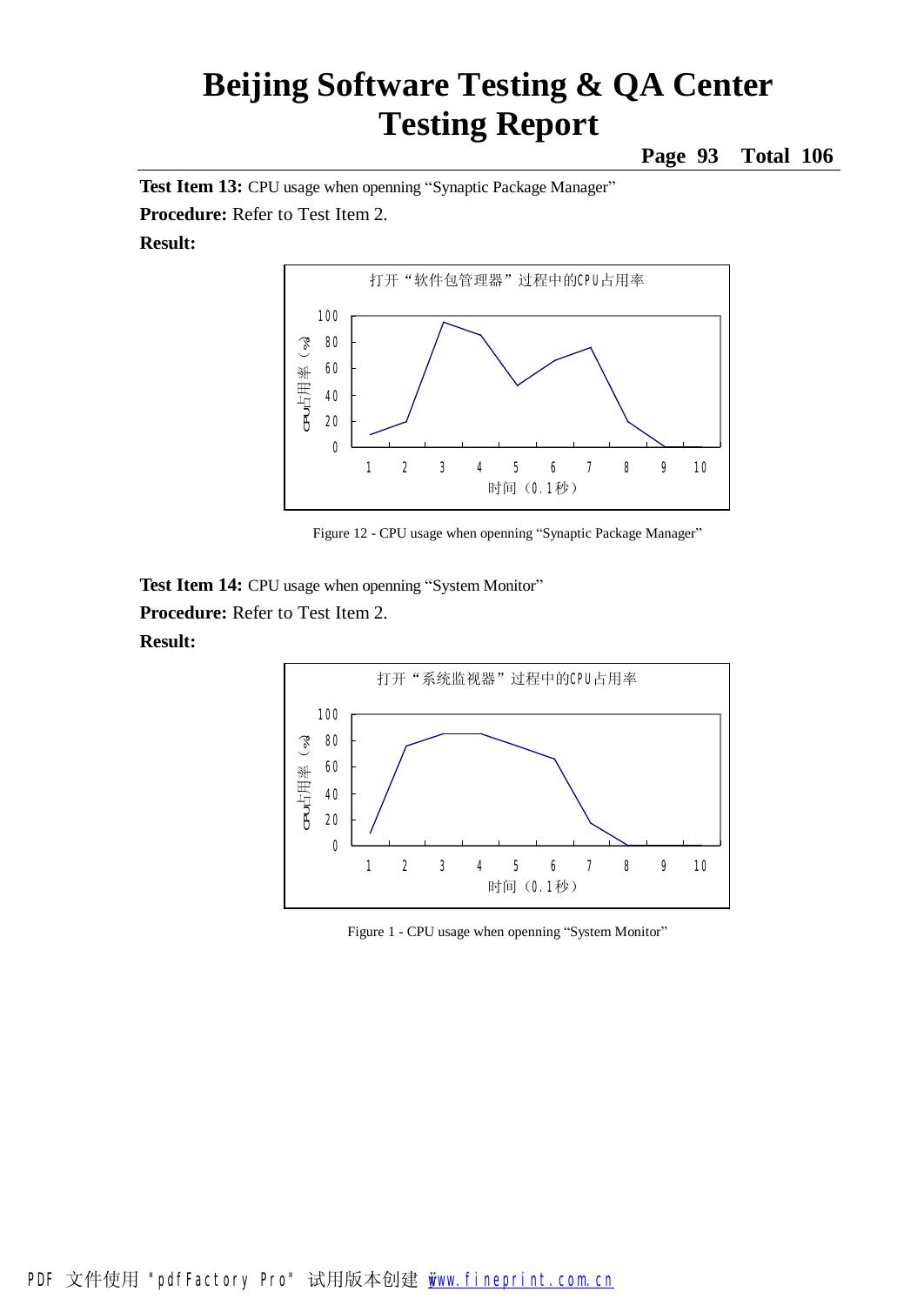**Page 94 Total 106**

**Test Item 15:** CPU usage when openning "Terminal"

**Procedure:** Refer to Test Item 2.

#### **Result:**



Figure 14 - CPU usage when openning "Terminal"

#### **Test Item 16:** System memory usage

#### **Procedure:**

After loading all of the default services, run command "Top" to check thesystem memory usage.

| Table 2 System memory usage |                                       |                                      |                            |  |
|-----------------------------|---------------------------------------|--------------------------------------|----------------------------|--|
|                             | (MBytes)<br><b>Result</b>             |                                      |                            |  |
| Procuredure                 | <b>Memory usage before</b><br>startup | <b>Memory</b> usage after<br>startup | <b>System memory usage</b> |  |
| Memory usage                |                                       | 208.82                               | 208.82                     |  |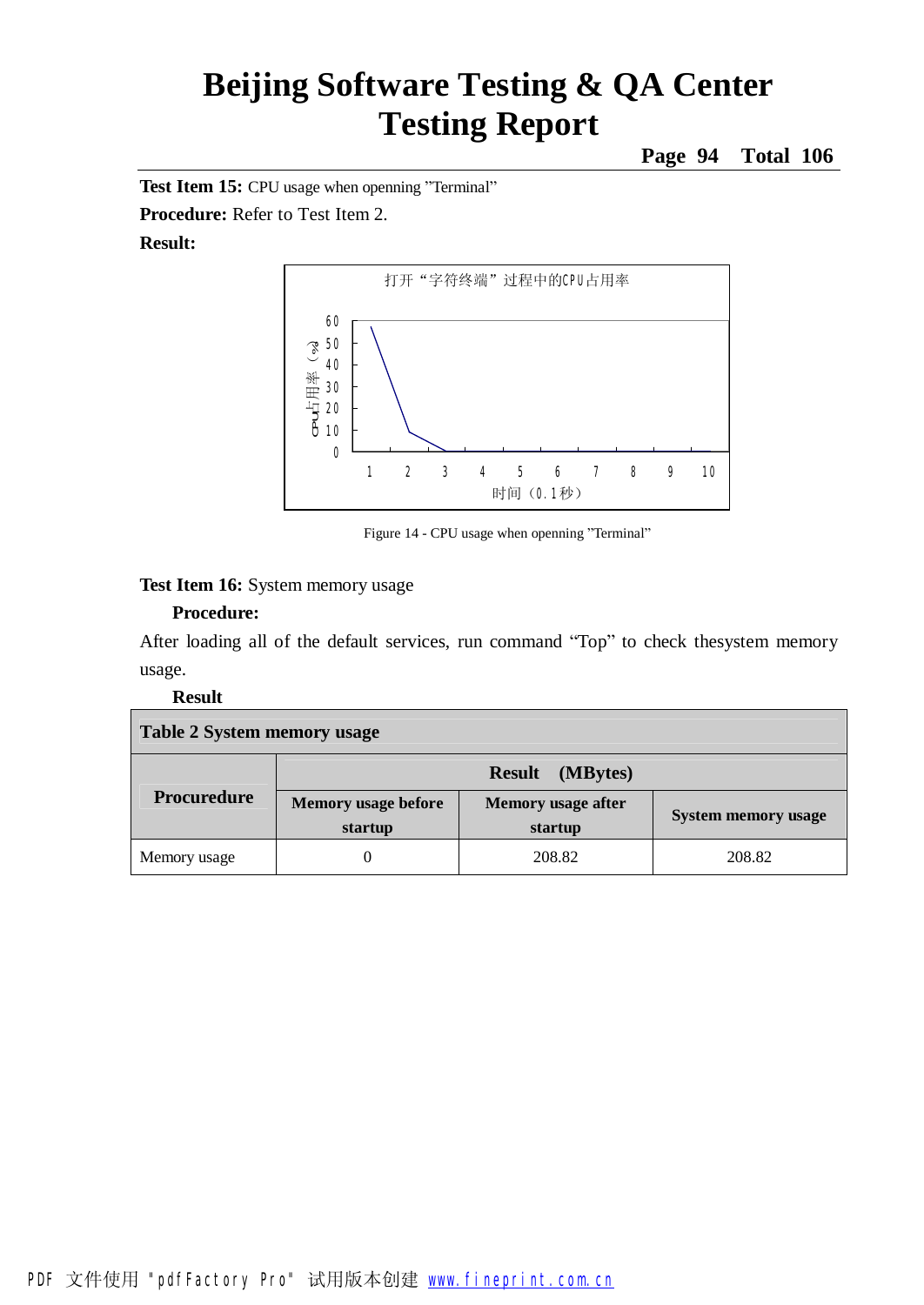**Page 95 Total 106**

**Test Item 17:** Memory usage when openning "Computer"

**Procedure:** Start Terminal, run "Top" to monitor the memory usage; start another Terminal, run command to open "Computer". Record the memory usage of the corresponding process. **Result:** 



Figure 15 - Memory usage when openning "Computer"

Test Item 18: Memory usage when openning "Network Servers"

**Procedure:** Refer to Test Item 17.



Figure 16 - Memory usage when openning "Network Servers"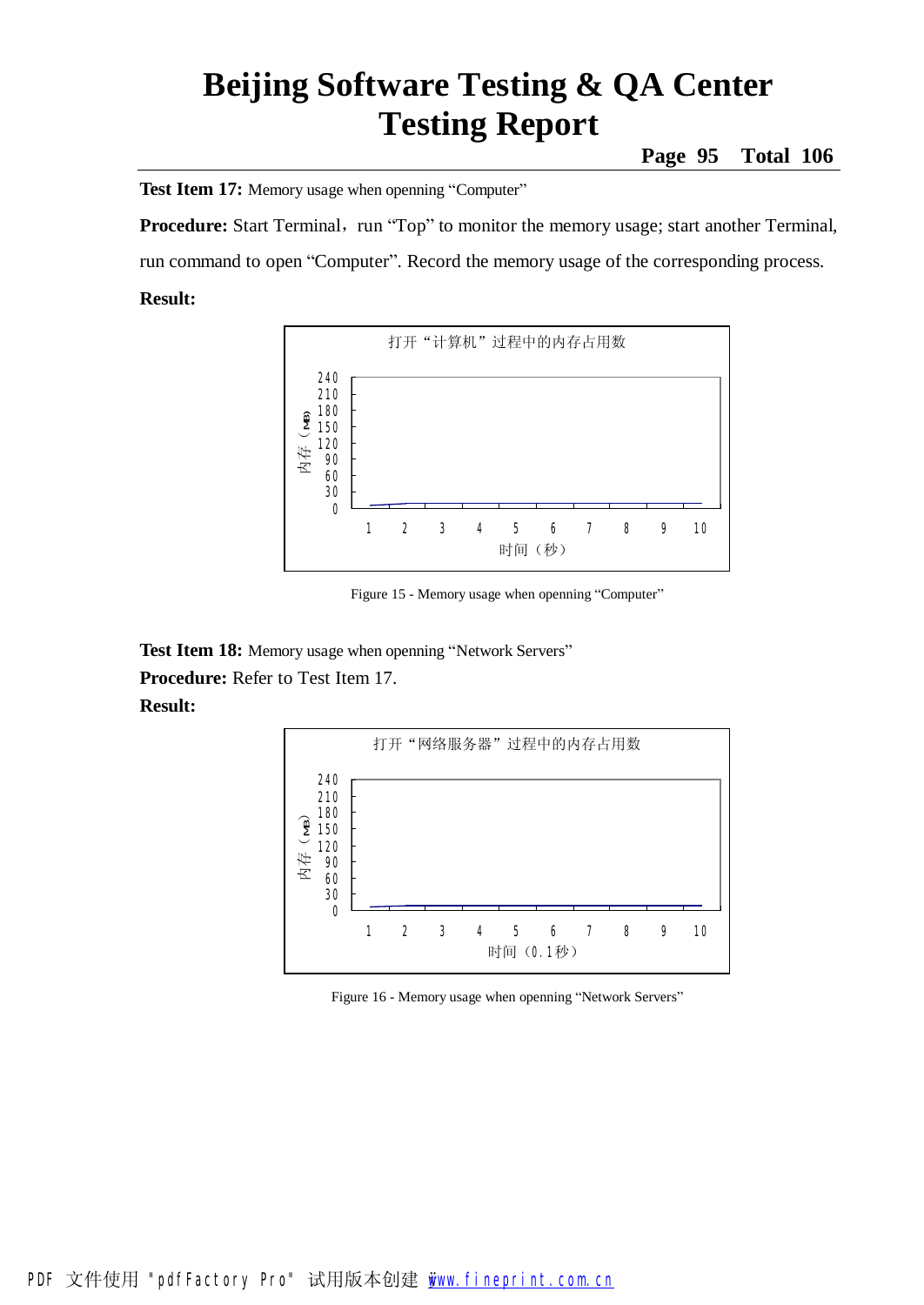**Page 96 Total 106**

**Test Item 19:** Memory usage when openning "Home Folder"

**Procedure:** Refer to Test Item 17.

#### **Result:**



Figure 17 - Memory usage when openning "Home Folder"

**Test Item 20:** Memory usage when openning "Trash Can"

**Procedure:** Refer to Test Item 17.



Figure 18 - Memory usage when openning "Trash Can"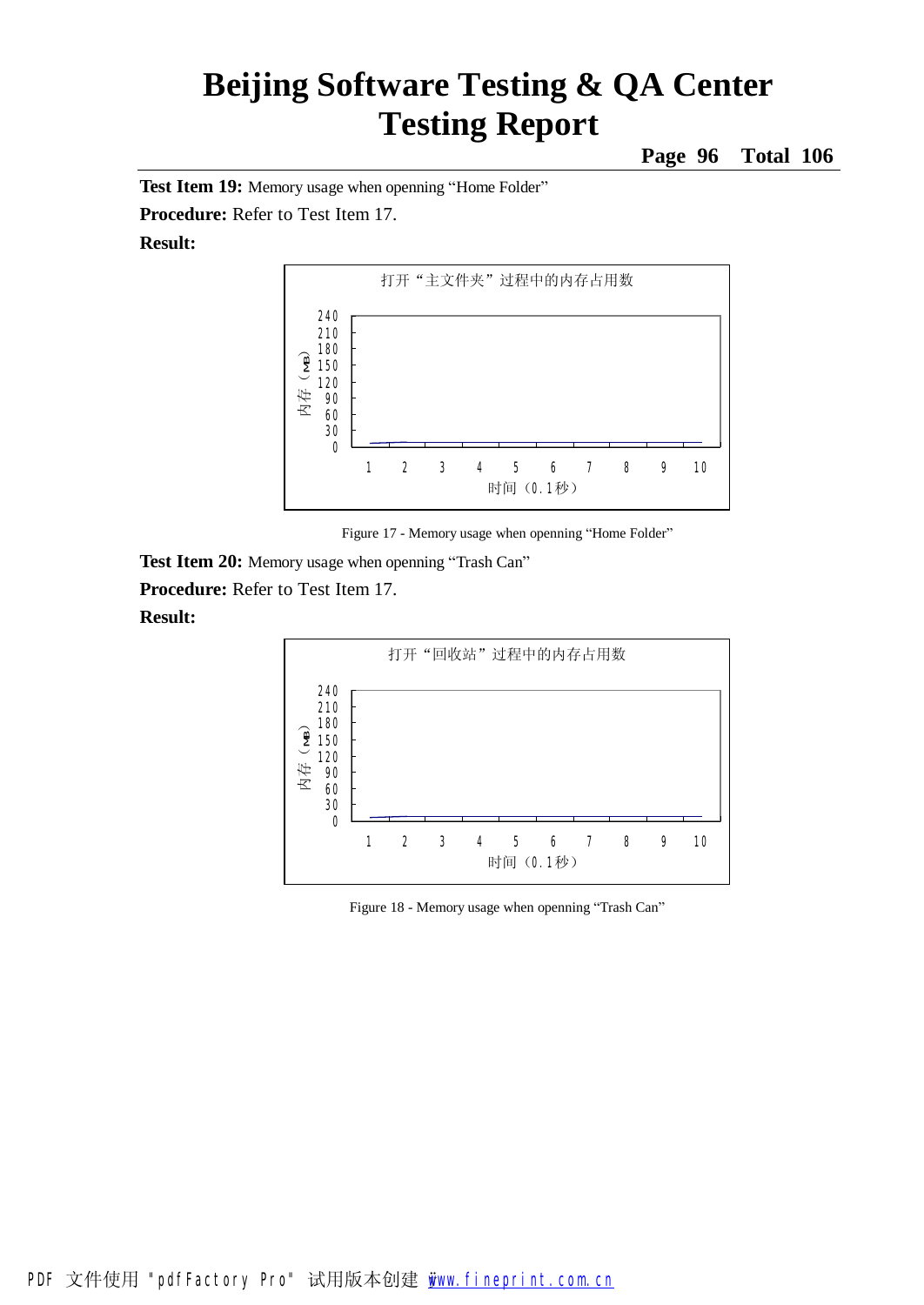**Page 97 Total 106**

**Test Item 21:** Memory usage when openning "Device Manager"

**Procedure:** Refer to Test Item 17.

#### **Result:**



Figure 19 - Memory usage when openning "Device Manager"

**Test Item 22:** Memory usage when openning "Totem Movie Player" **Procedure:** Refer to Test Item 17.



Figure 20 - Memory usage when openning "Totem Movie Player"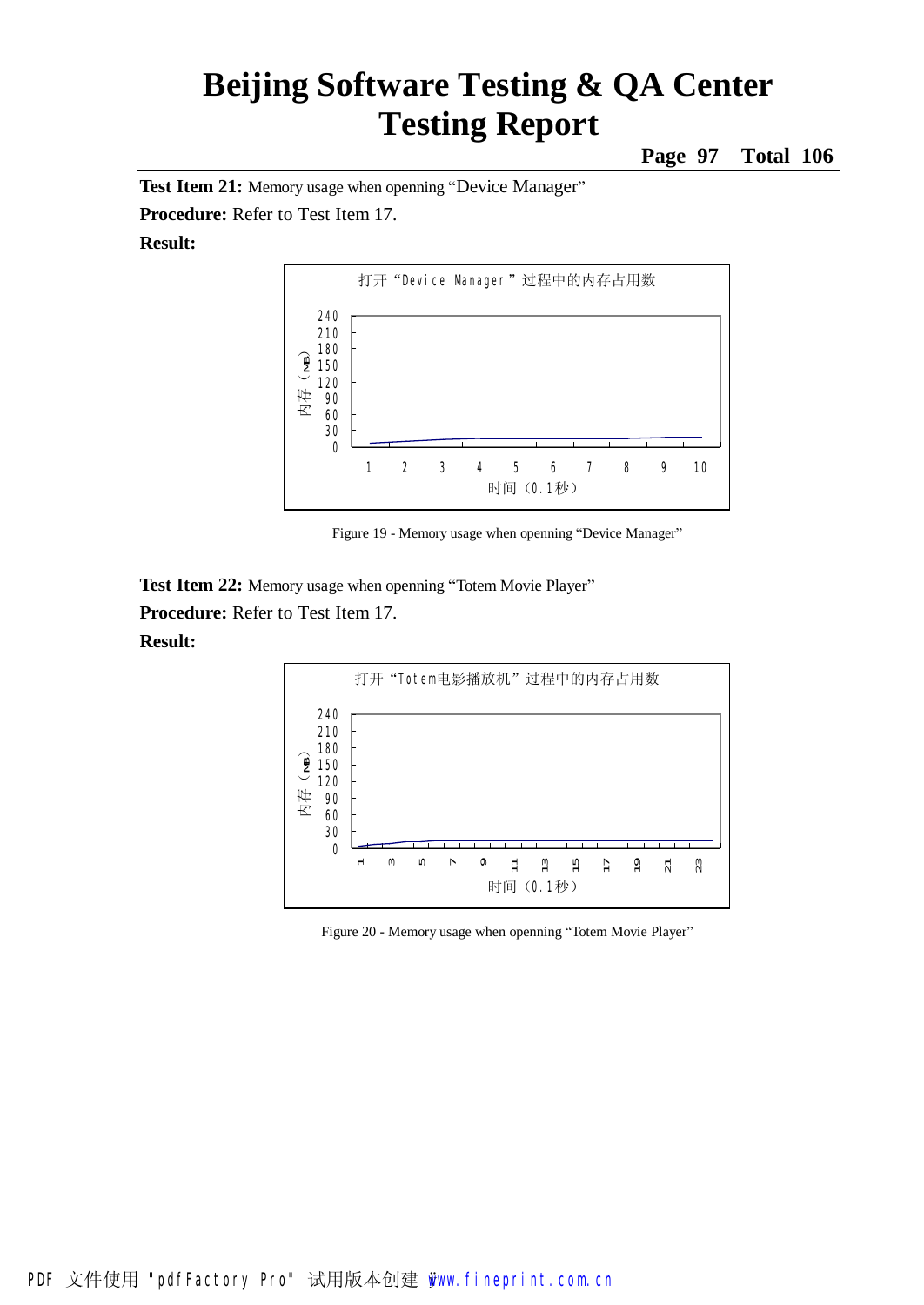**Page 98 Total 106**

**Test Item 23:** Memory usage when openning "Firefox"

**Procedure:** Refer to Test Item 17.

#### **Result:**



Figure 21 - Memory usage when openning "Firefox"

**Test Item 24:** Memory usage when openning Email client

**Procedure:** Refer to Test Item 17.



Figure 22 - Memory usage when openning Email client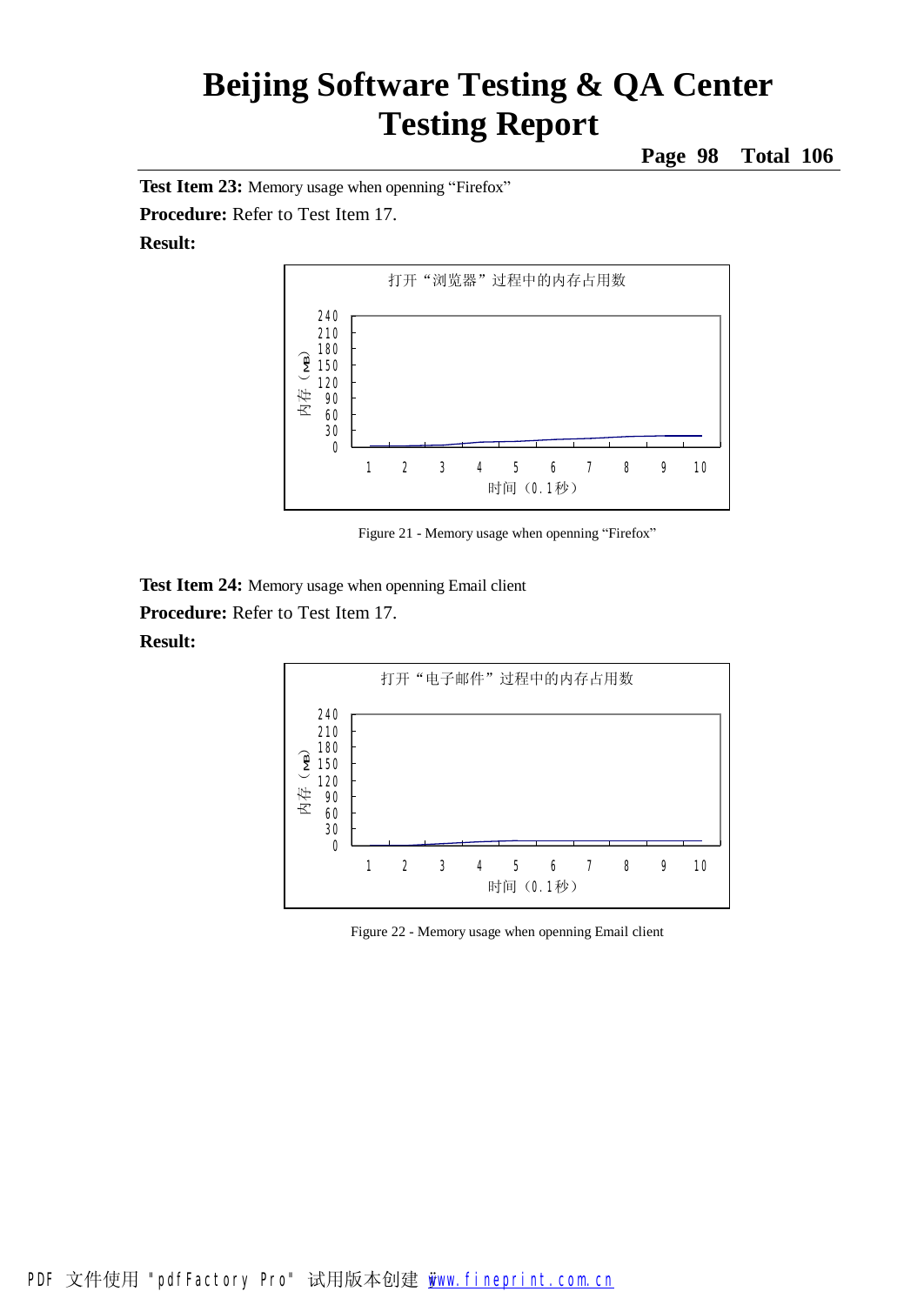**Page 99 Total 106**

**Test Item 25:** Memory usage when openning "Text Editor" **Procedure:** Refer to Test Item 17.

#### **Result:**



Figure 23 - Memory usage when openning "Text Editor"

**Test Item 26:** Memory usage when openning "GIMP"

**Procedure:** Refer to Test Item 17.



Figure 24 - Memory usage when openning "GIMP"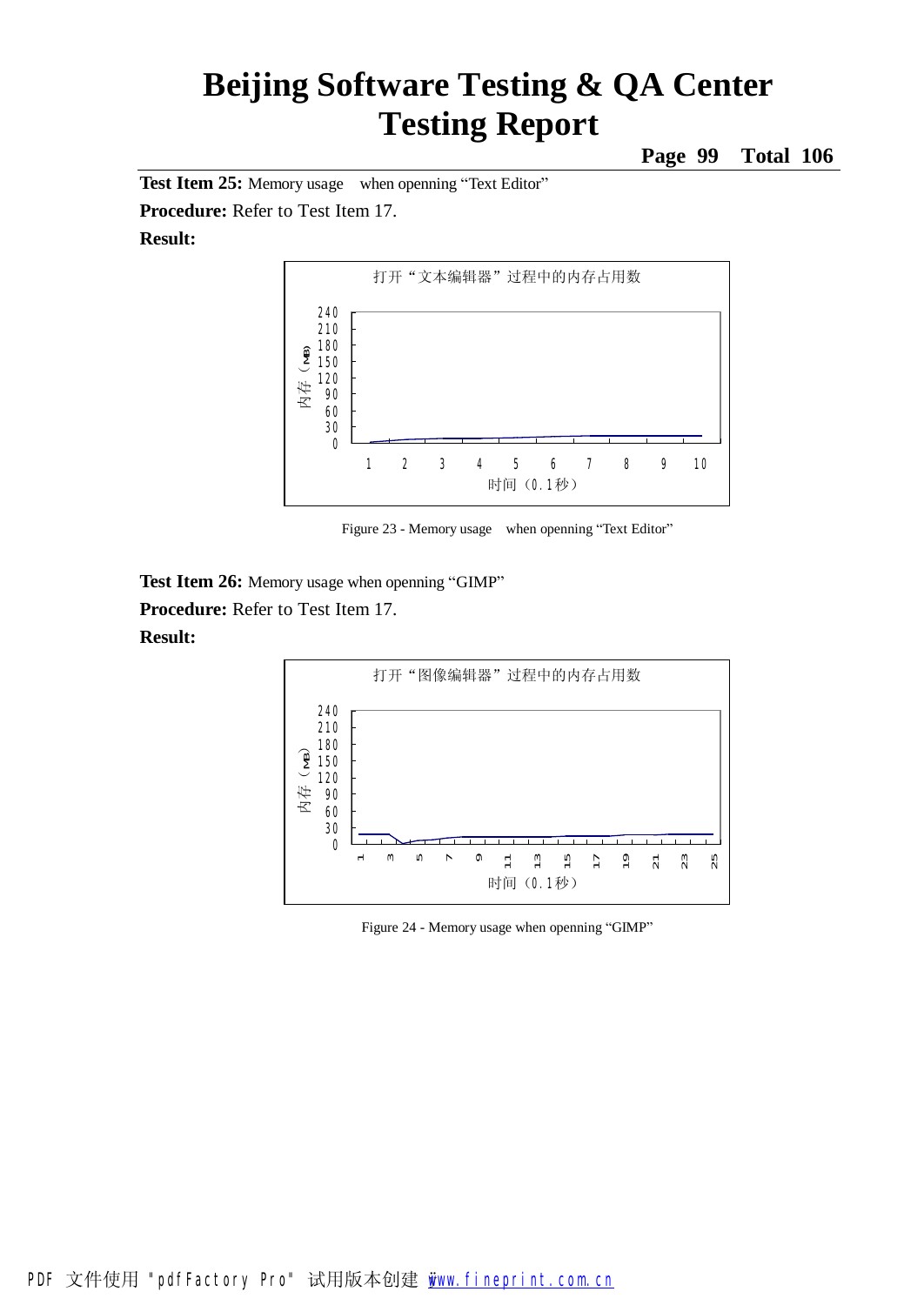**Page 100 Total 106**

**Test Item 27:** Memory usage when openning "Image Viewer"

**Procedure:** Refer to Test Item 17.

#### **Result:**



Figure 25 - Memory usage when openning "Image Viewer"

**Test Item 28: Memory usage when openning "Synaptic Package Manager"** 

**Procedure:** Refer to Test Item 17.



Figure 26 - Memory usage when openning "Synaptic Package Manager"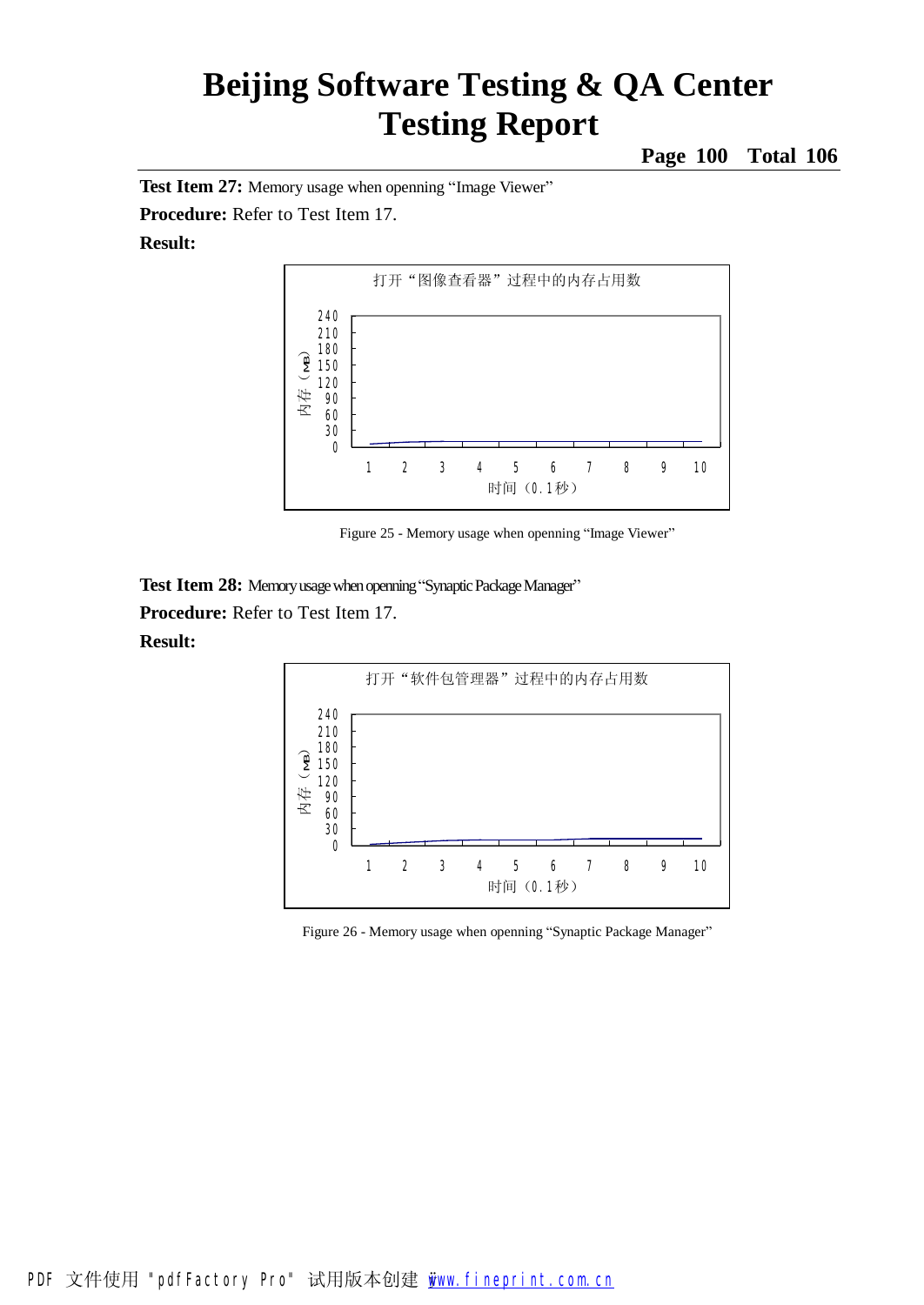**Page 101 Total 106**

**Test Item 29:** Memory usage when openning "System Monitor"

**Procedure:** Refer to Test Item 17.

#### **Result:**



Figure 27 - Memory usage when openning "System Monitor"

**Test Item 30:** Memory usage when openning "Terminal"

**Procedure:** Refer to Test Item 17.



Figure 28 - Memory usage when openning "Terminal"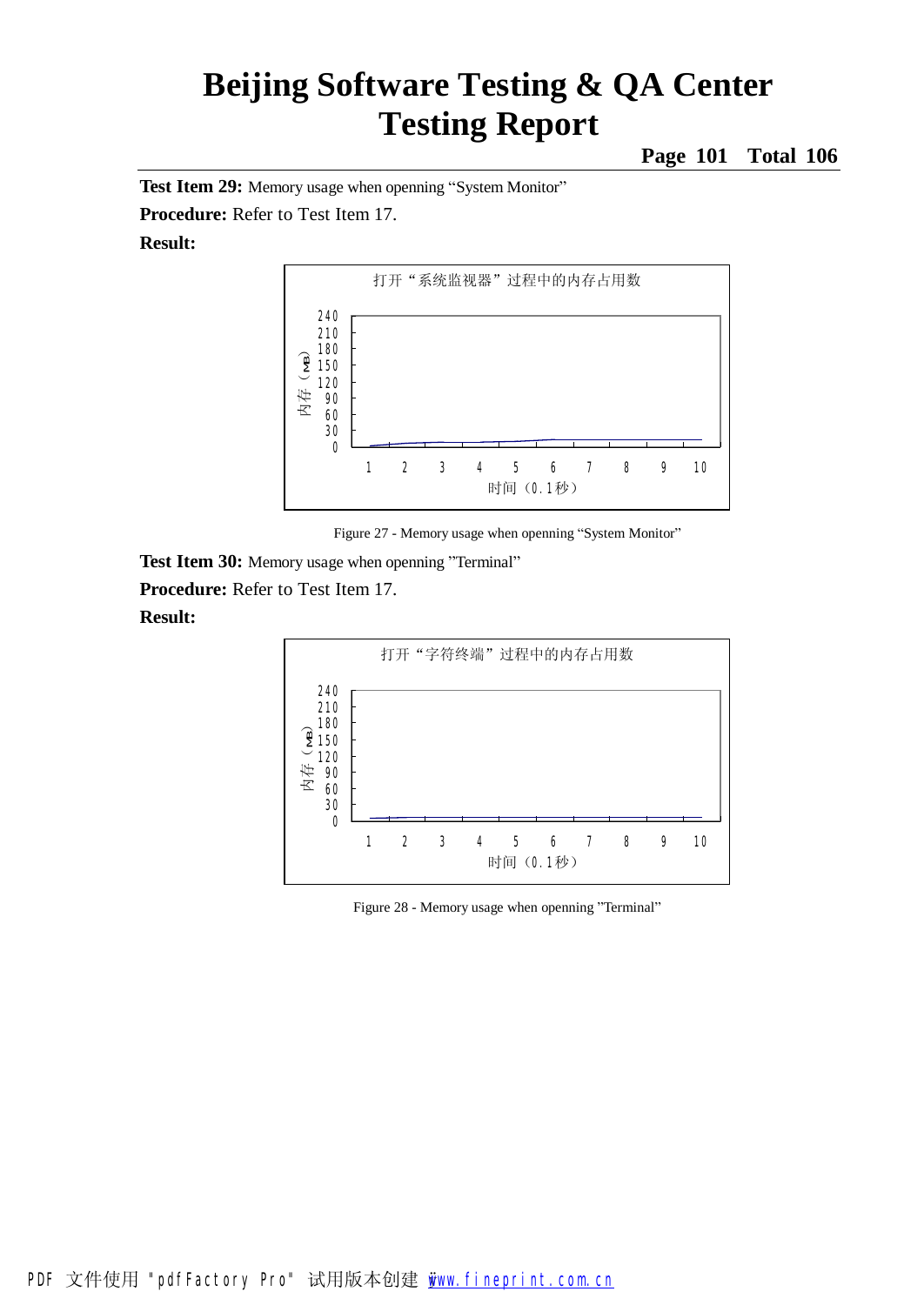**Page 102 Total 106**

**Test Item 31:** System memory usage

Procedure: Start the system and wait till all default services are loaded, run "Top" tocheck the system memory usage.

| Table 2 System memory usage |                                       |                                      |                            |  |  |
|-----------------------------|---------------------------------------|--------------------------------------|----------------------------|--|--|
|                             | <b>Result (MBytes)</b>                |                                      |                            |  |  |
| <b>Procedure</b>            | <b>Memory usage before</b><br>startup | <b>Memory</b> usage after<br>startup | <b>System memory usage</b> |  |  |
| System<br>memory            |                                       | 231.2                                | 231.2                      |  |  |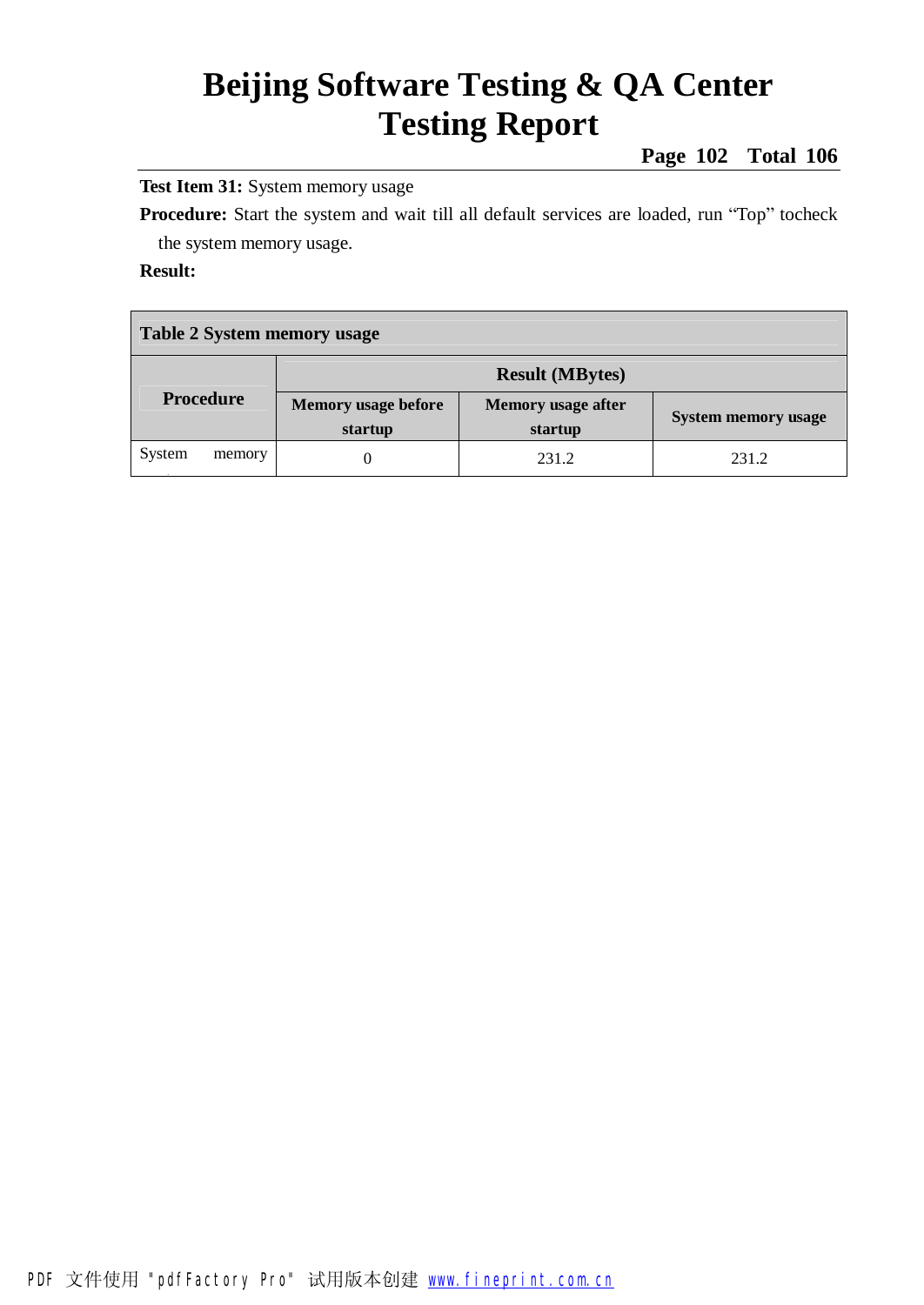### **Appendix 3 Performance - Networking**

**Test Item 1:** Time used to open sohu.com homepage.

**Procedure:** Start Terminal, run command to open sohu.com homepage in Firefox, record the time cosumed.

#### **Result:**



Figure 1 - Time used to open sohu.com homepage

**Test Item 2:** Time used to download a 500MB file from FTP server **Procedure:** 



Figure 2 - Time used to download a 500MB file from FTP server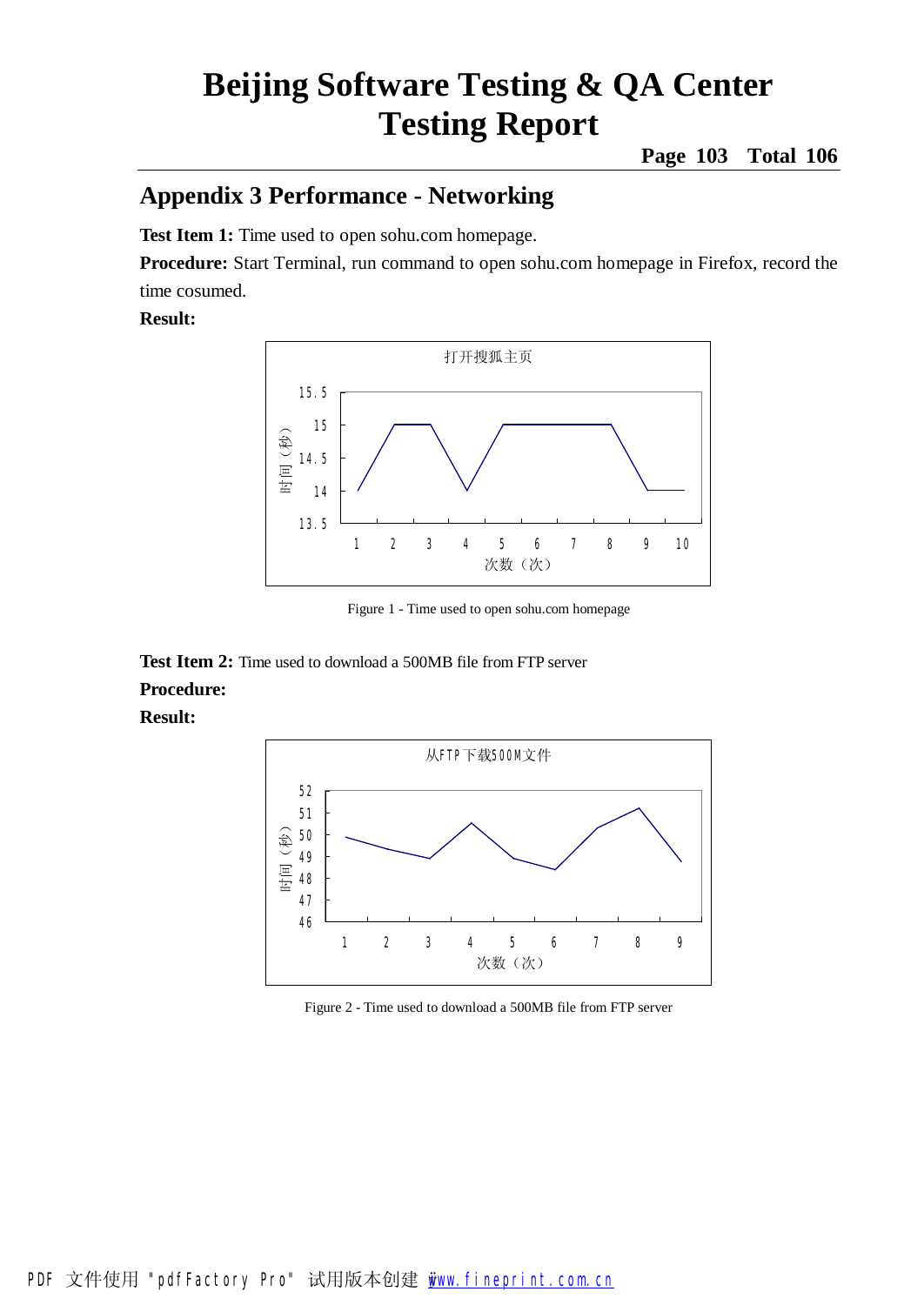**Page 104 Total 106**

**Test Item 3:** Time used to download 2000 files of 250KB fromFTP

#### **Procedure:**

#### **Result:**



Figure 3 - Time used to download 2000 files of 250KB from FTP

**Test Item 4:** Time used to upload a 500MB file to FTP

#### **Procedure:**



Figure 4 - Time used to upload a 500MB file to FTP